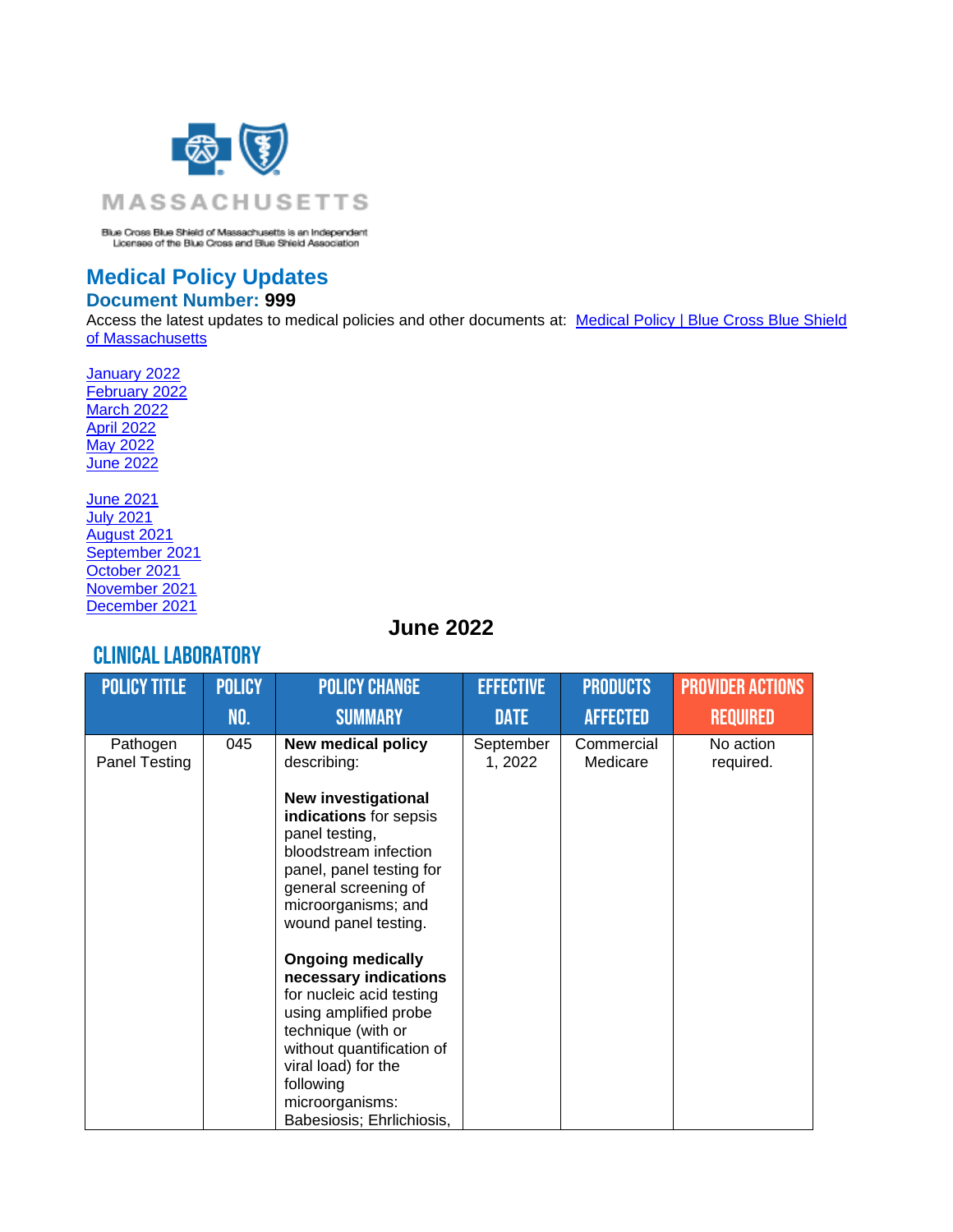|                                                                                        |     | unspecified; Tick-borne<br>rickettsiosis,<br>unspecified; transferred<br>from MP #555<br>Identification of<br>Microorganisms Using<br>Nucleic Acid Probes.                                                                                                                                                           |                      |                        |                        |
|----------------------------------------------------------------------------------------|-----|----------------------------------------------------------------------------------------------------------------------------------------------------------------------------------------------------------------------------------------------------------------------------------------------------------------------|----------------------|------------------------|------------------------|
|                                                                                        |     | Ongoing<br>investigational<br>indications for urinary<br>tract infection panel.<br>Urinary tract infection<br>panel was transferred<br>from MP #555<br>Identification of<br>Microorganisms Using<br>Nucleic Acid Probes.                                                                                             |                      |                        |                        |
|                                                                                        |     | CPT codes 87154 and<br>0140U will not be<br>covered on or after<br>September 1,<br>2022.                                                                                                                                                                                                                             |                      |                        |                        |
|                                                                                        |     | 87154 Culture, typing;<br>identification of blood<br>pathogen and<br>resistance typing, when<br>performed, by nucleic<br>acid (DNA or RNA)<br>probe, multiplexed<br>amplified probe<br>technique including<br>multiplex reverse<br>transcription, when<br>performed, per culture<br>or isolate, 6 or more<br>targets |                      |                        |                        |
|                                                                                        |     | 0140U Infectious<br>disease (fungi), fungal<br>pathogen identification,<br>DNA (15 fungal targets),<br>blood culture, amplified<br>probe technique, each<br>target reported as<br>detected or not detected                                                                                                           |                      |                        |                        |
| Identification<br>of Micro-<br>organisms<br><b>Using Nucleic</b><br><b>Acid Probes</b> | 555 | Policy clarified.<br><b>Ongoing medically</b><br>necessary indications<br>for nucleic acid testing<br>using amplified probe<br>technique (with or<br>without quantification of<br>viral load) for the                                                                                                                | September<br>1, 2022 | Commercial<br>Medicare | No action<br>required. |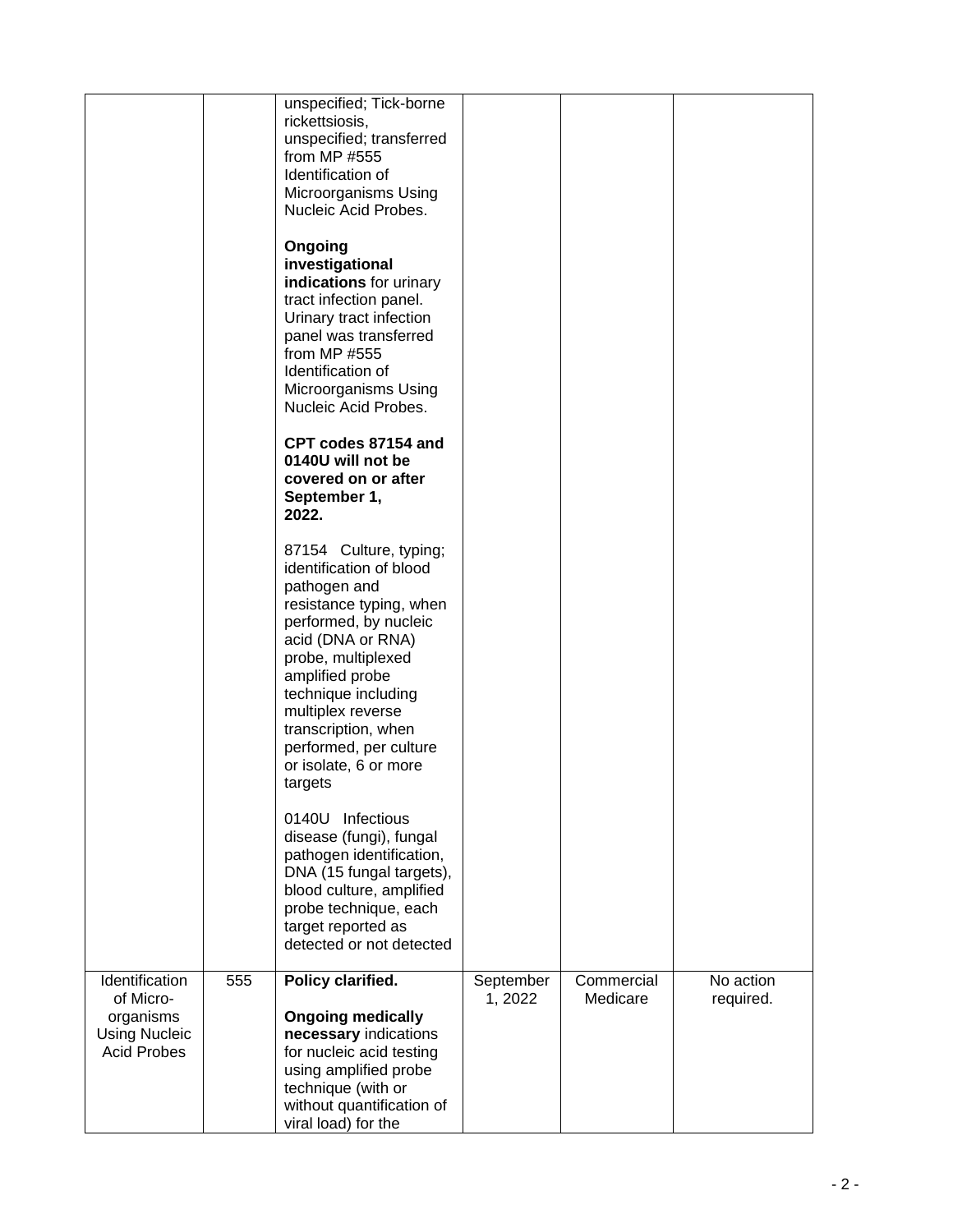| following<br>microorganisms:<br>Babesiosis; Ehrlichiosis,<br>unspecified; Tick-borne<br>rickettsiosis,<br>unspecified; transferred<br>to MP #045 Pathogen<br>Panel Testing. |  |  |
|-----------------------------------------------------------------------------------------------------------------------------------------------------------------------------|--|--|
| Ongoing<br>investigational<br>indications for urinary<br>tract infection panel.<br>Urinary tract infection<br>panel; transferred to MP<br>#045 Pathogen Panel<br>Testing.   |  |  |

### Hematology and Oncology –Genetic Testing

| <b>POLICY TITLE</b>                                                                                 | <b>POLICY</b> | <b>POLICY CHANGE</b>                                                                                                                                                                                                                                                                                                                                                                                                                            | <b>EFFECTIVE</b>     | <b>PRODUCTS</b>        | <b>PROVIDER ACTIONS</b>                                                             |
|-----------------------------------------------------------------------------------------------------|---------------|-------------------------------------------------------------------------------------------------------------------------------------------------------------------------------------------------------------------------------------------------------------------------------------------------------------------------------------------------------------------------------------------------------------------------------------------------|----------------------|------------------------|-------------------------------------------------------------------------------------|
|                                                                                                     | NO.           | <b>SUMMARY</b>                                                                                                                                                                                                                                                                                                                                                                                                                                  | <b>DATE</b>          | <b>AFFECTED</b>        | <b>REQUIRED</b>                                                                     |
| Expanded<br>Molecular<br>Panel Testing<br>of Cancers to<br>Identify<br>Targeted<br><b>Therapies</b> | 790           | <b>Policy retired. Effective</b><br>September 4, 2022, we<br>will be using AIM's<br><b>Clinical Appropriateness</b><br>Guidelines for Molecular<br>Testing of Solid and<br><b>Hematologic Tumors</b><br>and Malignancies.<br>Providers may access<br>and download a copy of<br>AIM's current guidelines<br>here. For questions<br>related to the guidelines,<br>please contact AIM via<br>email at<br>aim.guidelines@aimspe<br>cialtyhealth.com | September<br>4, 2022 | Commercial<br>Medicare | Prior<br>authorization still<br>required through<br><b>AIM Specialty</b><br>Health. |

### **INFERTILITY**

| <b>POLICY TITLE</b>                                                                    | <b>POLICY</b> | <b>POLICY CHANGE</b>                                                                                                                     | <b>EFFECTIVE</b>     | <b>PRODUCTS</b>        | <b>PROVIDER ACTIONS</b> |
|----------------------------------------------------------------------------------------|---------------|------------------------------------------------------------------------------------------------------------------------------------------|----------------------|------------------------|-------------------------|
|                                                                                        | NO.           | <b>SUMMARY</b>                                                                                                                           | <b>DATE</b>          | <b>AFFECTED</b>        | <b>REQUIRED</b>         |
| <b>Uterus</b><br>Transplan-<br>tation for<br>Absolute<br>Uterine Factor<br>Infertility | 060           | <b>New policy describing</b><br>investigational<br>statement on uterus<br>transplantation for<br>absolute uterine factor<br>infertility. | September<br>1, 2022 | Commercial<br>Medicare | No action<br>required.  |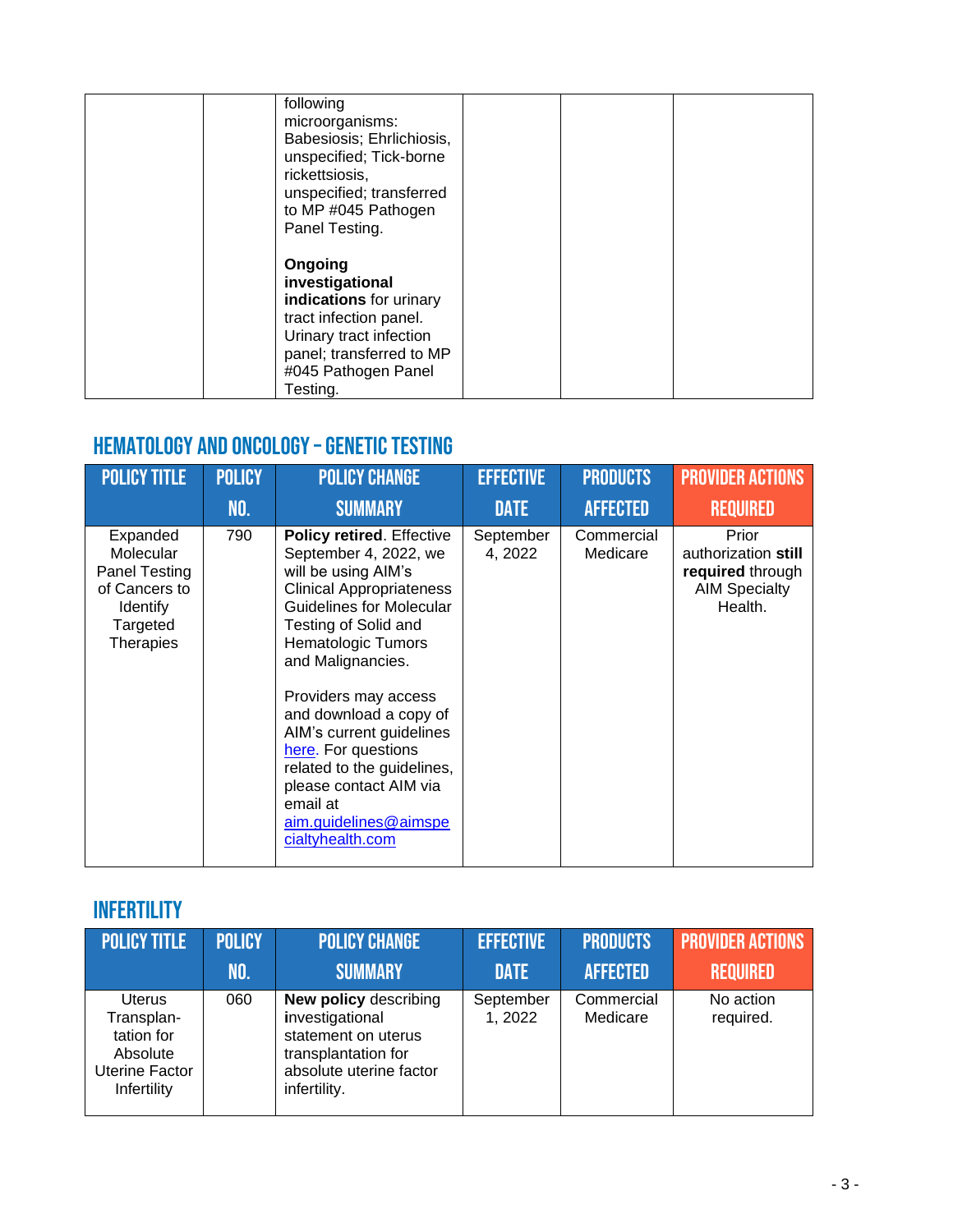## ORTHOPEDIC REHABILITATION MEDICINE

| <b>POLICY TITLE</b>                                                                               | <b>POLICY</b> | <b>POLICY CHANGE</b>                                                                                                                   | <b>EFFECTIVE</b>               | <b>PRODUCTS</b>                           | <b>PROVIDER ACTIONS</b>                   |
|---------------------------------------------------------------------------------------------------|---------------|----------------------------------------------------------------------------------------------------------------------------------------|--------------------------------|-------------------------------------------|-------------------------------------------|
| Autografts and<br>Allografts in<br>the Treatment<br>of Focal<br>Articular<br>Cartilage<br>Lesions | NO.<br>111    | <b>SUMMARY</b><br>Policy clarified. The<br>word "focal" was added<br>under the<br>Osteochondral Fresh<br>Allografting section.         | <b>DATE</b><br>May 19,<br>2022 | <b>AFFECTED</b><br>Commercial<br>Medicare | <b>REQUIRED</b><br>No action<br>required. |
| Medical<br>Technology<br>Assessment<br>Non-Covered<br>Services List                               | 400           | Policy clarified to<br>include ZetrOZ™ ZTX<br><b>Ultrasonic Diathermy</b><br>Low Intensity<br><b>Therapeutic Ultrasound</b><br>Device. | May 3,<br>2022                 | Commercial<br>Medicare                    | No action<br>required.                    |

### Pulmonology Otolaryngology

| <b>POLICY TITLE</b>                                                               | <b>POLICY</b> | <b>POLICY CHANGE</b>                                                                                                                                                                                                                                                                                                                                                                                                                                                                        | <b>EFFECTIVE</b>      | <b>PRODUCTS</b>        | <b>PROVIDER ACTIONS</b>                                                       |
|-----------------------------------------------------------------------------------|---------------|---------------------------------------------------------------------------------------------------------------------------------------------------------------------------------------------------------------------------------------------------------------------------------------------------------------------------------------------------------------------------------------------------------------------------------------------------------------------------------------------|-----------------------|------------------------|-------------------------------------------------------------------------------|
|                                                                                   | NO.           | <b>SUMMARY</b>                                                                                                                                                                                                                                                                                                                                                                                                                                                                              | <b>DATE</b>           | <b>AFFECTED</b>        | <b>REQUIRED</b>                                                               |
| Surgical<br>Treatment of<br>Snoring and<br>Obstructive<br>Sleep Apnea<br>Syndrome | 130           | Hypoglossal nerve<br>stimulation for<br>obstructive sleep apnea<br>(OSA) is being retired<br>from policy 130.<br>Effective September 11,<br>2022, we will be using<br><b>AIM's Clinical</b><br>Appropriateness<br><b>Guidelines for Sleep</b><br>Disorder Management.<br>Providers may access<br>and download a copy of<br>AIM's current guidelines<br>here. For questions<br>related to the guidelines,<br>please contact AIM via<br>email at<br>aim.guidelines@aimspe<br>cialtyhealth.com | September<br>11, 2022 | Commercial<br>Medicare | Prior<br>authorization<br>required through<br><b>AIM Specialty</b><br>Health. |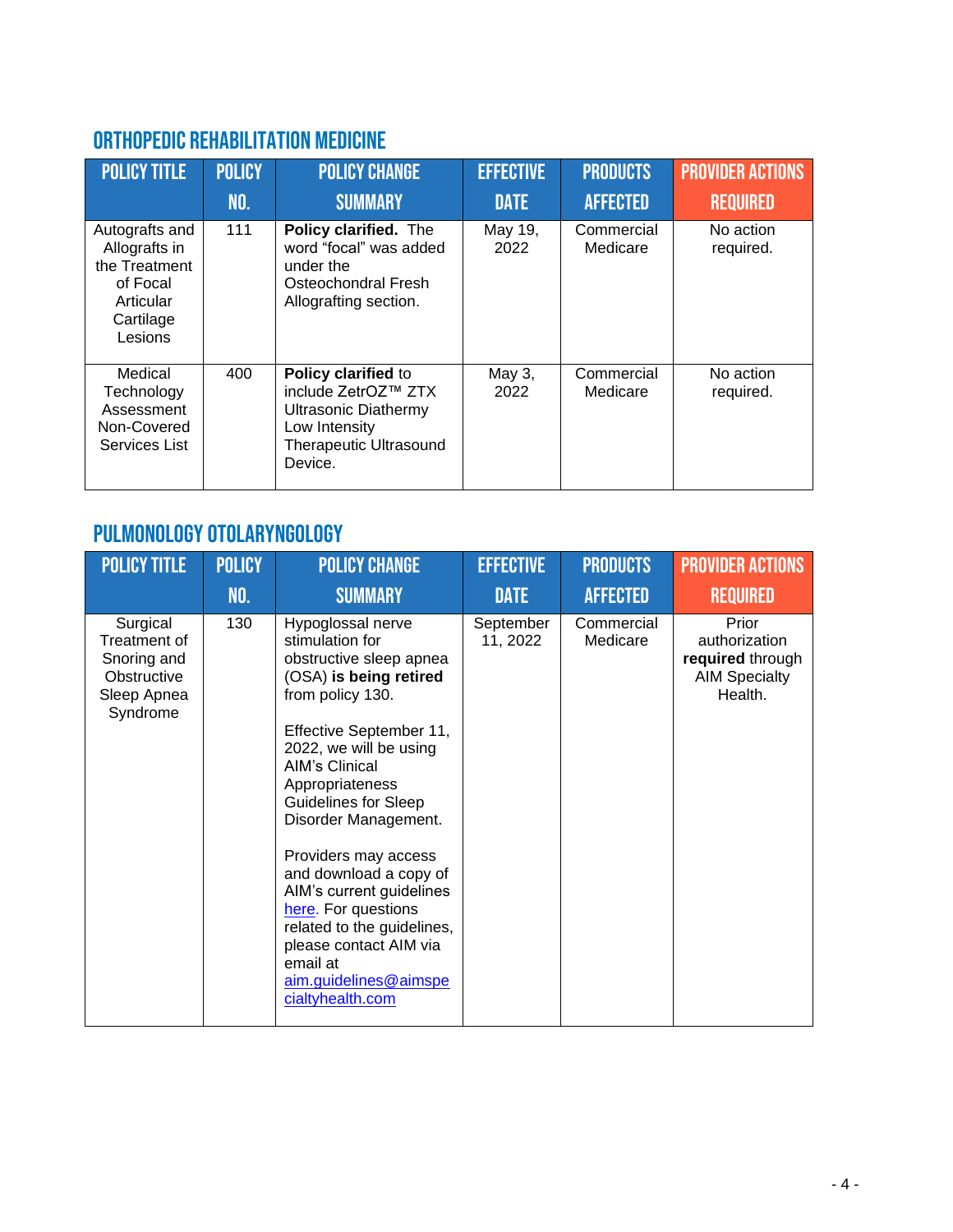#### Genetic testing for Single Gene and Multifactorial Conditions

#### **The following updates will apply to the AIM Clinical Appropriateness Guidelines for Genetic Testing**.

You may access and download a copy of the current guidelines [here.](https://aimspecialtyhealth.com/resources/clinical-guidelines/genetic-testing/) For questions related to the guidelines, please contact AIM via email at *aim.guidelines@aimspecialtyhealth.com* 

| <b>AIM GUIDELINE</b>     | <b>POLICY CHANGE SUMMARY</b>                                                                                                                                                                                                                                                                                                                                                                                                                                                                                                                                                                                                                                                                                                                                                                                       | <b>EFFECTIVE</b>     | <b>PRODUCTS</b> | <b>PROVIDER ACTIONS</b>                                                             |
|--------------------------|--------------------------------------------------------------------------------------------------------------------------------------------------------------------------------------------------------------------------------------------------------------------------------------------------------------------------------------------------------------------------------------------------------------------------------------------------------------------------------------------------------------------------------------------------------------------------------------------------------------------------------------------------------------------------------------------------------------------------------------------------------------------------------------------------------------------|----------------------|-----------------|-------------------------------------------------------------------------------------|
|                          |                                                                                                                                                                                                                                                                                                                                                                                                                                                                                                                                                                                                                                                                                                                                                                                                                    | <b>DATE</b>          | <b>AFFECTED</b> | <b>REQUIRED</b>                                                                     |
| Thrombophilia<br>Testing | Testing for common variants in<br>factor $V$ ( <i>F5</i> ) and prothrombin ( <i>F2</i> )<br>is medically necessary for any of<br>the following indications (for<br>additional genes related to<br>thrombophilia see germline genetic<br>testing criteria above):<br>Pregnant woman who has a<br>$\bullet$<br>personal history of a venous<br>thromboembolism (VTE)<br>$\bullet$<br>Individual who has a first-<br>$\bullet$<br>degree relative with F5 or F2<br>thrombophilia and one of the<br>following:<br>Surgery is planned<br>$\circ$<br>Patient is pregnant<br>$\circ$<br>Females considering<br>$\circ$<br>estrogen contraception or<br>hormone replacement<br>therapy if results would<br>influence decision to use<br>estrogen                                                                           | September<br>4, 2022 | Commercial      | Prior<br>authorization still<br>required through<br><b>AIM Specialty</b><br>Health. |
|                          | <b>Explanation of Change</b><br>The criterion for an individual with<br>an unprovoked VTE was removed.<br>The revision is considered a<br>restriction in coverage. There are<br>no validated or widely accepted<br>consensus guidelines to support<br>use of thrombophilia molecular<br>testing in this scenario (Freites and<br>Naymagon 2021). Our current<br>criteria are more of an<br>amalgamation of several mostly<br>older papers than direct guideline<br>recommendations (barring ACOG<br>recommendations for<br>pregnancy and family history<br>indications). The 2020 American<br><b>Society of Hematology</b><br>recommendations, which are<br>notably silent on the use of<br>molecular testing to guide<br>treatment decision-making,<br>suggest indefinite antithrombotic<br>therapy over stopping |                      |                 |                                                                                     |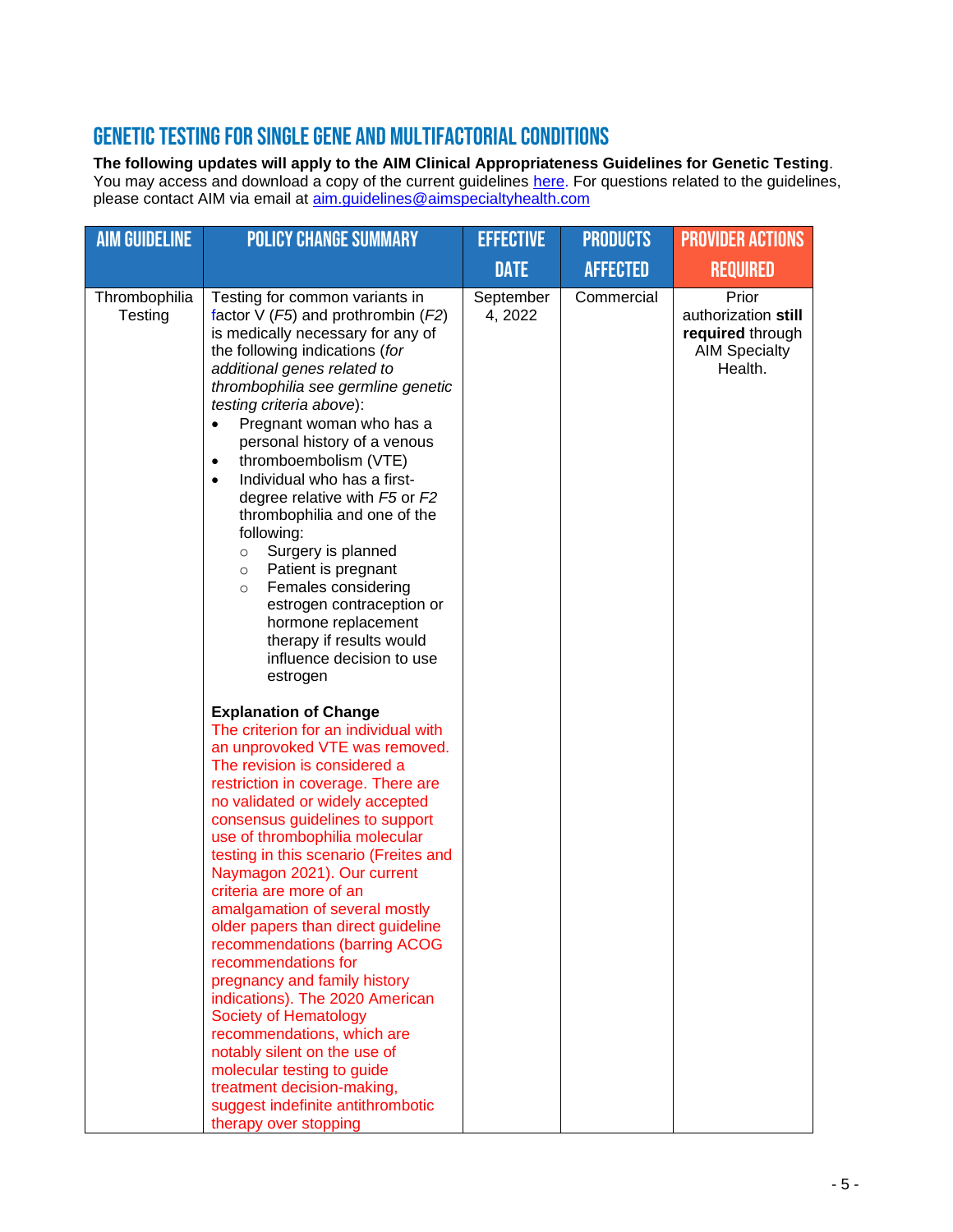|                                                                    | anticoagulation for patients with<br>unprovoked DVT and/or PE<br>following primary treatment (Ortel<br>et al. 2020). Thrombophilia<br>molecular testing would therefore<br>no longer alter the treatment plan<br>in this scenario.                                                         |                      |            |                                                                                     |
|--------------------------------------------------------------------|--------------------------------------------------------------------------------------------------------------------------------------------------------------------------------------------------------------------------------------------------------------------------------------------|----------------------|------------|-------------------------------------------------------------------------------------|
| Multifactorial<br>(Non-<br>Mendelian)<br>Genetic<br><b>Testing</b> | Genetic testing such as gene<br>expression classifiers or polygenic<br>risk scores<br>are considered medically<br>necessary if all of the following are<br>met:<br><b>Explanation of Change</b><br>Revision is a clarification and<br>does not represent any change<br>in coverage stance. | September<br>4, 2022 | Commercial | Prior<br>authorization still<br>required through<br><b>AIM Specialty</b><br>Health. |

# Genetic testing for Hereditary Cancer Susceptibility

| <b>AIM GUIDELINE</b>        | <b>POLICY CHANGE SUMMARY</b>                                                                                                                                                                                                                                                                                                                                                                                                                                                                                                                                                                                                                                                                                                                                                                                                                                                                                                                                                                             | <b>EFFECTIVE</b>     | <b>PRODUCTS</b> | <b>PROVIDER ACTIONS</b>                                                             |
|-----------------------------|----------------------------------------------------------------------------------------------------------------------------------------------------------------------------------------------------------------------------------------------------------------------------------------------------------------------------------------------------------------------------------------------------------------------------------------------------------------------------------------------------------------------------------------------------------------------------------------------------------------------------------------------------------------------------------------------------------------------------------------------------------------------------------------------------------------------------------------------------------------------------------------------------------------------------------------------------------------------------------------------------------|----------------------|-----------------|-------------------------------------------------------------------------------------|
|                             |                                                                                                                                                                                                                                                                                                                                                                                                                                                                                                                                                                                                                                                                                                                                                                                                                                                                                                                                                                                                          | <b>DATE</b>          | <b>AFFECTED</b> | <b>REQUIRED</b>                                                                     |
| Appropriate<br>Use Criteria | Genetic testing for hereditary<br>cancer susceptibility, when the<br>condition is not listed below, is<br>medically necessary when all of<br>the following criteria are met:<br>Results are expected to lead to<br>a change in medical<br>management<br>National Comprehensive<br>$\bullet$<br>Cancer Network® (NCCN®)<br><b>Clinical Practice Guidelines in</b><br>Oncology (NCCN Guidelines®)<br>include category 1 or 2A,<br>and/or other published<br>management<br>recommendations for an<br>individual who tests positive for<br>the condition/syndrome-<br>specific genes for which<br>testing is being requested<br>The individual is the most<br>$\bullet$<br>appropriate person to test, or<br>the most appropriate family<br>member is unavailable for<br>testing<br>An individual's personal and/or<br>$\bullet$<br>family history meets specific<br>testing criteria suggestive of a<br>hereditary cancer syndrome<br>based on best practice<br>guidelines<br>Testing method is as targeted | September<br>4, 2022 | Commercial      | Prior<br>authorization still<br>required through<br><b>AIM Specialty</b><br>Health. |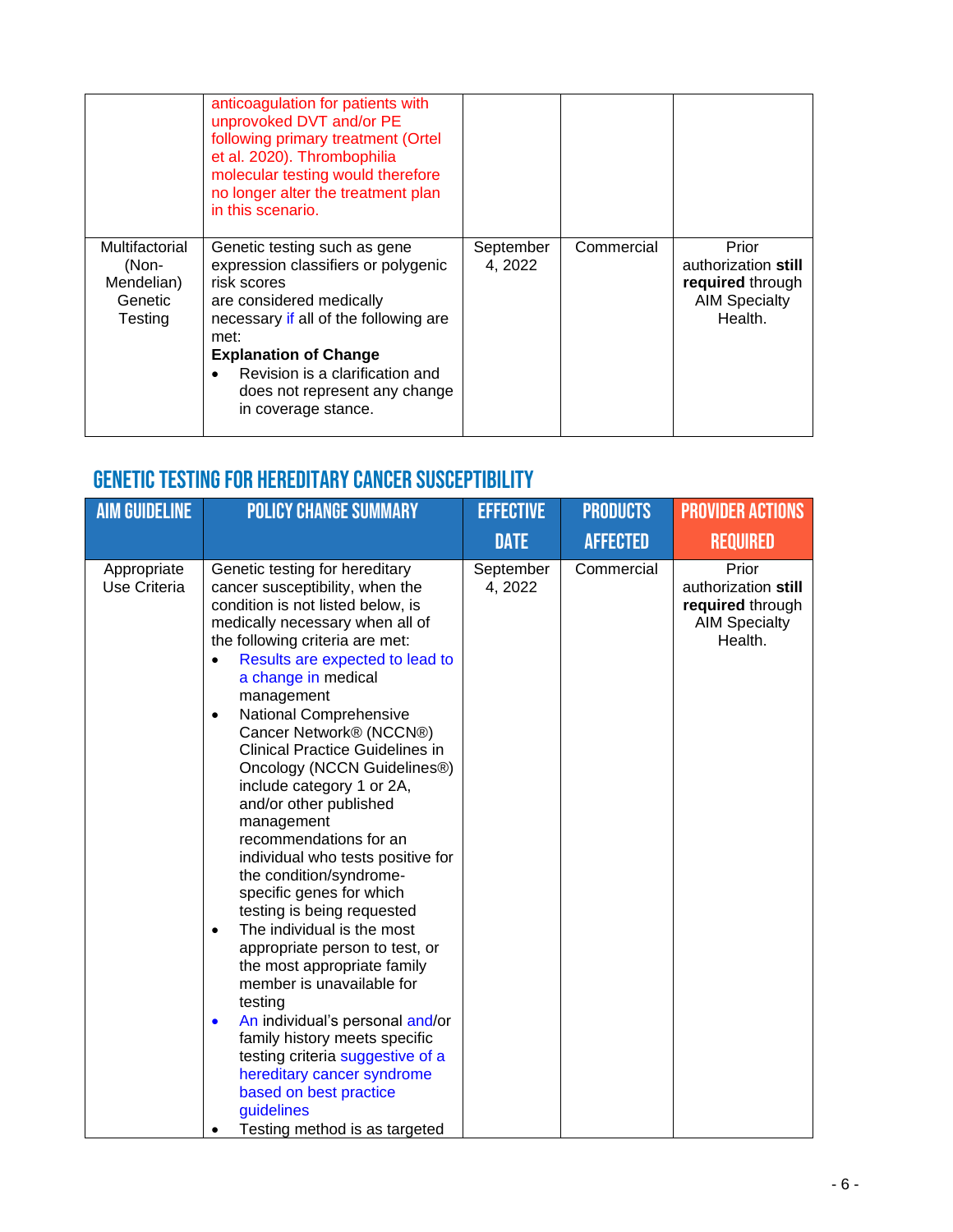|                                                                                          | as possible (e.g., single gene,<br>known familial pathogenic or<br>likely pathogenic (P/LP)<br>variant, etc.)<br>Testing methodology* has<br>$\bullet$<br>been clinically validated and is<br>the most accurate method<br>unless technical limitations<br>(e.g., poor sample quality)<br>necessitate the need for<br>alternate testing strategies<br><b>Explanation of Change</b><br>Revisions include clarifications to<br>streamline text and align with<br>additional changes made to the<br>guideline (see below) with no<br>impact on coverage stance.                                                                                                                                                                                                              |                      |            |                                                                                     |
|------------------------------------------------------------------------------------------|--------------------------------------------------------------------------------------------------------------------------------------------------------------------------------------------------------------------------------------------------------------------------------------------------------------------------------------------------------------------------------------------------------------------------------------------------------------------------------------------------------------------------------------------------------------------------------------------------------------------------------------------------------------------------------------------------------------------------------------------------------------------------|----------------------|------------|-------------------------------------------------------------------------------------|
| Germline<br><b>Testing</b><br>Following<br>Identification<br>of a Somatic<br>Variant     | After a somatic variant is identified<br>in a solid tumor or hematologic<br>malignancy, follow-up germline<br>testing for that variant is medically<br>necessary when the following<br>criteria are met<br><b>Explanation of Change</b><br>The revision is a clarification with<br>no impact on coverage stance.                                                                                                                                                                                                                                                                                                                                                                                                                                                         | September<br>4, 2022 | Commercial | Prior<br>authorization still<br>required through<br><b>AIM Specialty</b><br>Health. |
| National<br>Compre-<br>hensive<br>Cancer<br>Network ®<br>(NCCN <sup>®</sup><br>Criteria) | Delete reference to the<br><b>Neuroendocrine and Adrenal</b><br><b>Tumors and Gastric</b><br>Cancer NCCN® guidelines.<br>This section now only lists the<br>NCCN® Genetic/Familial High-<br>Risk Colorectal Cancer v1.2021<br>and the NCCN® Genetic/Familial<br>High-Risk Breast, Ovarian and<br>Pancreatic guidelines v2.2022.<br><b>Explanation of Change</b><br>The NCCN® Neuroendocrine<br>and Adrenal Tumors<br>guidelines and Gastric Cancer<br>guidelines have evolved and<br>become much broader in<br>scope. Claims for genetic<br>testing for Hereditary<br>Paraganglioma-<br>Pheochromocytoma<br>syndromes, von Hippel-Lindau<br>and hereditary diffuse gastric<br>cancer can be adjudicated<br>using our appropriate use<br>criteria. This revision does not | September<br>4, 2022 | Commercial | Prior<br>authorization still<br>required through<br><b>AIM Specialty</b><br>Health. |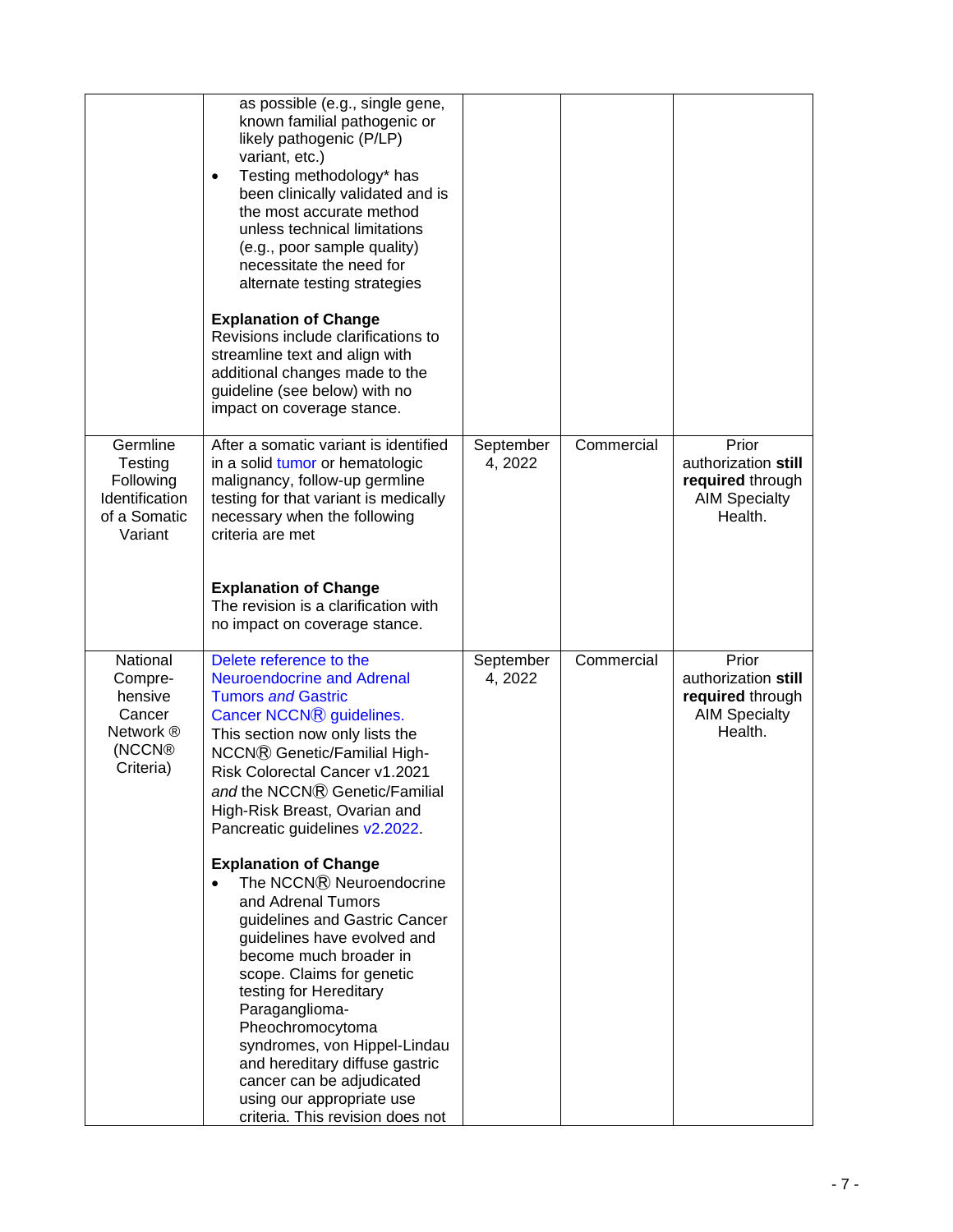|                                                                                   | impact coverage stance.<br>The NCCNR Genetic/Familial<br>$\bullet$<br>High-Risk Breast, Ovarian and<br>Pancreatic guidelines were<br>updated on March 9, 2022 to<br>v2.2022. Revisions were only<br>made to the discussion section<br>which do not impact current<br>coverage criteria.                                                                                                               |                      |            |                                                                                     |
|-----------------------------------------------------------------------------------|-------------------------------------------------------------------------------------------------------------------------------------------------------------------------------------------------------------------------------------------------------------------------------------------------------------------------------------------------------------------------------------------------------|----------------------|------------|-------------------------------------------------------------------------------------|
| Hereditary<br>Paragan-<br>Glioma<br>Pheochromo-<br>cytoma<br>Syndromes<br>and von | <b>Hereditary Paraganglioma-</b><br><b>Pheochromocytoma Syndromes</b><br>Entire section is deleted.<br>von Hippel-Lindau<br>Entire section is deleted.                                                                                                                                                                                                                                                | September<br>4, 2022 | Commercial | Prior<br>authorization still<br>required through<br><b>AIM Specialty</b><br>Health. |
| Hippel-Lindau                                                                     | <b>Explanation of Change</b><br>Claims for genetic testing for<br>Hereditary Paraganglioma-<br>Pheochromocytoma syndromes<br>and von Hippel-Lindau can be<br>adjudicated using the appropriate<br>use criteria. Therefore, these<br>hereditary syndromes do not differ<br>from any others and do not need to<br>be called out in this guideline. This<br>revision does not impact coverage<br>stance. |                      |            |                                                                                     |

### Genetic testing for Reproductive Carrier Screening and Prenatal Diagnosis

| <b>AIM GUIDELINE</b>          | <b>POLICY CHANGE SUMMARY</b>                                                                                                                                                                            | <b>EFFECTIVE</b>                    | <b>PRODUCTS</b>               | <b>PROVIDER ACTIONS</b>                                                                                |
|-------------------------------|---------------------------------------------------------------------------------------------------------------------------------------------------------------------------------------------------------|-------------------------------------|-------------------------------|--------------------------------------------------------------------------------------------------------|
| Spinal<br>Muscular<br>Atrophy | <b>Spinal Muscular Atrophy</b><br>Spinal muscular atrophy (SMA)<br>carrier screening by SMN1<br>dosage/deletion analysis (81329)<br>is medically necessary when                                         | <b>DATE</b><br>September<br>4, 2022 | <b>AFFECTED</b><br>Commercial | <b>REQUIRED</b><br>Prior<br>authorization still<br>required through<br><b>AIM Specialty</b><br>Health. |
|                               | testing has not been previously<br>performed.<br><b>Explanation of Change</b><br>The family history bullet is being<br>deleted; it is a recommendation<br>and not an enforceable coverage<br>criterion. |                                     |                               |                                                                                                        |

### Molecular Testing of Solid and Hematologic Tumors and Malignancies

| <b>AIM GUIDELINE</b> | <b>POLICY CHANGE SUMMARY !</b> | <b>EFFECTIVE</b> | <b>PRODUCTS</b> | <b>PROVIDER ACTIONS</b> |
|----------------------|--------------------------------|------------------|-----------------|-------------------------|
|                      |                                | DATE             | <b>AFFECTED</b> | REQUIRED                |
| Scope                | This document addresses        | September        | Commercial      | Prior                   |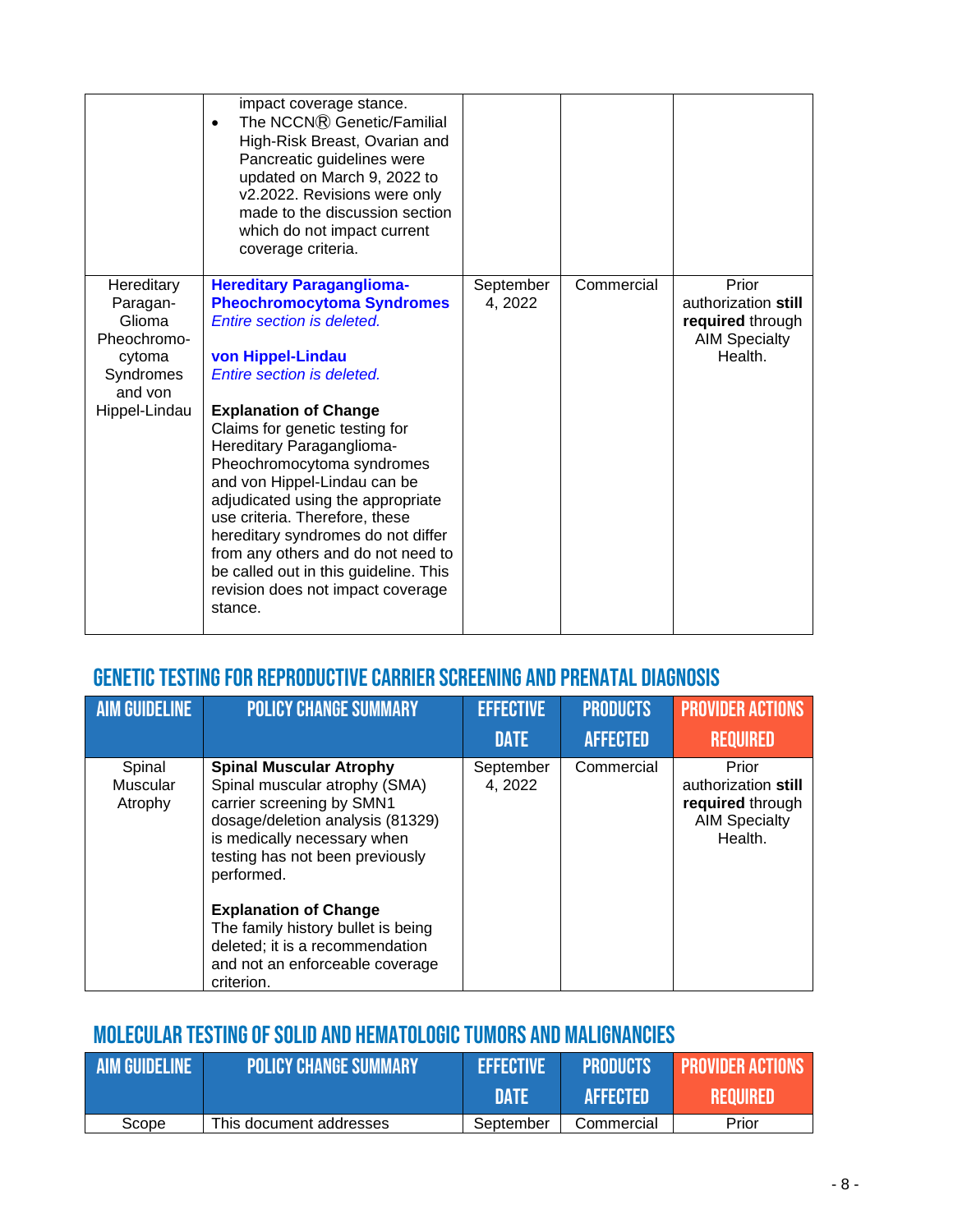|                                                                            | molecular testing and gene<br>expression profiling of solid and<br>hematologic tumors and<br>malignancies (including cell free<br>tumor DNA/circulating tumor<br>cells/liquid biopsy testing) for the<br>purpose of screening/surveillance,<br>diagnosis, selecting therapeutic<br>agents and predicting risk,<br>prognosis, monitoring, or<br>recurrence of cancer<br><b>Explanation of Change</b><br>Revision is a clarification with no<br>impact on current coverage<br>stance.                                                                                                                                                                                             | 4, 2022              |            | authorization still<br>required through<br><b>AIM Specialty</b><br>Health.          |
|----------------------------------------------------------------------------|---------------------------------------------------------------------------------------------------------------------------------------------------------------------------------------------------------------------------------------------------------------------------------------------------------------------------------------------------------------------------------------------------------------------------------------------------------------------------------------------------------------------------------------------------------------------------------------------------------------------------------------------------------------------------------|----------------------|------------|-------------------------------------------------------------------------------------|
| General<br>Coverage<br>Criteria                                            | Somatic tumor testing is medically<br>necessary when all of the following<br>criteria<br>are met: (Please see below for<br>conditions with separate specific<br>criteria)<br>The clinical benefit of testing<br>$\bullet$<br>outweighs the potential risk of<br>psychological or medical harm<br>to the individual being tested.<br>The test is as targeted as<br>$\bullet$<br>possible for the clinical<br>situation (e.g., common<br>variants, genes related to<br>phenotype)<br><b>Explanation of Change</b><br>The revision creates more<br>consistency in General Coverage<br>Criteria across the GTUM<br>guidelines and does not represent<br>a change in coverage stance | September<br>4, 2022 | Commercial | Prior<br>authorization still<br>required through<br><b>AIM Specialty</b><br>Health. |
| Conditions for<br><b>Which Testing</b><br>May be<br>Medically<br>Necessary | Table 1. Molecular studies are<br>medically necessary for the<br>indications listed below when the<br>above General Coverage Criteria<br>or FDA Companion Diagnostics<br>Coverage Criteria are met (list is<br>not all inclusive) (see criteria below<br>for chromosomal microarray, cell-<br>free, and minimal residual disease<br>testing).<br><b>Molecular Studies</b><br><b>Hematologic/Oncologic Testing</b><br><b>Targeted Genomic Sequencing</b><br><b>Panels or Single Gene Tests</b><br>Acute Lymphoblastic                                                                                                                                                            | September<br>4, 2022 | Commercial | Prior<br>authorization still<br>required through<br><b>AIM Specialty</b><br>Health. |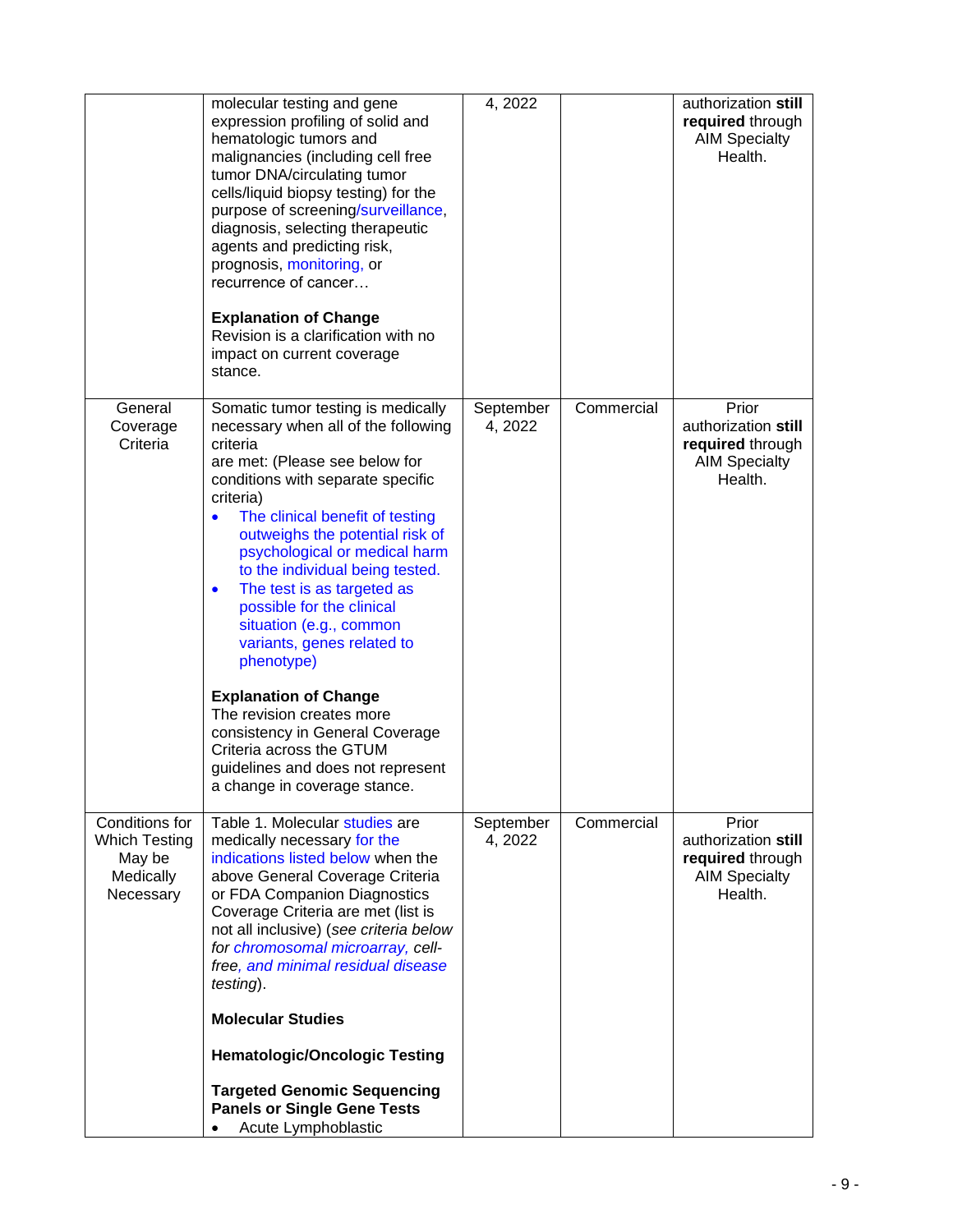| Leukemia                                                                                                       |  |  |
|----------------------------------------------------------------------------------------------------------------|--|--|
| Acute Myelogenous Leukemia<br>$\bullet$                                                                        |  |  |
| <b>B-Cell Lymphoma</b><br>$\bullet$                                                                            |  |  |
| Chronic Lymphocytic<br>$\bullet$                                                                               |  |  |
| Leukemia                                                                                                       |  |  |
|                                                                                                                |  |  |
| Chronic Myeloid Leukemia<br>$\bullet$                                                                          |  |  |
| Myelodysplastic Syndrome<br>$\bullet$                                                                          |  |  |
| Essential Thrombocythemia or<br>$\bullet$                                                                      |  |  |
| Thrombocytosis*                                                                                                |  |  |
| Polycythemia Vera*<br>$\bullet$                                                                                |  |  |
| Primary Myelofibrosis, Pre-<br>٠                                                                               |  |  |
| PMF, suspicion for PMF*                                                                                        |  |  |
| T-Cell Lymphoma, Peripheral<br>$\bullet$                                                                       |  |  |
| <b>Solid Organ Tumor Testing (for</b><br>biomarker detection to aid in<br>therapeutic decision-making<br>only) |  |  |
|                                                                                                                |  |  |
| <b>Targeted Genomic Sequencing</b>                                                                             |  |  |
| <b>Panels</b>                                                                                                  |  |  |
| Cholangiocarcinoma                                                                                             |  |  |
| FDA CDx tests:<br>$\circ$                                                                                      |  |  |
| FoundationOne® CDx or                                                                                          |  |  |
| Oncomine Dx Target Test                                                                                        |  |  |
| Colorectal Cancer,<br>$\bullet$                                                                                |  |  |
| Metastatic/Stage IV                                                                                            |  |  |
| <b>Endometrial Cancer</b><br>$\bullet$                                                                         |  |  |
| <b>Gastrointestinal Stromal</b><br>$\bullet$                                                                   |  |  |
| <b>Tumors</b>                                                                                                  |  |  |
| Prostate Cancer,<br>$\circ$                                                                                    |  |  |
| Metastatic Castration-                                                                                         |  |  |
| Resistant o FDA CDx                                                                                            |  |  |
| tests: FoundationOne®                                                                                          |  |  |
| <b>CD<sub>x</sub></b>                                                                                          |  |  |
| Non-Small Cell Lung Cancer,<br>$\bullet$                                                                       |  |  |
| (Stage IIIB and above)                                                                                         |  |  |
| FDA CDx tests:<br>$\circ$                                                                                      |  |  |
| FoundationOne® CDx or                                                                                          |  |  |
| Oncomine Dx Target Test                                                                                        |  |  |
| Tumor Agnostic/All Applicable                                                                                  |  |  |
| Solid Tumors                                                                                                   |  |  |
| FDA CDx tests:<br>$\Omega$                                                                                     |  |  |
| FoundationOne® CDx for                                                                                         |  |  |
| tumor mutational burden                                                                                        |  |  |
| (TMB) only                                                                                                     |  |  |
| <b>Targeted Single Gene Testing</b>                                                                            |  |  |
| <b>Breast Cancer (PIK3CA)</b>                                                                                  |  |  |
| Cutaneous Melanoma (BRAF,<br>$\bullet$                                                                         |  |  |
| KIT)                                                                                                           |  |  |
| Non-Small Cell Lung Cancer,<br>$\bullet$                                                                       |  |  |
| Resected Stage IB-IIIA                                                                                         |  |  |
| (EGFR)                                                                                                         |  |  |
| Ovarian, Fallopian Tube, or                                                                                    |  |  |
| <b>Primary Peritoneal Cancer</b>                                                                               |  |  |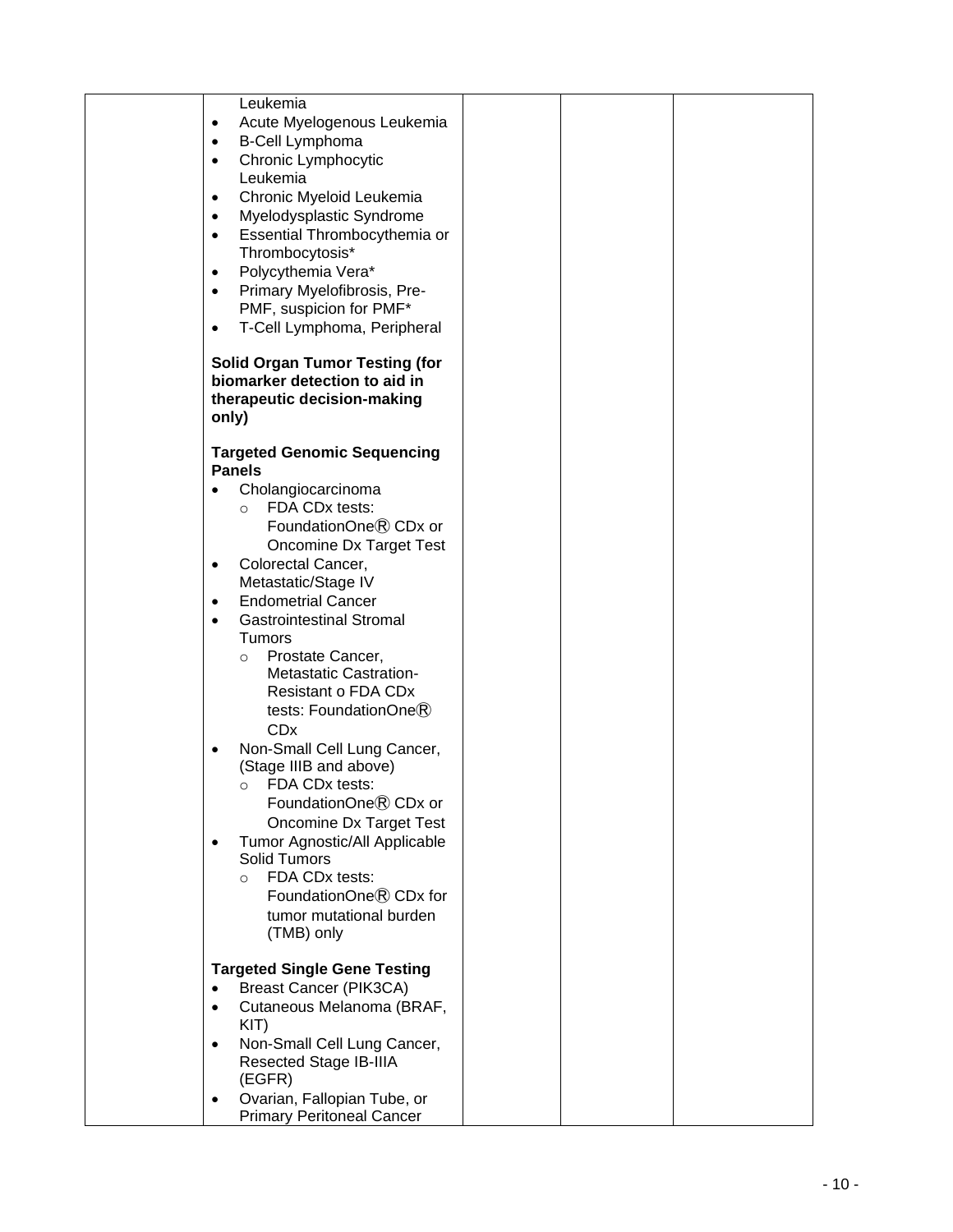|                                                                  | (BRCA1, BRCA2)<br>Thyroid Cancer (BRAF, RET<br>$\bullet$<br>fusions)<br>Tumor Agnostic (MSI, NTRK)                                                                                                                                                                                                                                                                                                                                                        |                      |            |                                                                                     |
|------------------------------------------------------------------|-----------------------------------------------------------------------------------------------------------------------------------------------------------------------------------------------------------------------------------------------------------------------------------------------------------------------------------------------------------------------------------------------------------------------------------------------------------|----------------------|------------|-------------------------------------------------------------------------------------|
|                                                                  | *2016 WHO Criteria must be met<br>The entire table is new - for<br>readability                                                                                                                                                                                                                                                                                                                                                                            |                      |            |                                                                                     |
|                                                                  | <b>Explanation of Change</b><br>Revisions to this table are primarily<br>formatting for clarity/transparency<br>and do not impact current<br>coverage stance.<br>FoundationOne® is considered<br>medically necessary for Non-Small<br>Cell Lung Cancer (Stage IIIB and<br>above) and targeted multigene<br>panels are now considered<br>medically necessary for<br>endometrial cancer.                                                                    |                      |            |                                                                                     |
| The following<br>tests are not<br>medically<br>necessary         | $\bullet$<br>Whole exome tumor<br>sequencing for any indication<br>(including other genome-wide<br>interrogation strategies, e.g.<br>transcriptome)<br>Whole genome tumor<br>$\bullet$<br>sequencing for any indication<br>(including other genome-wide<br>interrogation strategies, e.g.<br>transcriptome)<br><b>Explanation of Change</b><br>This revision is a clarification for<br>transparency in order to address<br>an evolving clinical space and | September<br>4, 2022 | Commercial | Prior<br>authorization still<br>required through<br><b>AIM Specialty</b><br>Health. |
|                                                                  | does not represent a change in<br>coverage stance.                                                                                                                                                                                                                                                                                                                                                                                                        |                      |            |                                                                                     |
| <b>Breast Cancer</b><br>Gene<br>Expression<br><b>Classifiers</b> | AND all of the following criteria are<br>met:<br>Patient has undergone surgery<br>$\bullet$<br>and full pathological staging<br>prior to Testing<br>MammaPrint $\mathbb{R}$ (81521) is                                                                                                                                                                                                                                                                    | September<br>4, 2022 | Commercial | Prior<br>authorization still<br>required through<br><b>AIM Specialty</b><br>Health. |
|                                                                  | medically necessary to assess the<br>risk for recurrence in an individual<br>when all of the following criteria<br>are met:                                                                                                                                                                                                                                                                                                                               |                      |            |                                                                                     |
|                                                                  | <b>Explanation of Change</b><br>"Prior to testing" was added to this<br>criterion for all breast cancer GECs<br>listed in the guideline as a point of                                                                                                                                                                                                                                                                                                     |                      |            |                                                                                     |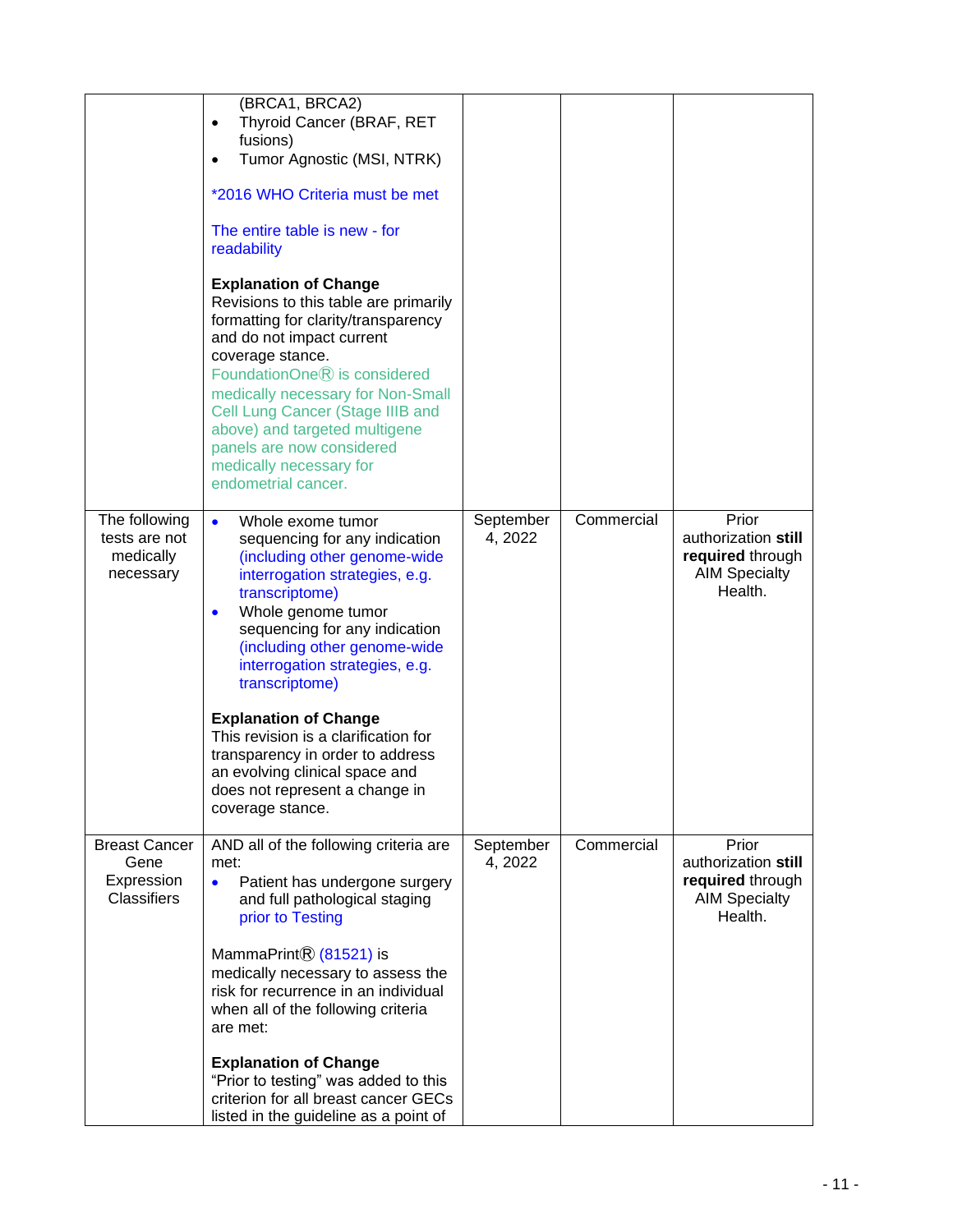|                                                          | clarification and does not represent<br>a change in current coverage<br>stance.<br>The CPT code for the microarray<br>platform of MammaPrint® was<br>added in order to convey that we<br>intend to only cover this version<br>and not the next generation<br>sequencing platform now available<br>(See the CPT Code section of this<br>guideline below for additional<br>detail.)                                                                                                                                                                                                                                                                                                                                                                                                                                                                                                                                                                                                                                                                                                |                      |            |                                                                                     |
|----------------------------------------------------------|----------------------------------------------------------------------------------------------------------------------------------------------------------------------------------------------------------------------------------------------------------------------------------------------------------------------------------------------------------------------------------------------------------------------------------------------------------------------------------------------------------------------------------------------------------------------------------------------------------------------------------------------------------------------------------------------------------------------------------------------------------------------------------------------------------------------------------------------------------------------------------------------------------------------------------------------------------------------------------------------------------------------------------------------------------------------------------|----------------------|------------|-------------------------------------------------------------------------------------|
| Cell-Free<br>Testing                                     | Locally Advanced or<br>$\bullet$<br><b>Metastatic Non-Small Cell</b><br>Lung Cancer (NSCLC)<br><b>Initial Biomarker</b><br>$\circ$<br>Determination<br>FDA approved companion<br>٠<br>diagnostic tests (i.e.,<br>cobas EGFR Mutation<br>Test $v2$ , FoundationOne $\circledR$<br>Liquid CD <sub>x</sub> , or<br>Guardant $360$ $\circ$ CDx) or a<br>targeted multi-gene panel<br>(i.e., ctDx Lung™ or<br>Target Selector™ NGS<br>Lung Panel) are medically<br>necessary when tissue-<br>based testing cannot be<br>performed, e.g.,<br>insufficient tissue<br><b>Explanation of Change</b><br>ctDx Lung™ and Target Selector™<br>NGS Lung Panel are listed as the<br>only approvable targeted multi-<br>gene panels for initial biomarker<br>determination in locally advanced<br>or metastatic NSCLC. The Target<br>Selector <sup>™</sup> NGS Lung Panel has a<br>similar composition/utility to ctDx<br>Lung™, and the "i.e." is now being<br>used to provide clarification and<br>increased transparency regarding<br>the tests we currently consider<br>medically necessary. | September<br>4, 2022 | Commercial | Prior<br>authorization still<br>required through<br><b>AIM Specialty</b><br>Health. |
| Chromo-<br>somal<br><b>Microarray</b><br><b>Analysis</b> | Chromosomal microarray analysis<br>is medically necessary in any of<br>the following clinical scenarios<br>when general coverage criteria<br>above are met:<br>To aid diagnosis when part of<br>$\bullet$<br>the initial work-up involves<br>cytogenetic (karyotype) and/or                                                                                                                                                                                                                                                                                                                                                                                                                                                                                                                                                                                                                                                                                                                                                                                                      | September<br>4, 2022 | Commercial | Prior<br>authorization still<br>required through<br><b>AIM Specialty</b><br>Health. |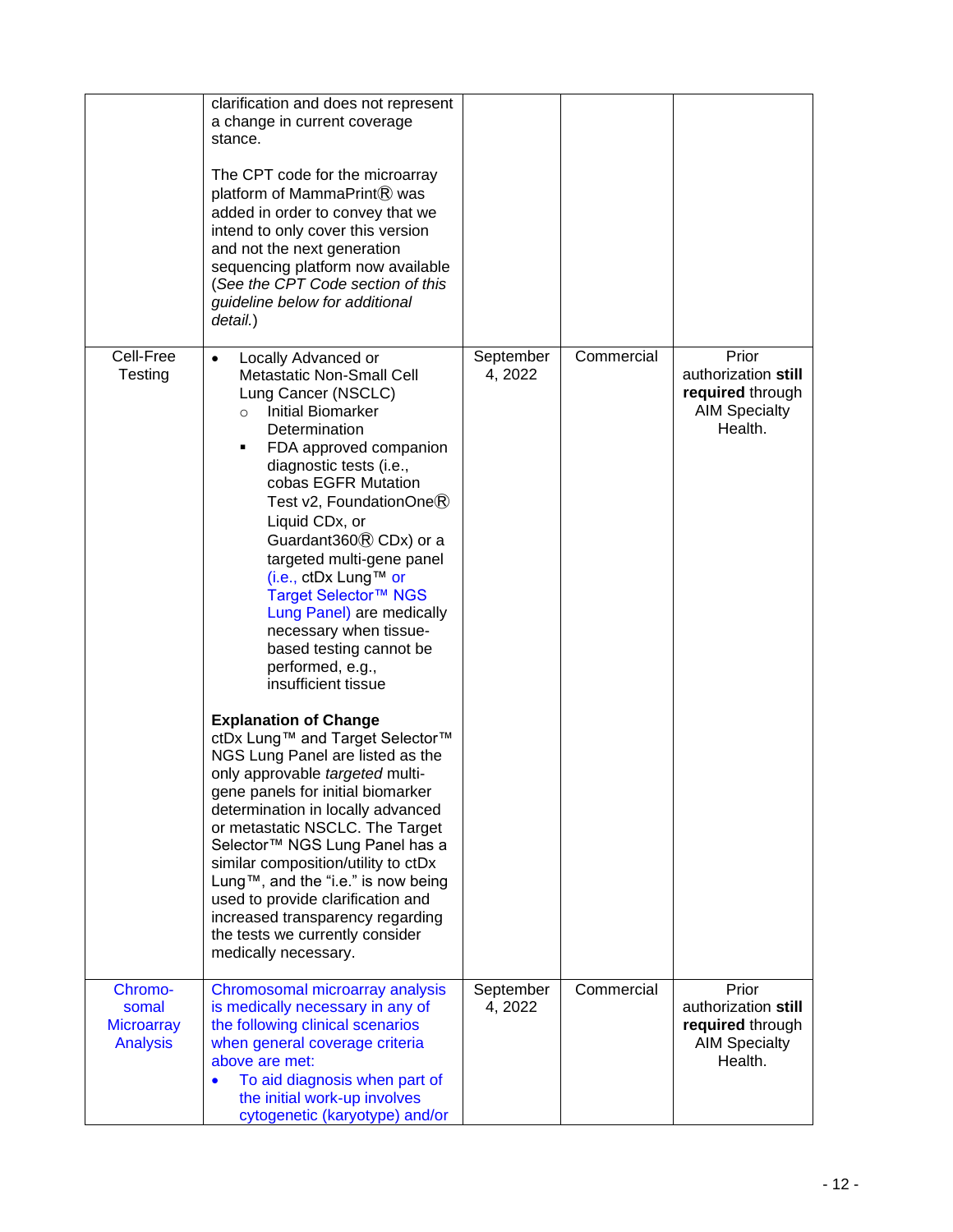|                                                              | FISH analyses and testing was<br>uninformative or could not be<br>performed<br>For methylation analysis (e.g.,<br>$\bullet$<br><b>Brain/Central Nervous System</b><br>cancers)<br><b>Explanation of Change</b><br>This section is necessary following<br>revisions to Table 1 and does not<br>represent a change in current<br>coverage stance.                                                                                                                                                                                                                                                                                                                                                                                                                                                                                                                                                                                                                                                                                                                                                                                                  |                      |            |                                                                                     |
|--------------------------------------------------------------|--------------------------------------------------------------------------------------------------------------------------------------------------------------------------------------------------------------------------------------------------------------------------------------------------------------------------------------------------------------------------------------------------------------------------------------------------------------------------------------------------------------------------------------------------------------------------------------------------------------------------------------------------------------------------------------------------------------------------------------------------------------------------------------------------------------------------------------------------------------------------------------------------------------------------------------------------------------------------------------------------------------------------------------------------------------------------------------------------------------------------------------------------|----------------------|------------|-------------------------------------------------------------------------------------|
| Minimal<br>Residual<br>Disease<br>(MRD)<br><b>Monitoring</b> | For hematological cancers:<br>NGS immunosequencing for MRD<br>clone identification is covered<br>when the following criteria is met:<br>There is a confirmed diagnosis<br>$\bullet$<br>of B-cell acute lymphoblastic<br>leukemia which is Philadelphia<br>chromosome (BCR-ABL)<br>negative<br>Testing is performed on bone<br>٠<br>marrow<br>NGS minimal residual disease<br>(MRD) testing for Philadelphia<br>chromosome (BCR-ABL) negative<br>B-cell ALL is covered when all of<br>the following criteria are met:<br>Immunosequencing at the time<br>$\bullet$<br>of diagnosis identified at least<br>one clone for MRD tracking<br>Complete cytologic remission<br>$\bullet$<br>is achieved<br>Testing is performed on bone<br>$\bullet$<br>marrow<br>Targeted testing with prospective<br>evidence of clinical utility for the<br>tumor type and disease<br>characteristics is medically<br>necessary.<br><b>For solid tumors:</b><br>Molecular testing for MRD and/or<br>disease monitoring is not medically<br>necessary.<br><b>Explanation of Change</b><br>Revisions are clarifications and do<br>not impact current coverage<br>stance | September<br>4, 2022 | Commercial | Prior<br>authorization still<br>required through<br><b>AIM Specialty</b><br>Health. |
| Cancer<br>Screening                                          | <b>Prostate Cancer (symptomatic</b><br>cancer screening)<br>PCA3 (81313) or ConfirmMDx<br>(81551) is medically necessary for                                                                                                                                                                                                                                                                                                                                                                                                                                                                                                                                                                                                                                                                                                                                                                                                                                                                                                                                                                                                                     | September<br>4, 2022 | Commercial | Prior<br>authorization still<br>required through<br><b>AIM Specialty</b>            |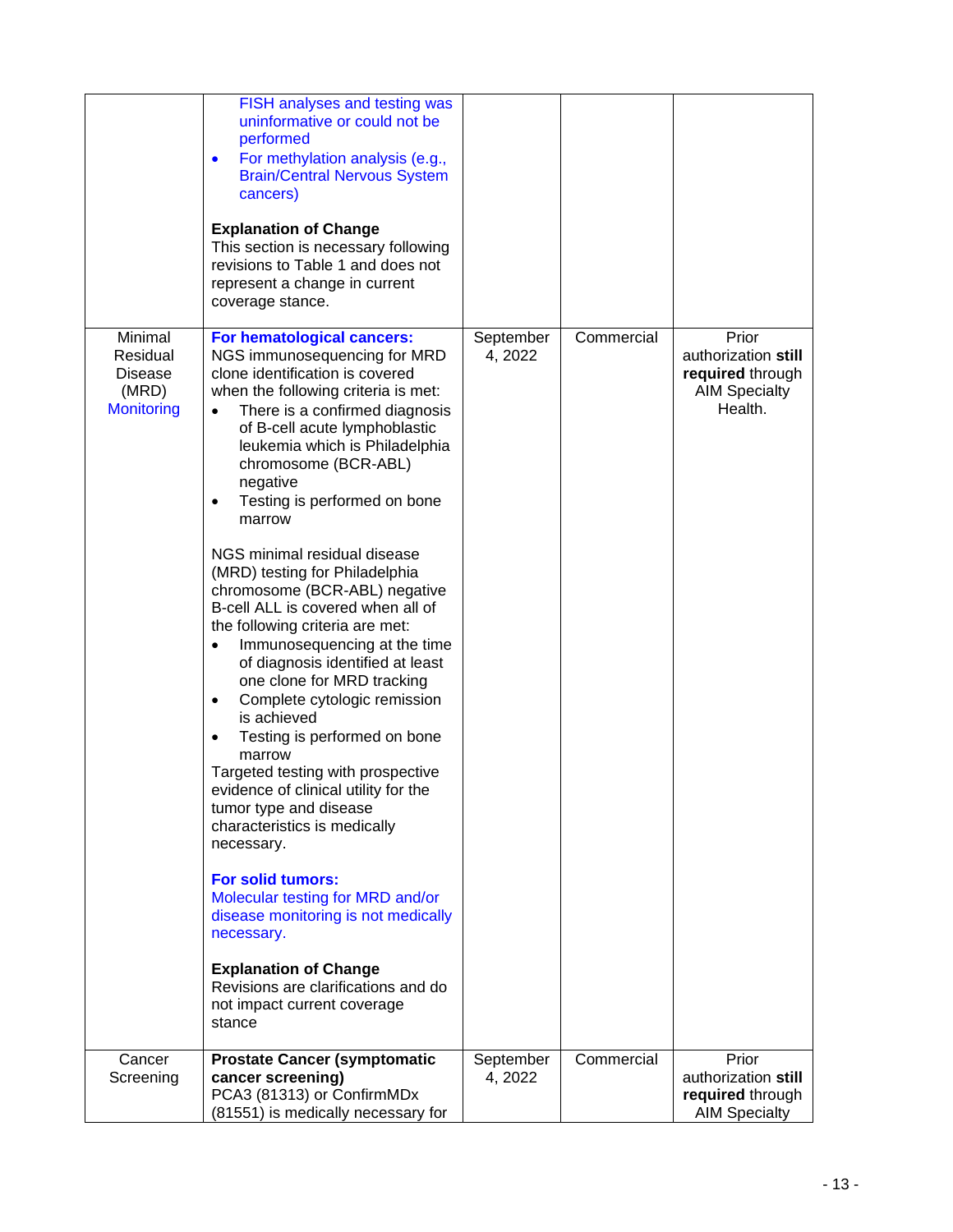| men ≥50 years with prior negative                                   | Health. |
|---------------------------------------------------------------------|---------|
| biopsy when repeat biopsy is being<br>considered after PSA testing  |         |
| (within 6 months of this test                                       |         |
| request) reveals a persistently                                     |         |
| elevated PSA of 3.1-10.0 ng/mL.                                     |         |
|                                                                     |         |
| <b>Indeterminate Thyroid Nodules</b>                                |         |
| Targeted multi-gene panels,<br>Afirma <sup>®</sup> Genomic Sequence |         |
| Classifier,                                                         |         |
| ThyGeNEXT®/ThyraMIR™, or                                            |         |
| ThyroSeq® v3.0 are medically                                        |         |
| necessary for Bethesda Category                                     |         |
| III (AUS/FLUS) indeterminate                                        |         |
| thyroid nodules.*                                                   |         |
| Targeted multi-gene                                                 |         |
| panels, ThyGeNEXT®/ThyraMIR™,                                       |         |
| or ThyroSeq® v3.0 are medically                                     |         |
| necessary for Bethesda Category                                     |         |
| IV (FN/SFN) indeterminate thyroid                                   |         |
| nodules.*                                                           |         |
| <i><b>*FNA samples with Hurthle cell</b></i>                        |         |
| predominance are excluded from                                      |         |
| coverage.                                                           |         |
|                                                                     |         |
| <b>Explanation of Change</b>                                        |         |
| Timing of PSA testing in<br>relation to the PCA3 or                 |         |
| ConfirmMDx test was added                                           |         |
| for clarification.                                                  |         |
| Criteria for gene expression<br>$\bullet$                           |         |
| classifier testing for ITNs was                                     |         |
| moved from Table 1 to this                                          |         |
| section for clarity/improved                                        |         |
| organization.                                                       |         |

### Genetic Testing for Hereditary Cardiac Disease

| <b>AIM GUIDELINE</b>        | <b>POLICY CHANGE SUMMARY</b>                                                                                                                                                                                                                                                                                                             | <b>EFFECTIVE</b>     | <b>PRODUCTS</b> | <b>PROVIDER ACTIONS</b>                                                             |
|-----------------------------|------------------------------------------------------------------------------------------------------------------------------------------------------------------------------------------------------------------------------------------------------------------------------------------------------------------------------------------|----------------------|-----------------|-------------------------------------------------------------------------------------|
|                             |                                                                                                                                                                                                                                                                                                                                          | <b>DATE</b>          | <b>AFFECTED</b> | <b>REQUIRED</b>                                                                     |
| Appropriate<br>Use Criteria | Genetic testing is medically<br>necessary when all of the following<br>criteria are<br>met:<br>The test is clinically<br>$\bullet$<br>reasonable:<br><b>Symptoms and</b><br>$\circ$<br>presentation are<br>consistent with the<br>suspected condition<br>Results are expected to<br>$\circ$<br>lead to a change in<br>medical management | September<br>4, 2022 | Commercial      | Prior<br>authorization still<br>required through<br><b>AIM Specialty</b><br>Health. |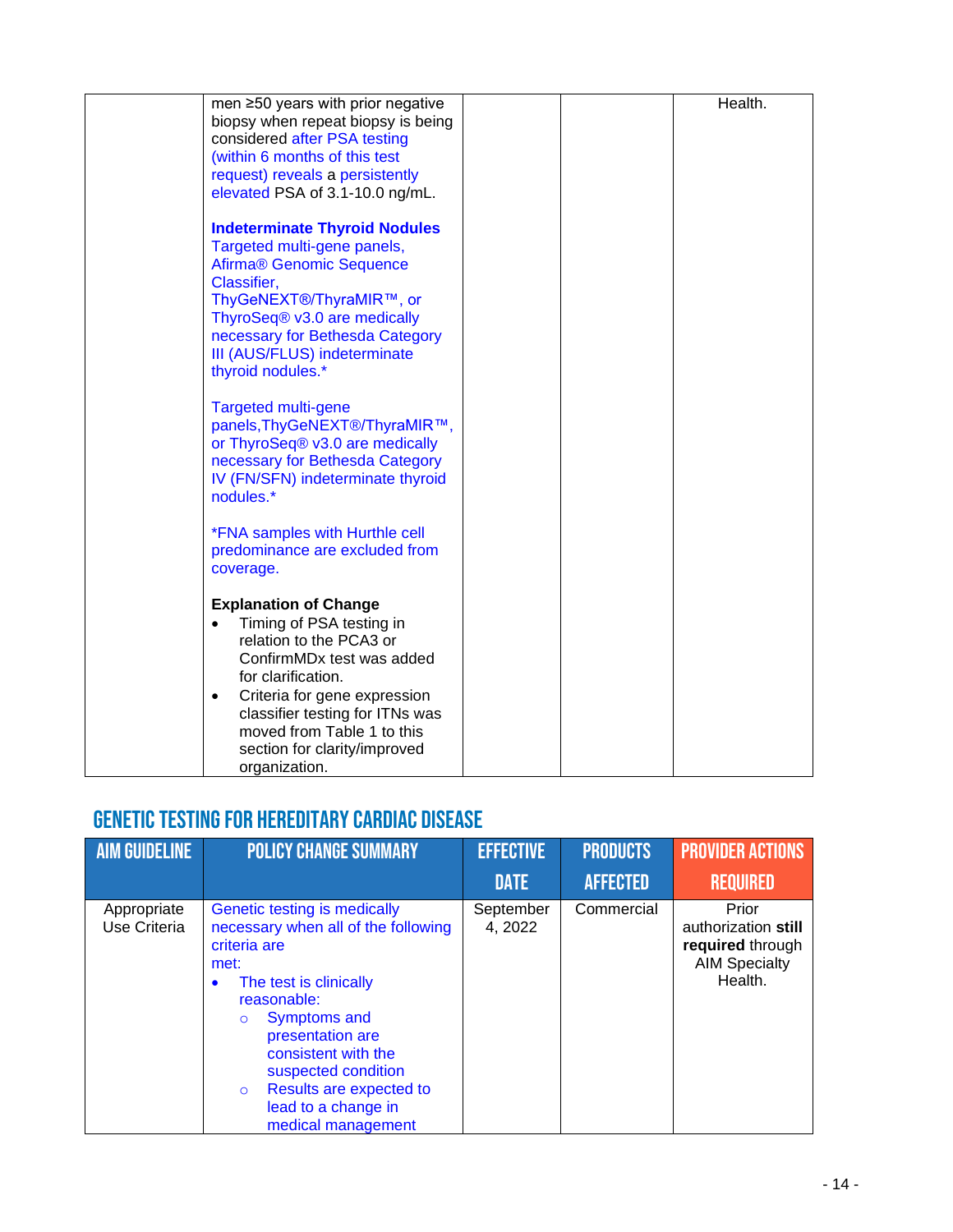| If testing guidelines* exist,<br>$\circ$     |  |
|----------------------------------------------|--|
| the clinical scenario falls                  |  |
| within those                                 |  |
| recommendations                              |  |
| The test is customarily<br>$\circ$           |  |
| recognized as clinically                     |  |
|                                              |  |
| and technically appropriate                  |  |
| in the diagnosis and/or                      |  |
| treatment of the suspected                   |  |
| condition                                    |  |
| The clinical benefit of testing<br>$\bullet$ |  |
| outweighs the potential risk of              |  |
| psychological or medical harm                |  |
| to the individual being tested               |  |
|                                              |  |
| The test is as targeted as<br>$\bullet$      |  |
| possible for the clinical                    |  |
| situation (e.g., familial                    |  |
| pathogenic or likely pathogenic              |  |
| (P/LP) variant testing, common               |  |
| variants, genes related to                   |  |
| phenotype)                                   |  |
| The clinical presentation<br>$\bullet$       |  |
| warrants testing of multiple                 |  |
| genes when a multi-gene                      |  |
| panel is requested                           |  |
|                                              |  |
| The testing methodology has<br>$\bullet$     |  |
| been clinically validated and is             |  |
| the most accurate method                     |  |
| unless technical limitations                 |  |
| (e.g., poor sample quality)                  |  |
| necessitate the need for                     |  |
| alternate testing strategies                 |  |
|                                              |  |
| <i>*See the Professional Society</i>         |  |
| <b>Guidelines section.</b>                   |  |
|                                              |  |
|                                              |  |
| <b>Genetic Testing of Affected</b>           |  |
| <b>Individuals</b>                           |  |
| In addition to the above                     |  |
| appropriate use criteria,                    |  |
| confirmatory or diagnostic genetic           |  |
| testing for hereditary arrhythmias           |  |
| (i.e., Brugada syndrome (BrS),               |  |
| catecholaminergic polymorphic                |  |
| ventricular tachycardia (CPVT),              |  |
| Long QT syndrome (LQTS)) and                 |  |
| cardiomyopathies (i.e.,                      |  |
|                                              |  |
| arrhythmogenic right ventricular             |  |
| cardiomyopathy (ARVC), dilated               |  |
| cardiomyopathy (DCM),                        |  |
| hypertrophic cardiomyopathy                  |  |
| (HCM), left ventricular non-                 |  |
| compaction cardiomyopathy                    |  |
| (LVNC), restrictive cardiomyopathy           |  |
| (RCM)) is medically necessary                |  |
| when all of the following criteria           |  |
| are met:                                     |  |
|                                              |  |
| The individual has a clinical                |  |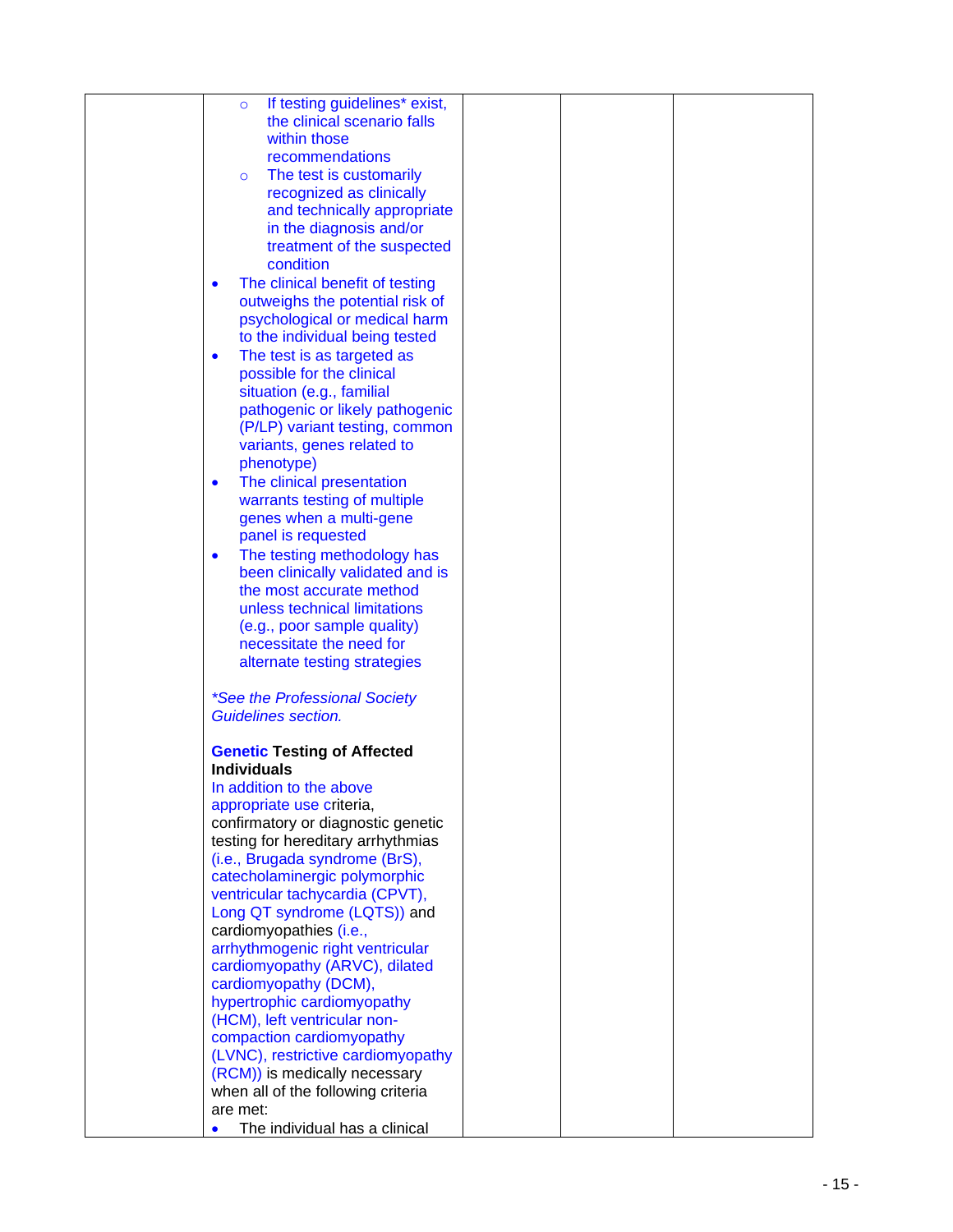| diagnosis of a hereditary                   |  |  |
|---------------------------------------------|--|--|
| cardiomyopathy or arrhythmia                |  |  |
| <b>OR</b> the individual has a              |  |  |
|                                             |  |  |
| suspected syndromic,                        |  |  |
| metabolic or neuromuscular                  |  |  |
| form of a hereditary                        |  |  |
|                                             |  |  |
| cardiomyopathy or arrhythmia                |  |  |
| The requested testing is as<br>$\bullet$    |  |  |
| targeted as possible to a                   |  |  |
| specific subset of genes with a             |  |  |
|                                             |  |  |
| demonstrated gene/disease                   |  |  |
| association with the                        |  |  |
| individual's diagnosed or                   |  |  |
| suspected condition                         |  |  |
|                                             |  |  |
|                                             |  |  |
| Single-site genetic testing of              |  |  |
| asymptomatic individuals for a              |  |  |
| known familial deleterious or               |  |  |
|                                             |  |  |
| suspected deleterious pathogenic            |  |  |
| or likely pathogenic (P/LP) variant         |  |  |
| is medically necessary.                     |  |  |
|                                             |  |  |
|                                             |  |  |
| <b>Genetic Testing in the</b>               |  |  |
| <b>Evaluation of Unexplained</b>            |  |  |
| <b>Sudden Cardiac Arrest</b>                |  |  |
| Cardiac genetic testing of an               |  |  |
|                                             |  |  |
| individual with an unexplained              |  |  |
| sudden cardiac arrest is medically          |  |  |
| necessary in the following                  |  |  |
| circumstances:                              |  |  |
|                                             |  |  |
| Comprehensive clinical cardiac<br>$\bullet$ |  |  |
| evaluation (heart rhythm                    |  |  |
| monitoring, cardiac imaging,                |  |  |
| provocative testing, etc.) has              |  |  |
| not confirmed a diagnosis of a              |  |  |
|                                             |  |  |
| specific underlying heritable               |  |  |
| cardiac condition (e.g., ARVC,              |  |  |
| HCM, LQTS, etc.)                            |  |  |
|                                             |  |  |
| Non-genetic causes of sudden                |  |  |
| cardiac arrest have been ruled              |  |  |
| out (toxicology, ischemic                   |  |  |
| coronary artery disease, etc.)              |  |  |
|                                             |  |  |
|                                             |  |  |
| <b>Post-Mortem Genetic Testing</b>          |  |  |
| Post-mortem cardiac genetic                 |  |  |
| testing of an individual with sudden        |  |  |
| unexplained death, whose first              |  |  |
|                                             |  |  |
| degree family member is a                   |  |  |
| covered member, is medically                |  |  |
| necessary in the following                  |  |  |
| circumstances:                              |  |  |
|                                             |  |  |
| When the autopsy reveals                    |  |  |
| evidence for a specific                     |  |  |
| underlying heritable cardiac                |  |  |
| condition (e.g., ARVC, HCM,                 |  |  |
| DCM, RCM) AND all of the                    |  |  |
|                                             |  |  |
| following criteria are met:                 |  |  |
| a. The corresponding targeted               |  |  |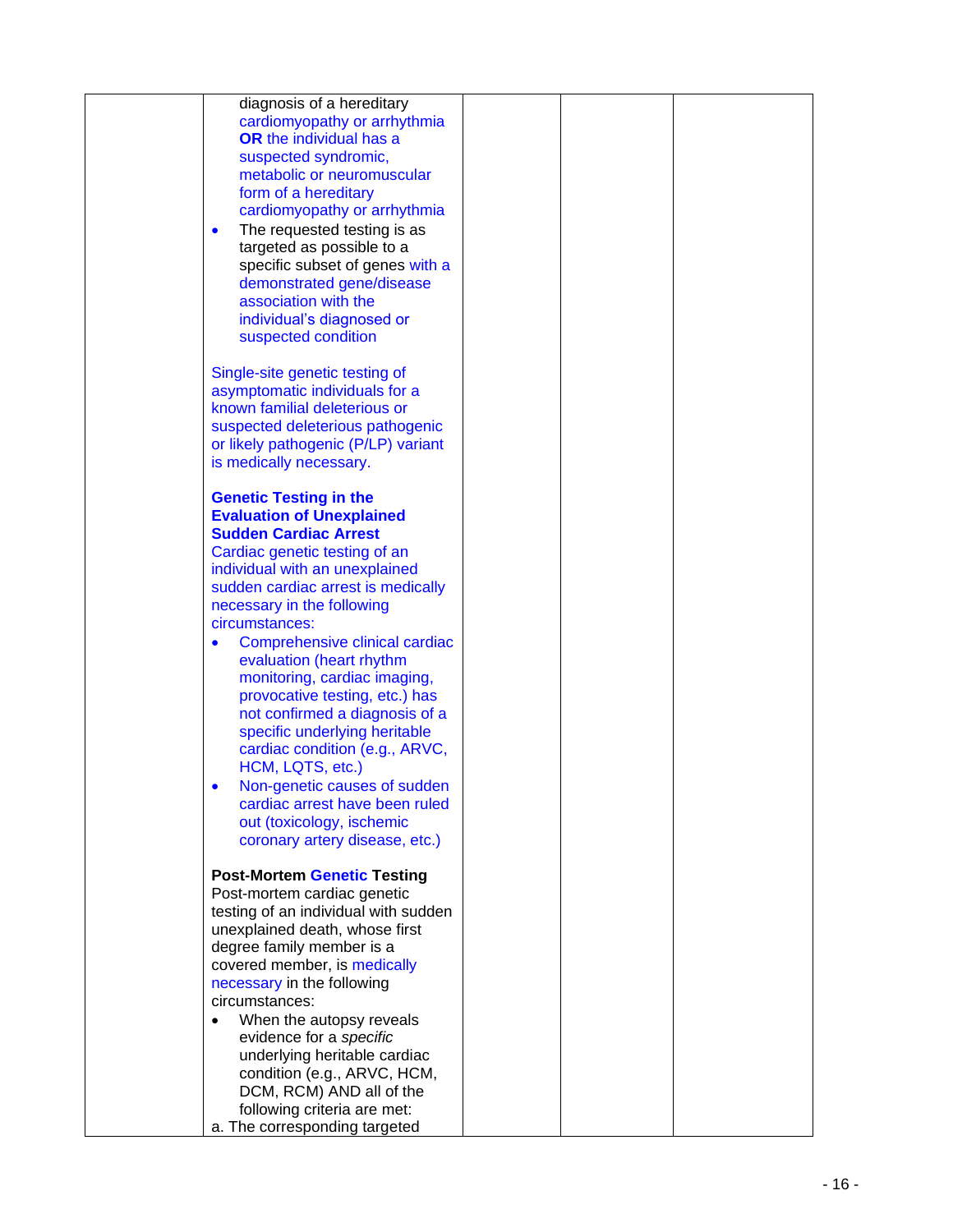| testing is ordered (e.g., HCM panel            |  |
|------------------------------------------------|--|
| testing in cases where autopsy                 |  |
| revealed evidence for HCM)                     |  |
| In 'autopsy negative' cases                    |  |
| when cause of death remains                    |  |
| unknown after completion of                    |  |
|                                                |  |
| autopsy and toxicology testing                 |  |
| and one of the following                       |  |
| criteria are met:                              |  |
| a. documented arrhythmic death is              |  |
| suggestive of an arrhythmia                    |  |
| syndrome                                       |  |
| b. deceased individual is less than            |  |
| 40 years old at time of death                  |  |
| c. sudden cardiac death event is               |  |
|                                                |  |
| preceded by specific triggers                  |  |
| associated with familial arrhythmia            |  |
| syndromes                                      |  |
|                                                |  |
| <b>Tests Not Clinically Appropriate</b>        |  |
| Broad "multi-condition" panel<br>$\bullet$     |  |
| testing (e.g., pan-cardio panel,               |  |
| arrhythmia panel) is not                       |  |
|                                                |  |
| medically necessary for routine                |  |
| cardiac genetic testing                        |  |
| Genetic testing for short QT<br>$\bullet$      |  |
| syndrome and atrial fibrillation               |  |
| is not medically necessary                     |  |
| Genetic testing for isolated left<br>$\bullet$ |  |
| ventricular noncompaction                      |  |
| cardiomyopathy (LVNC) is not                   |  |
| medically necessary                            |  |
|                                                |  |
|                                                |  |
| <b>Explanation of Change</b>                   |  |
| This GTUM is undergoing                        |  |
| significant global revisions and will          |  |
| now include general criteria for               |  |
| genetic testing of affected                    |  |
| individuals, genetic testing in the            |  |
| evaluation of sudden cardiac arrest            |  |
| and genetic testing in the post-               |  |
| mortem setting. The National                   |  |
| <b>Institute of Health Clinical Genomic</b>    |  |
| <b>Resources (ClinGen) recently</b>            |  |
| completed an evidence-based                    |  |
|                                                |  |
| appraisal of genes associated with             |  |
| hereditary cardiac disease, and the            |  |
| resulting curated lists of genes               |  |
| associated with these conditions               |  |
| are much more restrictive than                 |  |
| gene content found on most                     |  |
| current commercially available                 |  |
| genetic testing panels. The GTUM               |  |
| will not include granular detail on            |  |
| panel size in the criteria, but case           |  |
| adjudication using this new GTUM               |  |
|                                                |  |
| will take into account ClinGen                 |  |
| curation (which will be described in           |  |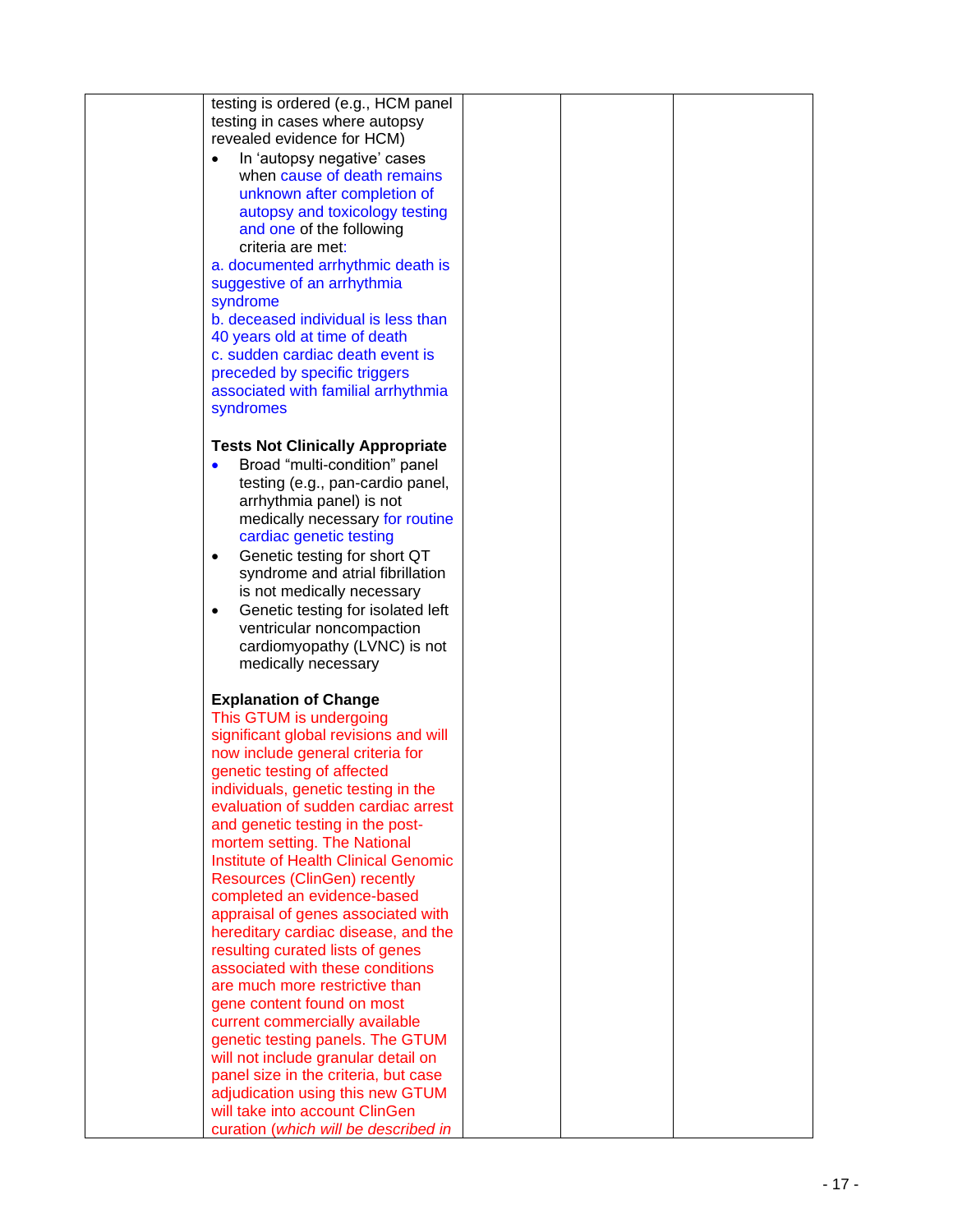| the GTUM Background) as well as<br>considering commercial<br>availability. |  |  |
|----------------------------------------------------------------------------|--|--|
|                                                                            |  |  |

### Pharmacogenomic Testing

| <b>AIM GUIDELINE</b> | <b>POLICY CHANGE SUMMARY</b>                                                                                                                                                                                                                                                                                                                                                                                                                                                                                                                                                                                                                                                                                                                                                                                                                                                                                                                                                                                                                                                                                                                                                                                                                                                                                                                                                                                                                                                                                                                                               | <b>EFFECTIVE</b>     | <b>PRODUCTS</b> | <b>PROVIDER ACTIONS</b>                                                             |
|----------------------|----------------------------------------------------------------------------------------------------------------------------------------------------------------------------------------------------------------------------------------------------------------------------------------------------------------------------------------------------------------------------------------------------------------------------------------------------------------------------------------------------------------------------------------------------------------------------------------------------------------------------------------------------------------------------------------------------------------------------------------------------------------------------------------------------------------------------------------------------------------------------------------------------------------------------------------------------------------------------------------------------------------------------------------------------------------------------------------------------------------------------------------------------------------------------------------------------------------------------------------------------------------------------------------------------------------------------------------------------------------------------------------------------------------------------------------------------------------------------------------------------------------------------------------------------------------------------|----------------------|-----------------|-------------------------------------------------------------------------------------|
|                      |                                                                                                                                                                                                                                                                                                                                                                                                                                                                                                                                                                                                                                                                                                                                                                                                                                                                                                                                                                                                                                                                                                                                                                                                                                                                                                                                                                                                                                                                                                                                                                            | <b>DATE</b>          | <b>AFFECTED</b> | <b>REQUIRED</b>                                                                     |
| Scope                | Pharmacogenomic testing broadly<br>describes how one's genome, or<br>multiple genes, can influence drug<br>response while more targeted<br>pharmacogenetic testing describes<br>genotyping a specific gene to<br>predict response to certain<br>medications. This document<br>addresses pharmacogenomic<br>testing for the purpose of informing<br>medication selection, dosage, and<br>risk of adverse side effects. This<br>guideline does not address tumor<br>testing (see GTUM Guideline:<br>Molecular Testing of Solid and<br>Hematologic Tumors and<br>Malignancies), germline testing<br>(see GTUM Guideline: Genetic<br><b>Testing for Hereditary Cancer</b><br>Susceptibility) or gene expression<br>classifiers as well as genetic<br>testing to generate polygenic risk<br>scores (see GTUM Guideline:<br>Single-Gene and Pharmacogenetic<br>testing of common variants<br>associated with drug metabolism is<br>medically necessary when all of<br>the following criteria are met:<br>All of the following:<br>$\bullet$<br>The individual is a<br>$\circ$<br>candidate for a targeted<br>drug therapy associated<br>with a specific genotype<br>The results of the<br>$\circ$<br>pharmacogenetic test will<br>directly impact clinical<br>decision-making and<br>clinical outcome for the<br>individual<br>Published, peer-reviewed<br>$\circ$<br>studies have proven that<br>identifying the specific<br>genetic variant improves<br>clinical outcomes<br>Identification of the genetic<br>$\bullet$<br>variant is required or<br>recommended in a specific | September<br>4, 2022 | Commercial      | Prior<br>authorization still<br>required through<br><b>AIM Specialty</b><br>Health. |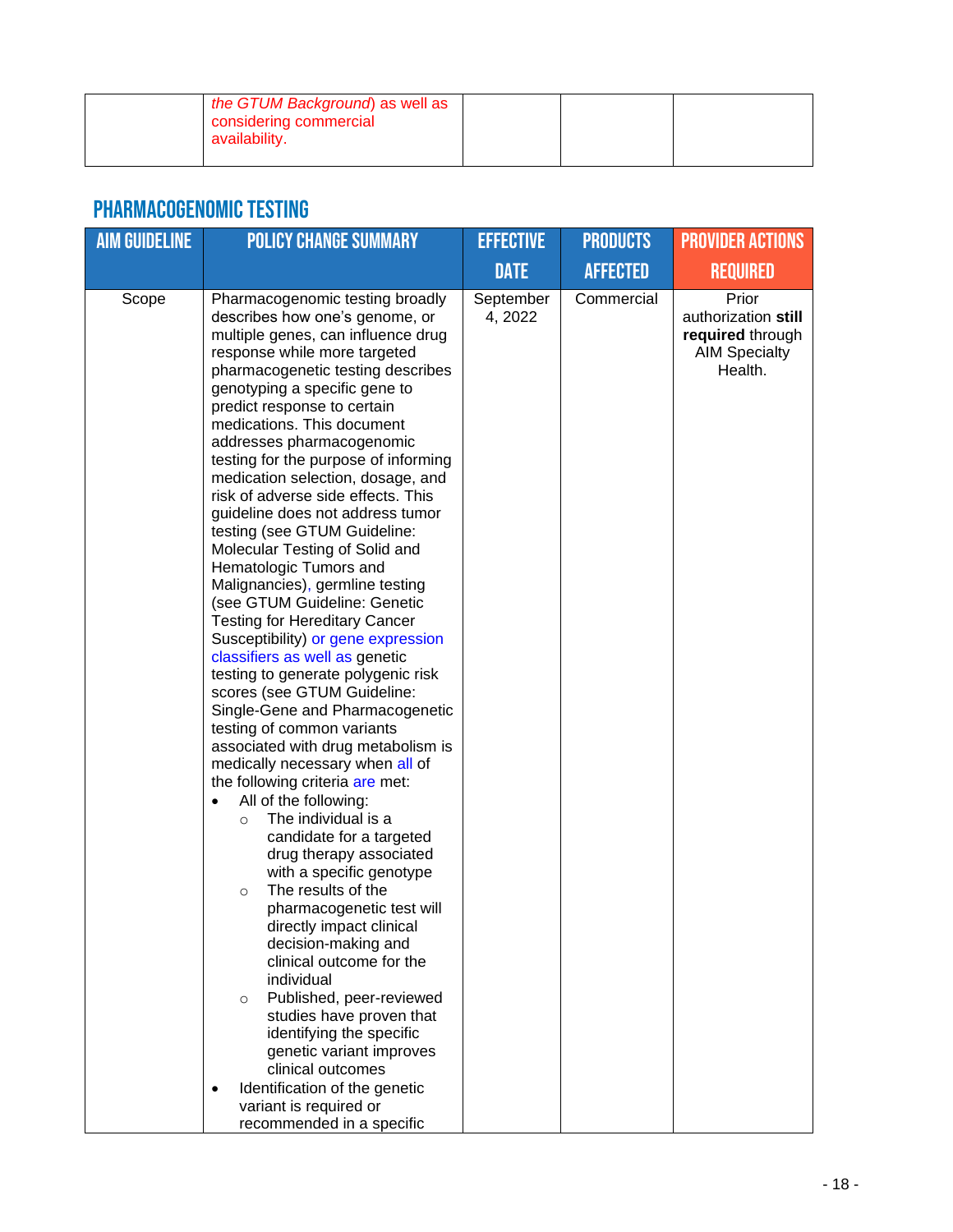| population prior to initiating<br>therapy with the target drug as<br>noted by the U.S. Food and<br>Drug Administration (FDA)-<br>approved prescribing label<br>The clinical benefit of testing<br>$\bullet$<br>outweighs the potential risk of<br>psychological or medical harm<br>to the individual being tested<br>The test is as targeted as<br>$\bullet$<br>possible for the clinical<br>situation (e.g., genes related to<br>phenotype) |  |
|----------------------------------------------------------------------------------------------------------------------------------------------------------------------------------------------------------------------------------------------------------------------------------------------------------------------------------------------------------------------------------------------------------------------------------------------|--|
| Multi-gene pharmacogenomic<br>genotyping assays in which each<br>included target does not meet the<br>above criteria are not medically<br>necessary.                                                                                                                                                                                                                                                                                         |  |
| <b>Explanation of Change</b><br>The revision is a clarification for<br>consistency across GTUMs and<br>does not change current coverage<br>stance.                                                                                                                                                                                                                                                                                           |  |

### Chromosomal Microarray Analysis, Whole Exome and Whole Genome Sequencing

| <b>AIM GUIDELINE</b>      | <b>POLICY CHANGE SUMMARY</b>                                                                                                                                                                                                                                                                                                                                                 | <b>EFFECTIVE</b>     | <b>PRODUCTS</b> | <b>PROVIDER ACTIONS</b>                                                             |
|---------------------------|------------------------------------------------------------------------------------------------------------------------------------------------------------------------------------------------------------------------------------------------------------------------------------------------------------------------------------------------------------------------------|----------------------|-----------------|-------------------------------------------------------------------------------------|
|                           |                                                                                                                                                                                                                                                                                                                                                                              | <b>DATE</b>          | <b>AFFECTED</b> | <b>REQUIRED</b>                                                                     |
| Whole Exome<br>Sequencing | <b>Phenotype Suspicious for a</b><br><b>Genetic Diagnosis</b><br>Individual with confirmed<br>$\bullet$<br>congenital bilateral<br>sensorineural hearing loss of<br>unknown etiology<br><b>Explanation of Change</b><br>Revision is a clarification that<br>reflects how claims are currently<br>being adjudicated and does not<br>represent a change in coverage<br>stance. | September<br>4, 2022 | Commercial      | Prior<br>authorization still<br>required through<br><b>AIM Specialty</b><br>Health. |

#### RADIOLOGY - EXTREMITY IMAGING

**The following updates will apply to the AIM Clinical Appropriateness Guidelines for Radiology**. You may access and download a copy of the current guidelines [here.](https://aimspecialtyhealth.com/resources/clinical-guidelines/radiology/) For questions related to the guidelines, please contact AIM via email at [aim.guidelines@aimspecialtyhealth.com](mailto:aim.guidelines@aimspecialtyhealth.com)

| <b>AIM GUIDELINE</b> | <b>POLICY CHANGE SUMMARY</b> | <b>EFFECTIVE</b> | <b>FRODUCTS</b> | <b>PROVIDER ACTIONS</b> |
|----------------------|------------------------------|------------------|-----------------|-------------------------|
|                      |                              | <b>DATA</b>      | <b>AFFECTED</b> | <b>REQUIRED</b>         |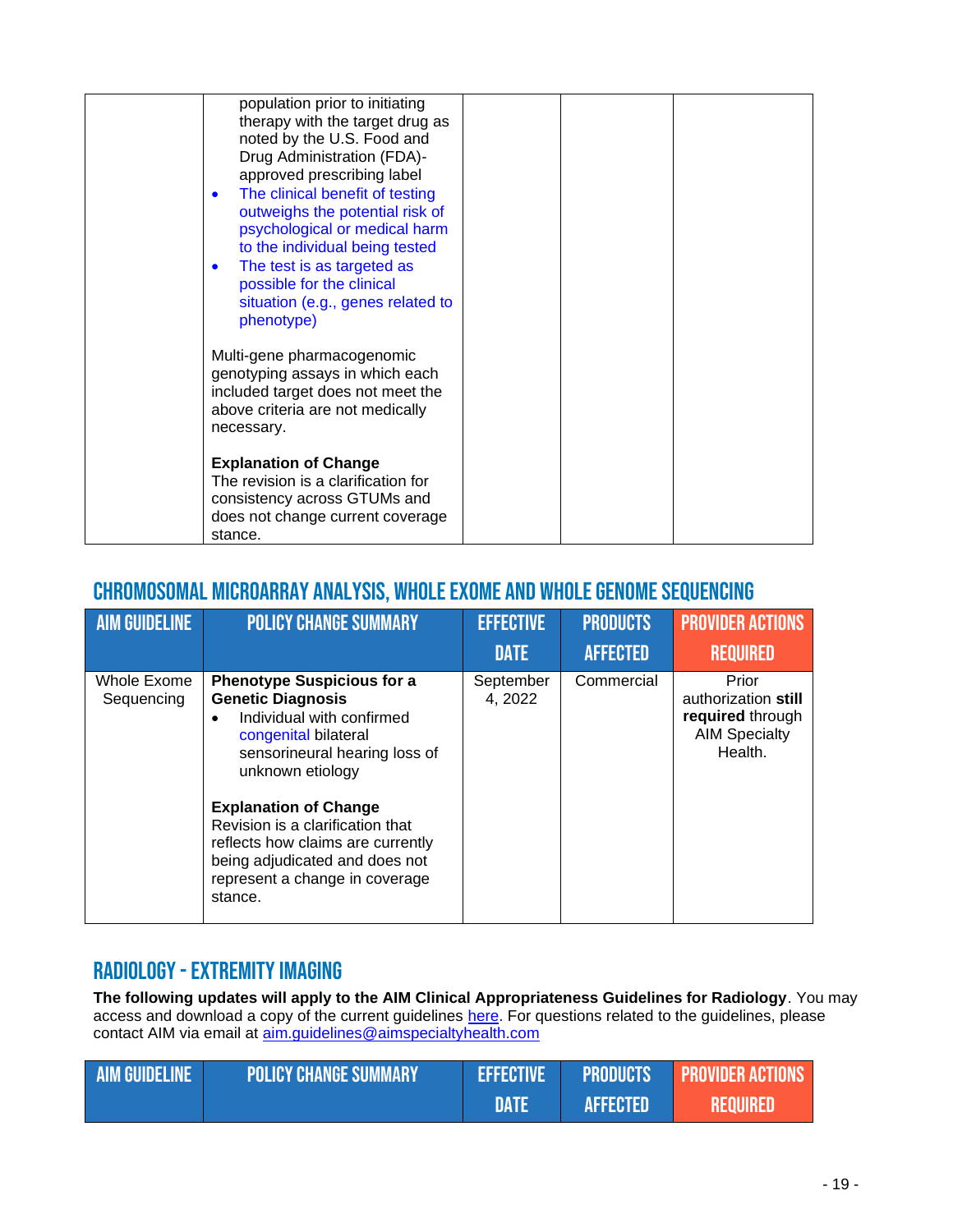| General<br>Information/<br><b>Overview</b> | <b>General prerequisites for</b><br>extremity imaging:<br><b>Conservative management</b><br><b>Exception to specified duration</b><br>$\circ$<br>of conservative management<br>may be made in unusual<br>circumstances (for example,<br>worsening of symptoms during<br>a course of conservative<br>management) when clearly<br>documented in the medical<br>record, or when the duration<br>period is substantiated by<br>documentation of serial<br>evaluation<br><b>Explanation of change</b><br>Allow exception to specified                                                       | September<br>11, 2022 | Commercial<br>Medicare | Prior<br>authorization still<br>required through<br><b>AIM Specialty</b><br>Health. |
|--------------------------------------------|----------------------------------------------------------------------------------------------------------------------------------------------------------------------------------------------------------------------------------------------------------------------------------------------------------------------------------------------------------------------------------------------------------------------------------------------------------------------------------------------------------------------------------------------------------------------------------------|-----------------------|------------------------|-------------------------------------------------------------------------------------|
|                                            | durations of conservative<br>management in rare cases                                                                                                                                                                                                                                                                                                                                                                                                                                                                                                                                  |                       |                        |                                                                                     |
| Inflammatory<br><b>Conditions</b>          | <b>Plantar fasciitis and</b><br>fibromatosis<br>Advanced imaging is considered<br>medically necessary in EITHER of<br>the following scenarios:<br>Evaluation for plantar fasciitis<br>$\circ$<br>following a failure of at least 6<br>months of treatment, including<br>at least two of the following:<br>mechanical de-weighting, foot<br>orthosis, night splints, taping,<br>or manual therapy<br><b>Explanation of change</b><br>Removed phrase "conservative<br>management" because the full<br>definition of "conservative<br>management" in this document<br>does not apply here | September<br>11, 2022 | Commercial<br>Medicare | Prior<br>authorization still<br>required through<br><b>AIM Specialty</b><br>Health. |
| <b>Trauma</b>                              | <b>Fracture</b><br>Advanced imaging is considered<br>medically necessary in ANY of the<br>following scenarios:<br>Evaluation of<br>supracondylar, intra-<br>articular, or Salter-Harris<br>(growth plate) fractures<br>when radiographs are<br>insufficient for<br>management<br>To assess fracture healing<br>for delayed union or<br>nonunion when<br>radiographs are<br>nondiagnostic                                                                                                                                                                                               | September<br>11, 2022 | Commercial<br>Medicare | Prior<br>authorization still<br>required through<br><b>AIM Specialty</b><br>Health. |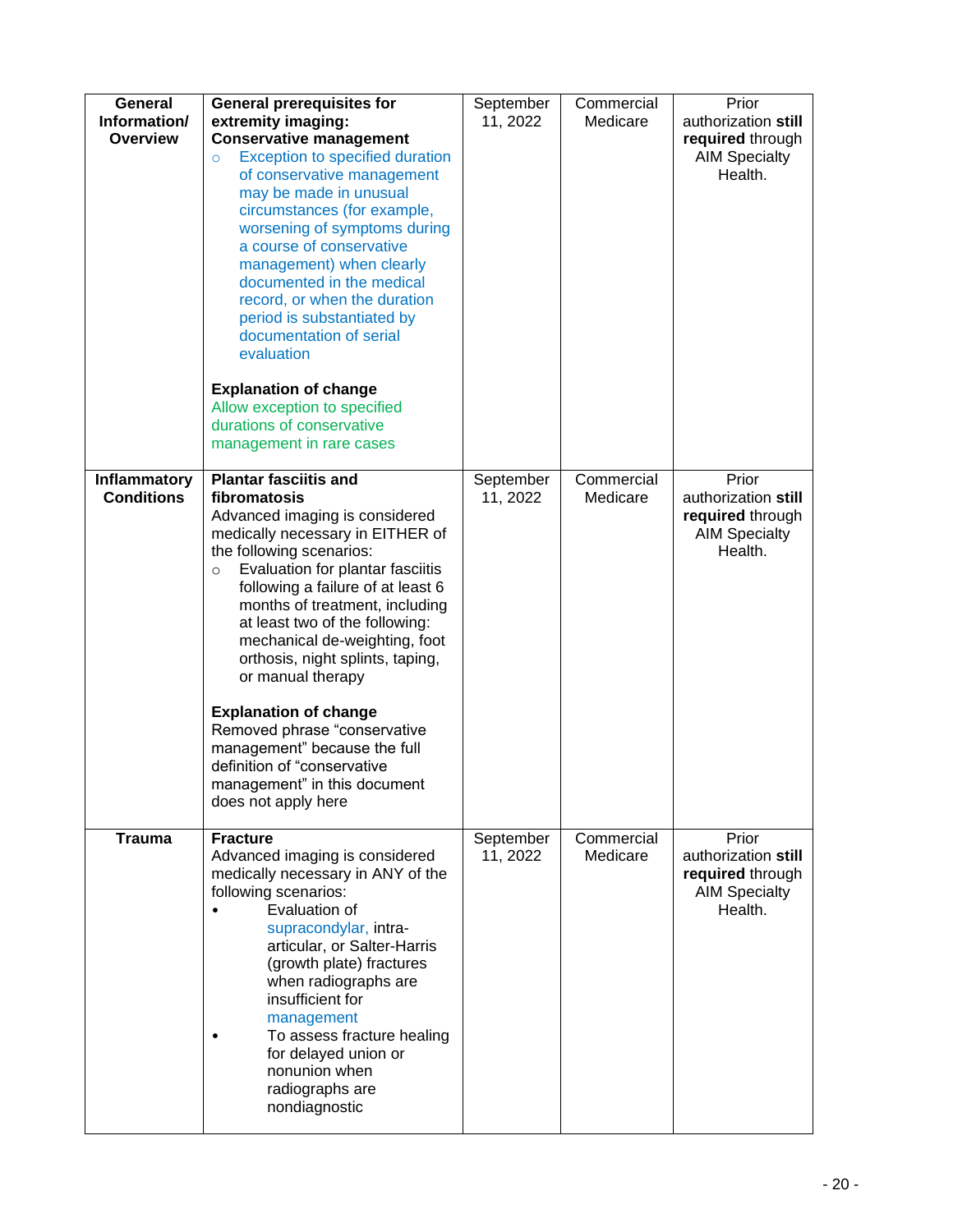|                                                                                                | <b>IMAGING STUDY</b><br>MRI upper extremity (joint<br>$\bullet$<br>or non-joint); MRI lower<br>extremity<br>CT upper or lower<br>extremity for preoperative<br>planning<br>CT upper or lower<br>extremity for detection of<br>occult fracture when MRI<br>cannot be performed<br>CT upper extremity (joint<br>or non-joint) for delayed<br>union or nonunion of the<br>scaphoid as an alternative<br>to MRI<br>CT lower extremity as an<br>alternative to MRI for<br>evaluation of tibial plateau<br>fracture<br><b>Explanation of change</b><br>Added indication for evaluation of<br>supracondylar fracture<br>Added CT as an alternative to MRI<br>for tibial plateau fracture                                                            |                       |                        |                                                                                     |
|------------------------------------------------------------------------------------------------|----------------------------------------------------------------------------------------------------------------------------------------------------------------------------------------------------------------------------------------------------------------------------------------------------------------------------------------------------------------------------------------------------------------------------------------------------------------------------------------------------------------------------------------------------------------------------------------------------------------------------------------------------------------------------------------------------------------------------------------------|-----------------------|------------------------|-------------------------------------------------------------------------------------|
| <b>Ligament and</b><br><b>Tendon</b><br><b>Derangement</b><br>of the Upper<br><b>Extremity</b> | Rotator cuff tear<br>Advanced imaging is considered<br>medically necessary for diagnosis<br>and management when ALL of the<br>following apply:<br>Radiographs or ultrasound<br>are nondiagnostic<br>At least one positive sign<br>to support the diagnosis of<br>rotator cuff tear has been<br>demonstrated<br><b>EITHER</b> of the following:<br>At least one positive sign<br>$\circ$<br>of a complete rotator cuff<br>tear<br>Failure of at least 6 weeks<br>$\Omega$<br>of conservative<br>management<br><b>Explanation of change</b><br>Combined acute and chronic<br>rotator cuff tear due to overlap in<br>prerequisites<br>Standardized conservative<br>management to 6 weeks<br>(previously 4 weeks for acute<br>rotator cuff tear) | September<br>11, 2022 | Commercial<br>Medicare | Prior<br>authorization still<br>required through<br><b>AIM Specialty</b><br>Health. |
| Miscella-<br>neous<br><b>Conditions</b>                                                        | Chronic anterior knee pain<br>(including chondromalacia<br>patella and patellofemoral pain                                                                                                                                                                                                                                                                                                                                                                                                                                                                                                                                                                                                                                                   | September<br>11, 2022 | Commercial<br>Medicare | Prior<br>authorization still<br>required through                                    |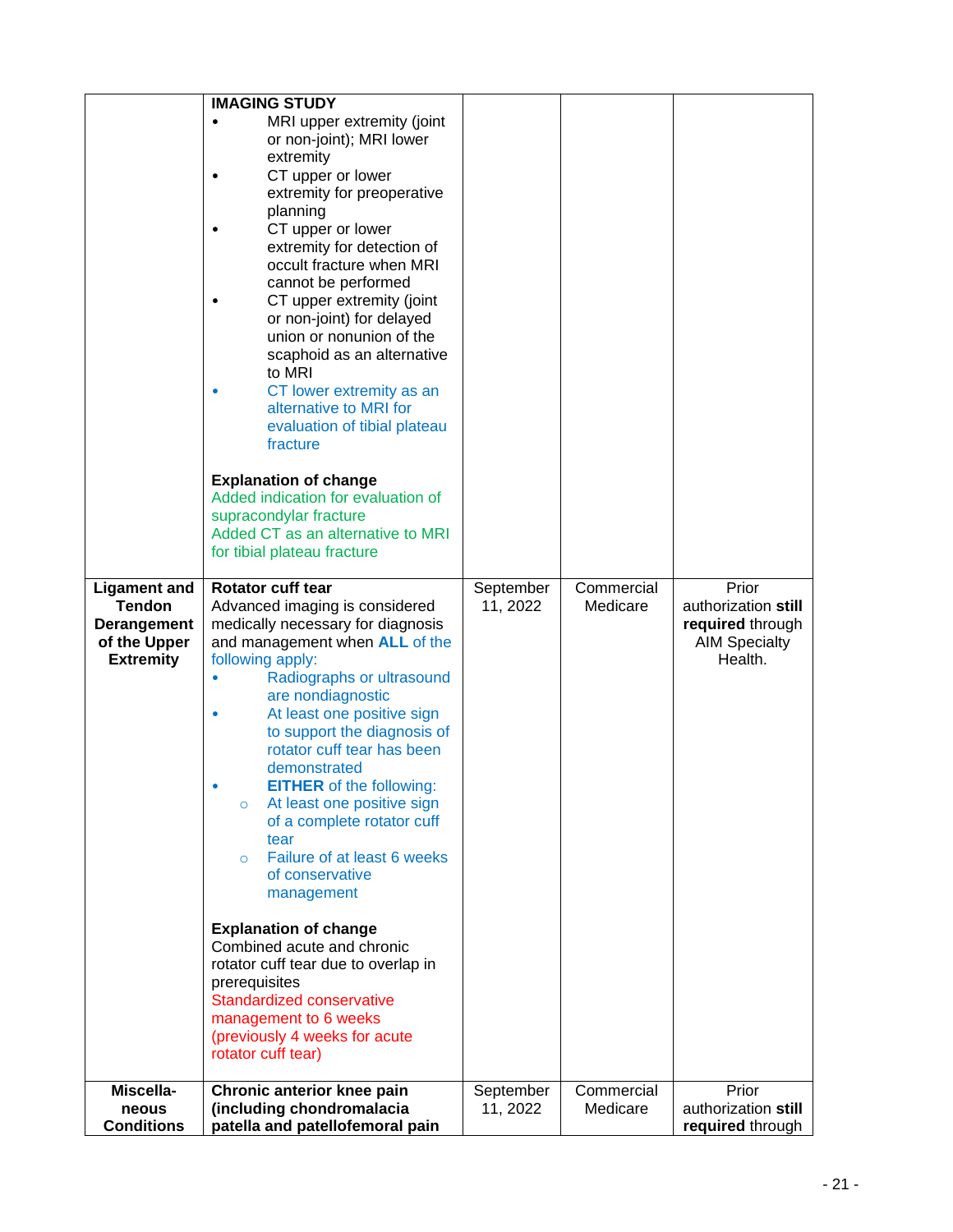|                                          | syndrome)<br>Advanced imaging is considered<br>medically necessary following<br>nondiagnostic radiographs when<br><b>BOTH</b> of the following criteria are<br>met:<br>Chronic anterior knee pain<br>$\bullet$<br>not attributable to a<br>specific injury<br>Failure of at least 6 weeks<br>of conservative management<br><b>Explanation of change</b><br>Modified language around prior<br>injury for clarity                                                                                                                                                                                                                                                                                                                                                                                                                                                                                                                                                                                                                                                                                                                                                                                                                                                 |                       |                        | <b>AIM Specialty</b><br>Health.                                                     |
|------------------------------------------|-----------------------------------------------------------------------------------------------------------------------------------------------------------------------------------------------------------------------------------------------------------------------------------------------------------------------------------------------------------------------------------------------------------------------------------------------------------------------------------------------------------------------------------------------------------------------------------------------------------------------------------------------------------------------------------------------------------------------------------------------------------------------------------------------------------------------------------------------------------------------------------------------------------------------------------------------------------------------------------------------------------------------------------------------------------------------------------------------------------------------------------------------------------------------------------------------------------------------------------------------------------------|-----------------------|------------------------|-------------------------------------------------------------------------------------|
| Perioperative<br>Imaging,<br>unspecified | Shoulder arthroplasty,<br>presurgical planning<br>Advanced imaging is not indicated<br>for robotic-assisted shoulder<br>arthroplasty.<br>Advanced imaging is considered<br>medically necessary for evaluation<br>in ANY of the following scenarios:<br>For preoperative<br>assessment of bone stock and<br>bone version prior to shoulder<br>arthroplasty<br>For assessment of rotator<br>cuff status to determine the<br>surgical approach<br>For planned reverse<br>shoulder arthroplasty in ANY of the<br>following scenarios:<br>Reconstruction after a<br>$\circ$<br>tumor resection<br>Glenohumeral<br>$\circ$<br>osteoarthritis with<br>irreparable rotator cuff tear<br>Failed hemiarthroplasty<br>$\circ$<br>Failed total shoulder<br>$\circ$<br>arthroplasty with non-<br>repairable rotator cuff<br>Shoulder fracture that is<br>$\circ$<br>not repairable or cannot be<br>reconstructed with other<br>techniques<br>Advanced joint disease of<br>$\circ$<br>the shoulder with severe<br>osteoarthritis, pain and<br>loss of function for at least<br>6 months duration and not<br>responsive to at least 6<br>weeks of conservative<br>management<br><b>IMAGING STUDY</b><br>MRI upper extremity (joint)<br>$\bullet$<br>CT upper extremity (joint) | September<br>11, 2022 | Commercial<br>Medicare | Prior<br>authorization still<br>required through<br><b>AIM Specialty</b><br>Health. |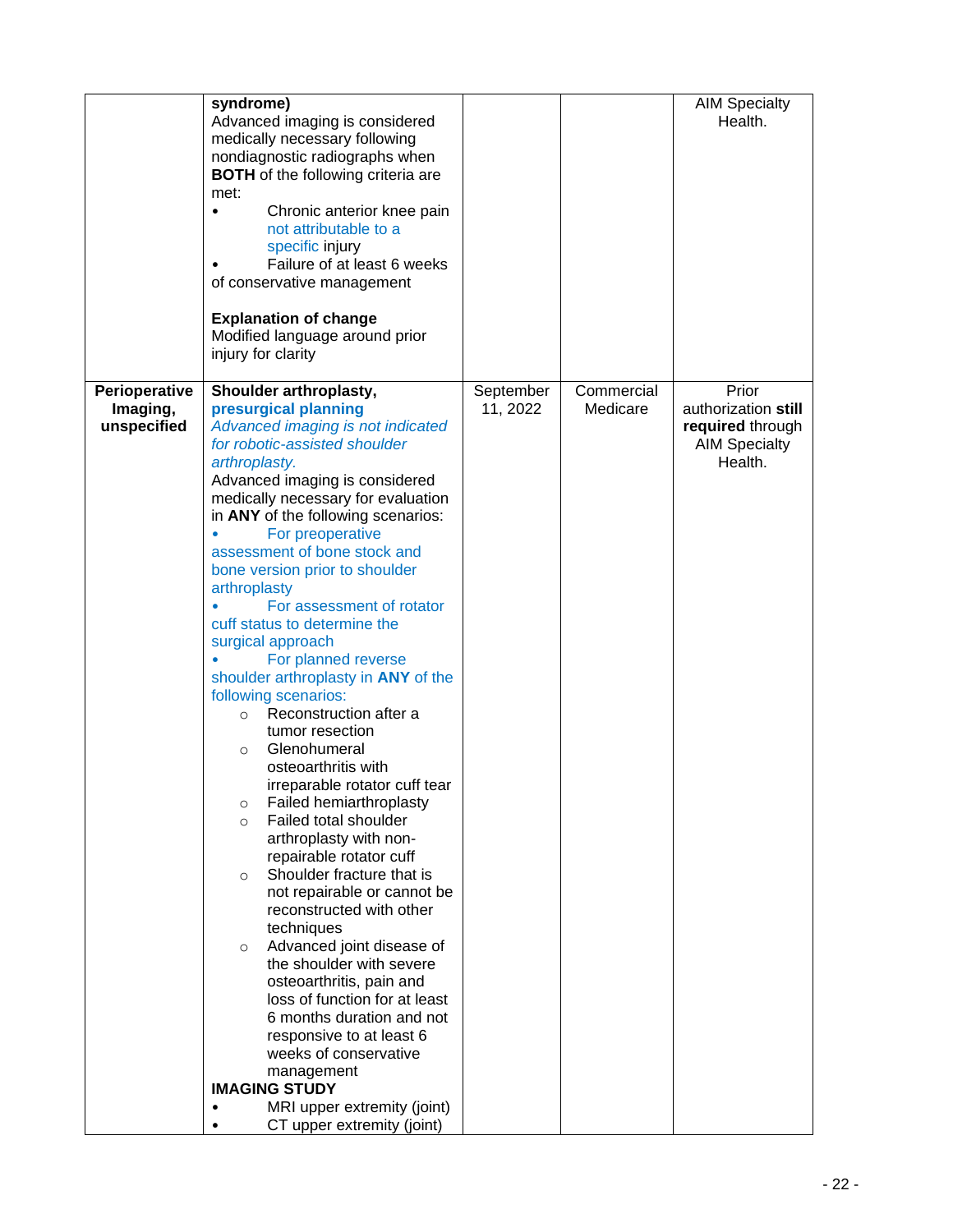|                                                                                                          | for preoperative assessment of<br>bone stock and bone version, or<br>for planned reverse shoulder<br>arthroplasty<br><b>Explanation of change</b><br>Modified language to clarify intent<br>- total shoulder arthroplasty should<br>not require advanced imaging                                                                                                                                                                                                         |                       |                        |                                                                                     |
|----------------------------------------------------------------------------------------------------------|--------------------------------------------------------------------------------------------------------------------------------------------------------------------------------------------------------------------------------------------------------------------------------------------------------------------------------------------------------------------------------------------------------------------------------------------------------------------------|-----------------------|------------------------|-------------------------------------------------------------------------------------|
| Perioperative<br>Imaging<br>(including<br>delayed<br>hardware<br>failure), not<br>otherwise<br>specified | <b>Perioperative Imaging (including</b><br>delayed hardware failure), not<br>otherwise specified<br>Includes conditions not otherwise<br>referenced in the Extremity<br>Imaging guidelines. Advanced<br>imaging is not indicated for robotic-<br>assisted hip arthroplasty.<br><b>Explanation of change</b><br>Excluded robotic-assisted hip<br>arthroplasty as robotic-assisted<br>surgery in general does not<br>provide net benefit over<br>conventional arthroplasty | September<br>11, 2022 | Commercial<br>Medicare | Prior<br>authorization still<br>required through<br><b>AIM Specialty</b><br>Health. |

#### Radiology -Spine imaging

**The following updates will apply to the AIM Clinical Appropriateness Guidelines for Radiology**. You may access and download a copy of the current guidelines [here.](https://aimspecialtyhealth.com/resources/clinical-guidelines/radiology/) For questions related to the guidelines, please contact AIM via email at [aim.guidelines@aimspecialtyhealth.com](mailto:aim.guidelines@aimspecialtyhealth.com)

| <b>AIM GUIDELINE</b>                       | <b>POLICY CHANGE SUMMARY</b>                                                                                                                                                                                                                                                                                                                                                                                                                                                                                                                                                          | <b>EFFECTIVE</b>      | <b>PRODUCTS</b>        | <b>PROVIDER ACTIONS</b>                                                             |
|--------------------------------------------|---------------------------------------------------------------------------------------------------------------------------------------------------------------------------------------------------------------------------------------------------------------------------------------------------------------------------------------------------------------------------------------------------------------------------------------------------------------------------------------------------------------------------------------------------------------------------------------|-----------------------|------------------------|-------------------------------------------------------------------------------------|
|                                            |                                                                                                                                                                                                                                                                                                                                                                                                                                                                                                                                                                                       | <b>DATE</b>           | <b>AFFECTED</b>        | <b>REQUIRED</b>                                                                     |
| General<br>Information/<br><b>Overview</b> | <b>General prerequisites for spine</b><br>imaging:<br><b>Conservative management</b><br><b>Exception to specified duration</b><br>$\circ$<br>of conservative management<br>may be made in unusual<br>circumstances (for example,<br>worsening of symptoms during<br>a course of conservative<br>management) when clearly<br>documented in the medical<br>record, or when the duration<br>period is substantiated by<br>documentation of serial<br>evaluation<br><b>Explanation of change</b><br>Allow exception to specified<br>durations of conservative<br>management in rare cases | September<br>11, 2022 | Commercial<br>Medicare | Prior<br>authorization still<br>required through<br><b>AIM Specialty</b><br>Health. |
| Trauma                                     | <b>Cervical injury</b>                                                                                                                                                                                                                                                                                                                                                                                                                                                                                                                                                                | September             | Commercial             | Prior                                                                               |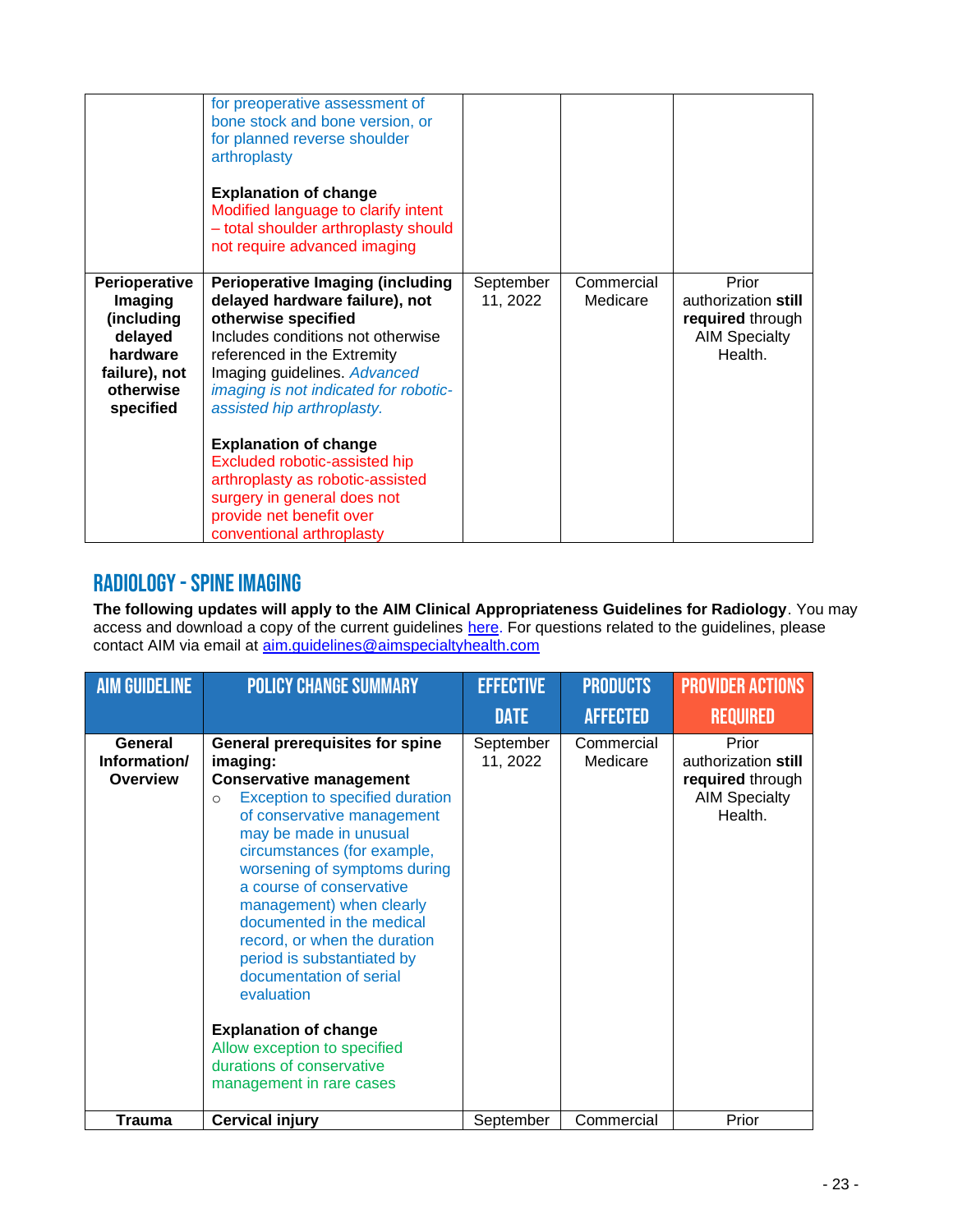|                                     | Advanced imaging is considered<br>medically necessary in the<br>following scenarios:<br>ADULT<br>Initial diagnosis of trauma<br>with ANY of the following:<br>Management of trauma in<br>ANY of the following scenarios:<br>Post-traumatic neurologic<br>$\circ$<br>deficit on exam<br>Soft tissue injury<br>$\circ$<br>suggested by CT or<br>radiography<br>Progressively worsening<br>$\circ$<br>pain unexplained by CT<br>Follow up of known<br>$\circ$<br>fracture<br>Presurgical planning<br>$\circ$<br><b>IMAGING STUDY</b><br>CT cervical spine<br>MRI cervical spine for<br>management of trauma,<br>except follow up of known<br>fracture<br><b>PEDIATRIC</b><br>Diagnosis or management<br>of trauma in <b>ANY</b> of the<br>following scenarios:<br>Post-traumatic neurologic<br>$\circ$<br>deficit on exam<br><b>Explanation of change</b><br>Modified "diagnosis" and<br>$\circ$<br>"management" language to<br>mirror thoracic/lumbar section<br>Clarified that post-traumatic<br>$\circ$<br>neurologic deficit refers<br>specifically to a finding on<br>exam | 11, 2022              | Medicare               | authorization still<br>required through<br><b>AIM Specialty</b><br>Health.          |
|-------------------------------------|------------------------------------------------------------------------------------------------------------------------------------------------------------------------------------------------------------------------------------------------------------------------------------------------------------------------------------------------------------------------------------------------------------------------------------------------------------------------------------------------------------------------------------------------------------------------------------------------------------------------------------------------------------------------------------------------------------------------------------------------------------------------------------------------------------------------------------------------------------------------------------------------------------------------------------------------------------------------------------------------------------------------------------------------------------------------------|-----------------------|------------------------|-------------------------------------------------------------------------------------|
|                                     | Added "imaging study" section<br>$\circ$<br>for adults for greater clarity                                                                                                                                                                                                                                                                                                                                                                                                                                                                                                                                                                                                                                                                                                                                                                                                                                                                                                                                                                                                   |                       |                        |                                                                                     |
| <b>Thoracic or</b><br>lumbar injury | Thoracic or lumbar injury<br>Advanced imaging is considered<br>medically necessary in the<br>following scenarios:<br>Initial diagnosis of trauma<br>in EITHER of the following<br>scenarios:<br>Management of trauma in<br>ANY of the following<br>scenarios:<br>Post-traumatic neurologic<br>$\circ$<br>deficit on exam<br><b>Explanation of change</b><br>Clarified that "neurologic deficit"                                                                                                                                                                                                                                                                                                                                                                                                                                                                                                                                                                                                                                                                              | September<br>11, 2022 | Commercial<br>Medicare | Prior<br>authorization still<br>required through<br><b>AIM Specialty</b><br>Health. |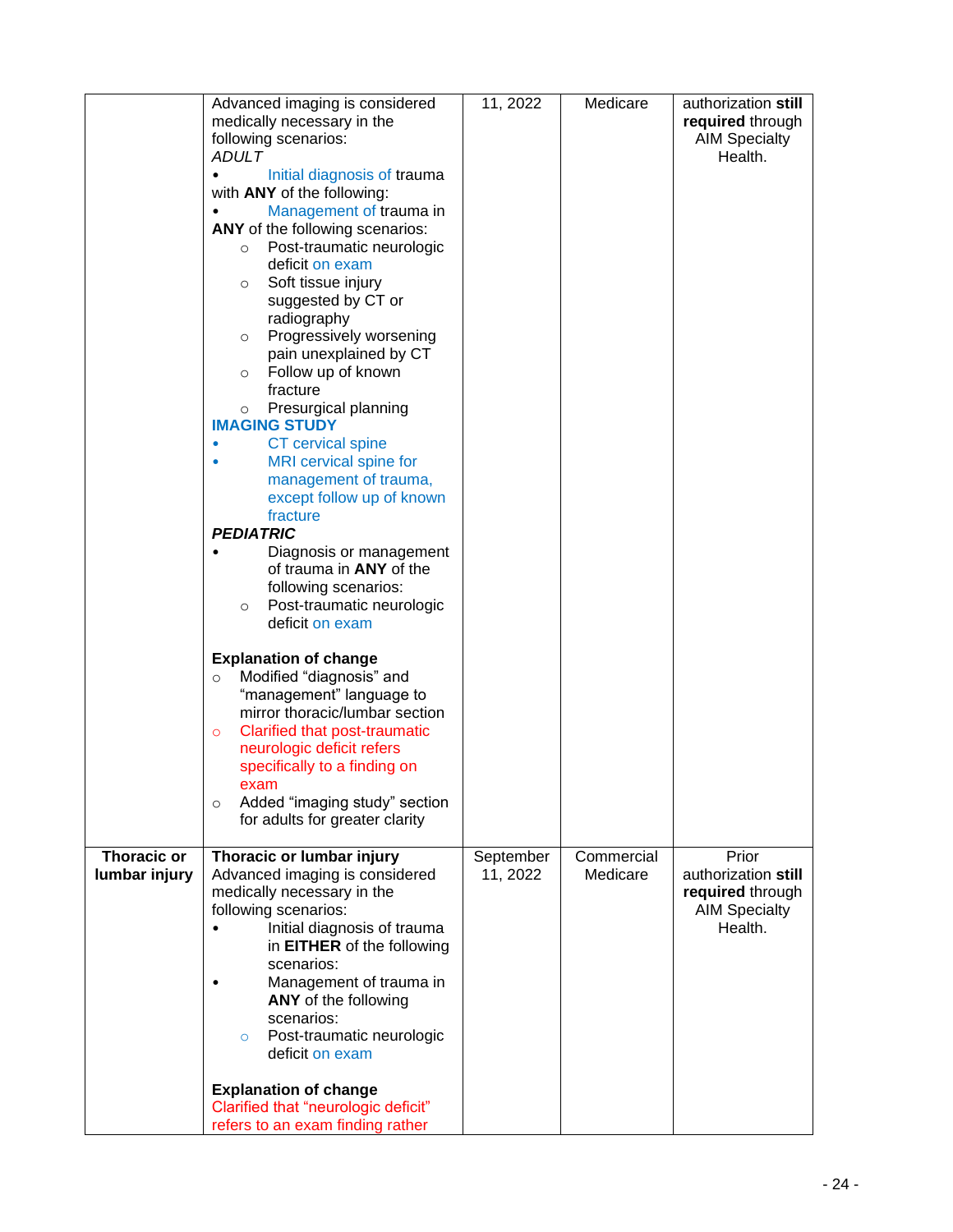|                                                         | than a subjectively reported<br>symptom                                                                                                                                                                                                                                                                                                                                                                                                                                                                                                                                                                                                                                                                                                                                                                                                                                                                                     |                       |                        |                                                                                     |
|---------------------------------------------------------|-----------------------------------------------------------------------------------------------------------------------------------------------------------------------------------------------------------------------------------------------------------------------------------------------------------------------------------------------------------------------------------------------------------------------------------------------------------------------------------------------------------------------------------------------------------------------------------------------------------------------------------------------------------------------------------------------------------------------------------------------------------------------------------------------------------------------------------------------------------------------------------------------------------------------------|-----------------------|------------------------|-------------------------------------------------------------------------------------|
| Miscella-<br>neous<br><b>Conditions of</b><br>the Spine | <b>Osteoporosis and osteopenia</b><br><b>Management indications</b><br>Testing at 2- to 3-year<br>intervals in persons being<br>treated for osteoporosis or<br>osteopenia<br>Testing at 3- to 5-year<br>intervals in untreated<br>individuals who met the<br>criteria for initial<br>evaluation, without interval<br>development of risk factors<br>for accelerated bone loss<br>Note: For patients with interval<br>development of a risk factor for<br>accelerated bone loss, please refer<br>to Screening and Diagnostic<br>Indications.<br><b>IMAGING STUDY</b><br>CT bone density<br><b>Explanation of change</b><br>Removed statement in<br>management section about testing<br>at 3-5 year intervals in patients<br>"without significant osteopenia on<br>prior study" for clarity (this follow<br>up interval is for patients who are<br>not being treated so coverage<br>position is intended to be<br>unchanged). | September<br>11, 2022 | Commercial<br>Medicare | Prior<br>authorization still<br>required through<br><b>AIM Specialty</b><br>Health. |
| Perioperative<br>and<br>Periproce-<br>dural<br>Imaging  | Perioperative and<br>periprocedural Imaging,<br>including delayed hardware<br>failure or healing related to prior<br>surgery, not otherwise specified<br>Includes conditions not otherwise<br>referenced in the Spine guidelines.<br>For pain after spine surgery<br>beyond the perioperative time<br>frame, please refer to the Pain<br>indications.<br>Advanced imaging is considered<br>medically necessary for diagnosis<br>and management following<br>nondiagnostic radiographs.<br><b>Explanation of change</b><br>Added requirement for initial<br>evaluation with radiographs                                                                                                                                                                                                                                                                                                                                      | September<br>11, 2022 | Commercial<br>Medicare | Prior<br>authorization still<br>required through<br><b>AIM Specialty</b><br>Health. |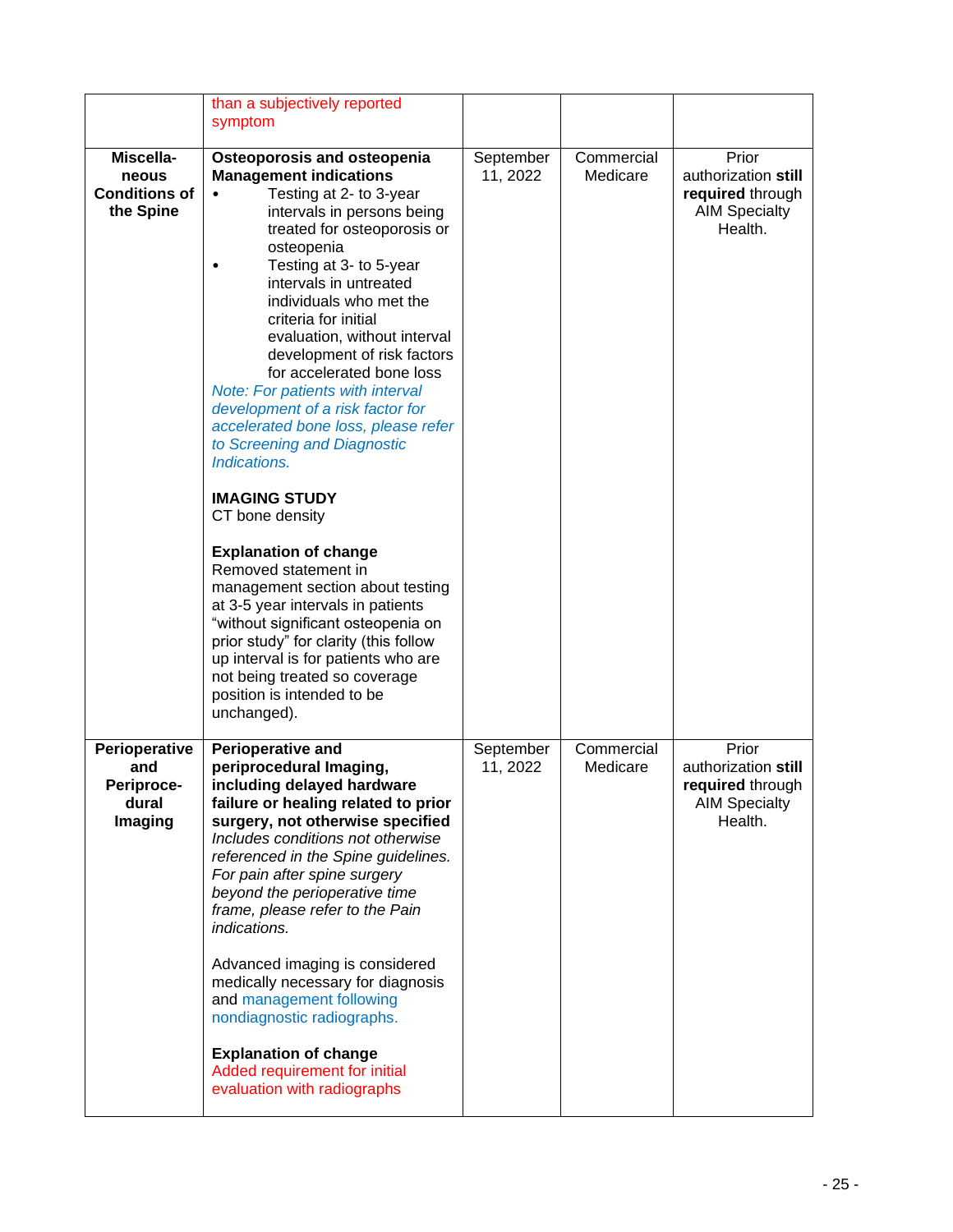#### Radiology -Vascular imaging

**The following updates will apply to the AIM Clinical Appropriateness Guidelines for Radiology**. You may access and download a copy of the current guidelines [here.](https://aimspecialtyhealth.com/resources/clinical-guidelines/radiology/) For questions related to the guidelines, please contact AIM via email at [aim.guidelines@aimspecialtyhealth.com](mailto:aim.guidelines@aimspecialtyhealth.com)

| <b>AIM GUIDELINE</b>                                                 | <b>POLICY CHANGE SUMMARY</b>                                                                                                                                                                                                                                                                                                                                                                                                                                                                                                                                                                                                                                                                                                                                                                                                                                                                                                                                     | <b>EFFECTIVE</b>                   | <b>PRODUCTS</b>                      | <b>PROVIDER ACTIONS</b>                                                                      |
|----------------------------------------------------------------------|------------------------------------------------------------------------------------------------------------------------------------------------------------------------------------------------------------------------------------------------------------------------------------------------------------------------------------------------------------------------------------------------------------------------------------------------------------------------------------------------------------------------------------------------------------------------------------------------------------------------------------------------------------------------------------------------------------------------------------------------------------------------------------------------------------------------------------------------------------------------------------------------------------------------------------------------------------------|------------------------------------|--------------------------------------|----------------------------------------------------------------------------------------------|
|                                                                      |                                                                                                                                                                                                                                                                                                                                                                                                                                                                                                                                                                                                                                                                                                                                                                                                                                                                                                                                                                  | <b>DATE</b>                        | <b>AFFECTED</b>                      | <b>REQUIRED</b>                                                                              |
| Brain, Head<br>and Neck<br><b>Stroke or</b>                          | <b>Pulsatile tinnitus</b><br><b>IMAGING STUDY</b><br><b>CTA or MRA head</b><br>$\bullet$<br><b>CTA or MRA neck</b><br>$\bullet$<br><b>Explanation of change</b><br><b>Allow optional CTA/MRA Neck</b><br>evaluation<br><b>Stroke or transient ischemic</b>                                                                                                                                                                                                                                                                                                                                                                                                                                                                                                                                                                                                                                                                                                       | September<br>11, 2022<br>September | Commercial<br>Medicare<br>Commercial | Prior<br>authorization still<br>required through<br><b>AIM Specialty</b><br>Health.<br>Prior |
| transient<br>ischemic<br>attack (TIA),<br>intracranial<br>evaluation | attack (TIA), intracranial<br>evaluation<br>Also see Brain Imaging guidelines.<br>Vascular imaging is considered<br>medically necessary in ANY of the<br>following scenarios:<br>Acute (7 days or less)<br>$\bullet$<br>stroke/TIA in ANY of the<br>following scenarios:<br>Acute stroke in an<br>$\circ$<br>interventional candidate<br>Evidence of acute<br>$\circ$<br>ischemia or infarct on<br>brain imaging<br>Evaluation following acute<br>$\circ$<br>TIA<br>Subacute (within 30 days)<br>stroke/TIA in <b>EITHER</b> of<br>the following scenarios:<br>Signs or symptoms<br>$\circ$<br>attributable to the anterior<br>circulation, when the<br>presence of intracranial<br>stenosis will lead to use of<br>dual antiplatelet therapy<br>Signs or symptoms other<br>$\circ$<br>than syncope attributable<br>to the posterior circulation<br><b>Explanation of change</b><br>Recategorization into dedicated<br>Stroke/TIA section (no content<br>change) | 11, 2022                           | Medicare                             | authorization still<br>required through<br><b>AIM Specialty</b><br>Health.                   |
| <b>Chest</b>                                                         | Acute aortic syndrome<br><b>IMAGING STUDY</b><br>CTA chest                                                                                                                                                                                                                                                                                                                                                                                                                                                                                                                                                                                                                                                                                                                                                                                                                                                                                                       | September<br>11, 2022              | Commercial<br>Medicare               | Prior<br>authorization still<br>required through                                             |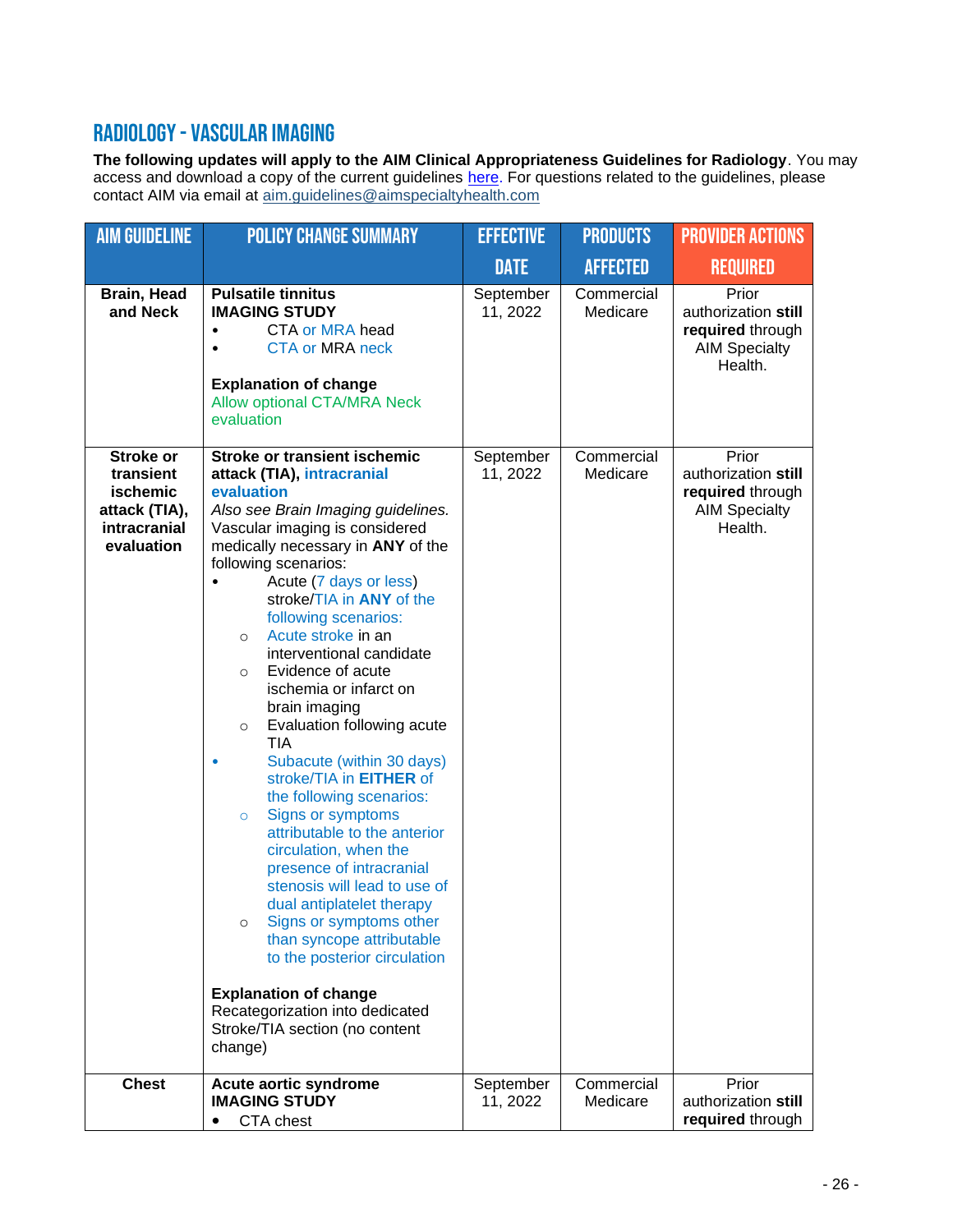|                                                               | <b>MRA</b> chest<br>$\bullet$<br><b>Explanation of change</b><br>Allow either CTA or MRA chest for<br>thoracic dissection (surveillance<br>sometimes done w/ MR)                                                                                                                                                                                                                                                                                                                                                                                                                                                                                                                                                                                                                                                                                                                                                                                                                                                            |                       |                        | <b>AIM Specialty</b><br>Health.                                                     |
|---------------------------------------------------------------|-----------------------------------------------------------------------------------------------------------------------------------------------------------------------------------------------------------------------------------------------------------------------------------------------------------------------------------------------------------------------------------------------------------------------------------------------------------------------------------------------------------------------------------------------------------------------------------------------------------------------------------------------------------------------------------------------------------------------------------------------------------------------------------------------------------------------------------------------------------------------------------------------------------------------------------------------------------------------------------------------------------------------------|-----------------------|------------------------|-------------------------------------------------------------------------------------|
| <b>Abdomen</b><br>and Pelvis                                  | Acute aortic syndrome<br><b>IMAGING STUDY</b><br>CTA abdomen or CTA<br>$\bullet$<br>Abdomen/Pelvis<br>MRA abdomen with or without<br>$\bullet$<br><b>MRA</b> pelvis<br>CT or MRI; alternatives to CTA<br>$\bullet$<br>or MRA above<br><b>Explanation of change</b><br>Addition of optional pelvic imaging<br>for possible iliac vessel<br>involvement - prior content gap                                                                                                                                                                                                                                                                                                                                                                                                                                                                                                                                                                                                                                                   | September<br>11, 2022 | Commercial<br>Medicare | Prior<br>authorization still<br>required through<br><b>AIM Specialty</b><br>Health. |
| Aneurysm of<br>the<br>abdominal<br>aorta or iliac<br>arteries | Aneurysm of the abdominal<br>aorta or iliac arteries<br>Vascular imaging is considered<br>medically necessary in ANY of the<br>following scenarios:<br><b>Screening</b><br>One time evaluation in:<br>Previously diagnosed<br>٠<br>aneurysm of the thoracic aorta,<br>iliac, femoral or popliteal<br>arteries<br><b>Management</b><br>Baseline and initial 12-month<br>evaluation following endograft<br>repair<br><b>Surveillance</b><br>Stable aneurysms treated with<br>endografts: Duplex arterial<br>ultrasound annually; CT every<br>5 years<br>Stable aneurysms treated with<br>open surgical repair: every 5<br>years<br><b>IMAGING STUDY</b><br>Duplex arterial ultrasound; all<br>$\bullet$<br>indications<br>CT abdomen and/or pelvis for<br>$\bullet$<br>management, surveillance with<br>endografts or surgical repair,<br>or when duplex arterial<br>ultrasound cannot be<br>performed or is nondiagnostic<br>CTA abdomen and/or pelvis<br>٠<br>for management, surveillance<br>with surgical repair, or when | September<br>11, 2022 | Commercial<br>Medicare | Prior<br>authorization still<br>required through<br><b>AIM Specialty</b><br>Health. |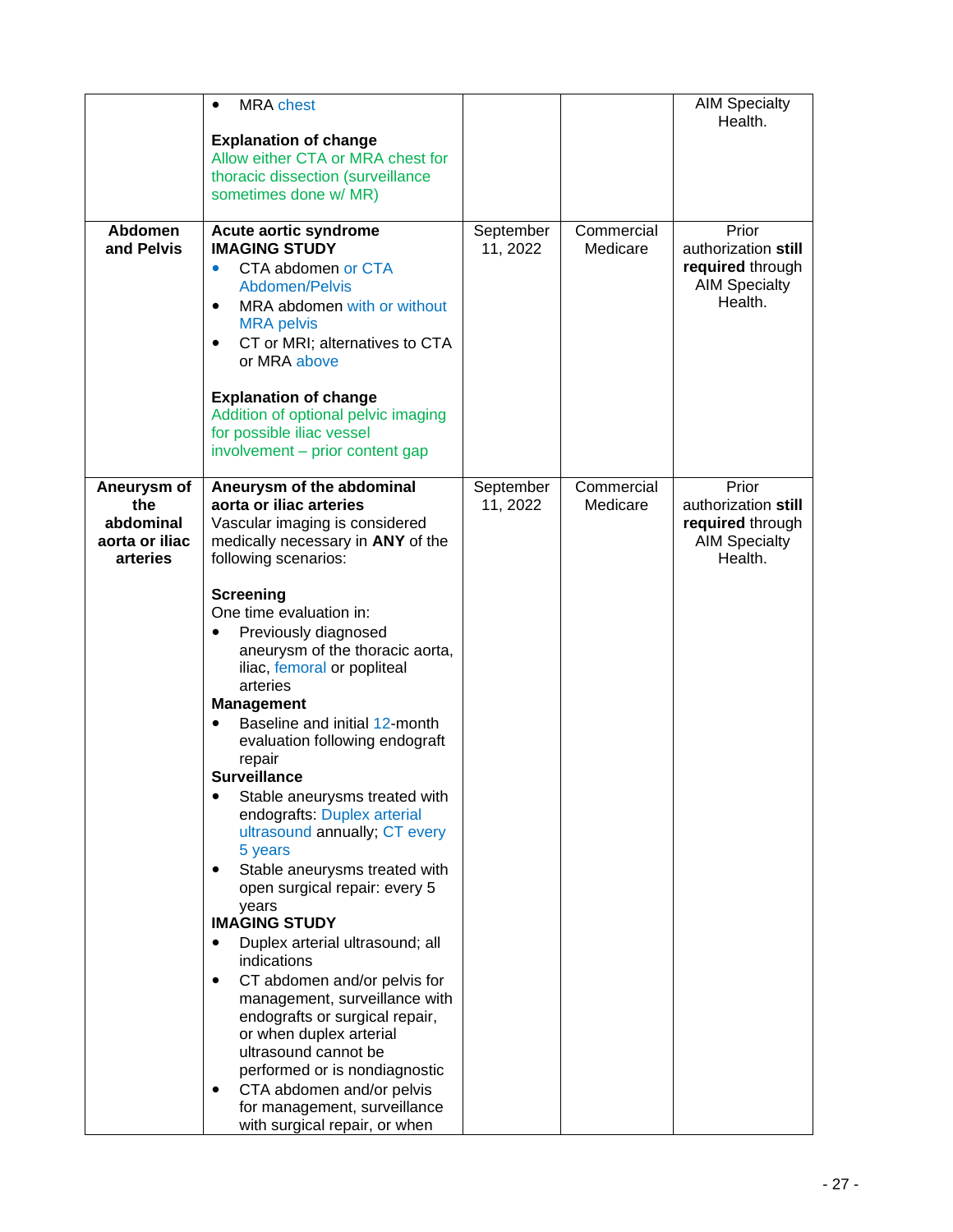|                                             | duplex arterial ultrasound<br>cannot be performed or is<br>nondiagnostic<br>MRI abdomen and/or pelvis for<br>$\bullet$<br>management, surveillance with<br>surgical repair, or when duplex<br>arterial ultrasound cannot be<br>performed or is nondiagnostic<br>MRA abdomen and/or pelvis<br>٠<br>for management, surveillance<br>with surgical repair, or when<br>duplex arterial ultrasound<br>cannot be performed or is<br>nondiagnostic<br><b>Explanation of change</b><br>Screening: addition of<br>femoral aneurysm to listed lower<br>extremity sites predisposing to<br>AAA (content gap)<br>Management: alignment<br>with SVS guidelines for post-<br>endovascular repair only, repeat<br>imaging in 12 months after<br>baseline<br>Surveillance: alignment<br>with SVS guidelines for annual<br>surveillance post endovascular<br>repair |                       |                        |                                                                                     |
|---------------------------------------------|----------------------------------------------------------------------------------------------------------------------------------------------------------------------------------------------------------------------------------------------------------------------------------------------------------------------------------------------------------------------------------------------------------------------------------------------------------------------------------------------------------------------------------------------------------------------------------------------------------------------------------------------------------------------------------------------------------------------------------------------------------------------------------------------------------------------------------------------------|-----------------------|------------------------|-------------------------------------------------------------------------------------|
| <b>Venous</b><br>thrombosis<br>or occlusion | <b>Venous thrombosis or occlusion</b><br>Advanced imaging is considered<br>medically necessary for diagnosis<br>and management of thrombosis or<br>occlusion of major abdominal<br>vessels in EITHER of the following<br>scenarios:<br>Evaluation of the hepatic<br>or portal veins when duplex<br>venous ultrasound cannot be<br>performed or is nondiagnostic<br><b>Evaluation of all other</b><br>abdominal venous structures<br><b>IMAGING STUDY</b><br>CTA abdomen or CTA<br>abdomen/pelvis<br>MRA abdomen with or<br>without MRA pelvis<br><b>Explanation of change</b><br>Restructure for clarification<br>of intent, no content change for<br>indications.<br>Duplex venous US<br>removed from "Imaging Study"<br>options (not managed by AIM) -<br>no content change.                                                                     | September<br>11, 2022 | Commercial<br>Medicare | Prior<br>authorization still<br>required through<br><b>AIM Specialty</b><br>Health. |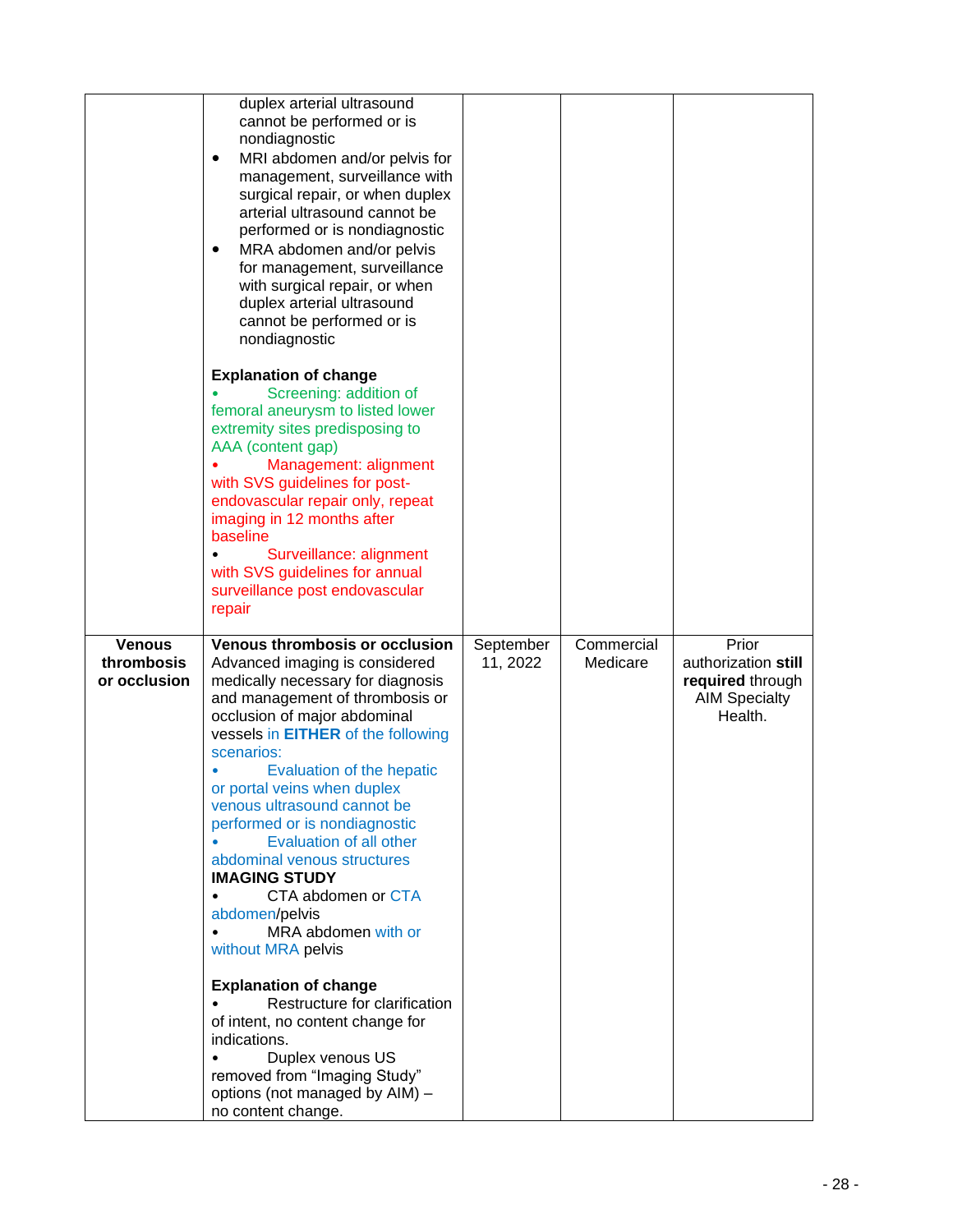|                                  | Imaging study corrected to<br>include optional added pelvic<br>imaging (not only pelvic vein<br>imaging)                                                                                                                                                                                                                                                                                                                                                                                                                                                                                                                                                                                                                                                                                                                    |                       |                        |                                                                                     |
|----------------------------------|-----------------------------------------------------------------------------------------------------------------------------------------------------------------------------------------------------------------------------------------------------------------------------------------------------------------------------------------------------------------------------------------------------------------------------------------------------------------------------------------------------------------------------------------------------------------------------------------------------------------------------------------------------------------------------------------------------------------------------------------------------------------------------------------------------------------------------|-----------------------|------------------------|-------------------------------------------------------------------------------------|
| <b>Upper</b><br><b>Extremity</b> | <b>Peripheral arterial disease (PAD)</b><br>Vascular imaging is considered<br>medically necessary for diagnosis,<br>management, and surveillance in<br>ANY of the following scenarios:                                                                                                                                                                                                                                                                                                                                                                                                                                                                                                                                                                                                                                      | September<br>11, 2022 | Commercial<br>Medicare | Prior<br>authorization still<br>required through<br><b>AIM Specialty</b><br>Health. |
|                                  | <b>Diagnosis of suspected PAD:</b><br>Any sign or symptom with<br>inconclusive physiologic testing<br>(including exercise testing)<br>Management of known PAD in<br>ANY of the following scenarios:<br>Resting ischemic pain or<br>signs of atheroembolic disease of<br>the upper extremities (such as<br>ischemic or discolored fingers,<br>livedo reticularis etc.)<br>Atypical symptoms with<br>inconclusive physiological testing<br>Persistent claudication<br>despite a trial of conservative<br>therapy in initial revascularization<br>candidates<br>Baseline study following<br>percutaneous or surgical<br>revascularization<br>Post-revascularization,<br>with any new or worsening upper<br>extremity signs or symptoms<br>Post revascularization<br>when surveillance physiological<br>testing is inconclusive |                       |                        |                                                                                     |
|                                  | <b>Explanation of change</b><br>Diagnosis: suspected PAD<br>$\circ$<br>without physiologic testing<br>(including exercise testing) not<br>indicated<br>Management: adding items<br>$\circ$<br>from 2016 guideline currently<br>still operationalized (no<br>operational content change)                                                                                                                                                                                                                                                                                                                                                                                                                                                                                                                                     |                       |                        |                                                                                     |
| Lower<br><b>Extremity</b>        | Peripheral arterial disease (PAD)<br>Vascular imaging is considered<br>medically necessary in ANY of the<br>following scenarios:<br>Screening<br>Not indicated<br><b>Diagnosis of suspected PAD:</b><br>Any sign or symptom with<br>inconclusive physiologic testing<br>(including exercise testing)                                                                                                                                                                                                                                                                                                                                                                                                                                                                                                                        | September<br>11, 2022 | Commercial<br>Medicare | Prior<br>authorization still<br>required through<br><b>AIM Specialty</b><br>Health. |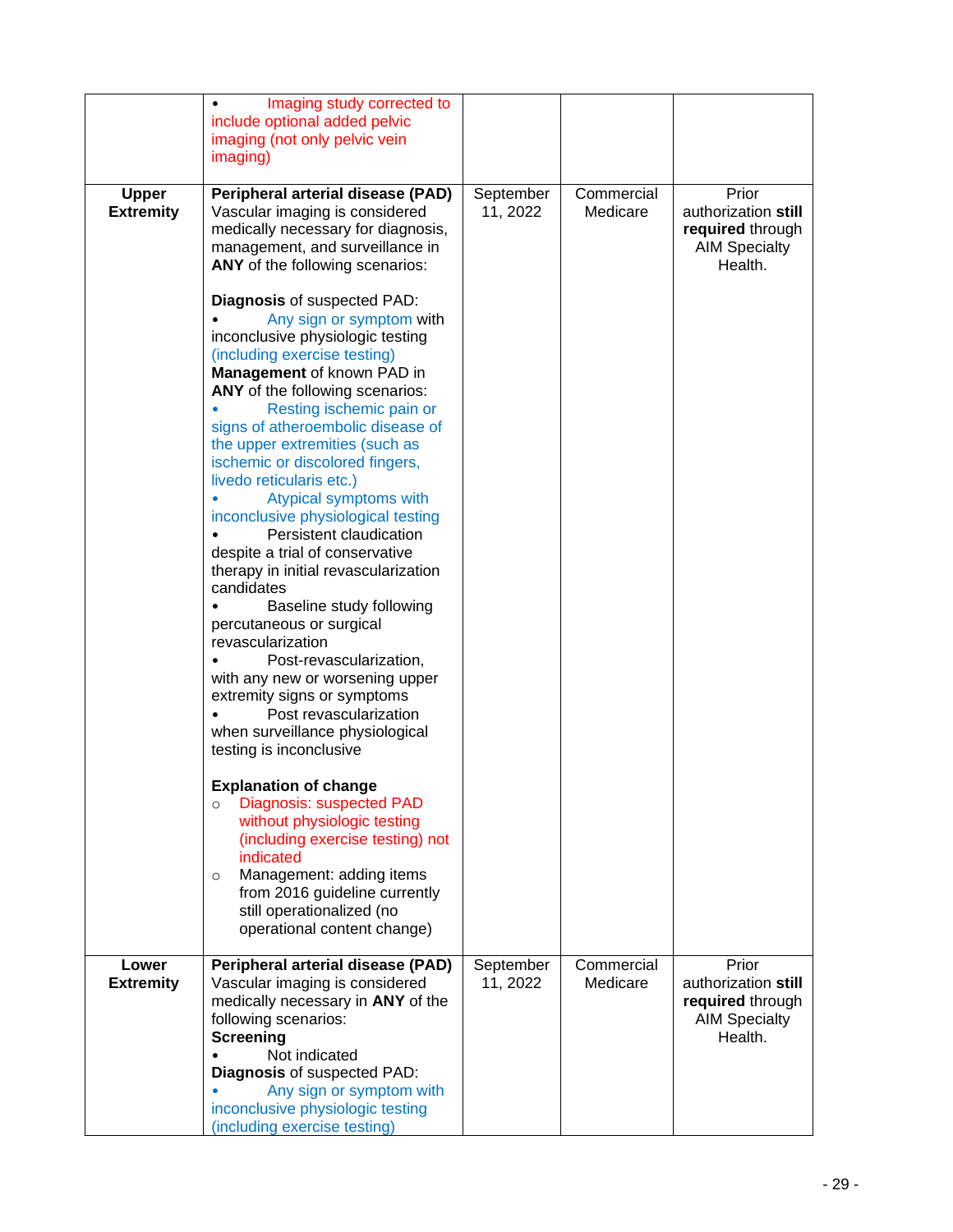|                    | Management of known PAD in                                                                                                                                                                                                                                             |           |            |                                                                            |
|--------------------|------------------------------------------------------------------------------------------------------------------------------------------------------------------------------------------------------------------------------------------------------------------------|-----------|------------|----------------------------------------------------------------------------|
|                    | ANY of the following scenarios:                                                                                                                                                                                                                                        |           |            |                                                                            |
|                    | Prior diagnosis of PAD                                                                                                                                                                                                                                                 |           |            |                                                                            |
|                    | with ANY of the following new or                                                                                                                                                                                                                                       |           |            |                                                                            |
|                    | worsening signs or symptoms:                                                                                                                                                                                                                                           |           |            |                                                                            |
|                    |                                                                                                                                                                                                                                                                        |           |            |                                                                            |
|                    | Resting ischemic pain,<br>$\circ$                                                                                                                                                                                                                                      |           |            |                                                                            |
|                    | non-healing wounds, and                                                                                                                                                                                                                                                |           |            |                                                                            |
|                    | gangrene                                                                                                                                                                                                                                                               |           |            |                                                                            |
|                    | Ischemic or discolored<br>$\circ$                                                                                                                                                                                                                                      |           |            |                                                                            |
|                    | toes, and livedo reticularis                                                                                                                                                                                                                                           |           |            |                                                                            |
|                    | Sudden onset of pain<br>$\circ$                                                                                                                                                                                                                                        |           |            |                                                                            |
|                    | associated with                                                                                                                                                                                                                                                        |           |            |                                                                            |
|                    | pulselessness, pallor, loss                                                                                                                                                                                                                                            |           |            |                                                                            |
|                    | of motor or sensory                                                                                                                                                                                                                                                    |           |            |                                                                            |
|                    | function                                                                                                                                                                                                                                                               |           |            |                                                                            |
|                    | Post revascularization with                                                                                                                                                                                                                                            |           |            |                                                                            |
|                    | any new or worsening lower                                                                                                                                                                                                                                             |           |            |                                                                            |
|                    | extremity non-joint pain not                                                                                                                                                                                                                                           |           |            |                                                                            |
|                    | addressed above, following                                                                                                                                                                                                                                             |           |            |                                                                            |
|                    | nondiagnostic physiologic testing                                                                                                                                                                                                                                      |           |            |                                                                            |
|                    | (physiologic testing not required if                                                                                                                                                                                                                                   |           |            |                                                                            |
|                    | venous graft was used)                                                                                                                                                                                                                                                 |           |            |                                                                            |
|                    | <b>Surveillance</b>                                                                                                                                                                                                                                                    |           |            |                                                                            |
|                    | Annual follow up after                                                                                                                                                                                                                                                 |           |            |                                                                            |
|                    | surgical revascularization when a                                                                                                                                                                                                                                      |           |            |                                                                            |
|                    | venous graft has been used                                                                                                                                                                                                                                             |           |            |                                                                            |
|                    | <b>Explanation of change</b><br>Diagnosis: suspected PAD<br>without physiologic testing<br>(including exercise testing) not<br>indicated (added scenarios aligned<br>with PAD upper extremity)<br>Management post-<br>$\bullet$<br>revascularization: clarification of |           |            |                                                                            |
|                    | symptoms not addressed in                                                                                                                                                                                                                                              |           |            |                                                                            |
|                    | section above (redundant) and<br>physiologic testing requirement                                                                                                                                                                                                       |           |            |                                                                            |
|                    |                                                                                                                                                                                                                                                                        |           |            |                                                                            |
| <b>Popliteal</b>   | <b>Popliteal artery aneurysm</b>                                                                                                                                                                                                                                       | September | Commercial | Prior                                                                      |
| artery<br>aneurysm | Advanced imaging is considered<br>medically necessary surveillance<br>of popliteal artery aneurysm<br>following open or endovascular<br>repair at 3, 6, and 12 months                                                                                                  | 11, 2022  | Medicare   | authorization still<br>required through<br><b>AIM Specialty</b><br>Health. |
|                    | following repair, then annually.                                                                                                                                                                                                                                       |           |            |                                                                            |
|                    | <b>IMAGING STUDY</b>                                                                                                                                                                                                                                                   |           |            |                                                                            |
|                    | Duplex arterial ultrasound                                                                                                                                                                                                                                             |           |            |                                                                            |
|                    | <b>Explanation of change</b>                                                                                                                                                                                                                                           |           |            |                                                                            |
|                    | <b>New indication for Arterial US</b>                                                                                                                                                                                                                                  |           |            |                                                                            |
|                    | surveillance for repaired popliteal                                                                                                                                                                                                                                    |           |            |                                                                            |
|                    | artery aneurysm (in alignment with                                                                                                                                                                                                                                     |           |            |                                                                            |
|                    | 2021 SVS guidelines)                                                                                                                                                                                                                                                   |           |            |                                                                            |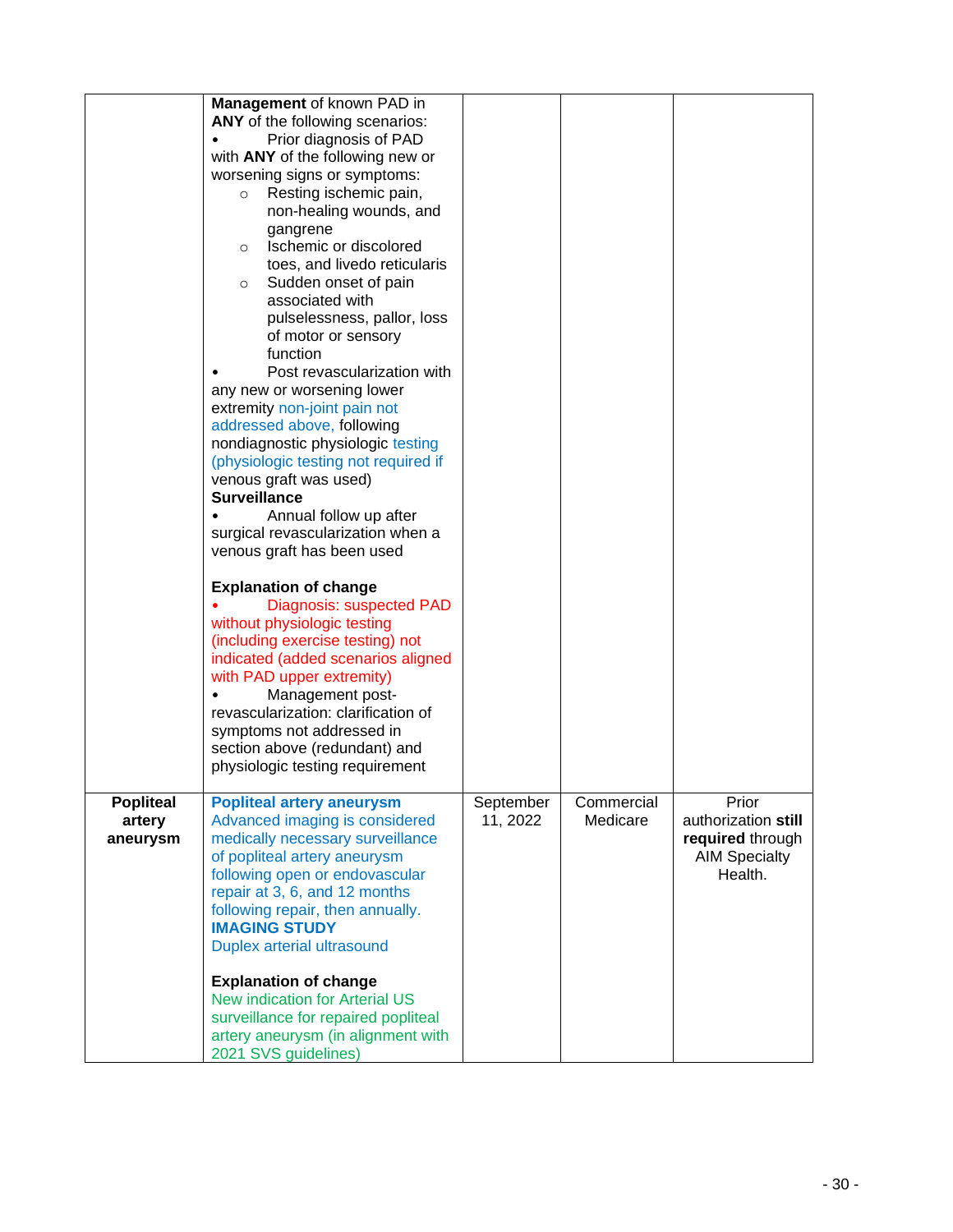#### Sleep Disorder Management

**The following updates will apply to the AIM Clinical Appropriateness Guidelines for Sleep Disorder Management**. You may access and download a copy of the current guidelines [here.](https://aimspecialtyhealth.com/resources/clinical-guidelines/sleep/) For questions related to the guidelines, please contact AIM via email at **aim.guidelines@aimspecialtyhealth.com** 

| <b>POLICY TITLE</b>  | <b>POLICY CHANGE SUMMARY</b>                                         | <b>EFFECTIVE</b> | <b>PRODUCTS</b> | <b>PROVIDER</b> |
|----------------------|----------------------------------------------------------------------|------------------|-----------------|-----------------|
|                      |                                                                      | <b>DATE</b>      | <b>AFFECTED</b> | <b>ACTIONS</b>  |
|                      |                                                                      |                  |                 | <b>REQUIRED</b> |
|                      | <b>Polysomnography and Home Sleep Testing</b>                        |                  |                 |                 |
| In-Lab               | <b>Established sleep disorder (OSA</b>                               | September        | Commercial      | Prior           |
| (Attended)           | or other) - follow-up laboratory                                     | 11, 2022         | Medicare        | authorization   |
| <b>Sleep</b>         | studies                                                              |                  |                 | still required  |
| <b>Studies in</b>    | A patient with established                                           |                  |                 | through AIM     |
| <b>Adult</b>         | diagnosis of OSA should have a                                       |                  |                 | Specialty       |
| <b>Patients (Age</b> | follow-up in-lab sleep study if ANY                                  |                  |                 | Health.         |
| $\geq$ 19 yrs)       | of the following (1-3) apply:                                        |                  |                 |                 |
|                      | To assess efficacy of surgery<br>1.<br>(including adenotonsillectomy |                  |                 |                 |
|                      | or upper airway) or oral                                             |                  |                 |                 |
|                      | appliances/devices in a patient                                      |                  |                 |                 |
|                      | who has a contraindication to a                                      |                  |                 |                 |
|                      | home sleep study (as outlined                                        |                  |                 |                 |
|                      | in Table 1* above)                                                   |                  |                 |                 |
|                      | To re-evaluate the diagnosis of<br>2.                                |                  |                 |                 |
|                      | OSA and need for continued                                           |                  |                 |                 |
|                      | CPAP if there is significant                                         |                  |                 |                 |
|                      | weight loss (defined as 10% of<br>body weight) since the most        |                  |                 |                 |
|                      | recent sleep study in a patient                                      |                  |                 |                 |
|                      | who has a contraindication to a                                      |                  |                 |                 |
|                      | home sleep study (as outlined                                        |                  |                 |                 |
|                      | in Table 1* above)                                                   |                  |                 |                 |
|                      | 3.<br>To optimize device settings on                                 |                  |                 |                 |
|                      | one occasion following                                               |                  |                 |                 |
|                      | insertion of a hypoglossal                                           |                  |                 |                 |
|                      | nerve stimulator                                                     |                  |                 |                 |
|                      |                                                                      |                  |                 |                 |
|                      | A patient with established<br>diagnosis of OSA or other sleeping     |                  |                 |                 |
|                      | disorders should have a follow-up                                    |                  |                 |                 |
|                      | in-lab study if ANY of the following                                 |                  |                 |                 |
|                      | $(1-3)$ apply:                                                       |                  |                 |                 |
|                      | 1. To titrate CPAP/BPAP in a                                         |                  |                 |                 |
|                      | patient who has a                                                    |                  |                 |                 |
|                      | contraindication* to the use of                                      |                  |                 |                 |
|                      | APAP or for whom an attempt                                          |                  |                 |                 |
|                      | at APAP titration has been                                           |                  |                 |                 |
|                      | unsuccessful                                                         |                  |                 |                 |
|                      | 2. To titrate CPAP/BPAP in a                                         |                  |                 |                 |
|                      | patient with a<br>contraindication** to the use of                   |                  |                 |                 |
|                      | APAP (or has failed APAP                                             |                  |                 |                 |
|                      | retitration) whose attempted                                         |                  |                 |                 |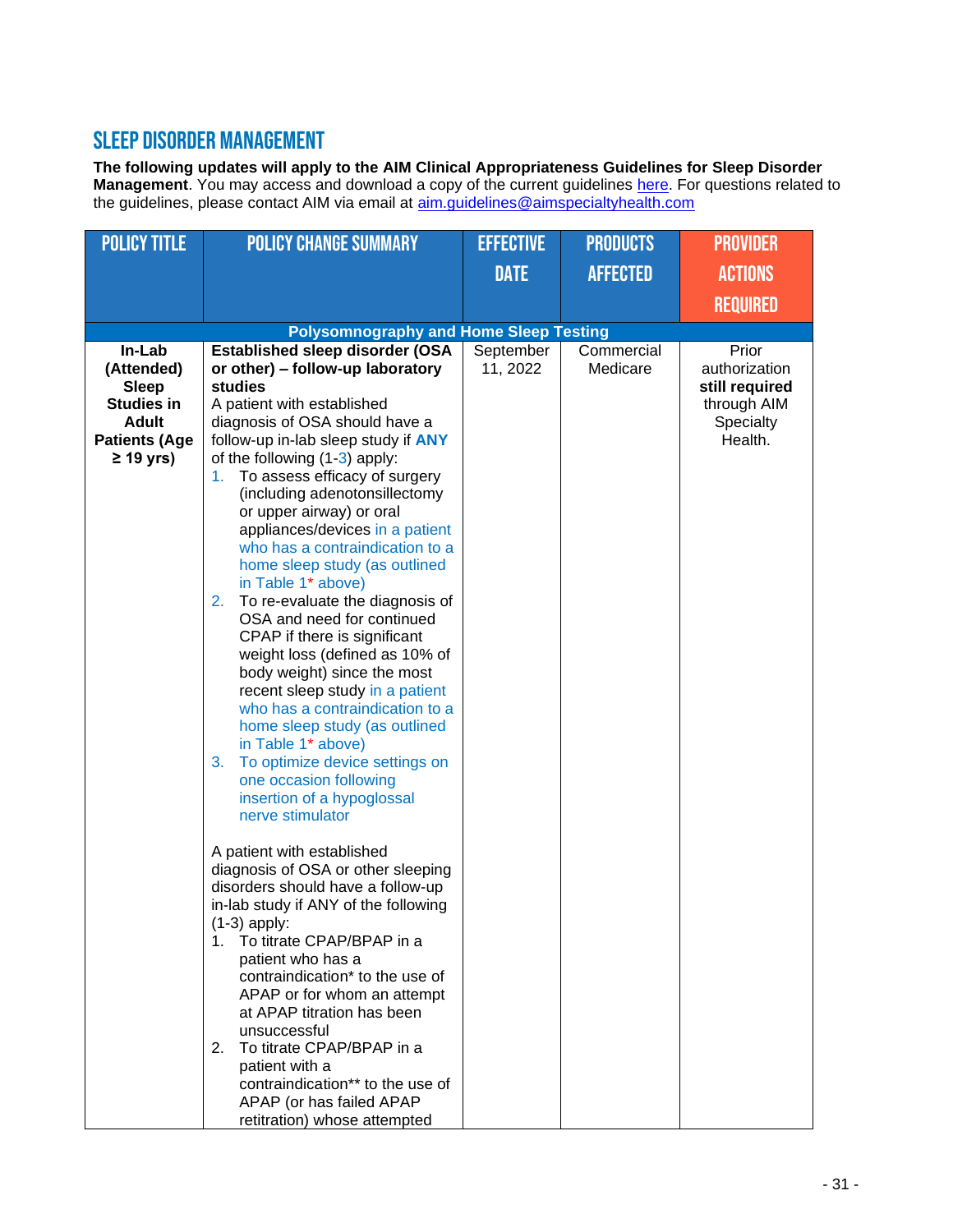|                                                                                             | split-night study did not<br>adequately establish<br>appropriate CPAP/BPAP<br>treatment parameters<br>To retitrate CPAP/BPAP in a<br>3.<br>patient who has a<br>contraindication** to APAP (or<br>has failed APAP retitration)<br>and has recurrence of<br>symptoms or worsening of<br>symptoms despite PAP<br>adherence as defined by CMS<br>criteria (use of PAP greater<br>than or equal to 4 hours per<br>night on 70% of nights during a<br>consecutive 30-day period)<br><i>*Table outlines contraindications to</i><br>home sleep study but is not shown<br>here.<br>**Contraindications to APAP are<br>not shown here.<br><b>Explanation of change</b><br>Clarification specifies patient<br>having contraindication for<br>home sleep study.<br>One follow-up in-lab sleep<br>$\bullet$<br>study as appropriate following<br>insertion of a hypoglossal<br>nerve stimulator.<br>Revised definition of PAP<br>therapy adherence per CMS<br>criteria. |                       |                        |                                                                                 |
|---------------------------------------------------------------------------------------------|--------------------------------------------------------------------------------------------------------------------------------------------------------------------------------------------------------------------------------------------------------------------------------------------------------------------------------------------------------------------------------------------------------------------------------------------------------------------------------------------------------------------------------------------------------------------------------------------------------------------------------------------------------------------------------------------------------------------------------------------------------------------------------------------------------------------------------------------------------------------------------------------------------------------------------------------------------------|-----------------------|------------------------|---------------------------------------------------------------------------------|
| In-Lab<br>(Attended)<br><b>Sleep Studies</b><br>in non-Adult<br>Patients (Age<br>$\leq$ 18) | Established sleep disorder (OSA<br>or other) - follow-up studies<br>A follow-up in-lab sleep study is<br>appropriate in ANY of the following<br>$(1-5)$ situations:<br>1. A patient with established OSA<br>continues to exhibit persistent<br>snoring or other symptoms of<br>sleep disordered breathing<br>despite PAP adherence as<br>defined by CMS criteria (use of<br>PAP greater than or equal to 4<br>hours per night on 70% of<br>nights during a consecutive<br>30-day period)<br>The patient has undergone<br>2.<br>adenotonsillectomy more than<br>8 weeks previously for<br>management of established<br><b>OSA</b><br>3.<br>To re-evaluate the diagnosis of<br>OSA and need for continued<br>PAP if there is significant<br>weight loss (defined as 10% of                                                                                                                                                                                     | September<br>11, 2022 | Commercial<br>Medicare | Prior<br>authorization<br>still required<br>through AIM<br>Specialty<br>Health. |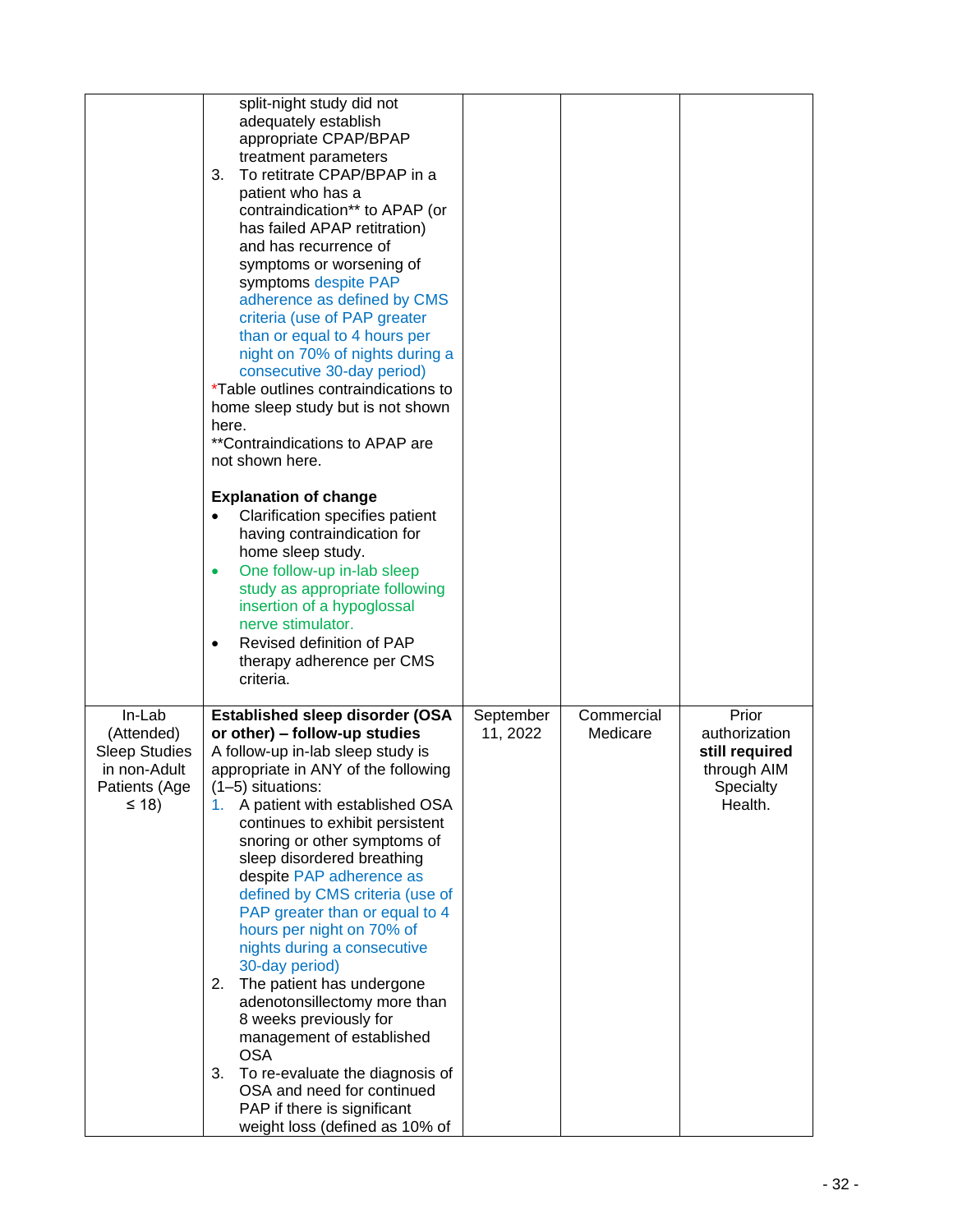|                                                                                             | body weight) since the most<br>recent sleep study<br>To titrate CPAP or BPAP in a<br>4.<br>patient whose diagnostic study<br>confirms that the patient is a<br>candidate for positive airway<br>pressure therapy and split-<br>night study has not been<br>performed or was inadequate<br>The initial sleep study has led<br>5.<br>to a diagnosis other than OSA<br>and the repeat study is<br>requested because of a<br>change in clinical status or to<br>assess efficacy after a change<br>in therapy<br><b>Explanation of change</b><br>Revised definition of PAP therapy<br>adherence per CMS criteria       |                       |                        |                                                                                 |
|---------------------------------------------------------------------------------------------|-------------------------------------------------------------------------------------------------------------------------------------------------------------------------------------------------------------------------------------------------------------------------------------------------------------------------------------------------------------------------------------------------------------------------------------------------------------------------------------------------------------------------------------------------------------------------------------------------------------------|-----------------------|------------------------|---------------------------------------------------------------------------------|
|                                                                                             | Multiple Sleep Latency Testing (MSLT) and/or Maintenance of Wakefulness Testing (MWT)                                                                                                                                                                                                                                                                                                                                                                                                                                                                                                                             |                       |                        |                                                                                 |
| In-Lab<br>(Attended)<br><b>Sleep Studies</b><br>in Adult<br>Patients (Age<br>$\geq$ 19 yrs) | <b>Repeat MWT is appropriate for</b><br>occupational safety evaluation<br>when BOTH of the following<br>conditions are met<br>The patient has an established<br>1.<br>diagnosis of a sleep breathing<br>disorder or narcolepsy<br>The test is performed while on<br>2.<br>the current treatment to<br>determine adequacy of therapy<br><b>Explanation of change</b><br>New indication for MWT in<br>occupational safety evaluation                                                                                                                                                                                | September<br>11, 2022 | Commercial<br>Medicare | Prior<br>authorization<br>still required<br>through AIM<br>Specialty<br>Health. |
|                                                                                             | <b>Management of OSA using Oral Appliances (OA)</b>                                                                                                                                                                                                                                                                                                                                                                                                                                                                                                                                                               |                       |                        |                                                                                 |
| Custom<br>Fabricated<br>Oral<br>Appliances<br>(CPT E0486)                                   | <b>Treatment with OA is</b><br>appropriate for patients 16 years<br>of age or older with severe OSA<br>(apnea/hypopnea index [AHI]<br>greater than 30) meeting BOTH<br>of the following criteria (A-B)<br>The appliance is a TRD or a<br>А.<br>MRA which complies with<br><b>CMS</b> criteria<br><b>ONE</b> of the following (a-c)<br>В.<br>applies:<br>The patient is not a<br>а.<br>candidate for positive<br>airway pressure therapy<br>Positive airway pressure<br>b.<br>therapy has not been<br>effective despite a 45-day<br>trial and participation in a<br>positive airway pressure<br>compliance program | September<br>11, 2022 | Commercial<br>Medicare | Prior<br>authorization<br>still required<br>through AIM<br>Specialty<br>Health. |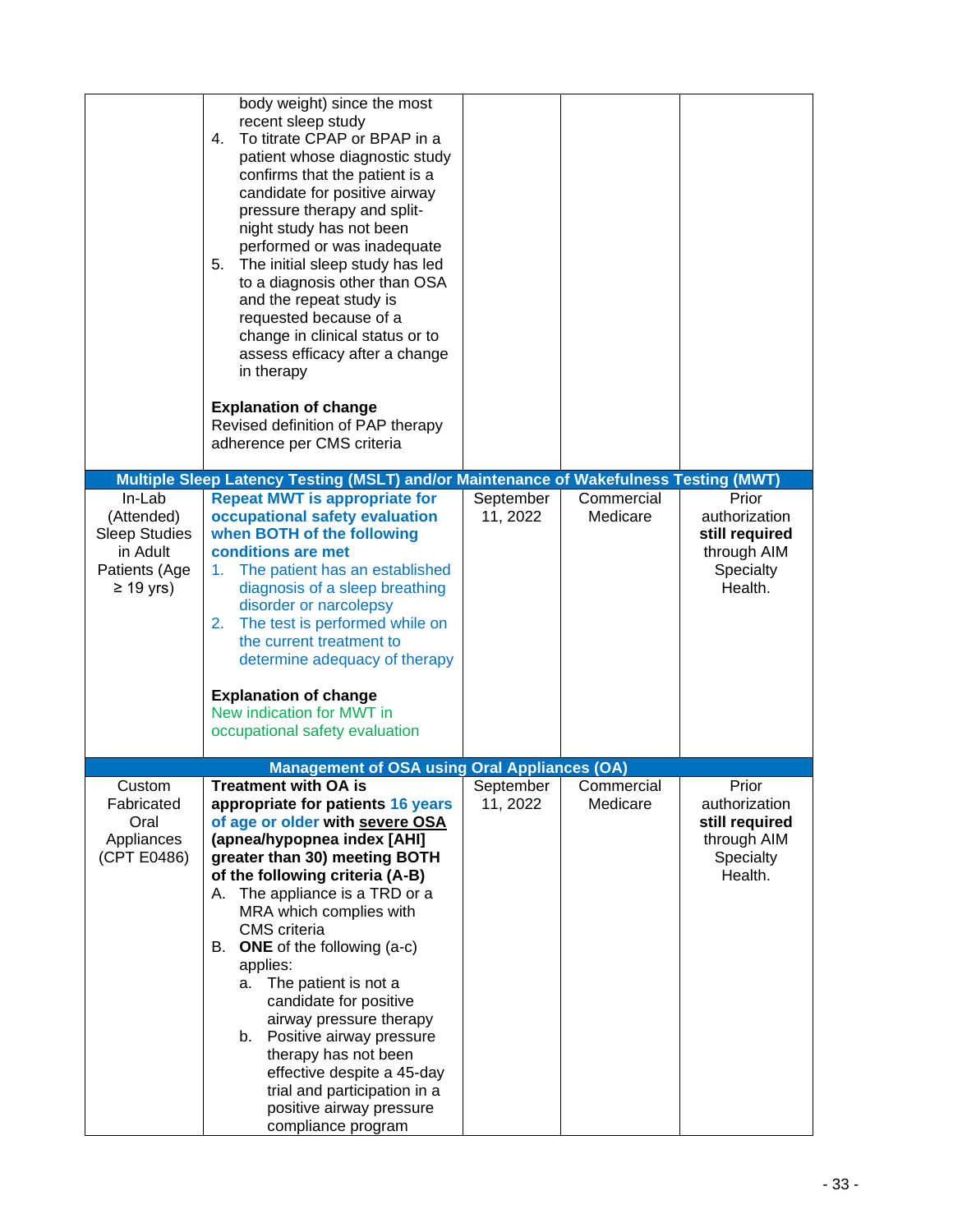|                                                           | The patient has tried<br>c.<br>continuous positive airway<br>pressure (CPAP) but has<br>not been compliant despite<br>a 45-day trial and<br>participation in a positive<br>airway pressure<br>compliance program.<br><b>Explanation of change</b><br>Limit oral appliance use to patients<br>16 years and older                                                                                                                                                                                                                                                                                                                                                                                                                                                                                                                                                                                                                                                                                                                                                                                                                                                                                                                                                          |                       |                        |                                                                                 |
|-----------------------------------------------------------|--------------------------------------------------------------------------------------------------------------------------------------------------------------------------------------------------------------------------------------------------------------------------------------------------------------------------------------------------------------------------------------------------------------------------------------------------------------------------------------------------------------------------------------------------------------------------------------------------------------------------------------------------------------------------------------------------------------------------------------------------------------------------------------------------------------------------------------------------------------------------------------------------------------------------------------------------------------------------------------------------------------------------------------------------------------------------------------------------------------------------------------------------------------------------------------------------------------------------------------------------------------------------|-----------------------|------------------------|---------------------------------------------------------------------------------|
| Custom<br>Fabricated<br>Oral<br>Appliances<br>(CPT E0486) | <b>Treatment with OA is</b><br>appropriate for patients 16 years<br>of age or older with mild or<br>moderate OSA meeting ALL of<br>the following criteria (A-C)<br>A. At least ONE of the following<br>$(a-b)$ :<br>a. AHI greater than or equal<br>to 15 and less than or<br>equal to 30<br>AHI 5-14 with any of the<br>b.<br>following: excessive<br>daytime sleepiness,<br>impaired cognition, mood<br>disorders, insomnia,<br>treatment-resistant<br>hypertension (persistent<br>hypertension in a patient<br>taking three or more<br>antihypertensive<br>medications), ischemic<br>heart disease, history of<br>stroke<br>At least ONE of the following<br>В.<br>$(a-d)$ :<br>a. The patient is not a<br>candidate for positive<br>airway pressure therapy<br>b.<br>Positive airway pressure<br>therapy has not been<br>effective despite a 45-day<br>trial and participation in a<br>positive airway pressure<br>compliance program<br>The patient has tried<br>C.<br>CPAP but has not been<br>compliant despite a 45-day<br>trial and participation in a<br>positive airway pressure<br>compliance program<br>The patient prefers to use<br>d.<br>an OA rather than PAP as<br>the initial therapy<br>The appliance is a TRD or a<br>C.<br>MRA which complies with | September<br>11, 2022 | Commercial<br>Medicare | Prior<br>authorization<br>still required<br>through AIM<br>Specialty<br>Health. |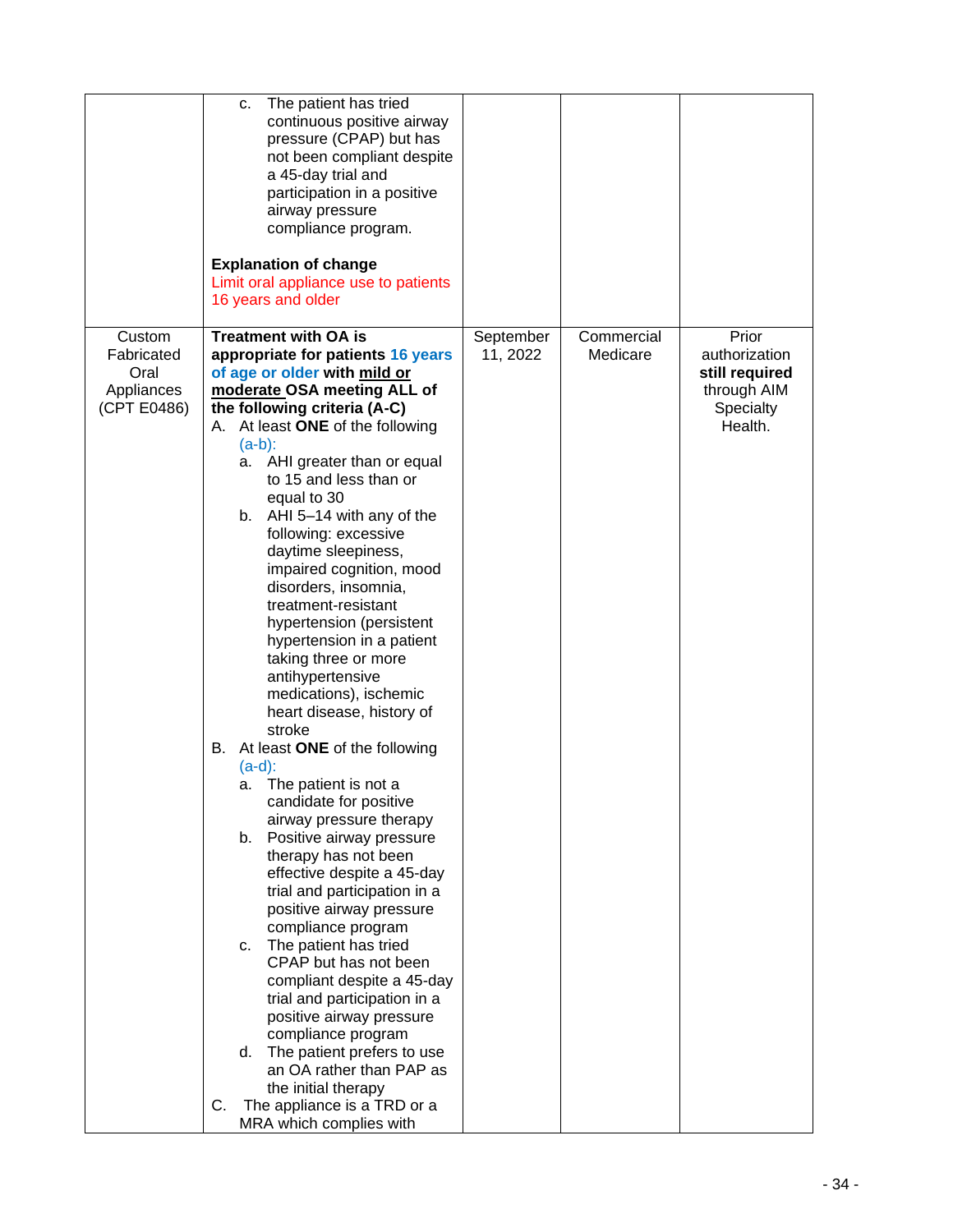|                                                         | <b>CMS</b> criteria<br><b>Explanation of change</b><br>Limit oral appliance use to patients<br>16 years and older                                                                                                                                                                                                                                                                                                                                                                                                                                                                                                                                                                                                                                                                                                                                                                                                                                                                                                                                                                                                                                                                                                                                                                     |                       |                        |                                                                                        |
|---------------------------------------------------------|---------------------------------------------------------------------------------------------------------------------------------------------------------------------------------------------------------------------------------------------------------------------------------------------------------------------------------------------------------------------------------------------------------------------------------------------------------------------------------------------------------------------------------------------------------------------------------------------------------------------------------------------------------------------------------------------------------------------------------------------------------------------------------------------------------------------------------------------------------------------------------------------------------------------------------------------------------------------------------------------------------------------------------------------------------------------------------------------------------------------------------------------------------------------------------------------------------------------------------------------------------------------------------------|-----------------------|------------------------|----------------------------------------------------------------------------------------|
|                                                         | <b>Management of OSA using Implanted Hypoglossal Nerve Stimulators</b>                                                                                                                                                                                                                                                                                                                                                                                                                                                                                                                                                                                                                                                                                                                                                                                                                                                                                                                                                                                                                                                                                                                                                                                                                |                       |                        |                                                                                        |
| Implanted<br>Hypoglossal<br>Nerve<br><b>Stimulators</b> | <b>Treatment with HNS is</b><br>appropriate for adult patients<br>with OSA meeting ALL of the<br>following criteria (A-E)<br>A. Age 18 years or older<br>B. AHI or RDI $> 15$ and $< 65$ with<br>less than 25% central events<br>C. BMI $<$ 32<br>D. Have failed or are intolerant of<br><b>PAP</b> therapy<br>E. Non-concentric retropalatal<br>obstruction on drug-induced<br>sleep endoscopy<br><b>Treatment with HNS is</b><br>appropriate for adolescent and<br>young adult patients with Down<br>syndrome and OSA meeting<br>ALL of the following criteria (A-<br>E)<br>A. Age 10-21 years<br>B. AHI or RDI $>10$ and $<50$ with<br>less than 25% central apneas<br>after prior adenotonsillectomy<br>C. BMI < 95th percentile for age<br>D. Have either had tracheotomy<br>or been ineffectively treated<br>with CPAP due to<br>noncompliance, discomfort,<br>undesirable side effects,<br>persistent symptoms despite<br>compliance use, or refusal to<br>use the device<br>Non-concentric retropalatal<br>Е.<br>obstruction on drug-induced<br>sleep endoscopy<br><b>Explanation of change</b><br>New criteria for use of hypoglossal<br>nerve stimulators (HNS) in the<br>management of OSA in adults in<br>addition to young adults and<br>adolescents with Down syndrome. | September<br>11, 2022 | Commercial<br>Medicare | Prior<br>authorization<br>still required<br>through AIM<br><b>Specialty</b><br>Health. |

# **May 2022**

# Behavioral Health

| <b>POLICY TITLE POLICY</b> |     | <b>POLICY CHANGE</b> | <b>EFFECTIVE</b> | <b>PRODUCTS</b> | <b>Express PROVIDER ACTIONS</b> |
|----------------------------|-----|----------------------|------------------|-----------------|---------------------------------|
|                            | MO. | <b>SUMMARY</b>       | DATE             | <b>AFFECTED</b> | <b>REQUIRED</b>                 |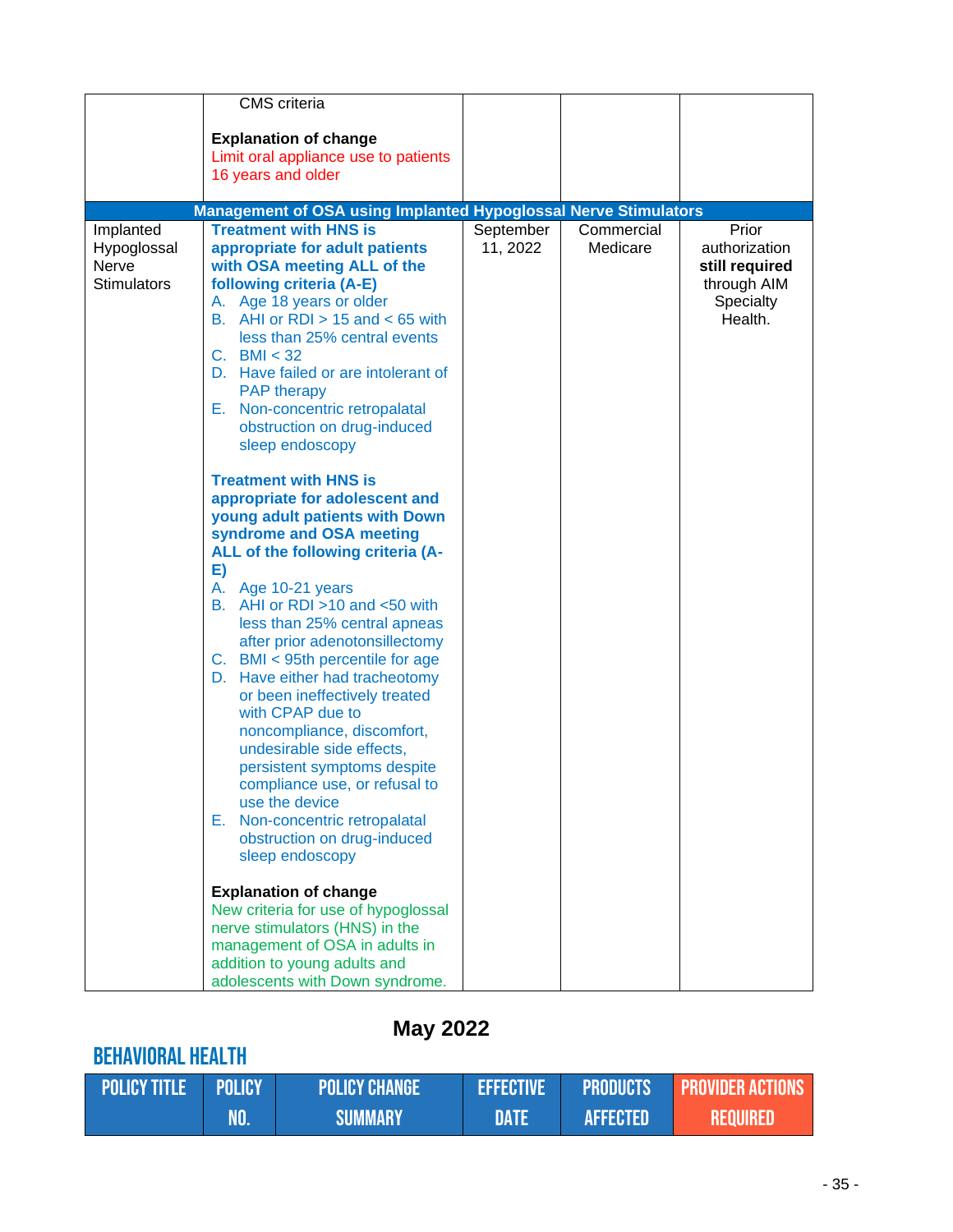| Electrical<br>Stimulation         | 157 | <b>Policy clarified to</b><br>include new references. | May 1,<br>2022 | Commercial<br>Medicare | No action<br>required. Still not |
|-----------------------------------|-----|-------------------------------------------------------|----------------|------------------------|----------------------------------|
| Devices for<br>Psychiatric        |     |                                                       |                |                        | a covered<br>service.            |
| and<br>Neurological<br>Conditions |     |                                                       |                |                        |                                  |
|                                   |     |                                                       |                |                        |                                  |

### DERMATOLOGY

| <b>POLICY TITLE</b>                                       | <b>POLICY</b> | <b>POLICY CHANGE</b>                                                                                                                                                                                                                                   | <b>EFFECTIVE</b> | <b>PRODUCTS</b> | <b>PROVIDER ACTIONS</b>                   |
|-----------------------------------------------------------|---------------|--------------------------------------------------------------------------------------------------------------------------------------------------------------------------------------------------------------------------------------------------------|------------------|-----------------|-------------------------------------------|
|                                                           | NO.           | <b>SUMMARY</b>                                                                                                                                                                                                                                         | <b>DATE</b>      | <b>AFFECTED</b> | <b>REQUIRED</b>                           |
| Treatment of<br>Varicose<br>Veins/Venous<br>Insufficiency | 238           | <b>Policy clarified.</b> Last<br>criteria clarified under<br>saphenous veins and<br>accessory saphenous<br>veins to state: A failure<br>after the use of medical<br>grade compression<br>stockings (medical<br>grade at least 20-<br>30mmHg pressure). | May 1,<br>2022   | Commercial      | Prior<br>authorization still<br>required. |

# Durable Medical Equipment (DME)

| <b>POLICY TITLE</b>                                                  | <b>POLICY</b> | <b>POLICY CHANGE</b>                                                                                                                                                                                                                                                                                                                                    | <b>EFFECTIVE</b> | <b>PRODUCTS</b>        | <b>PROVIDER ACTIONS</b>                                                                                                               |
|----------------------------------------------------------------------|---------------|---------------------------------------------------------------------------------------------------------------------------------------------------------------------------------------------------------------------------------------------------------------------------------------------------------------------------------------------------------|------------------|------------------------|---------------------------------------------------------------------------------------------------------------------------------------|
|                                                                      | <b>NO.</b>    | <b>SUMMARY</b>                                                                                                                                                                                                                                                                                                                                          | <b>DATE</b>      | <b>AFFECTED</b>        | <b>REQUIRED</b>                                                                                                                       |
| Manual and<br>Power<br>Operated<br>Wheelchairs                       | 365           | On February 1, 2022,<br>we clarified that prior<br>authorization<br>requirements for power<br>operated wheelchairs<br>were being delayed until<br>further notice.<br>Effective June 1, 2022,<br>prior authorization for<br>power operated<br>wheelchairs will be<br>required.<br>Prior authorization will<br>not be required for<br>manual wheelchairs. | June 1,<br>2022  | Commercial<br>Medicare | Prior<br>authorization<br>required for all<br><b>Commercial PPO</b><br>and EPO; HMO<br>and POS<br>products effective<br>June 1, 2022. |
| Myoelectric<br>Prosthetic and<br>Components<br>for the Upper<br>Limb | 227           | Policy clarified. Not<br>medically necessary<br>policy statement<br>updated to<br>Investigational for policy<br>standardization<br>purposes.                                                                                                                                                                                                            | May 1,<br>2022   | Commercial<br>Medicare | Prior<br>authorization still<br>required.                                                                                             |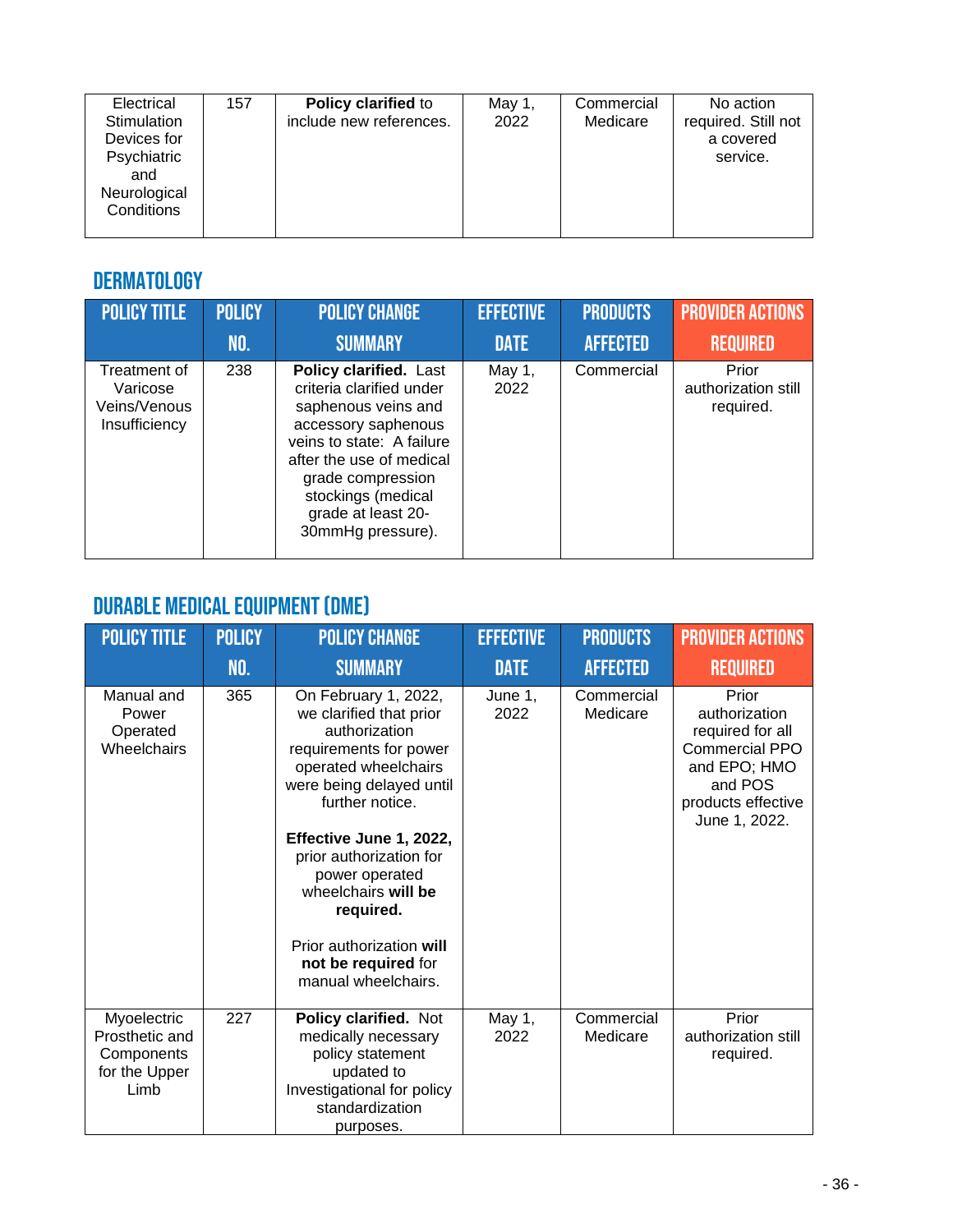| <b>Clarification added</b><br>that the second policy<br>statement pertains to<br>advanced prosthetic<br>components with both<br>sensor and myoelectric<br>control (e.g., LUKE<br>Arm). Policy intent<br>unchanged. |  |  |  |
|--------------------------------------------------------------------------------------------------------------------------------------------------------------------------------------------------------------------|--|--|--|
|--------------------------------------------------------------------------------------------------------------------------------------------------------------------------------------------------------------------|--|--|--|

### Endocrinology

| POLICY TITLE                   | <b>POLICY</b> | <b>POLICY CHANGE</b>                                                                                                                   | <b>EFFECTIVE</b>  | <b>PRODUCTS</b> | <b>PROVIDER ACTIONS</b> |
|--------------------------------|---------------|----------------------------------------------------------------------------------------------------------------------------------------|-------------------|-----------------|-------------------------|
|                                | NO.           | <b>SUMMARY</b>                                                                                                                         | <b>DATE</b>       | <b>AFFECTED</b> | <b>REQUIRED</b>         |
| Insulin<br>Delivery<br>Devices | 332           | Policy clarified to<br>include a note that<br>Omnipod® DASH and<br>Omnipod® 5 can only<br>be obtained through the<br>pharmacy benefit. | April 11,<br>2022 | Commercial      | No action<br>required.  |

#### Gastroenterology

| <b>POLICY TITLE</b>                                     | <b>POLICY</b> | <b>POLICY CHANGE</b>                                                                                                                                  | <b>EFFECTIVE</b>  | <b>PRODUCTS</b>        | <b>PROVIDER ACTIONS</b> |
|---------------------------------------------------------|---------------|-------------------------------------------------------------------------------------------------------------------------------------------------------|-------------------|------------------------|-------------------------|
|                                                         | NO.           | <b>SUMMARY</b>                                                                                                                                        | <b>DATE</b>       | <b>AFFECTED</b>        | <b>REQUIRED</b>         |
| Serological<br>Diagnosis of<br>Celiac<br><b>Disease</b> | 138           | Policy revised.<br>Medically necessary<br>indications described for<br>serologic measurement<br>of deamidated gliadin<br>peptide (DGP)<br>antibodies. | August 1,<br>2022 | Commercial<br>Medicare | No action<br>required.  |

### Hematology Oncology

| <b>POLICY TITLE</b>                                                         | <b>POLICY</b><br>NO. | <b>POLICY CHANGE</b><br><b>SUMMARY</b>                                                            | <b>EFFECTIVE</b><br><b>DATE</b> | <b>PRODUCTS</b><br><b>AFFECTED</b> | <b>PROVIDER ACTIONS</b><br><b>REQUIRED</b> |
|-----------------------------------------------------------------------------|----------------------|---------------------------------------------------------------------------------------------------|---------------------------------|------------------------------------|--------------------------------------------|
| <b>Flow</b><br>Cytometry for<br><b>Cell Analysis</b>                        | 342                  | Policy clarified to<br>include multiple<br>myeloma and<br>myelodysplastic<br>syndromes.           | May 1,<br>2022                  | Commercial<br>Medicare             | No action<br>required.                     |
| Medical<br>Technology<br>Assessment<br>Investigational<br>(Non-<br>Covered) | 400                  | Policy clarified.<br>Code 83521 removed<br>from noncovered list.<br>This is a covered<br>service. | May 1,<br>2022                  | Commercial<br>Medicare             | No action<br>required.                     |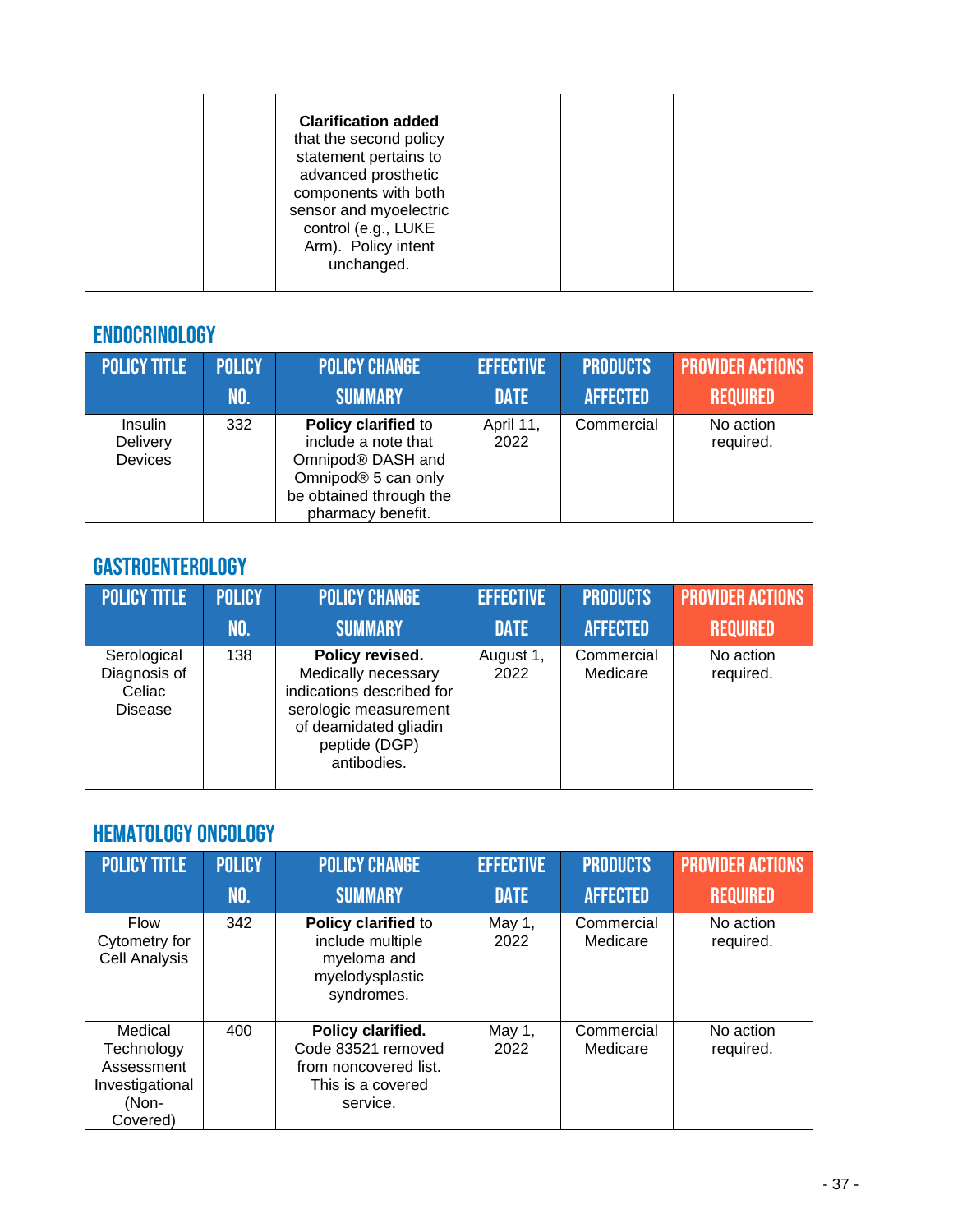| Services List | Code 83521<br>Immunoglobulin light<br>chains free |  |  |
|---------------|---------------------------------------------------|--|--|
|               |                                                   |  |  |

## Multispecialty -Prior Authorization Information

| <b>POLICY TITLE</b>                                                 | <b>POLICY</b> | <b>POLICY CHANGE</b>                                                                                                                                                                                                                                                                                                                                                  | <b>EFFECTIVE</b> | <b>PRODUCTS</b> | <b>PROVIDER ACTIONS</b>                                                                                           |
|---------------------------------------------------------------------|---------------|-----------------------------------------------------------------------------------------------------------------------------------------------------------------------------------------------------------------------------------------------------------------------------------------------------------------------------------------------------------------------|------------------|-----------------|-------------------------------------------------------------------------------------------------------------------|
|                                                                     | NO.           | <b>SUMMARY</b>                                                                                                                                                                                                                                                                                                                                                        | <b>DATE</b>      | <b>AFFECTED</b> | <b>REQUIRED</b>                                                                                                   |
| Outpatient<br>Prior<br>Authorization<br>Code List for<br>Commercial | 072           | <b>Prior authorization</b><br>implementation. On<br>February 1, 2022, we<br>clarified that outpatient<br>prior authorization<br>requirements for<br>Commercial PPO and<br>EPO were being<br>delayed until further<br>notice.<br>Effective June 1, 2022,<br>outpatient prior<br>authorization<br>requirements will be<br>implemented for<br>Commercial PPO and<br>EPO. | June 1,<br>2022  | Commercial      | Prior<br>authorization<br>required for<br><b>Commercial PPO</b><br>and EPO<br>products effective<br>June 1, 2022. |

### Ophthalmology

| <b>POLICY TITLE</b>                                                                           | <b>POLICY</b><br><b>NO.</b> | <b>POLICY CHANGE</b><br><b>SUMMARY</b>                                                                                                                                   | <b>EFFECTIVE</b><br><b>DATE</b> | <b>PRODUCTS</b><br><b>AFFECTED</b> | <b>PROVIDER ACTIONS</b><br><b>REQUIRED</b> |
|-----------------------------------------------------------------------------------------------|-----------------------------|--------------------------------------------------------------------------------------------------------------------------------------------------------------------------|---------------------------------|------------------------------------|--------------------------------------------|
| Intravitreal<br>and Punctum<br>Corticosteroid<br>Implants                                     | 272                         | Policy clarified.<br>Editorial refinement to<br>policy statement. Policy<br>intent unchanged.                                                                            | May 1,<br>2022                  | Commercial<br>Medicare             | No action<br>required.                     |
| Orthoptic<br>Training for<br>the Treatment<br>of Vision or<br>Learning<br><b>Disabilities</b> | 611                         | Policy clarified. Not<br>medically necessary<br>policy statement<br>changed to<br>Investigational for policy<br>standardization<br>purposes. Policy intent<br>unchanged. | May 1,<br>2022                  | Commercial<br>Medicare             | No action<br>required.                     |
| Viscocana-<br>lostomy and<br>Canaloplasty                                                     | 372                         | Policy clarified. Not<br>medically necessary<br>policy statement<br>changed to<br>Investigational for policy<br>standardization<br>purposes. Policy intent               | May 1,<br>2022                  | Commercial<br>Medicare             | No action<br>required.                     |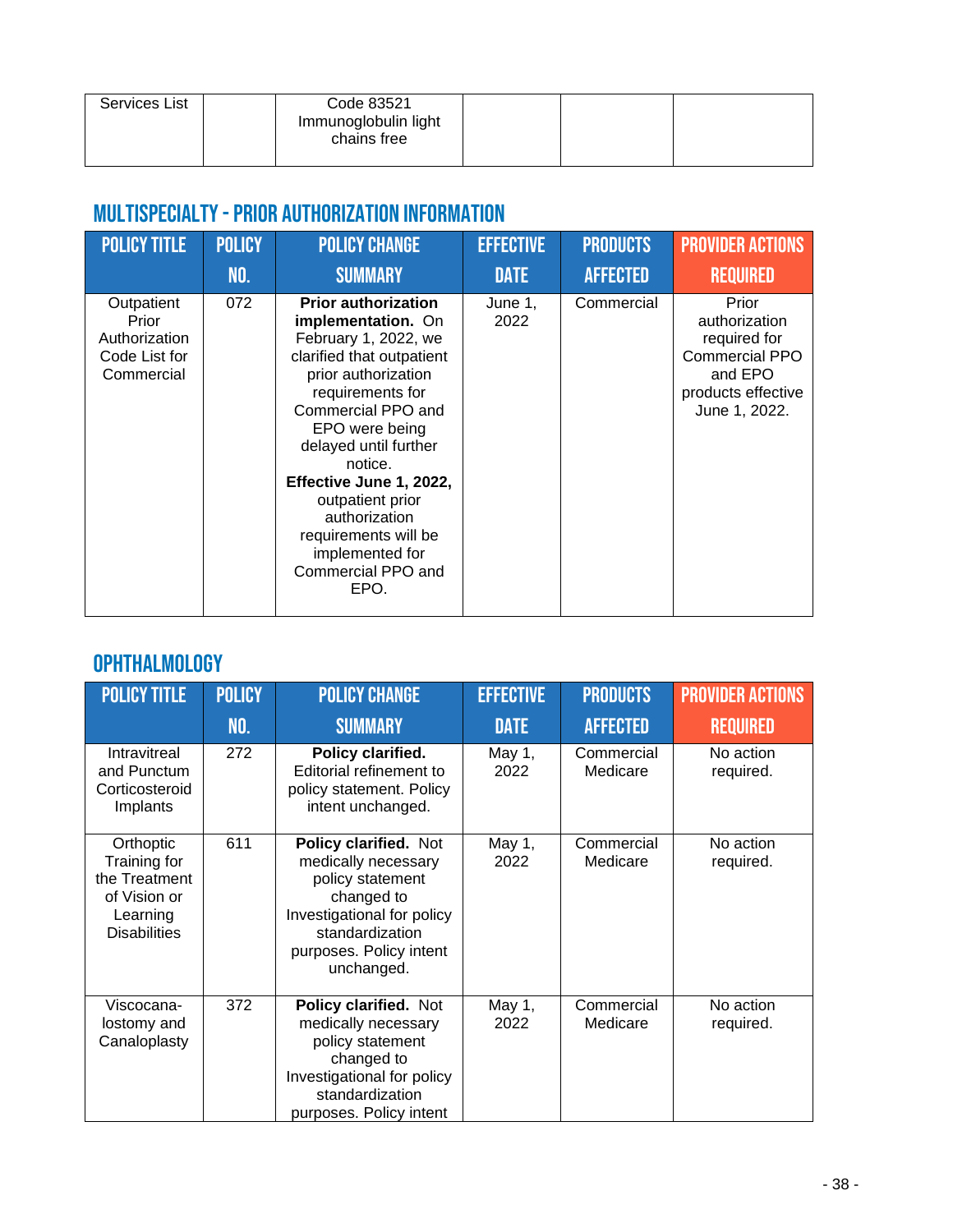| 1.00000000000<br>. |  |  |
|--------------------|--|--|

## **ORTHOPEDICS**

| <b>POLICY TITLE</b>                                        | <b>POLICY</b> | <b>POLICY CHANGE</b>                                                                                                                                                      | <b>EFFECTIVE</b> | <b>PRODUCTS</b> | <b>PROVIDER ACTIONS</b> |
|------------------------------------------------------------|---------------|---------------------------------------------------------------------------------------------------------------------------------------------------------------------------|------------------|-----------------|-------------------------|
|                                                            | NO.           | <b>SUMMARY</b>                                                                                                                                                            | <b>DATE</b>      | <b>AFFECTED</b> | <b>REQUIRED</b>         |
| Ultrasound<br>Accelerated<br>Fracture<br>Healing<br>Device | 497           | Policy clarified. Not<br>medically necessary<br>policy statements<br>updated to<br>investigational for policy<br>standardization<br>purposes. Policy intent<br>unchanged. | May 1,<br>2022   | Commercial      | No action<br>required.  |

## PLASTIC SURGERY

| <b>POLICY TITLE</b>                                          | <b>POLICY</b> | <b>POLICY CHANGE</b>                                               | <b>EFFECTIVE</b> | <b>PRODUCTS</b>        | <b>PROVIDER ACTIONS</b>                                                                                                  |
|--------------------------------------------------------------|---------------|--------------------------------------------------------------------|------------------|------------------------|--------------------------------------------------------------------------------------------------------------------------|
|                                                              | NO.           | <b>SUMMARY</b>                                                     | <b>DATE</b>      | <b>AFFECTED</b>        | <b>REQUIRED</b>                                                                                                          |
| Surgical and<br>Non-surgical<br>Treatment of<br>Gynecomastia | 661           | Policy clarified. Prior<br>authorization is no<br>longer required. | June 1,<br>2022  | Commercial<br>Medicare | Prior<br>authorization for<br>Commercial<br>HMO/POS and<br>Medicare HMO<br>and Medicare<br>PPO is no longer<br>required. |

### Pulmonology

| <b>POLICY TITLE</b>             | <b>POLICY</b> | <b>POLICY CHANGE</b>                                               | <b>EFFECTIVE</b> | <b>PRODUCTS</b>        | <b>PROVIDER ACTIONS'</b>                                                                                                 |
|---------------------------------|---------------|--------------------------------------------------------------------|------------------|------------------------|--------------------------------------------------------------------------------------------------------------------------|
|                                 | NO.           | <b>SUMMARY</b>                                                     | <b>DATE</b>      | <b>AFFECTED</b>        | <b>REQUIRED</b>                                                                                                          |
| Hyperbaric<br>Oxygen<br>Therapy | 653           | Policy clarified. Prior<br>authorization is no<br>longer required. | June 1,<br>2022  | Commercial<br>Medicare | Prior<br>authorization for<br>Commercial<br>HMO/POS and<br>Medicare HMO<br>and Medicare<br>PPO is no longer<br>required. |

# **April 2022**

# Behavioral health

| <b>POLICY TITLE POLICY</b> | <b>POLICY CHANGE</b> | <b>EFFECTIVE</b> | <b>PRODUCTS</b> | <b>PROVIDER ACTIONS</b> |
|----------------------------|----------------------|------------------|-----------------|-------------------------|
|                            | <b>SUMMARY</b>       | <b>DATE</b>      | <b>AFFECTED</b> | <b>.REQUIRED</b>        |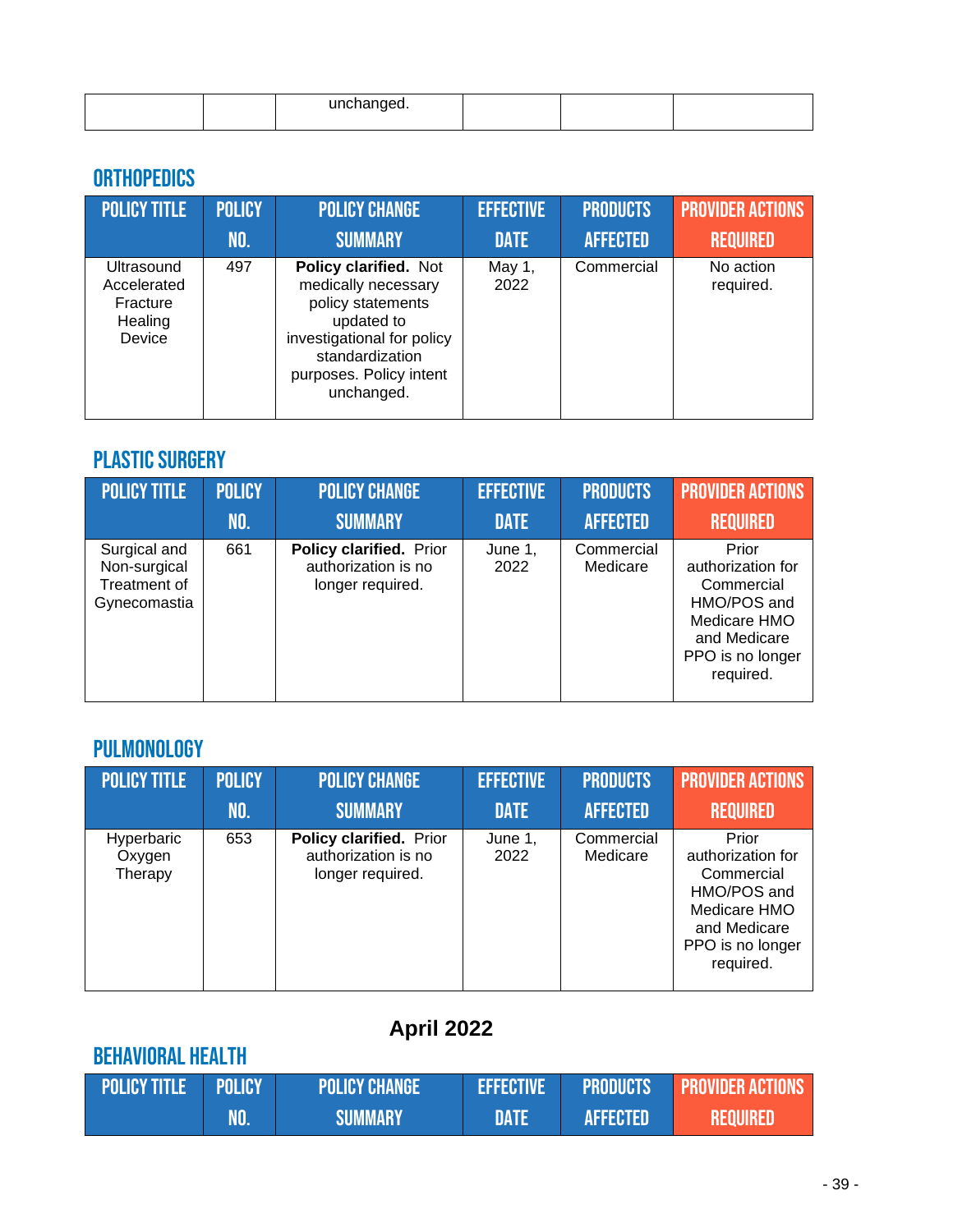| Applied<br><b>Behavior</b><br>Analysis<br>(ABA)               | 091 | Policy revised. Policy<br>notes for ABA updated<br>to include additional<br>information for standard<br>treatment protocols for<br>behavior identification<br>assessment, behavior<br>identification supporting<br>assessment and<br>adaptive behavior<br>treatment protocols for<br>focused ABA and<br>comprehensive ABA<br>treatment. Added note<br>for group adaptive<br>behavior treatment<br>regarding standard<br>treatment protocols. | July 1,<br>2022  | Commercial             | PA still required.     |
|---------------------------------------------------------------|-----|----------------------------------------------------------------------------------------------------------------------------------------------------------------------------------------------------------------------------------------------------------------------------------------------------------------------------------------------------------------------------------------------------------------------------------------------|------------------|------------------------|------------------------|
| Medical<br>Technology<br>Assessment<br>Noncovered<br>Services | 400 | Policy clarified.<br><b>Prescription Digital</b><br>Therapeutics for<br>Substance Abuse<br>(HCPCS A9291) added<br>to non-covered list.                                                                                                                                                                                                                                                                                                       | April 1,<br>2022 | Commercial<br>Medicare | No action<br>required. |

## Clinical Laboratory

| <b>POLICY TITLE</b>                                                  | <b>POLICY</b> | <b>POLICY CHANGE</b>                                           | <b>EFFECTIVE</b>  | <b>PRODUCTS</b>        | <b>PROVIDER ACTIONS</b> |
|----------------------------------------------------------------------|---------------|----------------------------------------------------------------|-------------------|------------------------|-------------------------|
|                                                                      | NO.           | <b>SUMMARY</b>                                                 | <b>DATE</b>       | <b>AFFECTED</b>        | <b>REQUIRED</b>         |
| Medical<br>Technology<br>Assessment<br>Noncovered<br><b>Services</b> | 400           | Policy clarified.<br>Wound panel added to<br>non-covered list. | March 17,<br>2022 | Commercial<br>Medicare | No action<br>required.  |

### Gastroenterology

| <b>POLICY TITLE</b>                                                                                                               | <b>POLICY</b> | <b>POLICY CHANGE</b>                                | <b>EFFECTIVE</b> | <b>PRODUCTS</b>        | <b>PROVIDER ACTIONS</b> |
|-----------------------------------------------------------------------------------------------------------------------------------|---------------|-----------------------------------------------------|------------------|------------------------|-------------------------|
|                                                                                                                                   | <b>NO.</b>    | <b>SUMMARY</b>                                      | <b>DATE</b>      | <b>AFFECTED</b>        | <b>REQUIRED</b>         |
| Endoscopic<br>retrograde<br>cholangio-<br>Pancreato-<br>graphy<br>(ERCP) with<br>Laser or<br>Electro-<br>hydraulic<br>Lithotripsy | 209           | Policy is retired.<br>This is a covered<br>service. | April 1,<br>2022 | Commercial<br>Medicare | No action<br>required.  |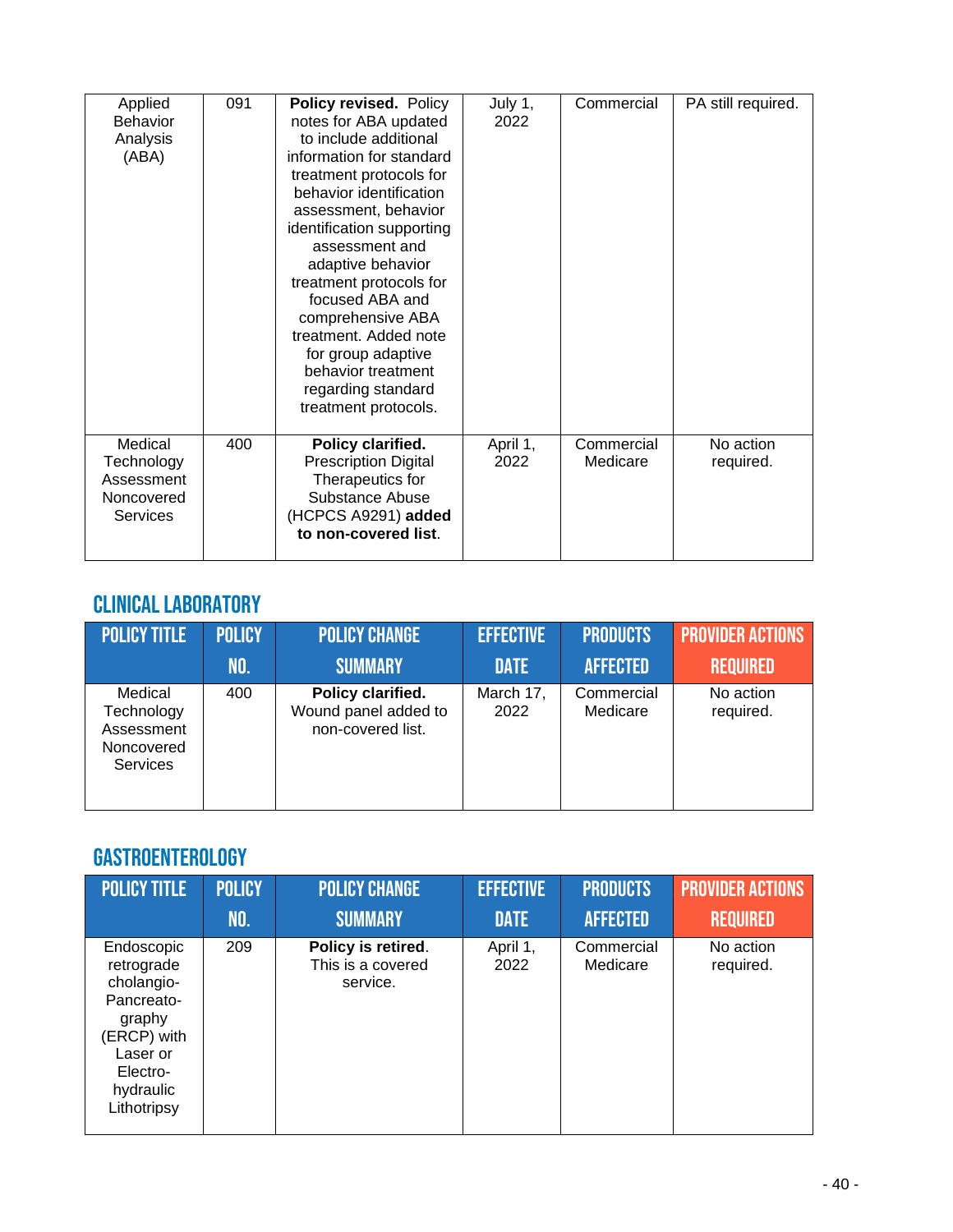#### Multispecialty

| <b>POLICY TITLE</b>                           | <b>POLICY</b> | <b>POLICY CHANGE</b>                                                                                    | <b>EFFECTIVE</b> | <b>PRODUCTS</b>        | <b>PROVIDER ACTIONS</b> |
|-----------------------------------------------|---------------|---------------------------------------------------------------------------------------------------------|------------------|------------------------|-------------------------|
|                                               | NO.           | <b>SUMMARY</b>                                                                                          | <b>DATE</b>      | <b>AFFECTED</b>        | <b>REQUIRED</b>         |
| Amniotic<br>Membrane<br>and Amniotic<br>Fluid | 643           | Policy revised.<br>New investigational<br>statement added for<br>repair following Mohs<br>microsurgery. | July 1,<br>2022  | Commercial<br>Medicare | No action<br>required.  |

### Obstetrics Gynecology

| <b>POLICY TITLE</b>                                                                                        | <b>POLICY</b> | <b>POLICY CHANGE</b>                                                                                                                                                                    | <b>EFFECTIVE</b> | <b>PRODUCTS</b>        | <b>PROVIDER ACTIONS</b> |
|------------------------------------------------------------------------------------------------------------|---------------|-----------------------------------------------------------------------------------------------------------------------------------------------------------------------------------------|------------------|------------------------|-------------------------|
|                                                                                                            | NO.           | <b>SUMMARY</b>                                                                                                                                                                          | <b>DATE</b>      | <b>AFFECTED</b>        | <b>REQUIRED</b>         |
| Maternal<br>Serum<br>Biomarkers for<br>Prediction of<br>Adverse<br>Obstetric<br>Outcomes                   | 163           | <b>New policy describing</b><br>ongoing investigational<br>indications.<br>Noncovered CPT codes<br>moved from MP 400<br><b>Medical Technology</b><br>Assessment<br>Noncovered Services. | April 1,<br>2022 | Commercial<br>Medicare | No action<br>required.  |
| Laparoscopic<br>and<br>Transcervical<br>Techniques<br>for the<br>Myolysis of<br><b>Uterine</b><br>Fibroids | 244           | Policy clarified.<br>Policy intent remains<br>unchanged.<br>Title changed to<br>Laparascopic,<br>percutaneous, and<br>transcervical techniques<br>for uterine fibroid<br>myolysis.      | April 1,<br>2022 | Commercial<br>Medicare | No action<br>required.  |

#### ORTHOPEDIC SURGERY

| <b>POLICY TITLE</b>                                                  | <b>POLICY</b> | <b>POLICY CHANGE</b>                                                                                                                      | <b>EFFECTIVE</b> | <b>PRODUCTS</b>        | <b>PROVIDER ACTIONS</b> |
|----------------------------------------------------------------------|---------------|-------------------------------------------------------------------------------------------------------------------------------------------|------------------|------------------------|-------------------------|
|                                                                      | INO.          | <b>SUMMARY</b>                                                                                                                            | <b>DATE</b>      | <b>AFFECTED</b>        | <b>REQUIRED</b>         |
| Medical<br>Technology<br>Assessment<br>Noncovered<br><b>Services</b> | 400           | Policy clarified.<br>Regenerative Peripheral<br>Nerve Interface (RPNI)<br>during amputation<br>added to list of non-<br>covered services. | April 1,<br>2022 | Commercial<br>Medicare | No action<br>required.  |

# Otolaryngology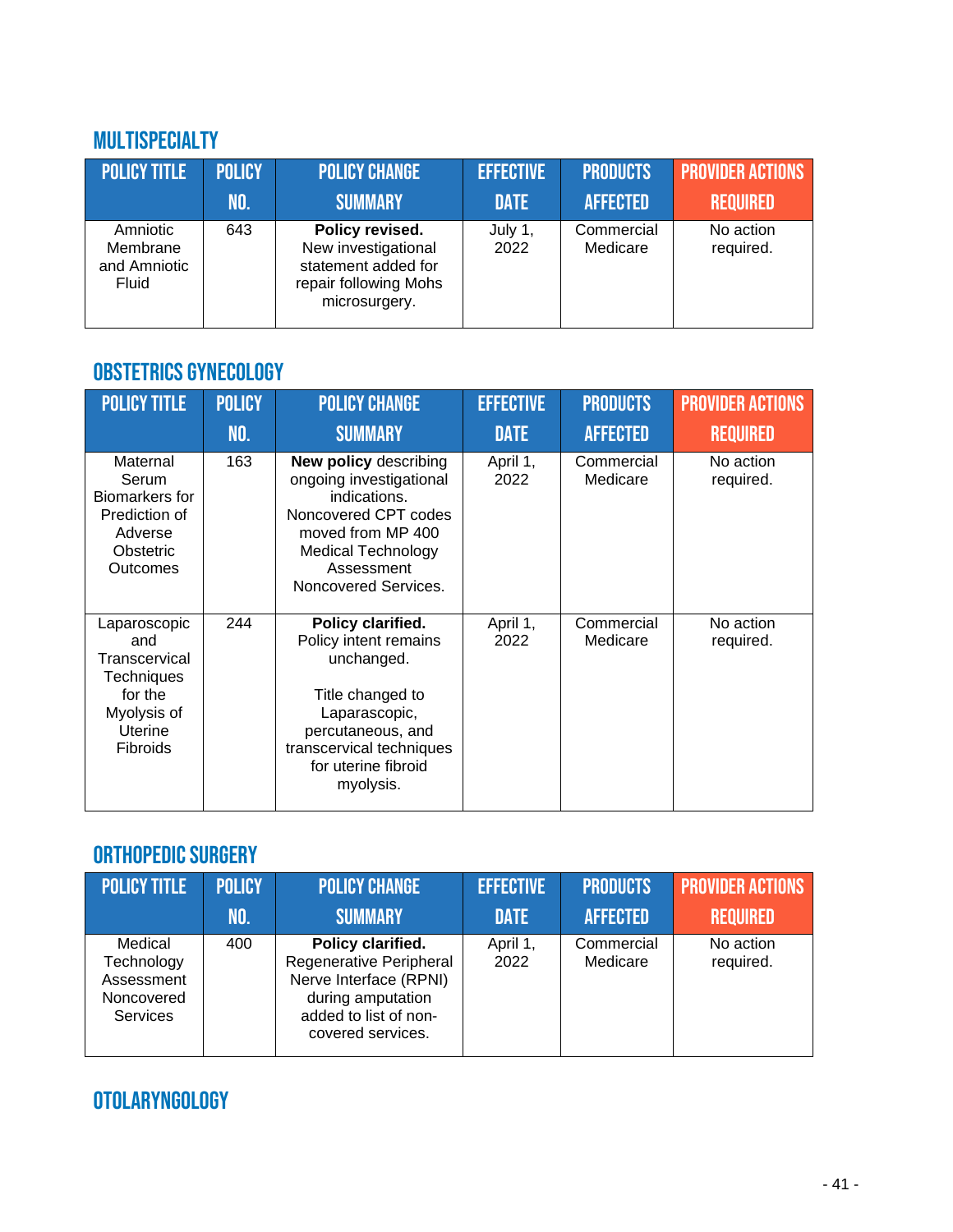| <b>POLICY TITLE</b>                             | <b>POLICY</b><br>NO. | <b>POLICY CHANGE</b><br><b>SUMMARY</b>                                                                                                                                                                                                                                               | <b>EFFECTIVE</b><br><b>DATE</b> | <b>PRODUCTS</b><br><b>AFFECTED</b> | <b>PROVIDER ACTIONS</b><br><b>REQUIRED</b> |
|-------------------------------------------------|----------------------|--------------------------------------------------------------------------------------------------------------------------------------------------------------------------------------------------------------------------------------------------------------------------------------|---------------------------------|------------------------------------|--------------------------------------------|
| Cryoablation<br>for Chronic<br><b>Rhinitis</b>  | 843                  | Policy revised.<br>New investigational<br>indications described for<br>radiofrequency ablation<br>and laser ablation for<br>chronic rhinitis.<br>Title changed to<br>Cryoablation,<br>Radiofrequency<br>Ablation, and Laser<br><b>Ablation for Treatment</b><br>of Chronic Rhinitis. | July 1,<br>2022                 | Commercial<br>Medicare             | No action<br>required.                     |
| Temporoman-<br>dibular Joint<br><b>Disorder</b> | 035                  | Policy revised.<br>Investigational policy<br>statement modified to<br>include dextrose<br>prolotherapy.                                                                                                                                                                              | July 1,<br>2022                 | Commercial<br>Medicare             | No action<br>required.                     |

#### **PHARMACY**

| <b>POLICY TITLE</b>                             | <b>POLICY</b> | <b>POLICY CHANGE</b>                                                                                                                                                                                                                                                                                                           | <b>EFFECTIVE</b> | <b>PRODUCTS</b> | <b>PROVIDER ACTIONS</b>                                                                                 |
|-------------------------------------------------|---------------|--------------------------------------------------------------------------------------------------------------------------------------------------------------------------------------------------------------------------------------------------------------------------------------------------------------------------------|------------------|-----------------|---------------------------------------------------------------------------------------------------------|
|                                                 | NO.           | <b>SUMMARY</b>                                                                                                                                                                                                                                                                                                                 | <b>DATE</b>      | <b>AFFECTED</b> | <b>REQUIRED</b>                                                                                         |
| Medicare<br>Advantage<br>Part B Step<br>Therapy | 020           | <b>Riabni moving to Step</b><br>1 medication (which<br>means it will no longer<br>require prior<br>authorization).<br><b>Truxima moving to</b><br><b>Step 2 medication</b><br>(prior authorization will<br>be required for<br>members new to<br>therapy; existing users<br>within the past 365 days<br>will be grandfathered). | July 1,<br>2022  | Medicare        | Providers will be<br>required to use<br>Riabni or<br>Ruxience prior to<br>use of Rituxan or<br>Truxima. |

#### Radiology-Vascular imaging

**The following updates will apply to the AIM Clinical Appropriateness Guidelines for Radiology**. You may access and download a copy of the current guidelines [here.](https://aimspecialtyhealth.com/resources/clinical-guidelines/radiology/) For questions related to the guidelines, please contact AIM via email at [aim.guidelines@aimspecialtyhealth.com](mailto:aim.guidelines@aimspecialtyhealth.com)

| <b>AIM GUIDELINE</b> | <b>POLICY CHANGE SUMMARY</b>  | <b>EFFECTIVE</b> | <b>APRODUCTS</b> | <b>PROVIDER ACTIONS</b> |
|----------------------|-------------------------------|------------------|------------------|-------------------------|
|                      |                               | <b>DATE</b>      | <b>AFFECTED</b>  | <b>REQUIRED</b>         |
| <b>Stenosis or</b>   | Stenosis or occlusion,        | June 12,         | Commercial       | Prior                   |
| occlusion.           | extracranial carotid arteries | 2022             | Medicare         | authorization still     |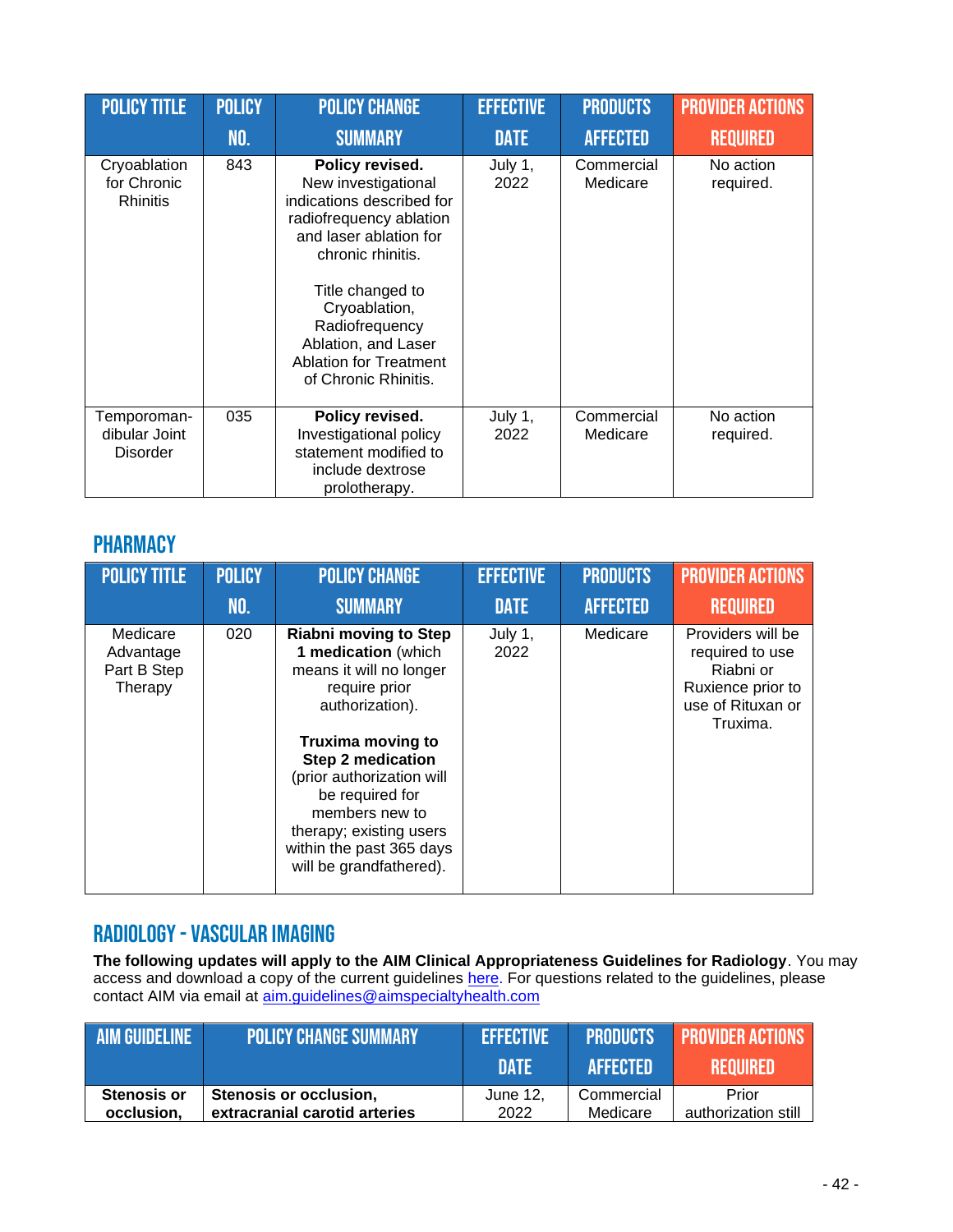| extracranial<br>carotid<br>arteries    | See separate indication for acute<br>stroke or transient ischemic attack.<br>Vascular imaging is considered<br>medically necessary in patients<br>who are candidates for carotid<br>revascularization in ANY of the<br>following scenarios:<br>Screenind<br>Starting 5 years post-neck<br>irradiation and every 3<br>vears thereafter<br>Initial evaluation of carotid<br>calcification incidentally<br>detected on nonvasculaı<br>Surveillance of established<br>carotid disease<br>Stenosis or occlusion in<br>O<br>asymptomatic persons<br>with no prior<br>revascularization<br>Moderate (50%-<br>$\circ$<br>69%) stenosis:<br>every 12 months<br>Severe (70% or<br>$\circ$<br>greater) stenosis:<br>every 6 months<br>Post-revascularization<br>$\circ$<br>after the first year: every<br>12 months<br>Note: Revascularization refers to<br>carotid endarterectomy or carotid<br>artery stenting. Standard field of<br>view for advanced imaging of the<br>neck includes the aortic arch.<br><b>Explanation of change</b><br><b>Screening: New</b><br>indications post neck<br>irradiation, for incidental<br>carotid calcification<br>Surveillance: alignment<br>with SVS guideline for<br>annual imaging post-<br>revascularization after first<br>year (reduced frequency<br>for residual severe<br>stenosis by prior GL; no<br>change for mild-moderate<br>residual stenosis;<br>expansive when no |          |            | required via AIM.                        |
|----------------------------------------|-------------------------------------------------------------------------------------------------------------------------------------------------------------------------------------------------------------------------------------------------------------------------------------------------------------------------------------------------------------------------------------------------------------------------------------------------------------------------------------------------------------------------------------------------------------------------------------------------------------------------------------------------------------------------------------------------------------------------------------------------------------------------------------------------------------------------------------------------------------------------------------------------------------------------------------------------------------------------------------------------------------------------------------------------------------------------------------------------------------------------------------------------------------------------------------------------------------------------------------------------------------------------------------------------------------------------------------------------------------------------------------------------------------|----------|------------|------------------------------------------|
|                                        | residual stenosis).                                                                                                                                                                                                                                                                                                                                                                                                                                                                                                                                                                                                                                                                                                                                                                                                                                                                                                                                                                                                                                                                                                                                                                                                                                                                                                                                                                                         |          |            |                                          |
| Stroke or                              | Stroke or transient ischemic                                                                                                                                                                                                                                                                                                                                                                                                                                                                                                                                                                                                                                                                                                                                                                                                                                                                                                                                                                                                                                                                                                                                                                                                                                                                                                                                                                                | June 12, | Commercial | Prior                                    |
| transient<br>ischemic<br>attack (TIA), | attack (TIA), extracranial<br>evaluation<br>Vascular imaging is considered                                                                                                                                                                                                                                                                                                                                                                                                                                                                                                                                                                                                                                                                                                                                                                                                                                                                                                                                                                                                                                                                                                                                                                                                                                                                                                                                  | 2022     | Medicare   | authorization still<br>required via AIM. |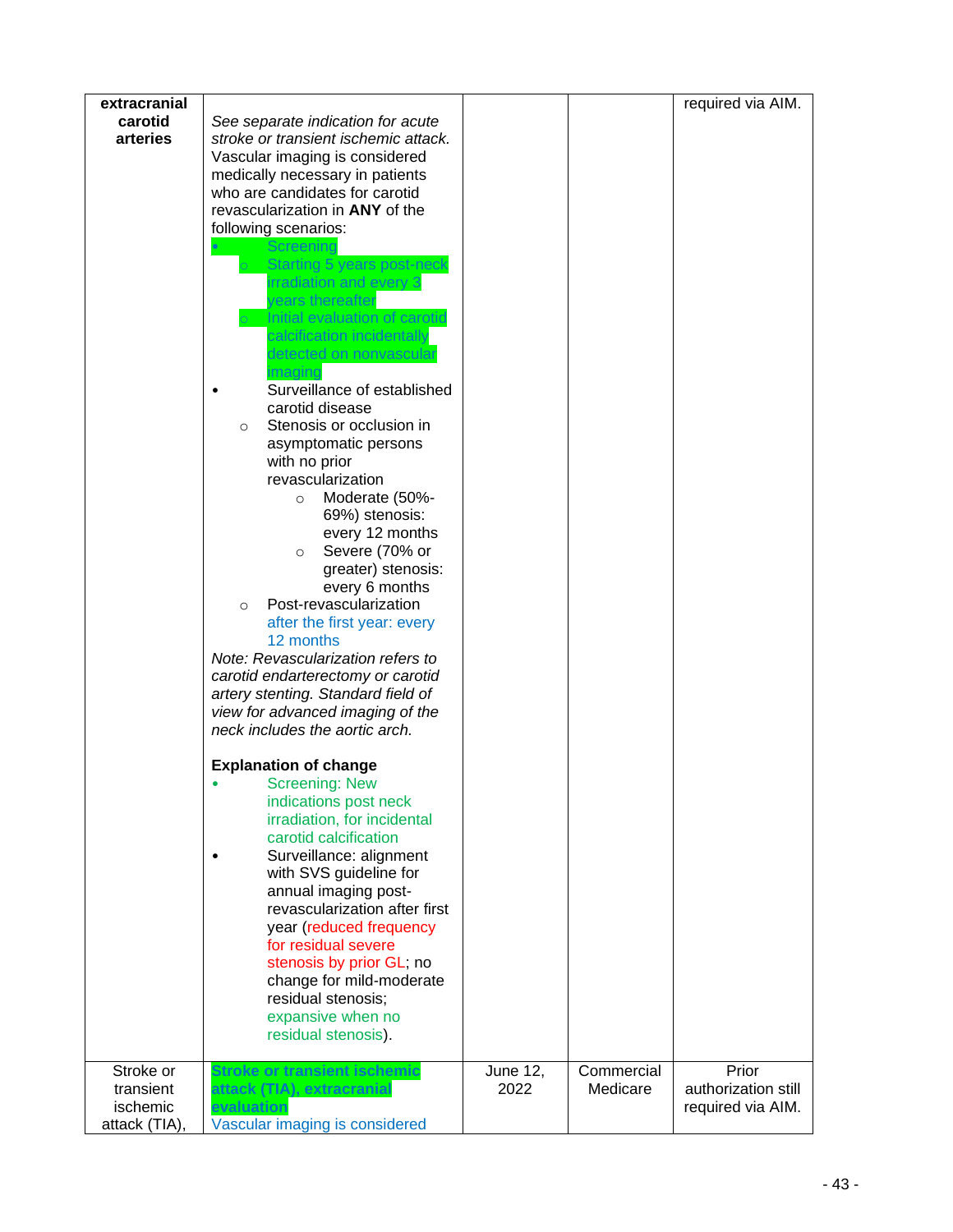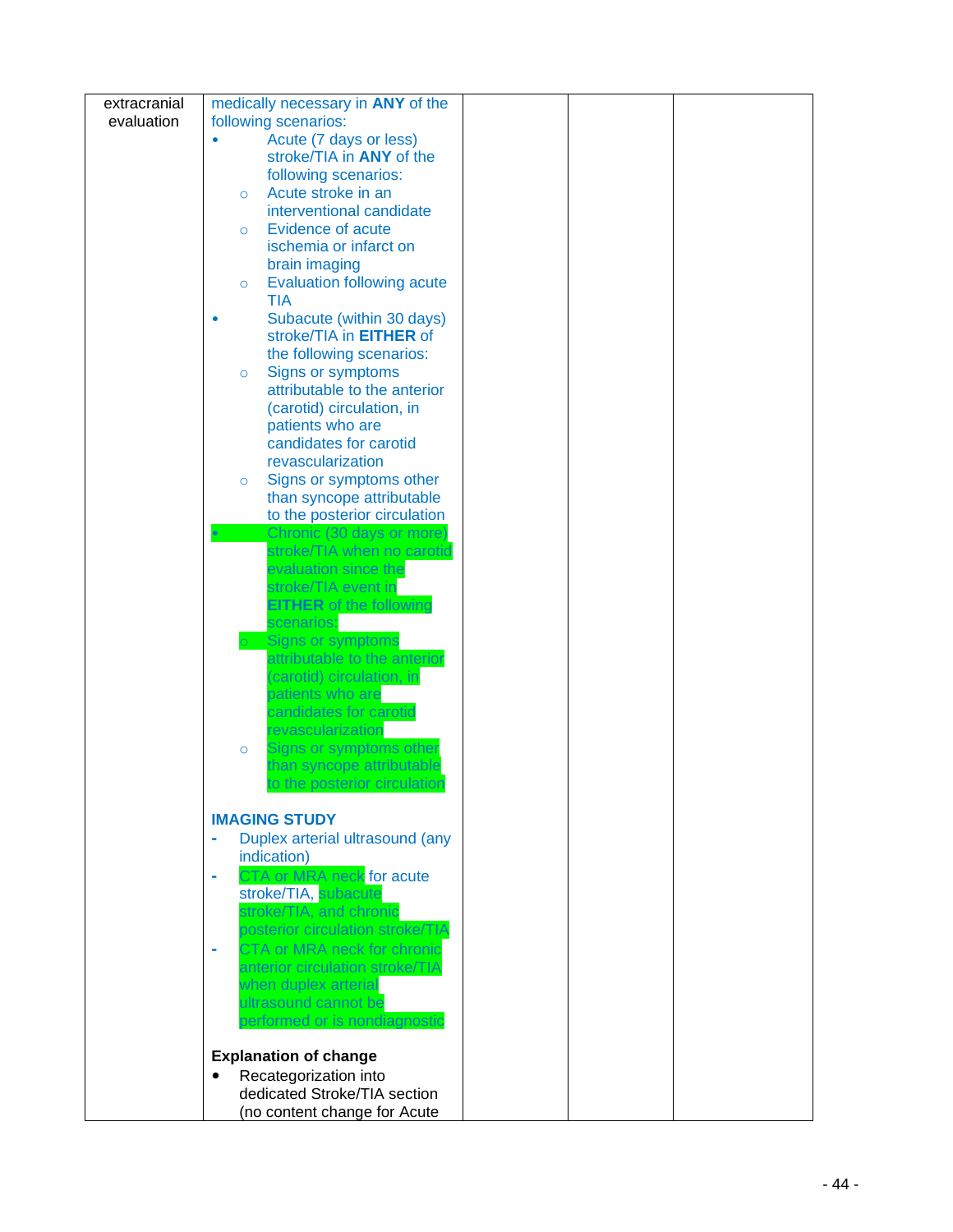|                       | Stroke/TIA)<br>Subacute stroke/TIA: allow<br>$\bullet$<br><b>CTA/MRA Neck without</b><br>previously prerequisite US in<br>alignment with 2021 AHA/ASA<br>guidelines<br><b>Chronic stroke/TIA: New</b><br>$\bullet$<br>Carotid US indication given<br>potential for intervention;<br><b>CTA/MRA Neck allowed for</b><br>chronic posterior circulation<br>stroke/TIA                                                                                                                                                                                                                                                                                                                                                                                                                                                                                                                                                                                                                                                                                                                                                                                                                |                         |                        |                                                   |
|-----------------------|-----------------------------------------------------------------------------------------------------------------------------------------------------------------------------------------------------------------------------------------------------------------------------------------------------------------------------------------------------------------------------------------------------------------------------------------------------------------------------------------------------------------------------------------------------------------------------------------------------------------------------------------------------------------------------------------------------------------------------------------------------------------------------------------------------------------------------------------------------------------------------------------------------------------------------------------------------------------------------------------------------------------------------------------------------------------------------------------------------------------------------------------------------------------------------------|-------------------------|------------------------|---------------------------------------------------|
| Pulmonary<br>embolism | <b>Pulmonary embolism</b><br>Also see Cardiac Imaging<br>guidelines.<br><b>ADULT</b><br>Advanced imaging is considered<br>medically necessary in ANY of the<br>following scenarios:<br><b>Pulmonary embolism likely</b><br>$\bullet$<br>based on modified Wells<br>criteria45 ( $>$ 4 points)<br><b>Pulmonary embolism</b><br>٠<br>unlikely based on modified<br>Wells criteria45 ( $\leq$ 4 points)<br>with a positive D-dimer<br>Suspected pulmonary<br>٠<br>embolism in pregnancy when<br>PE cannot be excluded by<br>YEARS algorithm (EITHER of<br>the following scenarios):<br>D-dimer $\geq$ 1000 ng/mL<br>$\circ$<br>D-dimer $\geq$ 500 ng/mL and<br>$\circ$<br>ANY of the following:<br>Clinical signs of<br>deep-vein<br>thrombosis, after<br>normal<br>compression<br>ultrasonography<br>Hemoptysis<br>Pulmonary<br>٠<br>embolism as the<br>most likely<br>diagnosis<br><b>PEDIATRIC</b><br>Advanced imaging is considered<br>medically necessary in EITHER of<br>the following scenarios:<br>Moderate or high clinical<br>$\bullet$<br>suspicion of pulmonary<br>embolism<br>Concern for recurrent<br>$\bullet$<br>embolism in patients on<br>adequate medical therapy | <b>June 12,</b><br>2022 | Commercial<br>Medicare | Prior<br>authorization still<br>required via AIM. |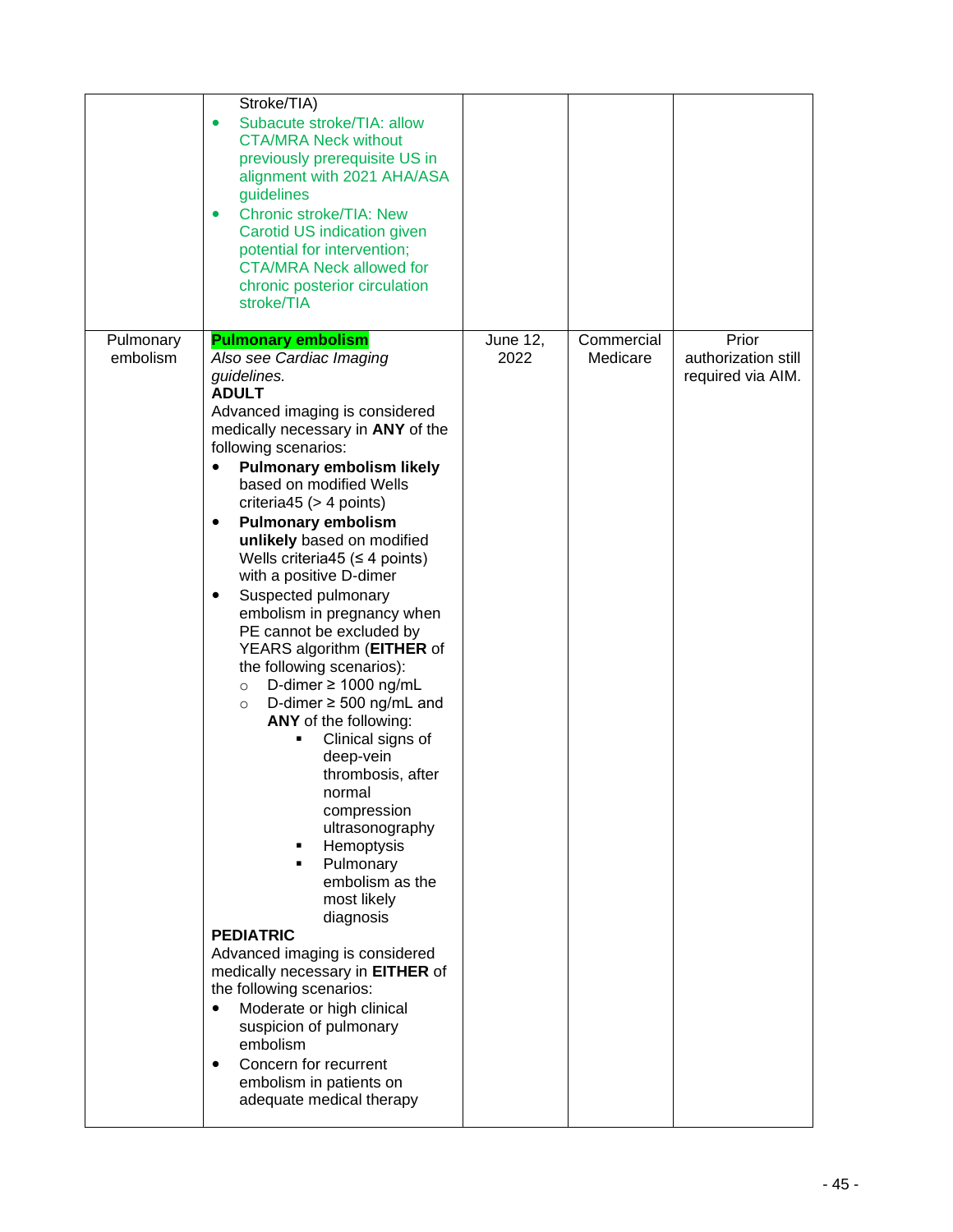| <b>Explanation of change</b><br><b>Removal of CXR requirement</b><br>added last cycle given lower<br>threshold for elevated D-dimer |  |  |
|-------------------------------------------------------------------------------------------------------------------------------------|--|--|
| scenarios, thrombosis related to<br>COVID infection, etc                                                                            |  |  |

## **March 2022**

# Behavioral Health

| <b>POLICY TITLE</b>                                                                                                  | <b>POLICY</b> | <b>POLICY CHANGE</b>                                                                                                  | <b>EFFECTIVE</b> | <b>PRODUCTS</b>        | <b>PROVIDER ACTIONS</b>                   |
|----------------------------------------------------------------------------------------------------------------------|---------------|-----------------------------------------------------------------------------------------------------------------------|------------------|------------------------|-------------------------------------------|
|                                                                                                                      | NO.           | <b>SUMMARY</b>                                                                                                        | <b>DATE</b>      | <b>AFFECTED</b>        | <b>REQUIRED</b>                           |
| Esketamine<br>Nasal Spray<br>(Spravato™)<br>and<br>Intravenous<br>Ketamine for<br><b>Mental Health</b><br>Conditions | 087           | Annual policy review.<br>References, description<br>and summary reviewed.<br>No changes to policy<br>statements made. | March 1,<br>2022 | Commercial<br>Medicare | Prior<br>authorization still<br>required. |

# **CARDIOLOGY**

| <b>POLICY TITLE</b> | <b>POLICY</b> | <b>POLICY CHANGE</b>                                                                                                                                             | <b>EFFECTIVE</b> | <b>PRODUCTS</b>        | <b>PROVIDER ACTIONS</b>                       |
|---------------------|---------------|------------------------------------------------------------------------------------------------------------------------------------------------------------------|------------------|------------------------|-----------------------------------------------|
|                     | NO.           | <b>SUMMARY</b>                                                                                                                                                   | <b>DATE</b>      | <b>AFFECTED</b>        | <b>REQUIRED</b>                               |
| Lipid<br>Apheresis  | 465           | <b>Prior authorization</b><br>update.<br>Prior authorization will<br>no longer be required<br>for Commercial<br>HMO/POS and<br>Medicare HMO and<br>Medicare PPO. | April 1,<br>2022 | Commercial<br>Medicare | Prior<br>authorization no<br>longer required. |

# Durable Medical Equipment

| <b>POLICY TITLE</b>                                    | <b>POLICY</b> | <b>POLICY CHANGE</b>                                                                                                                      | <b>EFFECTIVE</b> | <b>PRODUCTS</b> | <b>PROVIDER ACTIONS</b> |
|--------------------------------------------------------|---------------|-------------------------------------------------------------------------------------------------------------------------------------------|------------------|-----------------|-------------------------|
|                                                        | NO.           | <b>SUMMARY</b>                                                                                                                            | <b>DATE</b>      | <b>AFFECTED</b> | <b>REQUIRED</b>         |
| Continuous<br>Passive<br>Motion in the<br>Home Setting | 407           | Enforcement update.<br>Diagnoses codes<br>list added. New<br>diagnoses-to-CPT<br>codes edit<br>implemented. Policy<br>criteria unchanged. | April 1,<br>2022 | Commercial      | No action<br>required.  |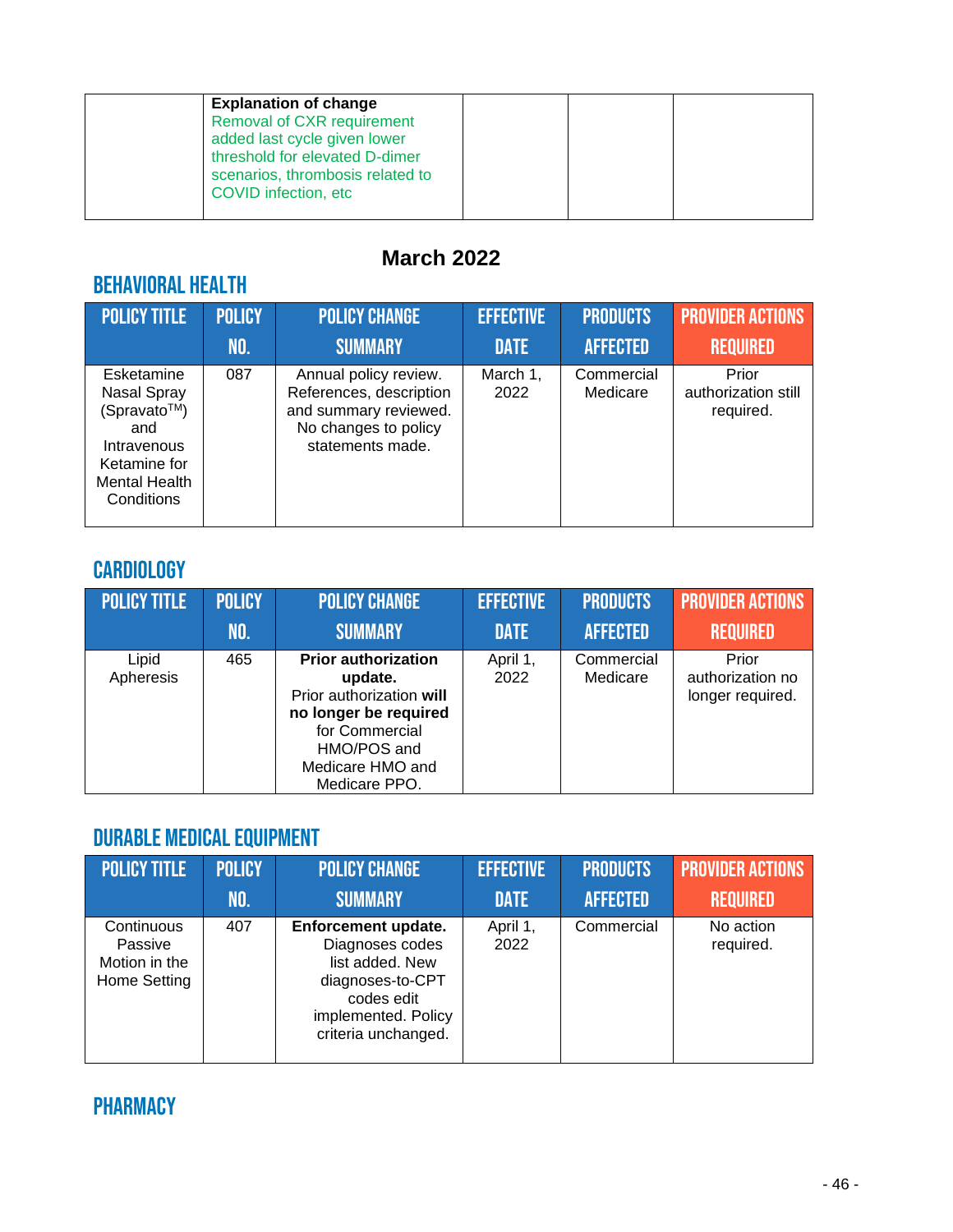| <b>POLICY TITLE</b>                             | <b>POLICY</b> | <b>POLICY CHANGE</b>                                                                                      | <b>EFFECTIVE</b> | <b>PRODUCTS</b> | <b>PROVIDER ACTIONS</b>                                                                                     |
|-------------------------------------------------|---------------|-----------------------------------------------------------------------------------------------------------|------------------|-----------------|-------------------------------------------------------------------------------------------------------------|
|                                                 | NO.           | <b>SUMMARY</b>                                                                                            | <b>DATE</b>      | <b>AFFECTED</b> | <b>REQUIRED</b>                                                                                             |
| <b>Dificid</b><br>fidaxomicin                   | 700           | Policy retired.                                                                                           | March 1,<br>2022 | Commercial      | Prior<br>authorization no<br>longer required.                                                               |
| Medicare<br>Advantage<br>Part B Step<br>Therapy | 020           | Avsola moved to Step 1<br>medication, which<br>means it will no longer<br>require prior<br>authorization. | April 1,<br>2022 | Medicare        | Providers will be<br>required to use<br>Avsola or<br>Inflectra prior to<br>use of Remicade<br>or Renflexis. |

# **February 2022**

# Behavioral Health

| <b>POLICY TITLE</b>                             | <b>POLICY</b> | <b>POLICY CHANGE</b>                                                                                                                                     | <b>EFFECTIVE</b> | <b>PRODUCTS</b>        | <b>PROVIDER ACTIONS</b>                                            |
|-------------------------------------------------|---------------|----------------------------------------------------------------------------------------------------------------------------------------------------------|------------------|------------------------|--------------------------------------------------------------------|
|                                                 | NO.           | <b>SUMMARY</b>                                                                                                                                           | <b>DATE</b>      | <b>AFFECTED</b>        | <b>REQUIRED</b>                                                    |
| Applied<br><b>Behavior</b><br>Analysis<br>(ABA) | 091           | <b>New policy describing</b><br>medically necessary<br>indications and prior<br>authorization<br>information.<br>Transferred from<br>InterQual criteria. | March 1,<br>2022 | Commercial<br>Medicare | Providers should<br>continue to<br>request prior<br>authorization. |

## Durable Medical Equipment

| POLICY TITLE                                   | <b>POLICY</b> | <b>POLICY CHANGE</b>                                                                                          | <b>EFFECTIVE</b>                   | <b>PRODUCTS</b> | <b>PROVIDER ACTIONS</b> |
|------------------------------------------------|---------------|---------------------------------------------------------------------------------------------------------------|------------------------------------|-----------------|-------------------------|
|                                                | NO.           | <b>SUMMARY</b>                                                                                                | <b>DATE</b>                        | <b>AFFECTED</b> | <b>REQUIRED</b>         |
| Manual and<br>Power<br>Operated<br>Wheelchairs | 365           | Prior authorization<br>requirements for power<br>operated wheelchairs<br>are delayed until<br>further notice. | Delayed<br>until further<br>notice | Commercial      | No action<br>required.  |

## Gastroenterology

| <b>POLICY TITLE</b> | <b>POLICY</b> | <b>POLICY CHANGE</b>     | <b>EFFECTIVE</b> | <b>PRODUCTS</b> | <b>PROVIDER ACTIONS</b> |
|---------------------|---------------|--------------------------|------------------|-----------------|-------------------------|
|                     | NO.           | <b>SUMMARY</b>           | <b>DATE</b>      | <b>AFFECTED</b> | <b>REQUIRED</b>         |
| <b>Wireless</b>     | 185           | Policy revised.          | May 1,           | Commercial      | No action               |
| Capsule             |               | Magnetic capsule         | 2022             | Medicare        | required.               |
| Endoscopy to        |               | endoscopy (NaviCam)      |                  |                 |                         |
| Diagnose            |               | added to policy with new |                  |                 |                         |
| Disorders of        |               | indication and           |                  |                 |                         |
| the Small           |               | investigational policy   |                  |                 |                         |
| Bowel,              |               | statement. Title         |                  |                 |                         |
| Esophagus,          |               | changed to "Wireless"    |                  |                 |                         |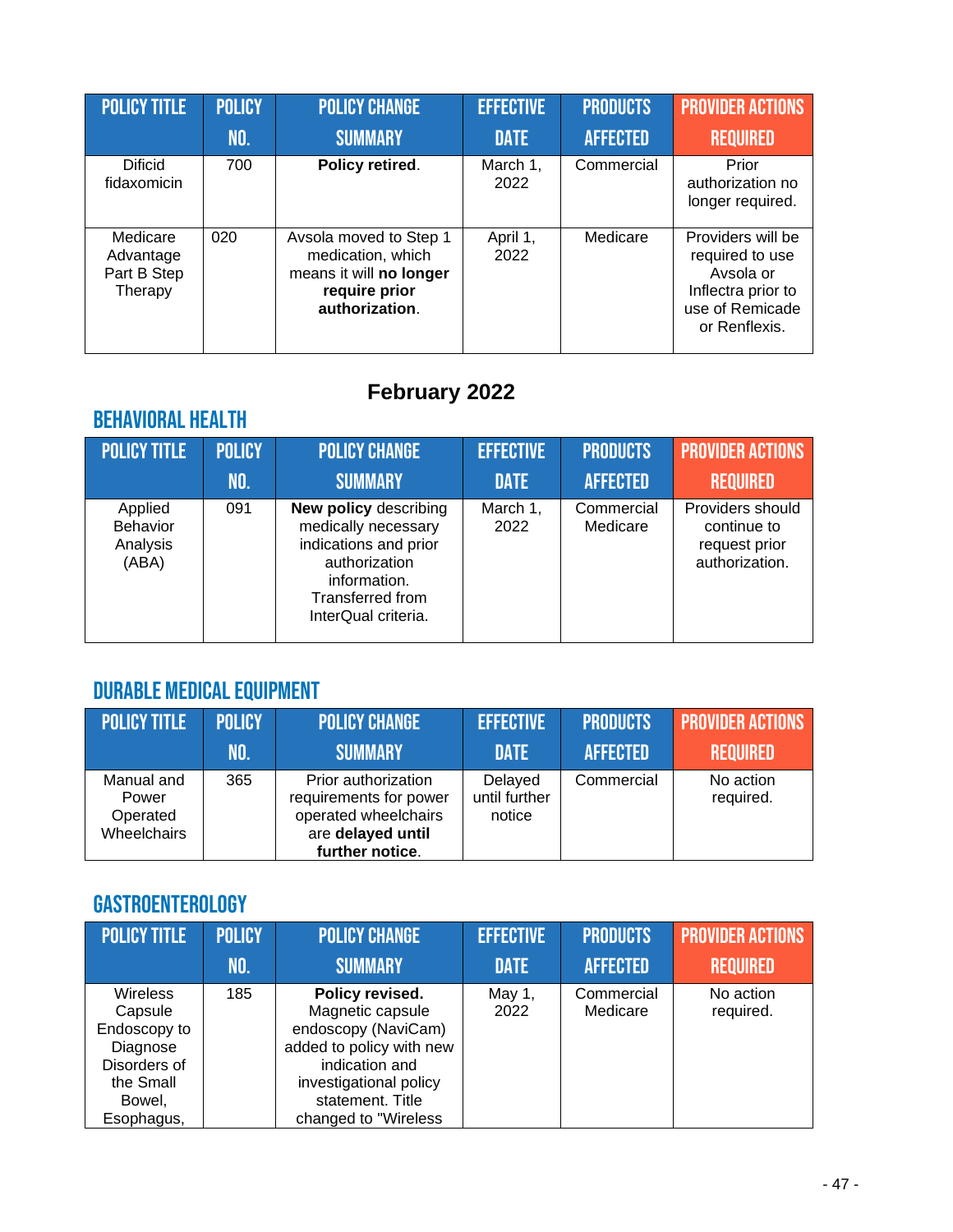| and Colon | Capsule Endoscopy for |  |  |
|-----------|-----------------------|--|--|
|           | Gastrointestinal (GI) |  |  |
|           | Disorders."           |  |  |

#### Infertility/Obstetrics

| <b>POLICY TITLE</b>                         | <b>POLICY</b> | <b>POLICY CHANGE</b>                                                                                                                                             | <b>EFFECTIVE</b>    | <b>PRODUCTS</b>        | <b>PROVIDER ACTIONS</b> |
|---------------------------------------------|---------------|------------------------------------------------------------------------------------------------------------------------------------------------------------------|---------------------|------------------------|-------------------------|
|                                             | INO.          | <b>SUMMARY</b>                                                                                                                                                   | <b>DATE</b>         | <b>AFFECTED</b>        | <b>REQUIRED</b>         |
| Assisted<br>Reproductive<br><b>Services</b> | 086           | Policy clarified.<br>Clarification made to<br>additional ICSI criteria<br>section. ICSI is a<br>covered service when<br>done to fertilize<br>cryopreserved eggs. | February 1,<br>2022 | Commercial<br>Medicare | No action<br>required.  |

#### Multispecialty-Prior Authorization Implementation Delayed

| <b>POLICY TITLE</b>                                                 | <b>POLICY</b> | <b>POLICY CHANGE</b>                                                                                                    | <b>EFFECTIVE</b>                   | <b>PRODUCTS</b> | <b>PROVIDER ACTIONS</b> |
|---------------------------------------------------------------------|---------------|-------------------------------------------------------------------------------------------------------------------------|------------------------------------|-----------------|-------------------------|
|                                                                     | NO.           | <b>SUMMARY</b>                                                                                                          | <b>DATE</b>                        | <b>AFFECTED</b> | <b>REQUIRED</b>         |
| Outpatient<br>Prior<br>Authorization<br>Code List for<br>Commercial | 072           | Outpatient prior<br>authorization<br>requirements for<br>Commercial PPO and<br>EPO are delayed until<br>further notice. | Delayed<br>until further<br>notice | Commercial      | No action<br>required.  |

#### Neurology Neurosurgery

| POLICY TITLE                                                                  | <b>POLICY</b> | <b>POLICY CHANGE</b>                                            | <b>EFFECTIVE</b> | <b>PRODUCTS</b>        | <b>PROVIDER ACTIONS</b> |
|-------------------------------------------------------------------------------|---------------|-----------------------------------------------------------------|------------------|------------------------|-------------------------|
|                                                                               | NO.           | <b>SUMMARY</b>                                                  | <b>DATE</b>      | <b>AFFECTED</b>        | <b>REQUIRED</b>         |
| Laser<br>Interstitial<br>Thermal<br>Therapy for<br>Neurological<br>Conditions | 948           | <b>New policy describing</b><br>investigational<br>indications. | May 1,<br>2022   | Commercial<br>Medicare | No action<br>required.  |

### Neurology Neurosurgery Orthopedics Rehabilitation

| <b>POLICY TITLE</b>                                              | <b>POLICY</b> | <b>POLICY CHANGE</b>                                                                                                   | <b>EFFECTIVE</b> | <b>PRODUCTS</b> | <b>PROVIDER ACTIONS</b> |
|------------------------------------------------------------------|---------------|------------------------------------------------------------------------------------------------------------------------|------------------|-----------------|-------------------------|
|                                                                  | NO.           | <b>SUMMARY</b>                                                                                                         | <b>DATE</b>      | <b>AFFECTED</b> | <b>REQUIRED</b>         |
| Trans-<br>cutaneous<br>Electrical<br><b>Nerve</b><br>Stimulation | 003           | Policy revised. New<br>investigational<br>indications described for<br><b>TENS</b> devices for<br>essential tremor and | May 1,<br>2022   | Commercial      | No action<br>required.  |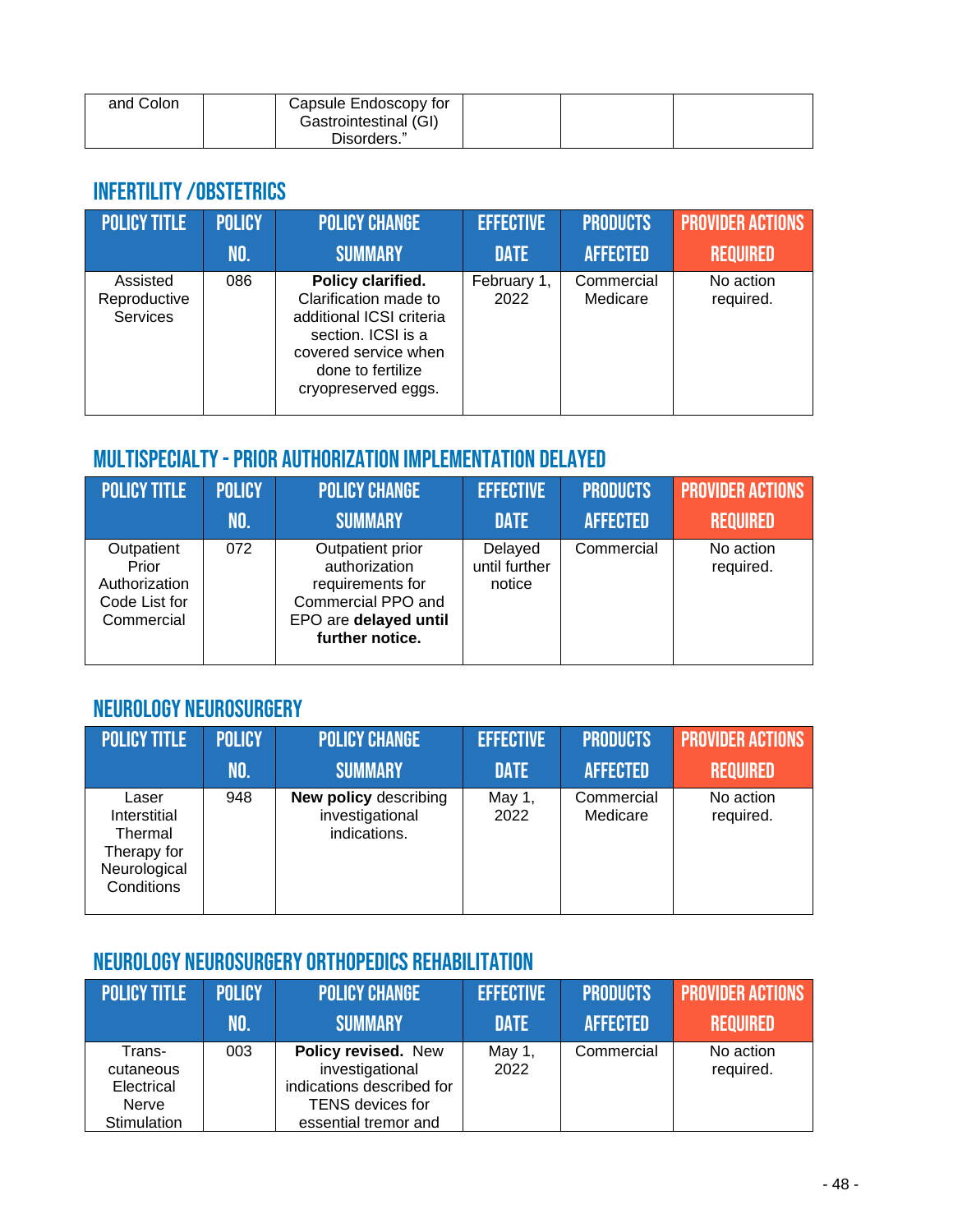|  | attention deficit<br>hyperactivity disorder. |  |  |
|--|----------------------------------------------|--|--|
|  |                                              |  |  |

#### Oncology Clinical laboratory

| <b>POLICY TITLE</b>                                                                          | <b>POLICY</b> | <b>POLICY CHANGE</b>                                                                       | <b>EFFECTIVE</b>    | <b>PRODUCTS</b>        | <b>PROVIDER ACTIONS</b> |
|----------------------------------------------------------------------------------------------|---------------|--------------------------------------------------------------------------------------------|---------------------|------------------------|-------------------------|
|                                                                                              | NO.           | <b>SUMMARY</b>                                                                             | <b>DATE</b>         | <b>AFFECTED</b>        | <b>REQUIRED</b>         |
| Medical<br>Technology<br>Assessment<br>Investigational<br>(Non-<br>Covered)<br>Services List | 400           | Policy clarified.<br>NavDx DNA Blood Test<br>for Detection of HPV-<br>driven Cancer added. | February 1,<br>2022 | Commercial<br>Medicare | No action<br>required.  |

### Otolaryngology

| <b>POLICY TITLE</b>                                                  | <b>POLICY</b> | <b>POLICY CHANGE</b>                                                                                                                                                                                                                      | <b>EFFECTIVE</b>   | <b>PRODUCTS</b>        | <b>PROVIDER ACTIONS</b> |
|----------------------------------------------------------------------|---------------|-------------------------------------------------------------------------------------------------------------------------------------------------------------------------------------------------------------------------------------------|--------------------|------------------------|-------------------------|
|                                                                      | <b>NO.</b>    | <b>SUMMARY</b>                                                                                                                                                                                                                            | <b>DATE</b>        | <b>AFFECTED</b>        | <b>REQUIRED</b>         |
| Medical<br>Technology<br>Assessment<br>Noncovered<br><b>Services</b> | 400           | Policy clarified. Code<br>42975 removed from<br><b>Medical Technology</b><br>Assessment<br><b>Noncovered Services</b><br>List.<br>42975 Diagnostic sleep<br>endoscopy with<br>evaluation of velum,<br>pharynx, tongue base,<br>and larynx | January 1,<br>2022 | Commercial<br>Medicare | No action<br>required.  |

### **PHARMACY**

| <b>POLICY TITLE</b>           | <b>POLICY</b> | <b>POLICY CHANGE</b>                                                                                                                                                             | <b>EFFECTIVE</b> | <b>PRODUCTS</b> | <b>PROVIDER ACTIONS</b>                                                                        |
|-------------------------------|---------------|----------------------------------------------------------------------------------------------------------------------------------------------------------------------------------|------------------|-----------------|------------------------------------------------------------------------------------------------|
|                               | NO.           | <b>SUMMARY</b>                                                                                                                                                                   | <b>DATE</b>      | <b>AFFECTED</b> | <b>REQUIRED</b>                                                                                |
| Immune<br>Modulating<br>Drugs | 004           | Policy revised. In<br>accordance with the<br>FDA change, JAK<br>inhibitors Xeljanz and<br>Rinvoq will transition to<br>the non-preferred in the<br>respective disease<br>states. | March 1,<br>2022 | Commercial      | Prior authorization<br>will continue in the<br>same process in<br>line with the FDA<br>change. |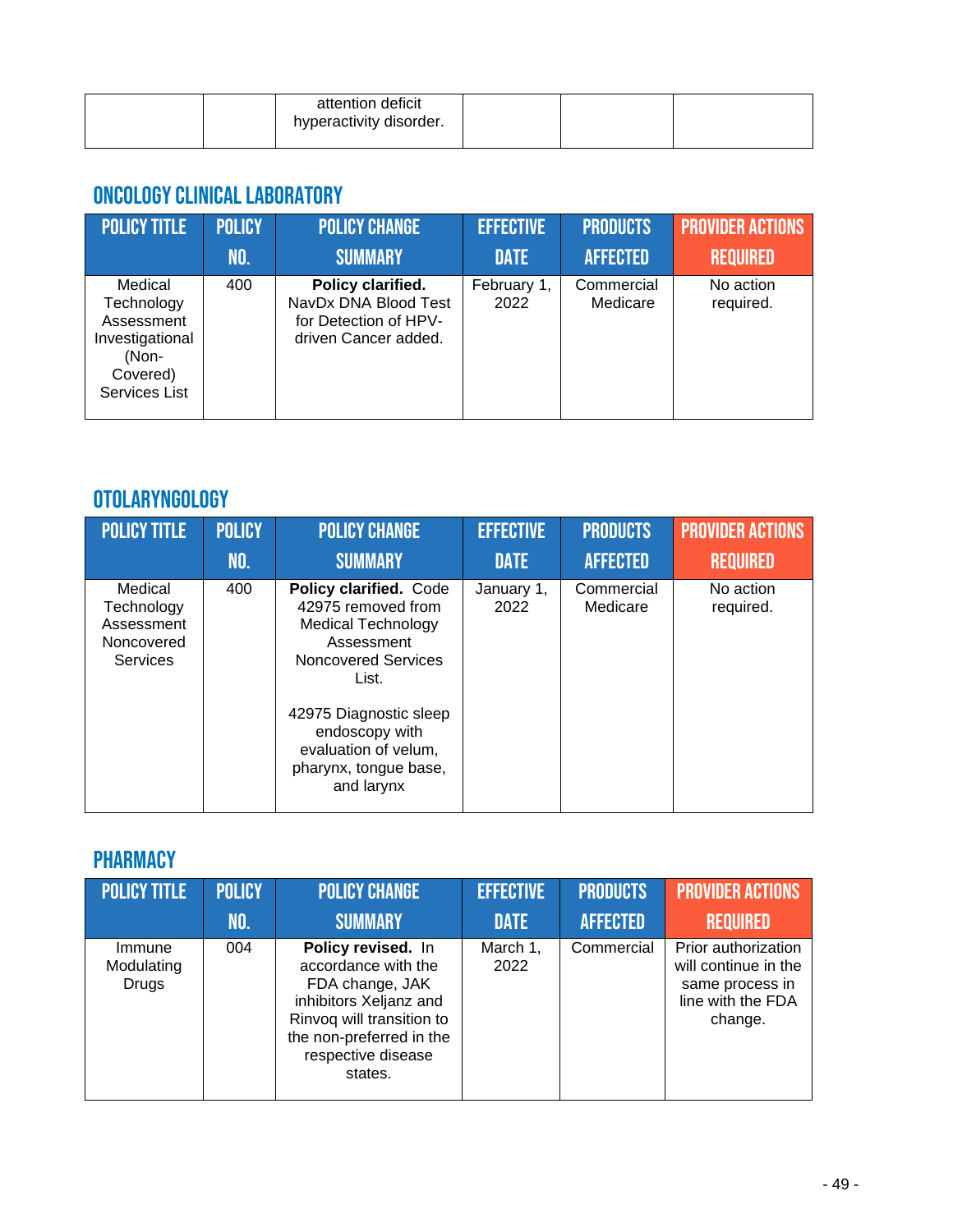# Plastic Surgery and Dermatology

| POLICY TITLE                                                   | <b>POLICY</b> | <b>POLICY CHANGE</b>                                                                                                                | <b>EFFECTIVE</b>    | <b>PRODUCTS</b>        | <b>PROVIDER ACTIONS</b> |
|----------------------------------------------------------------|---------------|-------------------------------------------------------------------------------------------------------------------------------------|---------------------|------------------------|-------------------------|
|                                                                | NO.           | <b>SUMMARY</b>                                                                                                                      | <b>DATE</b>         | <b>AFFECTED</b>        | <b>REQUIRED</b>         |
| Bioengineered<br>Skin and Soft<br>Tissue<br><b>Substitutes</b> | 663           | Policy clarified to<br>include a list of<br>allogeneic acellular<br>dermal matrix products<br>for breast reconstructive<br>surgery. | February 1,<br>2022 | Commercial<br>Medicare | No action<br>required.  |

#### **TRANSPLANTATION**

| <b>POLICY TITLE</b>              | <b>POLICY</b> | <b>POLICY CHANGE</b>                                                                           | <b>EFFECTIVE</b> | <b>PRODUCTS</b>        | <b>PROVIDER ACTIONS</b> |
|----------------------------------|---------------|------------------------------------------------------------------------------------------------|------------------|------------------------|-------------------------|
|                                  | NO.           | <b>SUMMARY</b>                                                                                 | <b>DATE</b>      | <b>AFFECTED</b>        | <b>REQUIRED</b>         |
| Immune Cell<br>Function<br>Assay | 182           | Policy clarified.<br>Statements reworded<br>for clarity but intent of<br>statements unchanged. | May 1,<br>2022   | Commercial<br>Medicare | No action<br>required.  |

# **January 2022**

## Durable Medical Equipment

| <b>POLICY TITLE</b>                            | <b>POLICY</b> | <b>POLICY CHANGE</b>                                                                                      | <b>EFFECTIVE</b>                   | <b>PRODUCTS</b>        | <b>PROVIDER ACTIONS</b> |
|------------------------------------------------|---------------|-----------------------------------------------------------------------------------------------------------|------------------------------------|------------------------|-------------------------|
|                                                | NO.           | <b>SUMMARY</b>                                                                                            | <b>DATE</b>                        | <b>AFFECTED</b>        | <b>REQUIRED</b>         |
| Manual and<br>Power<br>Operated<br>Wheelchairs | 365           | Prior authorization<br>requirements for power<br>operated wheelchairs<br>delayed until further<br>notice. | Delayed<br>until further<br>notice | Commercial<br>Medicare | No action<br>required.  |

### **HEMATOLOGY**

| <b>POLICY TITLE</b>                                                        | <b>POLICY</b> | <b>POLICY CHANGE</b>                                                                                                                               | <b>EFFECTIVE</b>   | <b>PRODUCTS</b> | <b>PROVIDER ACTIONS</b>                   |
|----------------------------------------------------------------------------|---------------|----------------------------------------------------------------------------------------------------------------------------------------------------|--------------------|-----------------|-------------------------------------------|
|                                                                            | NO.           | <b>SUMMARY</b>                                                                                                                                     | <b>DATE</b>        | <b>AFFECTED</b> | <b>REQUIRED</b>                           |
| Chimeric<br>Antigen<br>Receptor<br>Therapy for<br>Leukemia and<br>Lymphoma | 066           | Policy revised. New<br>medically necessary<br>indications described for<br>B-cell acute<br>lymphoblastic leukemia.                                 | January 1,<br>2022 | Commercial      | Prior<br>authorization still<br>required. |
|                                                                            |               | Brexucabtagene<br>autoleucel is considered<br>medically necessary for<br>adult patients with<br>relapsed/refractory B-<br>cell acute lymphoblastic |                    |                 |                                           |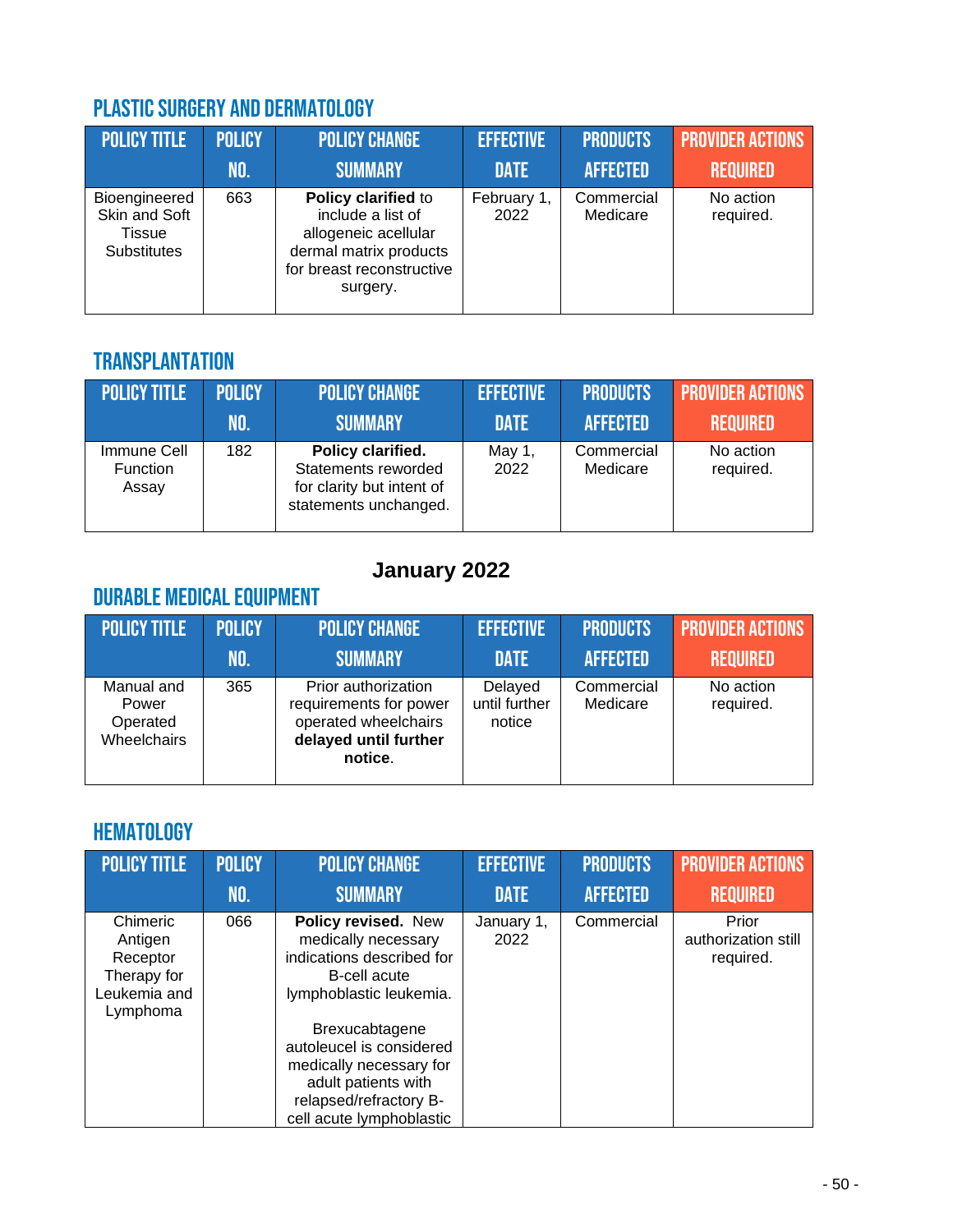|  | leukemia.                                                                                                                                                                  |  |  |
|--|----------------------------------------------------------------------------------------------------------------------------------------------------------------------------|--|--|
|  | See CAR T-Cell<br>Therapy Services for B-<br>cell Acute<br>Lymphoblastic<br>Leukemia<br>(Brexucabtagene<br>Autoleucel) Prior<br><b>Authorization Request</b><br>Form #945. |  |  |
|  |                                                                                                                                                                            |  |  |

#### Neurology Neurosurgery and Orthopedics

| <b>POLICY TITLE</b>                                       | <b>POLICY</b> | <b>POLICY CHANGE</b>                                                                                                                                                                                                                                                    | <b>EFFECTIVE</b>   | <b>PRODUCTS</b> | <b>PROVIDER ACTIONS</b>                   |
|-----------------------------------------------------------|---------------|-------------------------------------------------------------------------------------------------------------------------------------------------------------------------------------------------------------------------------------------------------------------------|--------------------|-----------------|-------------------------------------------|
|                                                           | NO.           | <b>SUMMARY</b>                                                                                                                                                                                                                                                          | <b>DATE</b>        | <b>AFFECTED</b> | <b>REQUIRED</b>                           |
| Diagnosis and<br>Treatment of<br>Sacroiliac<br>Joint Pain | 320           | Policy clarified.<br>"Transiliac placement"<br>and "eg, iFuse" added<br>to the medically<br>necessary statement on<br>sacroiliac joint fusion.<br>See Diagnosis and<br><b>Treatment of Sacroiliac</b><br>Joint Pain Prior<br><b>Authorization Request</b><br>Form #927. | January 1,<br>2022 |                 | Prior<br>authorization still<br>required. |

## **December 2021**

## **CARDIOLOGY**

| <b>POLICY TITLE</b>                                                                                                  | <b>POLICY</b> | <b>POLICY CHANGE</b>                                                                                                                                            | <b>EFFECTIVE</b>   | <b>PRODUCTS</b> | <b>PROVIDER ACTIONS</b> |
|----------------------------------------------------------------------------------------------------------------------|---------------|-----------------------------------------------------------------------------------------------------------------------------------------------------------------|--------------------|-----------------|-------------------------|
|                                                                                                                      | <b>NO.</b>    | <b>SUMMARY</b>                                                                                                                                                  | <b>DATE</b>        | <b>AFFECTED</b> | <b>REQUIRED</b>         |
| Cardiac<br>Hemodynamic<br>Monitoring for<br>the<br>Management<br>of Heart<br>Failure in the<br>Outpatient<br>Setting | 287           | Policy clarified to<br>include that placement<br>of implantable cardiac<br>hemodynamic devices<br>in the inpatient setting<br>is considered<br>investigational. | December<br>1,2021 | Commercial      | No action<br>required.  |

## Clinical laboratory

| <b>POLICY TITLE</b>         | <b>POLICY</b> | <b>POLICY CHANGE</b>                                     | <b>EFFECTIVE</b>   | <b>PRODUCTS</b>        | <b>EPROVIDER ACTIONS</b> |
|-----------------------------|---------------|----------------------------------------------------------|--------------------|------------------------|--------------------------|
|                             | NO.           | <b>ISUMMARY</b>                                          | <b>DATE</b>        | <b>AFFECTED</b>        | <b>REQUIRED</b>          |
| Identification<br>of Micro- | 555           | <b>Policy clarified to</b><br>include that urinary tract | November<br>. 2021 | Commercial<br>Medicare | No action<br>required.   |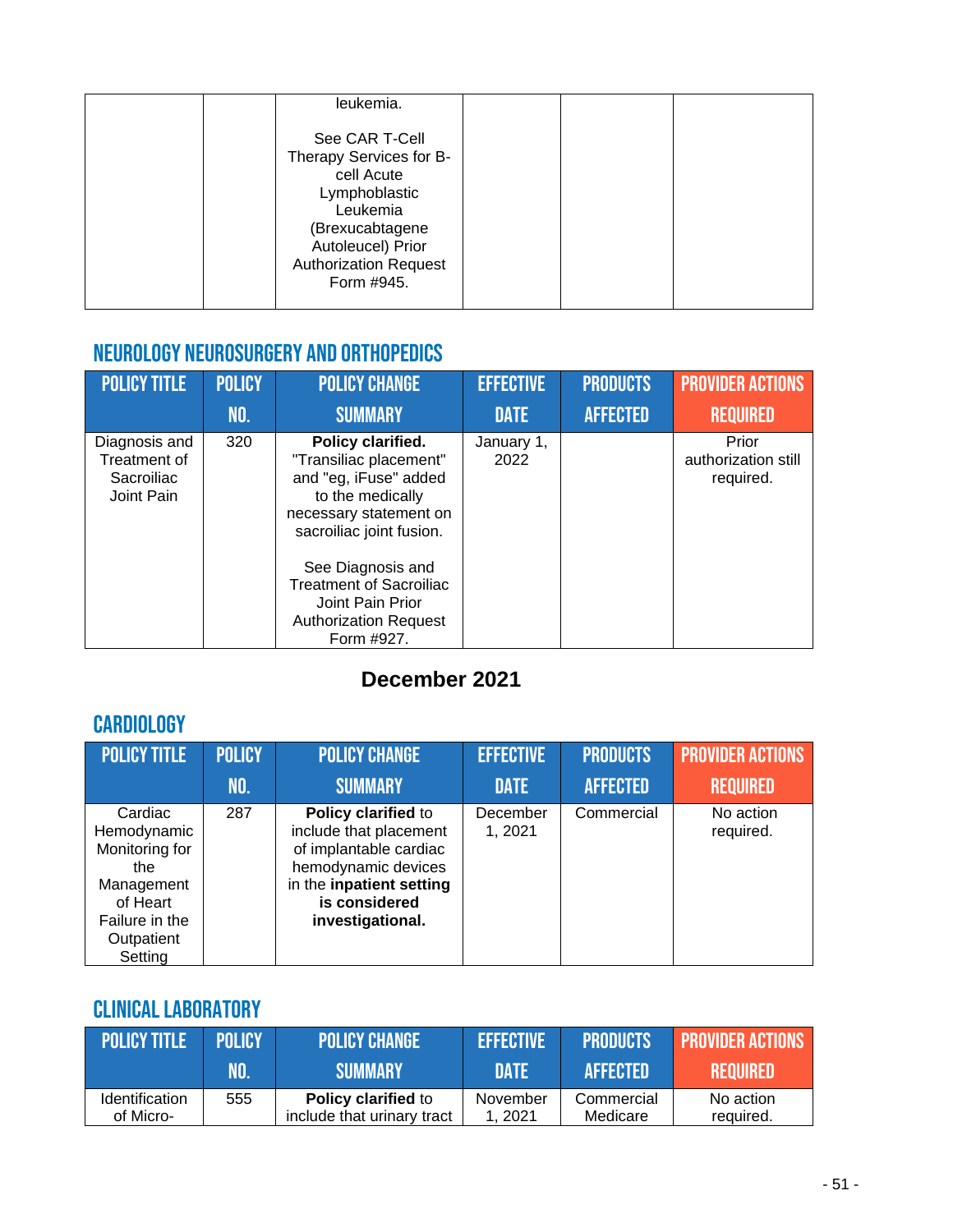| organisms<br><b>Using Nucleic</b><br>Acid Probes | infection panel is<br>considered<br>investigational. |  |  |
|--------------------------------------------------|------------------------------------------------------|--|--|
|                                                  |                                                      |  |  |

#### Durable Medical Equipment

| POLICY TITLE                                   | <b>POLICY</b> | <b>POLICY CHANGE</b>                                                                                      | <b>EFFECTIVE</b>                   | <b>PRODUCTS</b> | <b>PROVIDER ACTIONS</b>                                        |
|------------------------------------------------|---------------|-----------------------------------------------------------------------------------------------------------|------------------------------------|-----------------|----------------------------------------------------------------|
|                                                | INO.          | <b>SUMMARY</b>                                                                                            | <b>DATE</b>                        | <b>AFFECTED</b> | <b>REQUIRED</b>                                                |
| Manual and<br>Power<br>Operated<br>Wheelchairs | 365           | Prior authorization<br>requirements for power<br>operated wheelchairs<br>delayed until further<br>notice. | Delayed<br>until further<br>notice | Commercial      | Prior<br>authorization<br>required effective<br>April 1, 2022. |

#### Gastroenterology

| <b>POLICY TITLE</b>                                                                                           | <b>POLICY</b> | <b>POLICY CHANGE</b>                                                | <b>EFFECTIVE</b> | <b>PRODUCTS</b>        | <b>PROVIDER ACTIONS</b> |
|---------------------------------------------------------------------------------------------------------------|---------------|---------------------------------------------------------------------|------------------|------------------------|-------------------------|
|                                                                                                               | NO.           | <b>SUMMARY</b>                                                      | <b>DATE</b>      | <b>AFFECTED</b>        | <b>REQUIRED</b>         |
| Percutaneous<br>Electrical<br>Nerve Field<br>Stimulation<br>(PENFS) for<br><b>Irritable Bowel</b><br>Syndrome | 922           | <b>New policy describing</b><br>medically necessary<br>indications. | March 1,<br>2022 | Commercial<br>Medicare | No action<br>required.  |

#### Genetic testing

The following updates will apply to the AIM Clinical Appropriateness Guidelines for Genetic Testing. You may access and download a copy of the current guidelines [here.](https://aimspecialtyhealth.com/resources/clinical-guidelines/genetic-testing/) For questions related to the guidelines, please contact AIM via email at [aim.guidelines@aimspecialtyhealth.com](mailto:aim.guidelines@aimspecialtyhealth.com/)

| <b>AIM GUIDELINE</b>                                                            | <b>POLICY CHANGE SUMMARY</b>                                                                                                                                                           | <b>EFFECTIVE</b> | <b>PRODUCTS</b> | <b>PROVIDER</b>                                      |
|---------------------------------------------------------------------------------|----------------------------------------------------------------------------------------------------------------------------------------------------------------------------------------|------------------|-----------------|------------------------------------------------------|
|                                                                                 |                                                                                                                                                                                        | <b>DATE</b>      | <b>AFFECTED</b> | <b>ACTIONS</b>                                       |
|                                                                                 |                                                                                                                                                                                        |                  |                 | <b>REQUIRED</b>                                      |
| Single Gene and<br>Multifactorial<br>Conditions<br>Genetic Testing<br>Guideline | <b>Thrombophilia Testing</b><br>Medically necessary criteria for<br>F5/F2 listed in this section are not<br>changing.                                                                  | March 6,<br>2022 | Commercial      | Prior<br>authorization<br>still required<br>via AIM. |
|                                                                                 | The following sentence will be<br>deleted:<br>The following test, including but not<br>limited to, is not medically necessary.<br><b>MTHFR</b><br>٠<br>Chromosomal Microarray Analysis |                  |                 |                                                      |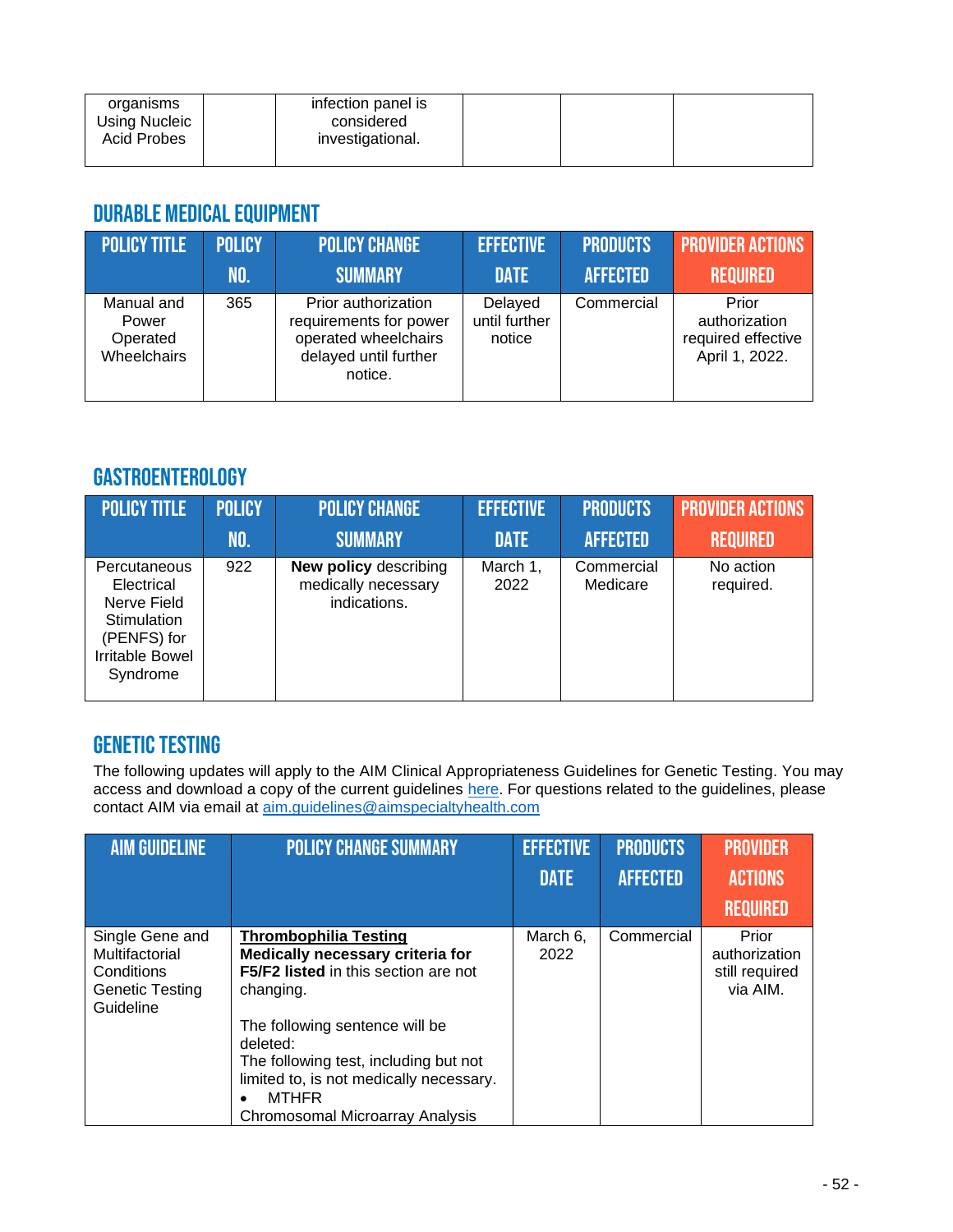|                                                                                   | Criteria Deleted from this Guideline in<br>its entirety.<br><b>Explanation of Change</b><br>Thrombophilia criteria are being<br>incorporated into this guideline.<br>No changes in coverage/stance<br>are suggested. MTHFR is listed in<br>the NMN CPT code table. This<br>sentence is deleted for clarity and<br>to avoid redundancy.<br>Chromosomal microarray analysis<br>$\bullet$<br>(CMA) criteria and content are<br>being moved from this guideline<br>to the Whole Exome and Whole<br>Genome Sequencing guideline.                                                                                                                                                                                                                                                                                                                                                                                                                                                                                                                                                                                                                                                                                                                                                                                                |                  |            |                                                      |
|-----------------------------------------------------------------------------------|----------------------------------------------------------------------------------------------------------------------------------------------------------------------------------------------------------------------------------------------------------------------------------------------------------------------------------------------------------------------------------------------------------------------------------------------------------------------------------------------------------------------------------------------------------------------------------------------------------------------------------------------------------------------------------------------------------------------------------------------------------------------------------------------------------------------------------------------------------------------------------------------------------------------------------------------------------------------------------------------------------------------------------------------------------------------------------------------------------------------------------------------------------------------------------------------------------------------------------------------------------------------------------------------------------------------------|------------------|------------|------------------------------------------------------|
| <b>Hereditary Cancer</b><br>Susceptibility<br><b>Genetic Testing</b><br>Guideline | <b>Appropriate Use Criteria</b><br>At least one of the following:<br>Individual's personal or family<br>history meets specific testing<br>criteria for at least one of the<br>syndromes listed below<br>Personal and/or family history is<br>$\bullet$<br>consistent with the hereditary<br>cancer syndrome being tested for<br>when that syndrome is not<br>specifically addressed in these<br>guidelines.<br><b>Explanation of Change</b><br>Text updates and clarification with no<br>impact on coverage.<br><b>Germline Testing Following</b><br><b>Identification of a Somatic</b><br>Pathogenic or Likely Pathogenic<br>(P/LP) Variant<br><b>Section Title: Germline Testing</b><br>Following Identification of a Somatic<br>Variant<br>After a somatic variant is identified in<br>a solid or hematologic malignancy,<br>follow-up germline testing for that<br>variant is medically necessary when<br>the following criteria are met:<br>There are NCCN Guidelines®<br>category 1 or 2A and/or other<br>published management<br>recommendations specific to<br>germline pathogenic/likely<br>pathogenic (P/LP) variants in the<br>requested gene<br>There is high clinical suspicion for<br>$\bullet$<br>the variant to be germline based<br>on patient and/or family history<br>OR characteristics of the variant | March 6,<br>2022 | Commercial | Prior<br>authorization<br>still required<br>via AIM. |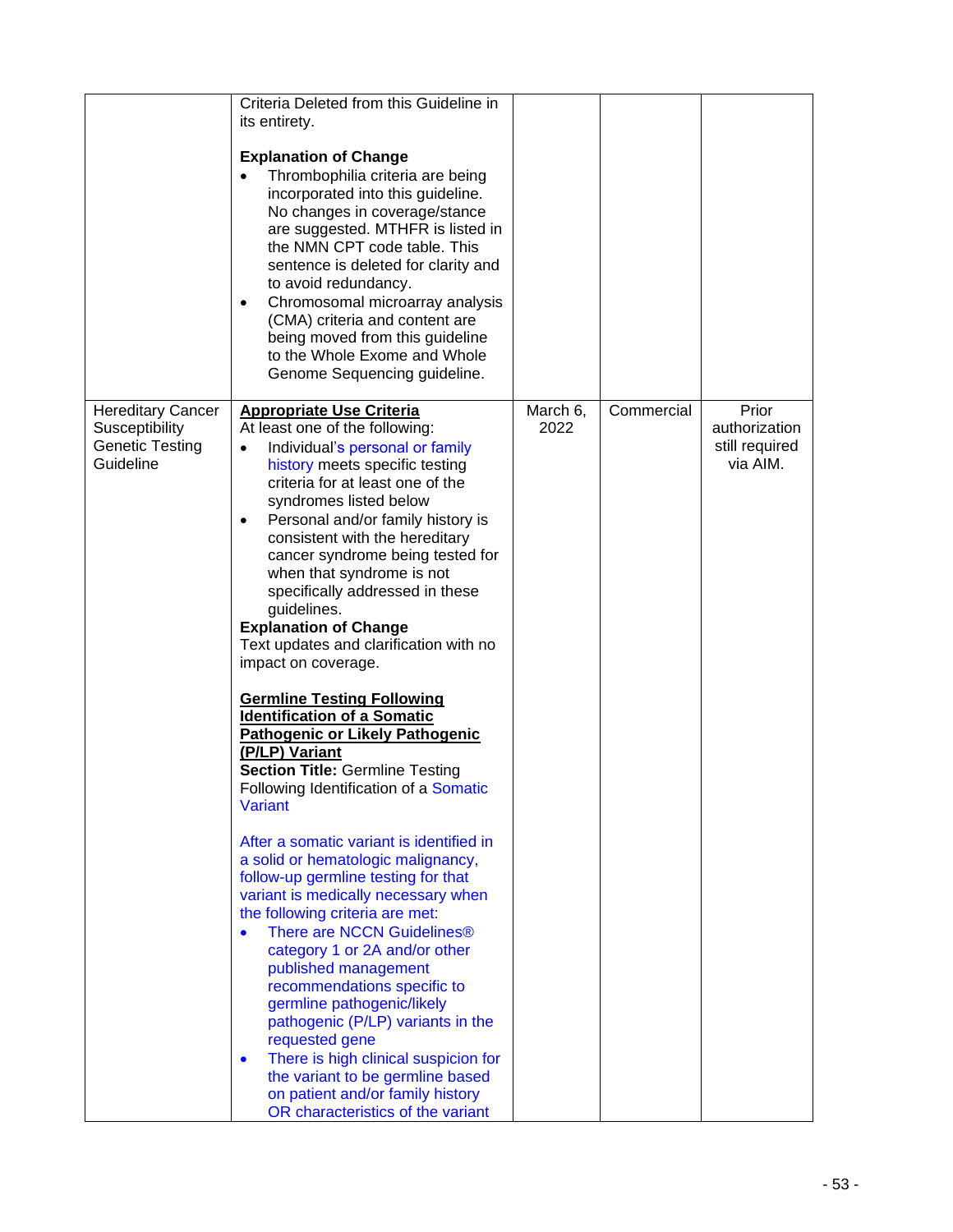| itself (e.g., high allele frequency in           |  |  |
|--------------------------------------------------|--|--|
| tumor sample, well-described                     |  |  |
| founder P/LP variants,                           |  |  |
| concordance between gene and                     |  |  |
| associated tumor type)                           |  |  |
| <b>Explanation of Change</b>                     |  |  |
| Section title revision better                    |  |  |
| encompasses the type of                          |  |  |
| medically necessary somatic                      |  |  |
| variants that prompt high clinical               |  |  |
| suspicion for the possibility of                 |  |  |
| germline origin. This clarification              |  |  |
| does not represent a change in                   |  |  |
| coverage stance.                                 |  |  |
| Suggested revisions to criteria<br>$\bullet$     |  |  |
| streamline similar/redundant text                |  |  |
| with no impact on coverage                       |  |  |
| stance.                                          |  |  |
|                                                  |  |  |
|                                                  |  |  |
| <b>National Comprehensive Cancer</b>             |  |  |
| Network® (NCCN®) Criteria                        |  |  |
| Genetic testing for the following                |  |  |
| syndromes is medically necessary                 |  |  |
| when an individual meets the testing             |  |  |
| criteria outlined in the relevant                |  |  |
| <b>NCCN® Clinical Practice Guidelines</b>        |  |  |
| in Oncology:                                     |  |  |
| <b>Hereditary Colorectal Cancer</b><br>$\bullet$ |  |  |
| Syndromes                                        |  |  |
| <b>Hereditary Colorectal</b><br>$\circ$          |  |  |
| Cancer syndromes                                 |  |  |
| include: Lynch syndrome,                         |  |  |
| <b>Familial adenomatous</b>                      |  |  |
| polyposis                                        |  |  |
| (FAP)/Attenuated familial                        |  |  |
| adenomatous polyposis                            |  |  |
| (AFAP), MYH associated                           |  |  |
| polyposis, Juvenile                              |  |  |
| polyposis syndrome,                              |  |  |
| Peutz-Jeghers syndrome,                          |  |  |
| <b>Serrated Polyposis</b>                        |  |  |
| Syndrome                                         |  |  |
| For the purpose<br>Ξ                             |  |  |
| of evaluating                                    |  |  |
| criteria, Lynch                                  |  |  |
| syndrome related                                 |  |  |
| cancers include:                                 |  |  |
| colorectal,                                      |  |  |
| endometrial,                                     |  |  |
| keratoacanthoma,                                 |  |  |
| stomach, ovarian,                                |  |  |
| small bowel,                                     |  |  |
| urothelial,                                      |  |  |
| sebaceous                                        |  |  |
| adenoma or                                       |  |  |
| carcinoma,                                       |  |  |
| hepatobiliary,                                   |  |  |
| pancreas, and                                    |  |  |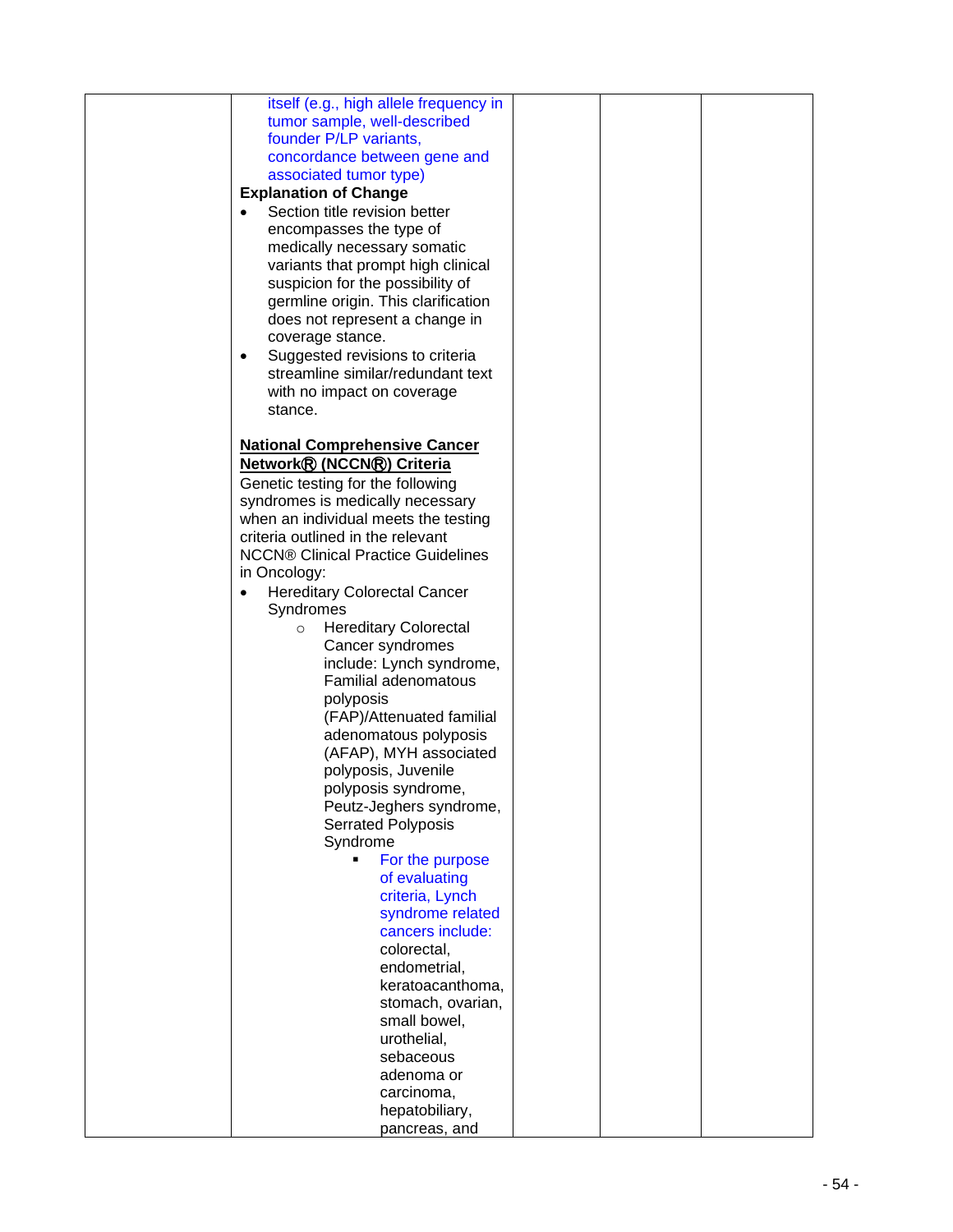| brain cancer                              |  |  |
|-------------------------------------------|--|--|
| Testing is targeted to the<br>$\circ$     |  |  |
| genes listed in NCCN®                     |  |  |
|                                           |  |  |
|                                           |  |  |
| <b>Genetic/Familial High-Risk</b>         |  |  |
| <b>Colorectal Cancer, v1.2021</b>         |  |  |
|                                           |  |  |
| Hereditary Breast and Ovarian             |  |  |
| <b>Cancer Syndromes</b>                   |  |  |
| Hereditary Breast and<br>$\circ$          |  |  |
| <b>Ovarian Cancer</b>                     |  |  |
|                                           |  |  |
| syndromes include:                        |  |  |
| Hereditary Breast and                     |  |  |
| Ovarian Cancer syndrome,                  |  |  |
| Cowden syndrome/PTEN                      |  |  |
| Hamartoma tumor syndrome,                 |  |  |
|                                           |  |  |
| Li Fraumeni syndrome, and                 |  |  |
| other breast/ovarian cancer               |  |  |
| susceptibility syndromes                  |  |  |
| For the purpose<br>٠                      |  |  |
|                                           |  |  |
| of evaluating                             |  |  |
| criteria,                                 |  |  |
| <b>Hereditary Breast</b>                  |  |  |
| and Ovarian                               |  |  |
| Cancer                                    |  |  |
|                                           |  |  |
| syndromes                                 |  |  |
| related cancers                           |  |  |
| include: breast,                          |  |  |
| ovarian,                                  |  |  |
| pancreatic and                            |  |  |
|                                           |  |  |
| prostate cancer.                          |  |  |
| Testing is targeted to the<br>$\circ$     |  |  |
| susceptibility genes (high                |  |  |
| and moderate penetrant                    |  |  |
|                                           |  |  |
| genes) listed in NCCN®                    |  |  |
| Genetic/Familial High-                    |  |  |
| Risk Breast, Ovarian and                  |  |  |
| Pancreatic, v1.2022                       |  |  |
|                                           |  |  |
| Multiple Endocrine Neoplasia              |  |  |
| (type 1 and type 2)                       |  |  |
| Testing is targeted to the<br>$\circ$     |  |  |
| genes listed in NCCN®                     |  |  |
| Neuroendocrine and                        |  |  |
|                                           |  |  |
| Adrenal Tumors, v3.2021                   |  |  |
| <b>Diffuse Gastric Cancer</b><br>$\circ$  |  |  |
| Testing is targeted to the<br>$\circ$     |  |  |
| genes listed in NCCN®                     |  |  |
|                                           |  |  |
| Gastric Cancer, v3.2021                   |  |  |
|                                           |  |  |
| <b>Explanation of Change: Suggested</b>   |  |  |
| revisions clarify/streamline text with    |  |  |
| no impact on coverage stance.             |  |  |
|                                           |  |  |
| Applicable NCCN Guideline®                |  |  |
| versions were updated (criteria in new    |  |  |
| versions do not impact coverage           |  |  |
| stance). The asterisk was also            |  |  |
|                                           |  |  |
| removed from the title of this section    |  |  |
| for clarification (an additional asterisk |  |  |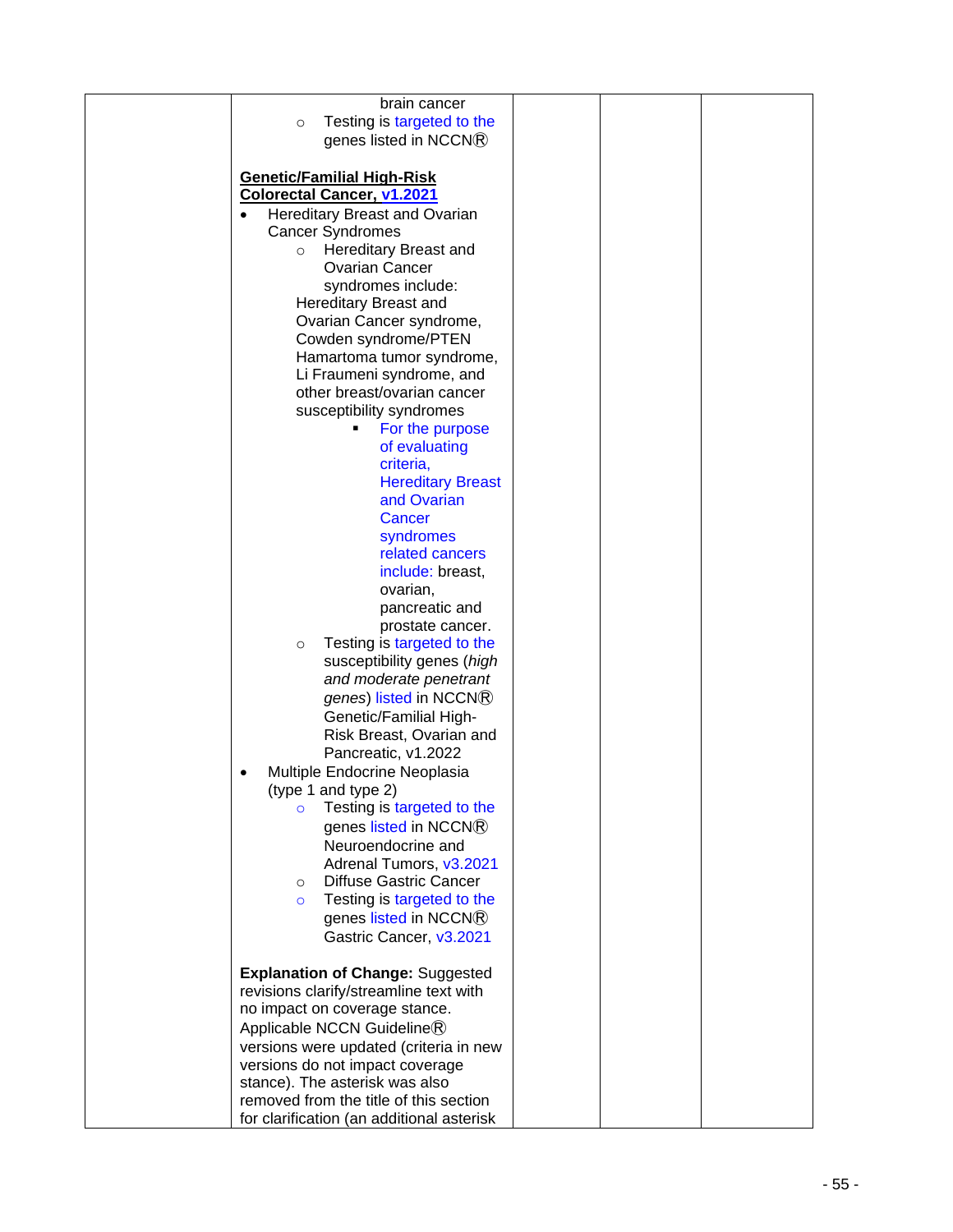|                                                                                           | is found in the NCCN® section of the<br>Professional Society Guidelines which<br>better directs the reader to the<br>asterisked text).                                                                                                                                                                                                                                                                                                                                                                                                                                                                                                                                                                                                                                                                                                                                                                                                                                                            |          |            |                                             |
|-------------------------------------------------------------------------------------------|---------------------------------------------------------------------------------------------------------------------------------------------------------------------------------------------------------------------------------------------------------------------------------------------------------------------------------------------------------------------------------------------------------------------------------------------------------------------------------------------------------------------------------------------------------------------------------------------------------------------------------------------------------------------------------------------------------------------------------------------------------------------------------------------------------------------------------------------------------------------------------------------------------------------------------------------------------------------------------------------------|----------|------------|---------------------------------------------|
|                                                                                           | <b>Hereditary Paraganglioma-</b><br><b>Pheochromocytoma Syndrome</b><br>Section Title: Hereditary<br>Paraganglioma-Pheochromocytoma<br>Syndromes Single gene testing or a<br>targeted gene panel is medically<br>necessary for hereditary<br>paraganglioma-pheochromocytoma<br>(PGL/PCC) syndromes when all of the<br>following criteria are met:<br>Individual meets general criteria<br>$\bullet$<br>for hereditary cancer genetic<br>testing (above)<br>Individual* with<br>$\bullet$<br>pheochromocytoma or<br>paraganglioma<br>Other syndromes and causes of<br>$\bullet$<br>PGL/PCC have been ruled out<br>(e.g., multiple endocrine<br>neoplasia)<br>*Testing can be extended to first- or<br>second- degree relatives if the<br>affected proband is unavailable for<br>testing. Single-site testing is medically<br>necessary for those at risk for a<br>known familial P/LP variant.<br><b>Explanation of Change</b><br>Suggested revisions are<br>clarification/streamlining redundancy |          |            |                                             |
| Reproductive                                                                              | with no impact on coverage criteria.<br><b>Carrier Screening</b>                                                                                                                                                                                                                                                                                                                                                                                                                                                                                                                                                                                                                                                                                                                                                                                                                                                                                                                                  | March 6, | Commercial | Prior                                       |
| <b>Carrier Screening</b><br>and Prenatal<br>Diagnosis Genetic<br><b>Testing Guideline</b> | <b>Familial Disease</b><br>Fragile X<br><b>Cystic Fibrosis</b><br>Spinal Muscular Atrophy<br>Hemoglobinopathies<br>Ashkenazi Jewish Carrier Screening<br><b>Other Ethnicities</b><br><b>Carrier Screening Not Clinically</b><br><b>Appropriate</b><br><b>Explanation of Change</b><br>Suggested revisions are<br>clarification/streamlining with no<br>impact on coverage criteria.<br><b>Appropriate Use Criteria</b><br>(Hemoglobinopathies section<br>Hemoglobinopathy genetic carrier<br>screening is medically necessary                                                                                                                                                                                                                                                                                                                                                                                                                                                                     | 2022     |            | authorization<br>still required<br>via AIM. |
|                                                                                           | when any of the following criteria are                                                                                                                                                                                                                                                                                                                                                                                                                                                                                                                                                                                                                                                                                                                                                                                                                                                                                                                                                            |          |            |                                             |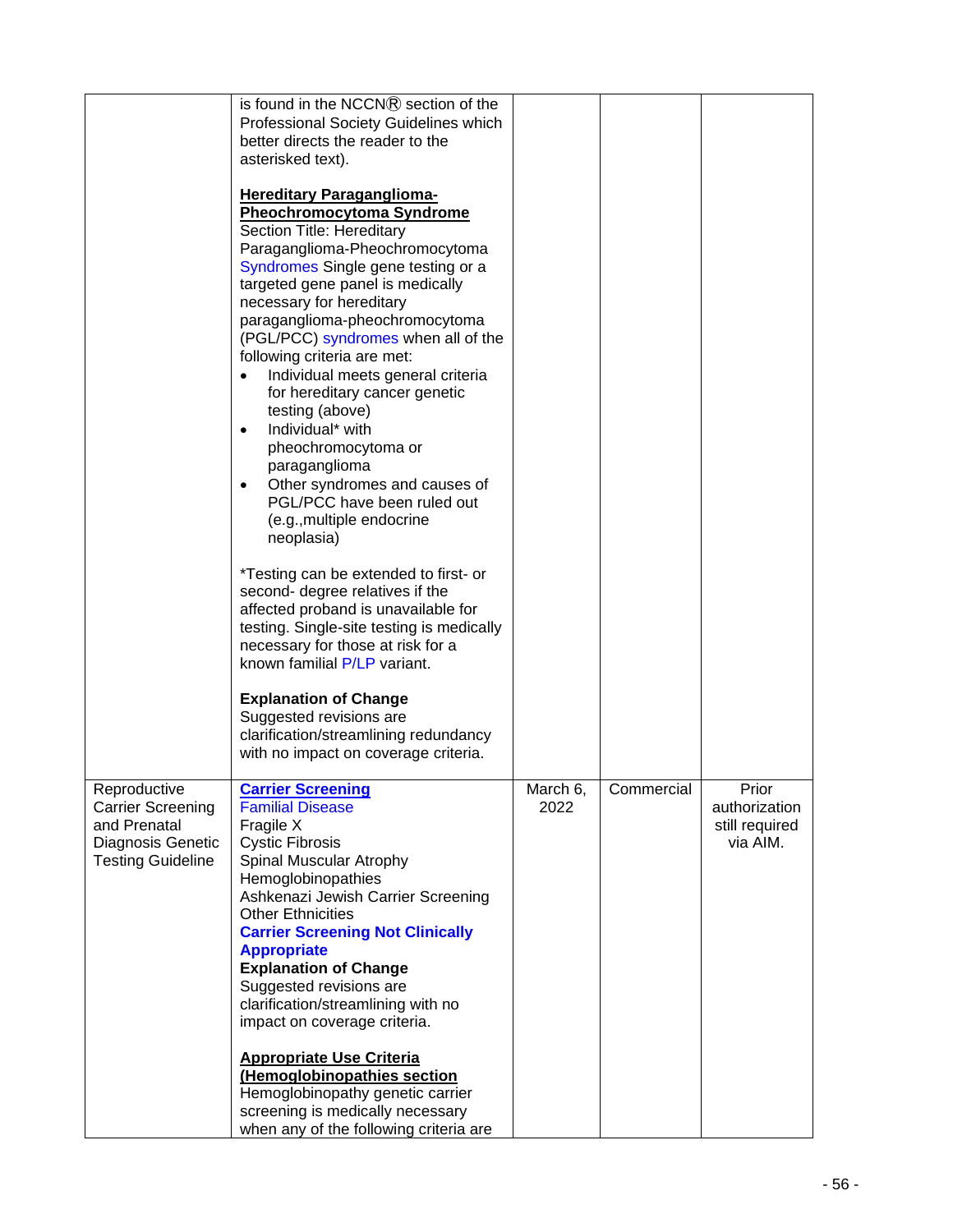| met:                                                                    |  |  |
|-------------------------------------------------------------------------|--|--|
| Clinical or laboratory features<br>$\bullet$                            |  |  |
| (e.g., CBC, hemoglobin                                                  |  |  |
| electrophoresis) are suggestive of                                      |  |  |
| a hemoglobinopathy                                                      |  |  |
| Results of testing by conventional<br>$\bullet$                         |  |  |
| studies (e.g., electrophoresis,                                         |  |  |
| liquid chromatography, isoelectric                                      |  |  |
| focusing) yield equivocal results                                       |  |  |
| and a definitive diagnosis remains                                      |  |  |
| uncertain                                                               |  |  |
| A definitive diagnosis is known<br>$\bullet$                            |  |  |
| but specific P/LP variant<br>identification is necessary for            |  |  |
| reproductive                                                            |  |  |
| options/interventions, e.g.,                                            |  |  |
| preimplantation genetic testing or                                      |  |  |
| prenatal diagnosis                                                      |  |  |
| <b>Explanation of Change</b>                                            |  |  |
| Suggested revisions are                                                 |  |  |
| clarification/streamlining redundancy                                   |  |  |
| with no impact on coverage criteria.                                    |  |  |
|                                                                         |  |  |
| <b>Appropriate Use Criteria (Other</b>                                  |  |  |
| <b>Ethnicities and Carrier Screening</b>                                |  |  |
| <b>Not Clinically Appropriate sections)</b><br><b>Other Ethnicities</b> |  |  |
| Carrier screening for additional                                        |  |  |
| conditions may be considered                                            |  |  |
| medically necessary if the patient is at                                |  |  |
| increased risk to be a carrier based                                    |  |  |
| on their ethnicity, including but not                                   |  |  |
| limited to:                                                             |  |  |
| Tay-Sachs carrier screening for<br>$\bullet$                            |  |  |
| individuals with French Canadian                                        |  |  |
| ancestry                                                                |  |  |
| Maple syrup urine disease<br>$\bullet$                                  |  |  |
| (MSUD) screening for individuals                                        |  |  |
| with Mennonite ancestry Multi-                                          |  |  |
| gene panel testing is medically                                         |  |  |
| necessary when the individual's                                         |  |  |
| personal and/or family history                                          |  |  |
| meets one or more criteria above<br>for all of the genes on the panel.  |  |  |
|                                                                         |  |  |
| <b>Carrier Screening Not Clinically</b>                                 |  |  |
| <b>Appropriate</b>                                                      |  |  |
| The following tests are not medically                                   |  |  |
| necessary for carrier screening in the                                  |  |  |
| general population:                                                     |  |  |
| Thrombophilia screening<br>$\bullet$                                    |  |  |
| Whole exome sequencing<br>$\bullet$                                     |  |  |
|                                                                         |  |  |
| <b>Explanation of Change</b>                                            |  |  |
| Multi-gene panel testing (historically                                  |  |  |
| referred to as expanded carrier<br>screening panels) will now be        |  |  |
|                                                                         |  |  |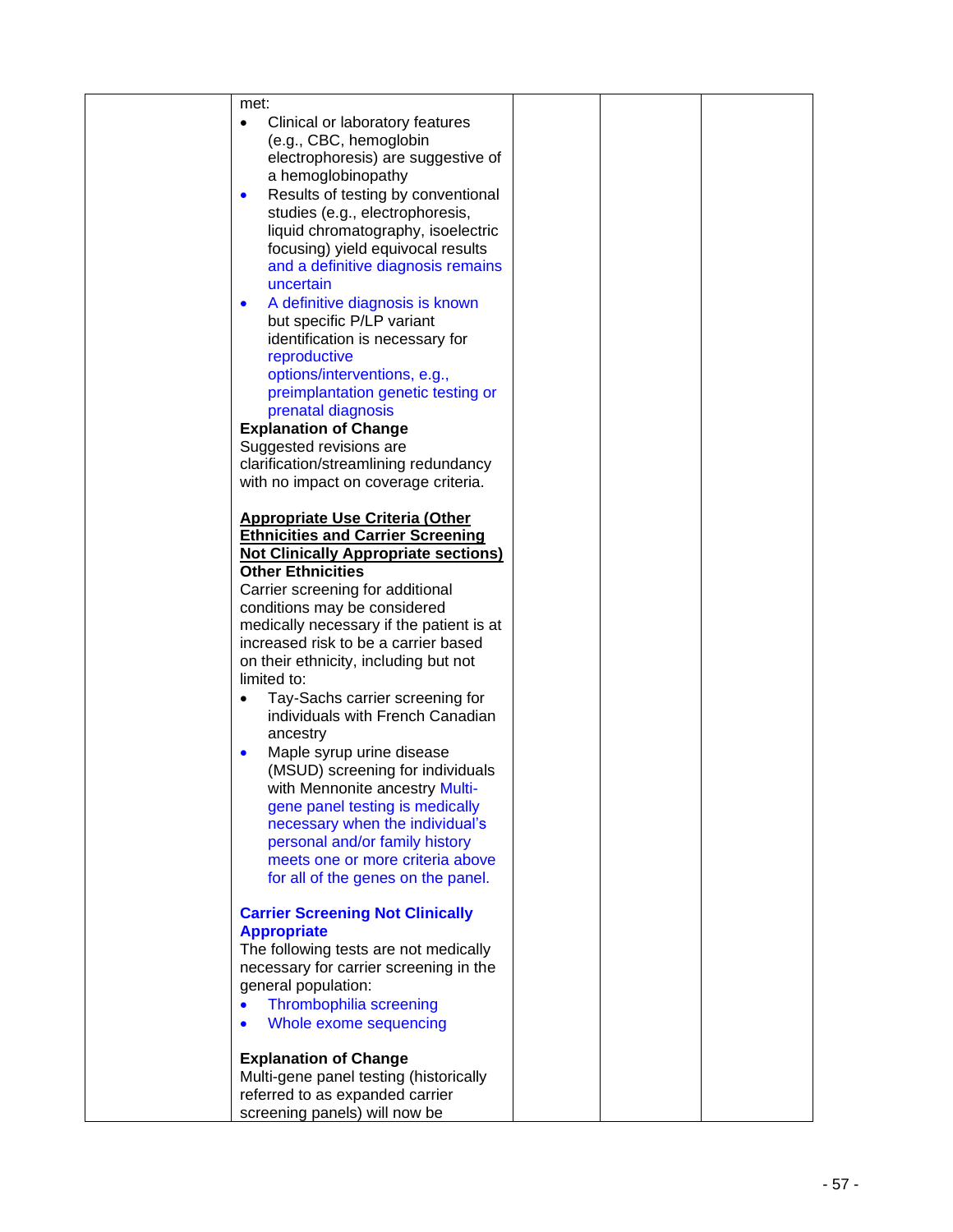| addressed in the "Other Ethnicities"<br>section. This suggested revision does<br>not reflect a change in coverage<br>stance. We are currently evaluating<br>the ACMG Practice Resource (Gregg<br>et al. 2021) that calls for universal<br>pan-ethnic carrier screening using a<br>panel of 113 genes. At this time, we<br>feel the data rising to the rigor of our<br>evidentiary standards is lacking. We<br>look forward to further conversations<br>with our clients, other professional<br>society responses, and additional<br>evidence to substantiate ACMG<br>recommendations. Other<br>programmatic ways to address 81443<br>should also be part of ongoing<br>discussions. |  |  |
|-------------------------------------------------------------------------------------------------------------------------------------------------------------------------------------------------------------------------------------------------------------------------------------------------------------------------------------------------------------------------------------------------------------------------------------------------------------------------------------------------------------------------------------------------------------------------------------------------------------------------------------------------------------------------------------|--|--|
| <b>Preimplantation Genetic Testing of</b>                                                                                                                                                                                                                                                                                                                                                                                                                                                                                                                                                                                                                                           |  |  |
| <b>Embryos and Preimplantation</b>                                                                                                                                                                                                                                                                                                                                                                                                                                                                                                                                                                                                                                                  |  |  |
| <b>Genetic Testing for Aneuploidy</b><br><b>Preimplantation Genetic Testing of</b>                                                                                                                                                                                                                                                                                                                                                                                                                                                                                                                                                                                                  |  |  |
| <b>Embryos</b>                                                                                                                                                                                                                                                                                                                                                                                                                                                                                                                                                                                                                                                                      |  |  |
| Preimplantation genetic testing is not<br>medically necessary for any other                                                                                                                                                                                                                                                                                                                                                                                                                                                                                                                                                                                                         |  |  |
| indication, including but not limited to                                                                                                                                                                                                                                                                                                                                                                                                                                                                                                                                                                                                                                            |  |  |
| the following:                                                                                                                                                                                                                                                                                                                                                                                                                                                                                                                                                                                                                                                                      |  |  |
| human leukocyte antigen (HLA)<br>typing of an embryo to identify a<br>future suitable stem-cell tissue or<br>organ transplantation donor                                                                                                                                                                                                                                                                                                                                                                                                                                                                                                                                            |  |  |
| testing solely to determine if an<br>$\bullet$<br>embryo is a carrier of an<br>autosomal recessively-inherited<br>disorder                                                                                                                                                                                                                                                                                                                                                                                                                                                                                                                                                          |  |  |
| testing for a multifactorial<br>condition testing for variants of<br>unknown significance                                                                                                                                                                                                                                                                                                                                                                                                                                                                                                                                                                                           |  |  |
| nonmedical gender selection<br>٠<br>nonmedical traits                                                                                                                                                                                                                                                                                                                                                                                                                                                                                                                                                                                                                               |  |  |
| $\bullet$<br>Preimplantation genetic testing for<br>$\bullet$                                                                                                                                                                                                                                                                                                                                                                                                                                                                                                                                                                                                                       |  |  |
| aneuploidy (PGT-A) by any<br>testing methodology for any<br>indication                                                                                                                                                                                                                                                                                                                                                                                                                                                                                                                                                                                                              |  |  |
| <b>DELETE</b>                                                                                                                                                                                                                                                                                                                                                                                                                                                                                                                                                                                                                                                                       |  |  |
| <b>Preimplantation Genetic Testing for</b>                                                                                                                                                                                                                                                                                                                                                                                                                                                                                                                                                                                                                                          |  |  |
| <b>Aneuploidy section</b>                                                                                                                                                                                                                                                                                                                                                                                                                                                                                                                                                                                                                                                           |  |  |
| <b>Explanation of Change</b><br>Suggested revisions are                                                                                                                                                                                                                                                                                                                                                                                                                                                                                                                                                                                                                             |  |  |
| clarifications/streamlining of text with                                                                                                                                                                                                                                                                                                                                                                                                                                                                                                                                                                                                                                            |  |  |
| no impact on coverage stance.                                                                                                                                                                                                                                                                                                                                                                                                                                                                                                                                                                                                                                                       |  |  |
| <b>Prenatal Cell-Free DNA Screening</b>                                                                                                                                                                                                                                                                                                                                                                                                                                                                                                                                                                                                                                             |  |  |
| Prenatal cell-free DNA screening is                                                                                                                                                                                                                                                                                                                                                                                                                                                                                                                                                                                                                                                 |  |  |
| not medically necessary for the<br>following indications:                                                                                                                                                                                                                                                                                                                                                                                                                                                                                                                                                                                                                           |  |  |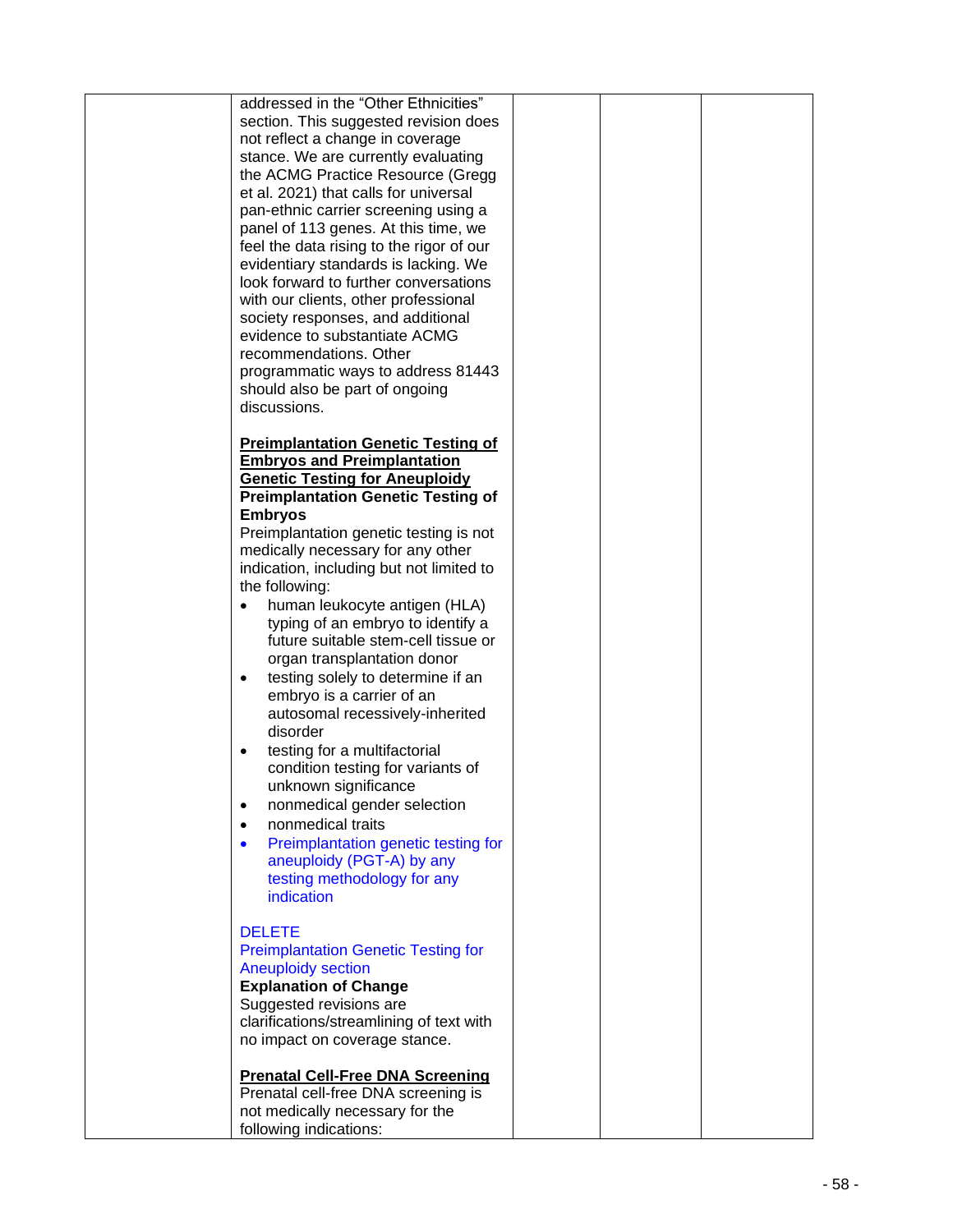| high-order multiple gestations<br>$\bullet$<br>(i.e., triplets or higher)<br>multiple gestation pregnancies<br>$\bullet$<br>with fetal demise, vanishing twin,<br>one or more anomalies detected                                                                                                                                                                                                                                                                    |  |  |
|---------------------------------------------------------------------------------------------------------------------------------------------------------------------------------------------------------------------------------------------------------------------------------------------------------------------------------------------------------------------------------------------------------------------------------------------------------------------|--|--|
| in one fetus<br>miscarriage (including recurrent<br>$\bullet$<br>pregnancy loss) or fetal demise                                                                                                                                                                                                                                                                                                                                                                    |  |  |
| SensiGene® (81479 or 81403)<br>testing is medically necessary in a<br>single gestation pregnancy when all of<br>the following criteria are met:<br>a maternal anti-D antibody has<br>$\bullet$<br>been identified<br>the paternal Rh genotype is<br>$\bullet$<br>determined to be heterozygous or<br>is unknown<br>the results will impact antenatal<br>$\bullet$<br>care                                                                                           |  |  |
| <b>Explanation of Change</b><br>Criteria update: the criteria for<br>SensiGene® testing was deleted<br>in the prior guideline iteration<br>(effective September 6, 2021)<br>because the test was no longer<br>commercially available. The test<br>has returned, so original criteria<br>(with the same coverage stance)<br>are being added back to this<br>guideline.<br>Other suggested revisions are<br>٠<br>clarifications with no impact on<br>coverage stance. |  |  |
| <b>Prenatal Molecular Genetic Testing</b><br>of a Fetus and Reproductive<br><b>Genetic Testing for Recurrent</b><br><b>Pregnancy Loss</b>                                                                                                                                                                                                                                                                                                                           |  |  |
| <b>Prenatal Molecular Genetic Testing</b><br>of a Fetus<br>Note: The criteria below do not apply<br>to cytogenetic testing (e.g., karyotype,<br>chromosome analysis).                                                                                                                                                                                                                                                                                               |  |  |
| Single gene, multi-gene, or<br>chromosomal microarray prenatal<br>genetic testing is medically necessary<br>when the results of the genetic test<br>will impact clinical decision-making<br>and the requested method is<br>scientifically valid for the suspected<br>condition.                                                                                                                                                                                     |  |  |
| Prenatal molecular genetic testing in a                                                                                                                                                                                                                                                                                                                                                                                                                             |  |  |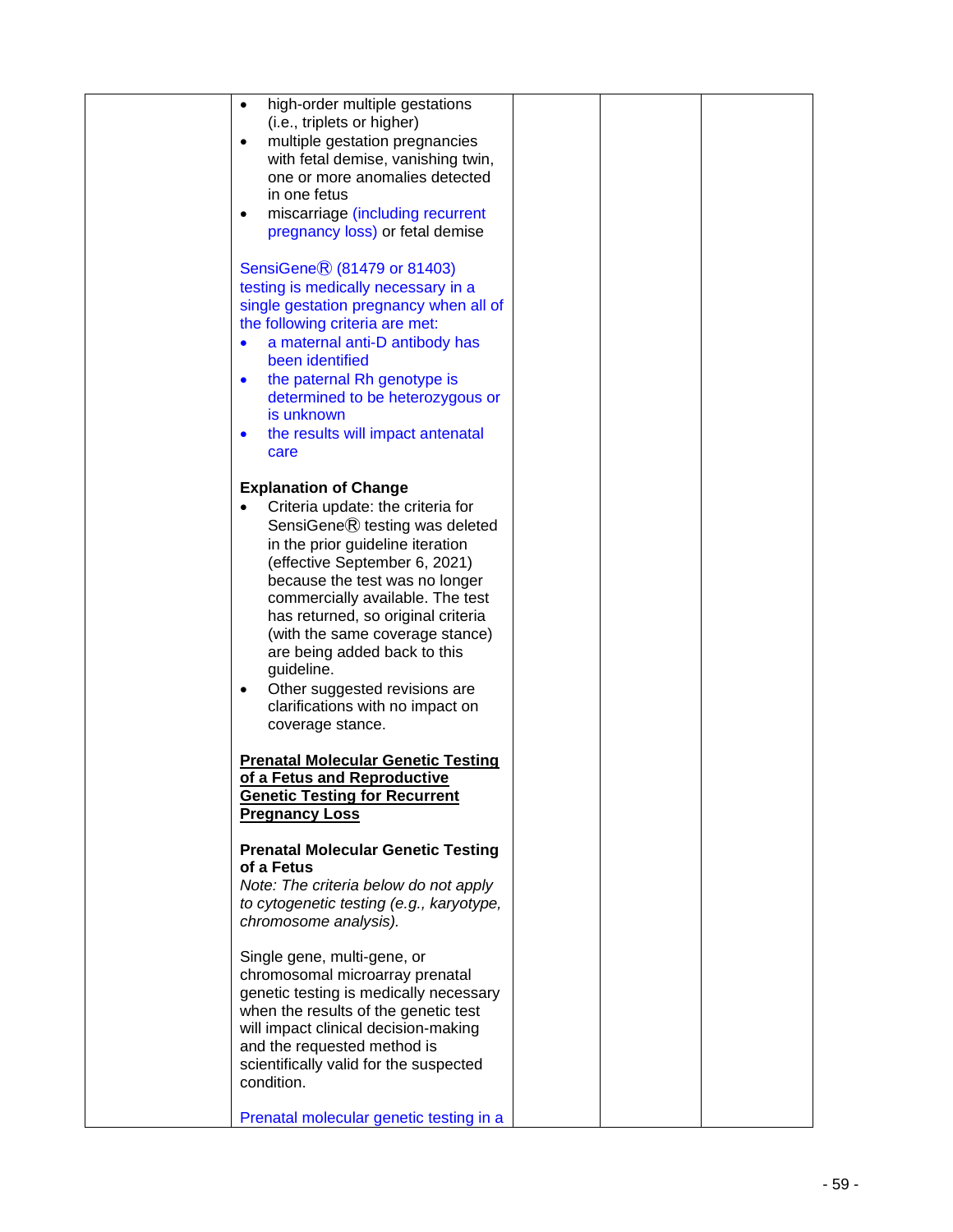|                                                                                 | fetus for familial variants of unknown<br>significance is not medically<br>necessary.                                                                                                                                                                                                                                                                                                                                                                                                                                                                                                                         |                  |            |                                                      |
|---------------------------------------------------------------------------------|---------------------------------------------------------------------------------------------------------------------------------------------------------------------------------------------------------------------------------------------------------------------------------------------------------------------------------------------------------------------------------------------------------------------------------------------------------------------------------------------------------------------------------------------------------------------------------------------------------------|------------------|------------|------------------------------------------------------|
|                                                                                 | <b>Reproductive Genetic Testing for</b><br><b>Pregnancy Loss</b><br>Note: The criteria below do not apply<br>to cytogenetic testing (e.g., karyotype,<br>chromosome analysis).                                                                                                                                                                                                                                                                                                                                                                                                                                |                  |            |                                                      |
|                                                                                 | Chromosome microarray (CMA)<br>testing on products of conception is<br>medically necessary for:<br>evaluation of recurrent pregnancy<br>loss*<br>evaluation of intrauterine fetal<br>$\bullet$<br>demise (IUFD) or stillbirth after 20<br>weeks of gestational age<br>evaluation of a pregnancy loss<br>$\bullet$<br>with one or more major structural<br>anomalies<br><i>*Recurrent pregnancy loss is defined</i><br>by two or more unexplained<br>pregnancy<br>losses.                                                                                                                                      |                  |            |                                                      |
|                                                                                 | Genetic testing (using single gene or<br>multi-gene panel assays) for genes<br>associated with thrombophilia, e.g.,<br>F2, F5, MTHFR, is not medically<br>necessary.<br><b>Explanation of Change</b>                                                                                                                                                                                                                                                                                                                                                                                                          |                  |            |                                                      |
|                                                                                 | Suggested revisions are clarifications,<br>streamlining and re-organizing of text<br>with no impact on coverage stance.                                                                                                                                                                                                                                                                                                                                                                                                                                                                                       |                  |            |                                                      |
| Somatic and<br>Hematologic<br><b>Tumors Genetic</b><br><b>Testing Guideline</b> | Cell-free testing (e.g., cfDNA,<br>ctDNA, liquid biopsy) in the<br>following scenarios is medically<br>necessary when General<br><b>Coverage Criteria or FDA</b><br><b>Companion Diagnostic Coverage</b><br>Criteria above are met:<br>Metastatic Castrate-Resistant<br>$\bullet$<br>Prostate Cancer (mCRPC)<br>FoundationOne® Liquid<br>$\circ$<br>CD <sub>x</sub> is medically<br>necessary in men with<br>metastatic castrate<br>resistant prostate cancer<br>(mCRPC) when the<br>patient meets criteria per<br>the FDA label for<br>treatments for which this<br>test has been approved<br>as a companion | March 6,<br>2022 | Commercial | Prior<br>authorization<br>still required<br>via AIM. |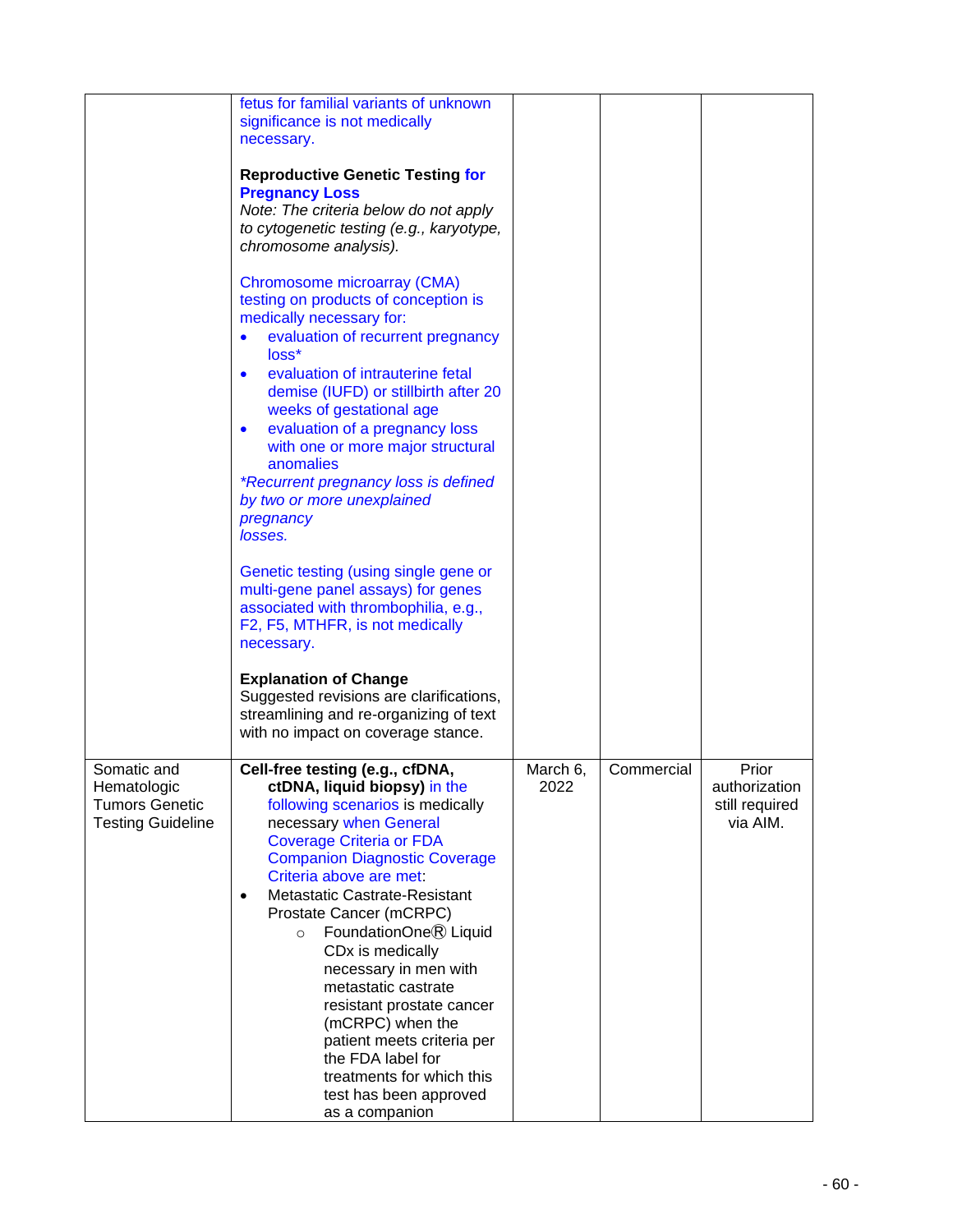| diagnostic                                        |  |
|---------------------------------------------------|--|
| Ovarian, Fallopian Tube, or<br>$\bullet$          |  |
| <b>Primary Peritoneal Cancer</b>                  |  |
|                                                   |  |
| FoundationOne® Liquid<br>$\circ$                  |  |
| CD <sub>x</sub> is medically                      |  |
| necessary if tumor is                             |  |
| unavailable in women                              |  |
|                                                   |  |
| with ovarian, fallopian                           |  |
| tube, or primary                                  |  |
| peritoneal cancer when                            |  |
| the patient meets criteria                        |  |
| per the FDA label for                             |  |
| treatment(s) for which this                       |  |
|                                                   |  |
| test has been approved                            |  |
| as a companion                                    |  |
| diagnostic                                        |  |
| <b>Advanced or Metastatic Breast</b><br>$\bullet$ |  |
| Cancer                                            |  |
| therascreen® PIK3CA<br>$\circ$                    |  |
| testing is medically                              |  |
|                                                   |  |
| necessary using liquid                            |  |
| biopsy if tumor is                                |  |
| unavailable for advanced                          |  |
| or metastatic breast                              |  |
| cancer when the patient                           |  |
| meets criteria per the                            |  |
| FDA label for treatments                          |  |
|                                                   |  |
| for which this test has                           |  |
| been approved as a                                |  |
| companion diagnostic                              |  |
| <b>Locally Advanced or Metastatic</b>             |  |
| Non-Small Cell Lung Cancer                        |  |
| (NSCLC)                                           |  |
|                                                   |  |
| <b>Initial Biomarker</b><br>$\circ$               |  |
| <b>Determination</b>                              |  |
| <b>FDA</b> approved<br>٠                          |  |
| companion                                         |  |
| diagnostic tests                                  |  |
| (i.e., cobas EGFR                                 |  |
| Mutation Test v2,                                 |  |
| FoundationOne <sup>®</sup>                        |  |
|                                                   |  |
| Liquid CD <sub>x</sub> , or                       |  |
| Guardant360 <sup>(R)</sup>                        |  |
| $CDx)$ or a                                       |  |
| targeted multi-                                   |  |
| gene panel, e.g.,                                 |  |
|                                                   |  |
| ctDxLung™, are                                    |  |
| medically                                         |  |
| necessary when                                    |  |
| tissue-based                                      |  |
| testing cannot be                                 |  |
| performed, e.g.,                                  |  |
| insufficient tissue                               |  |
|                                                   |  |
| At time of progression on<br>$\circ$              |  |
| an EGFR tyrosine kinase                           |  |
| inhibitor (TKI) therapy                           |  |
| Targeted cell-free                                |  |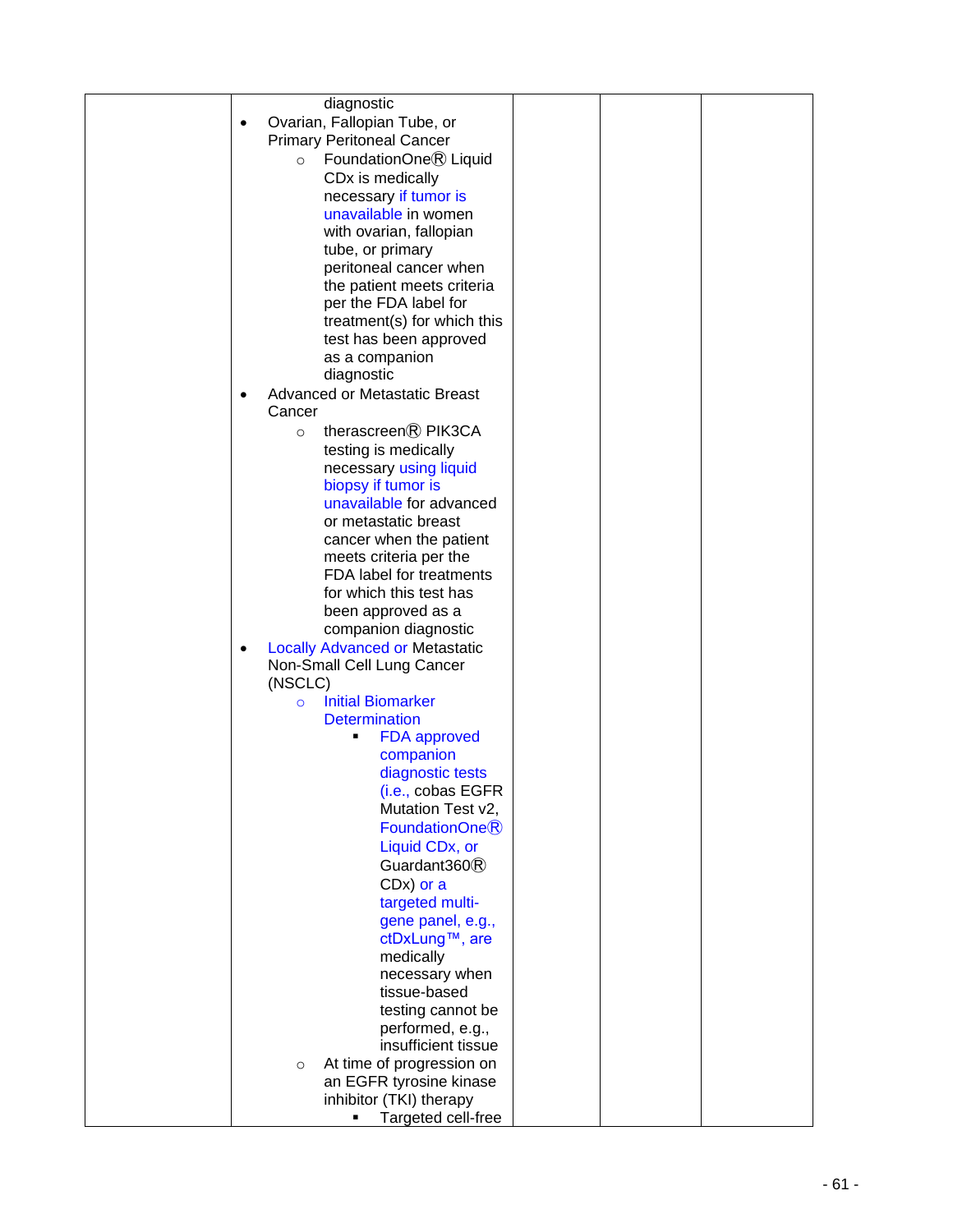| cobas EGFR<br>Mutation Test v2)<br>is medically<br>necessary<br>Targeted cell-free testing is not<br>$\bullet$<br>medically necessary when<br>progression is on Osimertinib<br>Cell-free testing is not medically<br>necessary when the patient<br>already meets criteria for<br>treatment without the need for<br>additional testing (e.g., patient<br>meets criteria based on known<br>genetic results or biomarker<br>status is not required).<br><b>Explanation of Change</b><br>Revisions to the first sentence<br>reference new formatting for<br>headings in the guideline and do<br>not reflect any changes to the<br>current coverage stance.<br>Revisions to mCRPC; ovarian,<br>$\bullet$<br>fallopian tube or peritoneal<br>cancer; and advanced or<br>metastatic breast cancer are<br>clarifications to streamline text<br>that do not impact current<br>coverage stance.<br>The FDA issued a CDx approval<br>$\bullet$<br>in July 2021 for MET exon 14<br>skipping mutations to treat with<br>capmatinib. Foundation $One$ $R$<br>Liquid<br>CD <sub>x</sub> now has FDA CD <sub>x</sub> approval<br>$\bullet$<br>for EGFR, ALK fusions, and MET<br>exon skipping mutations. Other<br>revisions to this criteria reflect<br>clarifications and no changes in<br>coverage stance.<br><b>Minimal Residual Disease (MRD)</b><br><b>Testing</b><br>Targeted testing with prospective<br>evidence of clinical utility for the tumor<br>type and disease characteristics is<br>medically necessary.<br><b>Explanation of Change</b><br>Clarification of text with no impact on<br>current coverage stance.<br><b>Targeted Molecular Testing for</b><br><b>NTRK Fusions</b><br>Targeted molecular testing for<br>NTRK1/2/3 fusions is medically<br>necessary when general coverage |                                       |  |  |
|-----------------------------------------------------------------------------------------------------------------------------------------------------------------------------------------------------------------------------------------------------------------------------------------------------------------------------------------------------------------------------------------------------------------------------------------------------------------------------------------------------------------------------------------------------------------------------------------------------------------------------------------------------------------------------------------------------------------------------------------------------------------------------------------------------------------------------------------------------------------------------------------------------------------------------------------------------------------------------------------------------------------------------------------------------------------------------------------------------------------------------------------------------------------------------------------------------------------------------------------------------------------------------------------------------------------------------------------------------------------------------------------------------------------------------------------------------------------------------------------------------------------------------------------------------------------------------------------------------------------------------------------------------------------------------------------------------------------------------------------------------------------------------------------|---------------------------------------|--|--|
|                                                                                                                                                                                                                                                                                                                                                                                                                                                                                                                                                                                                                                                                                                                                                                                                                                                                                                                                                                                                                                                                                                                                                                                                                                                                                                                                                                                                                                                                                                                                                                                                                                                                                                                                                                                         | testing (i.e.,                        |  |  |
|                                                                                                                                                                                                                                                                                                                                                                                                                                                                                                                                                                                                                                                                                                                                                                                                                                                                                                                                                                                                                                                                                                                                                                                                                                                                                                                                                                                                                                                                                                                                                                                                                                                                                                                                                                                         |                                       |  |  |
|                                                                                                                                                                                                                                                                                                                                                                                                                                                                                                                                                                                                                                                                                                                                                                                                                                                                                                                                                                                                                                                                                                                                                                                                                                                                                                                                                                                                                                                                                                                                                                                                                                                                                                                                                                                         |                                       |  |  |
|                                                                                                                                                                                                                                                                                                                                                                                                                                                                                                                                                                                                                                                                                                                                                                                                                                                                                                                                                                                                                                                                                                                                                                                                                                                                                                                                                                                                                                                                                                                                                                                                                                                                                                                                                                                         |                                       |  |  |
|                                                                                                                                                                                                                                                                                                                                                                                                                                                                                                                                                                                                                                                                                                                                                                                                                                                                                                                                                                                                                                                                                                                                                                                                                                                                                                                                                                                                                                                                                                                                                                                                                                                                                                                                                                                         |                                       |  |  |
|                                                                                                                                                                                                                                                                                                                                                                                                                                                                                                                                                                                                                                                                                                                                                                                                                                                                                                                                                                                                                                                                                                                                                                                                                                                                                                                                                                                                                                                                                                                                                                                                                                                                                                                                                                                         |                                       |  |  |
|                                                                                                                                                                                                                                                                                                                                                                                                                                                                                                                                                                                                                                                                                                                                                                                                                                                                                                                                                                                                                                                                                                                                                                                                                                                                                                                                                                                                                                                                                                                                                                                                                                                                                                                                                                                         |                                       |  |  |
|                                                                                                                                                                                                                                                                                                                                                                                                                                                                                                                                                                                                                                                                                                                                                                                                                                                                                                                                                                                                                                                                                                                                                                                                                                                                                                                                                                                                                                                                                                                                                                                                                                                                                                                                                                                         |                                       |  |  |
|                                                                                                                                                                                                                                                                                                                                                                                                                                                                                                                                                                                                                                                                                                                                                                                                                                                                                                                                                                                                                                                                                                                                                                                                                                                                                                                                                                                                                                                                                                                                                                                                                                                                                                                                                                                         |                                       |  |  |
|                                                                                                                                                                                                                                                                                                                                                                                                                                                                                                                                                                                                                                                                                                                                                                                                                                                                                                                                                                                                                                                                                                                                                                                                                                                                                                                                                                                                                                                                                                                                                                                                                                                                                                                                                                                         |                                       |  |  |
|                                                                                                                                                                                                                                                                                                                                                                                                                                                                                                                                                                                                                                                                                                                                                                                                                                                                                                                                                                                                                                                                                                                                                                                                                                                                                                                                                                                                                                                                                                                                                                                                                                                                                                                                                                                         |                                       |  |  |
|                                                                                                                                                                                                                                                                                                                                                                                                                                                                                                                                                                                                                                                                                                                                                                                                                                                                                                                                                                                                                                                                                                                                                                                                                                                                                                                                                                                                                                                                                                                                                                                                                                                                                                                                                                                         |                                       |  |  |
|                                                                                                                                                                                                                                                                                                                                                                                                                                                                                                                                                                                                                                                                                                                                                                                                                                                                                                                                                                                                                                                                                                                                                                                                                                                                                                                                                                                                                                                                                                                                                                                                                                                                                                                                                                                         |                                       |  |  |
|                                                                                                                                                                                                                                                                                                                                                                                                                                                                                                                                                                                                                                                                                                                                                                                                                                                                                                                                                                                                                                                                                                                                                                                                                                                                                                                                                                                                                                                                                                                                                                                                                                                                                                                                                                                         |                                       |  |  |
|                                                                                                                                                                                                                                                                                                                                                                                                                                                                                                                                                                                                                                                                                                                                                                                                                                                                                                                                                                                                                                                                                                                                                                                                                                                                                                                                                                                                                                                                                                                                                                                                                                                                                                                                                                                         |                                       |  |  |
|                                                                                                                                                                                                                                                                                                                                                                                                                                                                                                                                                                                                                                                                                                                                                                                                                                                                                                                                                                                                                                                                                                                                                                                                                                                                                                                                                                                                                                                                                                                                                                                                                                                                                                                                                                                         |                                       |  |  |
|                                                                                                                                                                                                                                                                                                                                                                                                                                                                                                                                                                                                                                                                                                                                                                                                                                                                                                                                                                                                                                                                                                                                                                                                                                                                                                                                                                                                                                                                                                                                                                                                                                                                                                                                                                                         |                                       |  |  |
|                                                                                                                                                                                                                                                                                                                                                                                                                                                                                                                                                                                                                                                                                                                                                                                                                                                                                                                                                                                                                                                                                                                                                                                                                                                                                                                                                                                                                                                                                                                                                                                                                                                                                                                                                                                         |                                       |  |  |
|                                                                                                                                                                                                                                                                                                                                                                                                                                                                                                                                                                                                                                                                                                                                                                                                                                                                                                                                                                                                                                                                                                                                                                                                                                                                                                                                                                                                                                                                                                                                                                                                                                                                                                                                                                                         |                                       |  |  |
|                                                                                                                                                                                                                                                                                                                                                                                                                                                                                                                                                                                                                                                                                                                                                                                                                                                                                                                                                                                                                                                                                                                                                                                                                                                                                                                                                                                                                                                                                                                                                                                                                                                                                                                                                                                         |                                       |  |  |
|                                                                                                                                                                                                                                                                                                                                                                                                                                                                                                                                                                                                                                                                                                                                                                                                                                                                                                                                                                                                                                                                                                                                                                                                                                                                                                                                                                                                                                                                                                                                                                                                                                                                                                                                                                                         |                                       |  |  |
|                                                                                                                                                                                                                                                                                                                                                                                                                                                                                                                                                                                                                                                                                                                                                                                                                                                                                                                                                                                                                                                                                                                                                                                                                                                                                                                                                                                                                                                                                                                                                                                                                                                                                                                                                                                         |                                       |  |  |
|                                                                                                                                                                                                                                                                                                                                                                                                                                                                                                                                                                                                                                                                                                                                                                                                                                                                                                                                                                                                                                                                                                                                                                                                                                                                                                                                                                                                                                                                                                                                                                                                                                                                                                                                                                                         |                                       |  |  |
|                                                                                                                                                                                                                                                                                                                                                                                                                                                                                                                                                                                                                                                                                                                                                                                                                                                                                                                                                                                                                                                                                                                                                                                                                                                                                                                                                                                                                                                                                                                                                                                                                                                                                                                                                                                         |                                       |  |  |
|                                                                                                                                                                                                                                                                                                                                                                                                                                                                                                                                                                                                                                                                                                                                                                                                                                                                                                                                                                                                                                                                                                                                                                                                                                                                                                                                                                                                                                                                                                                                                                                                                                                                                                                                                                                         |                                       |  |  |
|                                                                                                                                                                                                                                                                                                                                                                                                                                                                                                                                                                                                                                                                                                                                                                                                                                                                                                                                                                                                                                                                                                                                                                                                                                                                                                                                                                                                                                                                                                                                                                                                                                                                                                                                                                                         |                                       |  |  |
|                                                                                                                                                                                                                                                                                                                                                                                                                                                                                                                                                                                                                                                                                                                                                                                                                                                                                                                                                                                                                                                                                                                                                                                                                                                                                                                                                                                                                                                                                                                                                                                                                                                                                                                                                                                         |                                       |  |  |
|                                                                                                                                                                                                                                                                                                                                                                                                                                                                                                                                                                                                                                                                                                                                                                                                                                                                                                                                                                                                                                                                                                                                                                                                                                                                                                                                                                                                                                                                                                                                                                                                                                                                                                                                                                                         |                                       |  |  |
|                                                                                                                                                                                                                                                                                                                                                                                                                                                                                                                                                                                                                                                                                                                                                                                                                                                                                                                                                                                                                                                                                                                                                                                                                                                                                                                                                                                                                                                                                                                                                                                                                                                                                                                                                                                         |                                       |  |  |
|                                                                                                                                                                                                                                                                                                                                                                                                                                                                                                                                                                                                                                                                                                                                                                                                                                                                                                                                                                                                                                                                                                                                                                                                                                                                                                                                                                                                                                                                                                                                                                                                                                                                                                                                                                                         |                                       |  |  |
|                                                                                                                                                                                                                                                                                                                                                                                                                                                                                                                                                                                                                                                                                                                                                                                                                                                                                                                                                                                                                                                                                                                                                                                                                                                                                                                                                                                                                                                                                                                                                                                                                                                                                                                                                                                         |                                       |  |  |
|                                                                                                                                                                                                                                                                                                                                                                                                                                                                                                                                                                                                                                                                                                                                                                                                                                                                                                                                                                                                                                                                                                                                                                                                                                                                                                                                                                                                                                                                                                                                                                                                                                                                                                                                                                                         |                                       |  |  |
|                                                                                                                                                                                                                                                                                                                                                                                                                                                                                                                                                                                                                                                                                                                                                                                                                                                                                                                                                                                                                                                                                                                                                                                                                                                                                                                                                                                                                                                                                                                                                                                                                                                                                                                                                                                         |                                       |  |  |
|                                                                                                                                                                                                                                                                                                                                                                                                                                                                                                                                                                                                                                                                                                                                                                                                                                                                                                                                                                                                                                                                                                                                                                                                                                                                                                                                                                                                                                                                                                                                                                                                                                                                                                                                                                                         |                                       |  |  |
|                                                                                                                                                                                                                                                                                                                                                                                                                                                                                                                                                                                                                                                                                                                                                                                                                                                                                                                                                                                                                                                                                                                                                                                                                                                                                                                                                                                                                                                                                                                                                                                                                                                                                                                                                                                         |                                       |  |  |
|                                                                                                                                                                                                                                                                                                                                                                                                                                                                                                                                                                                                                                                                                                                                                                                                                                                                                                                                                                                                                                                                                                                                                                                                                                                                                                                                                                                                                                                                                                                                                                                                                                                                                                                                                                                         |                                       |  |  |
|                                                                                                                                                                                                                                                                                                                                                                                                                                                                                                                                                                                                                                                                                                                                                                                                                                                                                                                                                                                                                                                                                                                                                                                                                                                                                                                                                                                                                                                                                                                                                                                                                                                                                                                                                                                         |                                       |  |  |
|                                                                                                                                                                                                                                                                                                                                                                                                                                                                                                                                                                                                                                                                                                                                                                                                                                                                                                                                                                                                                                                                                                                                                                                                                                                                                                                                                                                                                                                                                                                                                                                                                                                                                                                                                                                         |                                       |  |  |
|                                                                                                                                                                                                                                                                                                                                                                                                                                                                                                                                                                                                                                                                                                                                                                                                                                                                                                                                                                                                                                                                                                                                                                                                                                                                                                                                                                                                                                                                                                                                                                                                                                                                                                                                                                                         |                                       |  |  |
|                                                                                                                                                                                                                                                                                                                                                                                                                                                                                                                                                                                                                                                                                                                                                                                                                                                                                                                                                                                                                                                                                                                                                                                                                                                                                                                                                                                                                                                                                                                                                                                                                                                                                                                                                                                         |                                       |  |  |
|                                                                                                                                                                                                                                                                                                                                                                                                                                                                                                                                                                                                                                                                                                                                                                                                                                                                                                                                                                                                                                                                                                                                                                                                                                                                                                                                                                                                                                                                                                                                                                                                                                                                                                                                                                                         |                                       |  |  |
|                                                                                                                                                                                                                                                                                                                                                                                                                                                                                                                                                                                                                                                                                                                                                                                                                                                                                                                                                                                                                                                                                                                                                                                                                                                                                                                                                                                                                                                                                                                                                                                                                                                                                                                                                                                         |                                       |  |  |
|                                                                                                                                                                                                                                                                                                                                                                                                                                                                                                                                                                                                                                                                                                                                                                                                                                                                                                                                                                                                                                                                                                                                                                                                                                                                                                                                                                                                                                                                                                                                                                                                                                                                                                                                                                                         |                                       |  |  |
|                                                                                                                                                                                                                                                                                                                                                                                                                                                                                                                                                                                                                                                                                                                                                                                                                                                                                                                                                                                                                                                                                                                                                                                                                                                                                                                                                                                                                                                                                                                                                                                                                                                                                                                                                                                         |                                       |  |  |
|                                                                                                                                                                                                                                                                                                                                                                                                                                                                                                                                                                                                                                                                                                                                                                                                                                                                                                                                                                                                                                                                                                                                                                                                                                                                                                                                                                                                                                                                                                                                                                                                                                                                                                                                                                                         |                                       |  |  |
|                                                                                                                                                                                                                                                                                                                                                                                                                                                                                                                                                                                                                                                                                                                                                                                                                                                                                                                                                                                                                                                                                                                                                                                                                                                                                                                                                                                                                                                                                                                                                                                                                                                                                                                                                                                         |                                       |  |  |
|                                                                                                                                                                                                                                                                                                                                                                                                                                                                                                                                                                                                                                                                                                                                                                                                                                                                                                                                                                                                                                                                                                                                                                                                                                                                                                                                                                                                                                                                                                                                                                                                                                                                                                                                                                                         |                                       |  |  |
|                                                                                                                                                                                                                                                                                                                                                                                                                                                                                                                                                                                                                                                                                                                                                                                                                                                                                                                                                                                                                                                                                                                                                                                                                                                                                                                                                                                                                                                                                                                                                                                                                                                                                                                                                                                         |                                       |  |  |
|                                                                                                                                                                                                                                                                                                                                                                                                                                                                                                                                                                                                                                                                                                                                                                                                                                                                                                                                                                                                                                                                                                                                                                                                                                                                                                                                                                                                                                                                                                                                                                                                                                                                                                                                                                                         |                                       |  |  |
|                                                                                                                                                                                                                                                                                                                                                                                                                                                                                                                                                                                                                                                                                                                                                                                                                                                                                                                                                                                                                                                                                                                                                                                                                                                                                                                                                                                                                                                                                                                                                                                                                                                                                                                                                                                         |                                       |  |  |
|                                                                                                                                                                                                                                                                                                                                                                                                                                                                                                                                                                                                                                                                                                                                                                                                                                                                                                                                                                                                                                                                                                                                                                                                                                                                                                                                                                                                                                                                                                                                                                                                                                                                                                                                                                                         |                                       |  |  |
|                                                                                                                                                                                                                                                                                                                                                                                                                                                                                                                                                                                                                                                                                                                                                                                                                                                                                                                                                                                                                                                                                                                                                                                                                                                                                                                                                                                                                                                                                                                                                                                                                                                                                                                                                                                         |                                       |  |  |
|                                                                                                                                                                                                                                                                                                                                                                                                                                                                                                                                                                                                                                                                                                                                                                                                                                                                                                                                                                                                                                                                                                                                                                                                                                                                                                                                                                                                                                                                                                                                                                                                                                                                                                                                                                                         |                                       |  |  |
|                                                                                                                                                                                                                                                                                                                                                                                                                                                                                                                                                                                                                                                                                                                                                                                                                                                                                                                                                                                                                                                                                                                                                                                                                                                                                                                                                                                                                                                                                                                                                                                                                                                                                                                                                                                         |                                       |  |  |
|                                                                                                                                                                                                                                                                                                                                                                                                                                                                                                                                                                                                                                                                                                                                                                                                                                                                                                                                                                                                                                                                                                                                                                                                                                                                                                                                                                                                                                                                                                                                                                                                                                                                                                                                                                                         |                                       |  |  |
|                                                                                                                                                                                                                                                                                                                                                                                                                                                                                                                                                                                                                                                                                                                                                                                                                                                                                                                                                                                                                                                                                                                                                                                                                                                                                                                                                                                                                                                                                                                                                                                                                                                                                                                                                                                         |                                       |  |  |
|                                                                                                                                                                                                                                                                                                                                                                                                                                                                                                                                                                                                                                                                                                                                                                                                                                                                                                                                                                                                                                                                                                                                                                                                                                                                                                                                                                                                                                                                                                                                                                                                                                                                                                                                                                                         |                                       |  |  |
|                                                                                                                                                                                                                                                                                                                                                                                                                                                                                                                                                                                                                                                                                                                                                                                                                                                                                                                                                                                                                                                                                                                                                                                                                                                                                                                                                                                                                                                                                                                                                                                                                                                                                                                                                                                         |                                       |  |  |
|                                                                                                                                                                                                                                                                                                                                                                                                                                                                                                                                                                                                                                                                                                                                                                                                                                                                                                                                                                                                                                                                                                                                                                                                                                                                                                                                                                                                                                                                                                                                                                                                                                                                                                                                                                                         |                                       |  |  |
|                                                                                                                                                                                                                                                                                                                                                                                                                                                                                                                                                                                                                                                                                                                                                                                                                                                                                                                                                                                                                                                                                                                                                                                                                                                                                                                                                                                                                                                                                                                                                                                                                                                                                                                                                                                         |                                       |  |  |
|                                                                                                                                                                                                                                                                                                                                                                                                                                                                                                                                                                                                                                                                                                                                                                                                                                                                                                                                                                                                                                                                                                                                                                                                                                                                                                                                                                                                                                                                                                                                                                                                                                                                                                                                                                                         |                                       |  |  |
|                                                                                                                                                                                                                                                                                                                                                                                                                                                                                                                                                                                                                                                                                                                                                                                                                                                                                                                                                                                                                                                                                                                                                                                                                                                                                                                                                                                                                                                                                                                                                                                                                                                                                                                                                                                         | criteria above are met for any of the |  |  |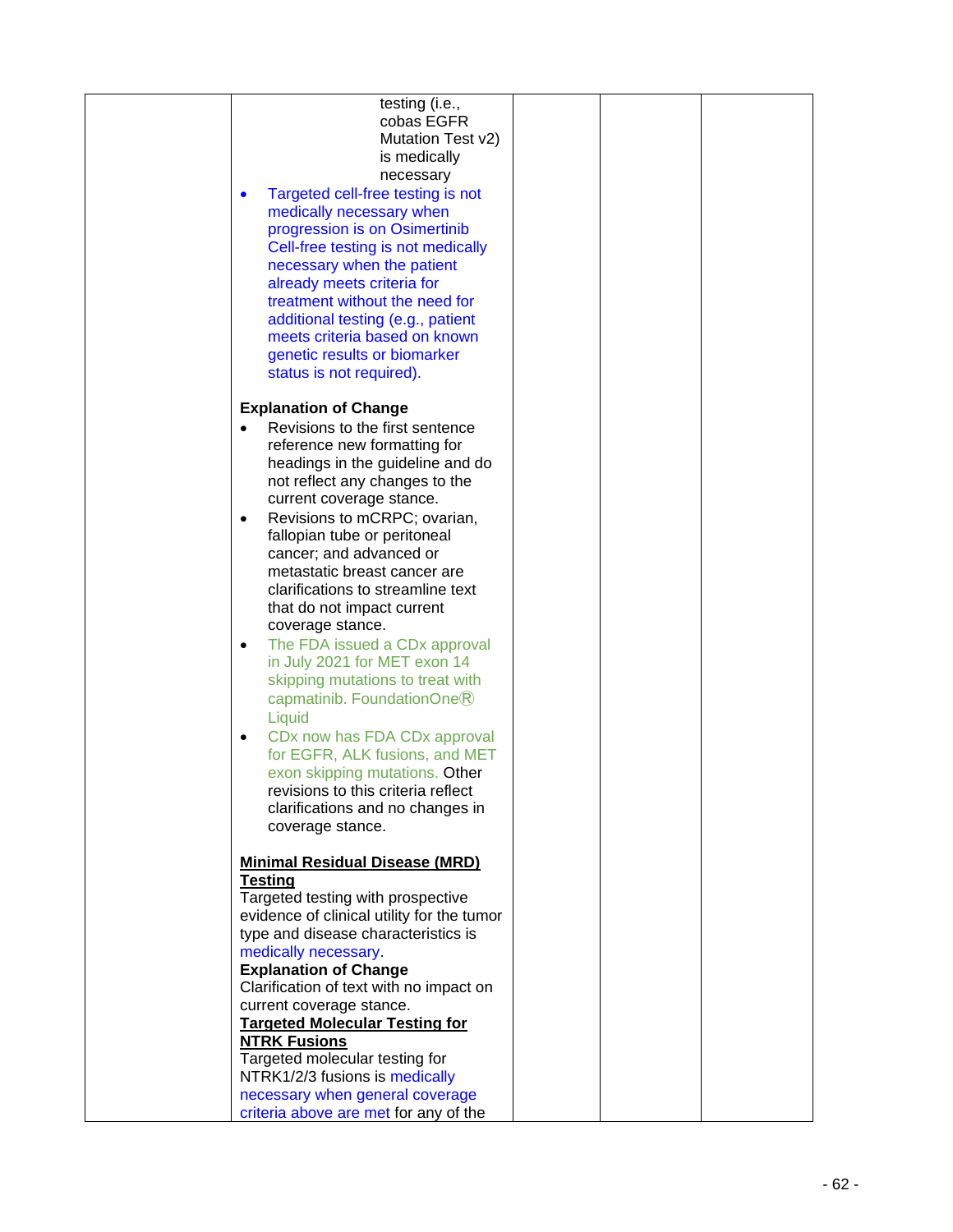| following indications:<br><b>Explanation of Change</b><br>Clarification of text with no impact on<br>current coverage stance.                                                                                                                                                                                                                                                                                                                                                                        |  |  |
|------------------------------------------------------------------------------------------------------------------------------------------------------------------------------------------------------------------------------------------------------------------------------------------------------------------------------------------------------------------------------------------------------------------------------------------------------------------------------------------------------|--|--|
| <b>Cancer Screening (historically</b><br>referred to as Prostate Cancer<br>(symptomatic cancer screening)<br>section)<br>Formatting changes (addition of<br>heading/subheading), include:<br><b>Cancer Screening (new heading)</b><br><b>Population Based Cancer</b><br><b>Screening</b> (new subheading, see<br>criteria below)<br><b>Prostate Cancer (symptomatic</b><br>cancer screening) (current<br>subheading)                                                                                 |  |  |
| Text/criteria changes, include:<br><b>Population Based Cancer</b><br><b>Screening</b><br><b>Multi-Cancer Early Detection (MCED)</b><br>testing is not medically necessary.<br><b>Prostate Cancer (symptomatic</b><br>cancer screening) (current<br>subheading)                                                                                                                                                                                                                                       |  |  |
| Text/criteria changes, include:<br><b>Population Based Cancer</b><br><b>Screening</b><br><b>Multi-Cancer Early Detection (MCED)</b><br>testing is not medically necessary.<br><b>Prostate Cancer (symptomatic</b><br>cancer screening) (current<br>subheading)<br>(additional text not listed here)<br>Assays not listed above are<br>considered not medically necessary.<br>Serial testing and/or concurrent<br>testing with multiple assays is not<br>medically necessary.                         |  |  |
| <b>Explanation of Change</b><br>Formatting changes to add a<br>general heading, Cancer<br>Screening, and an additional<br>subheading, Population Based<br>Cancer Screening, are proposed<br>to allow addressing other forms of<br>cancer screening. These revisions<br>do not reflect changes to<br>coverage stance- simply<br>clarifications.<br><b>Population Based Cancer</b><br>٠<br>Screening: As a clinical space,<br>multi-cancer early detection tests<br>are receiving increasing levels of |  |  |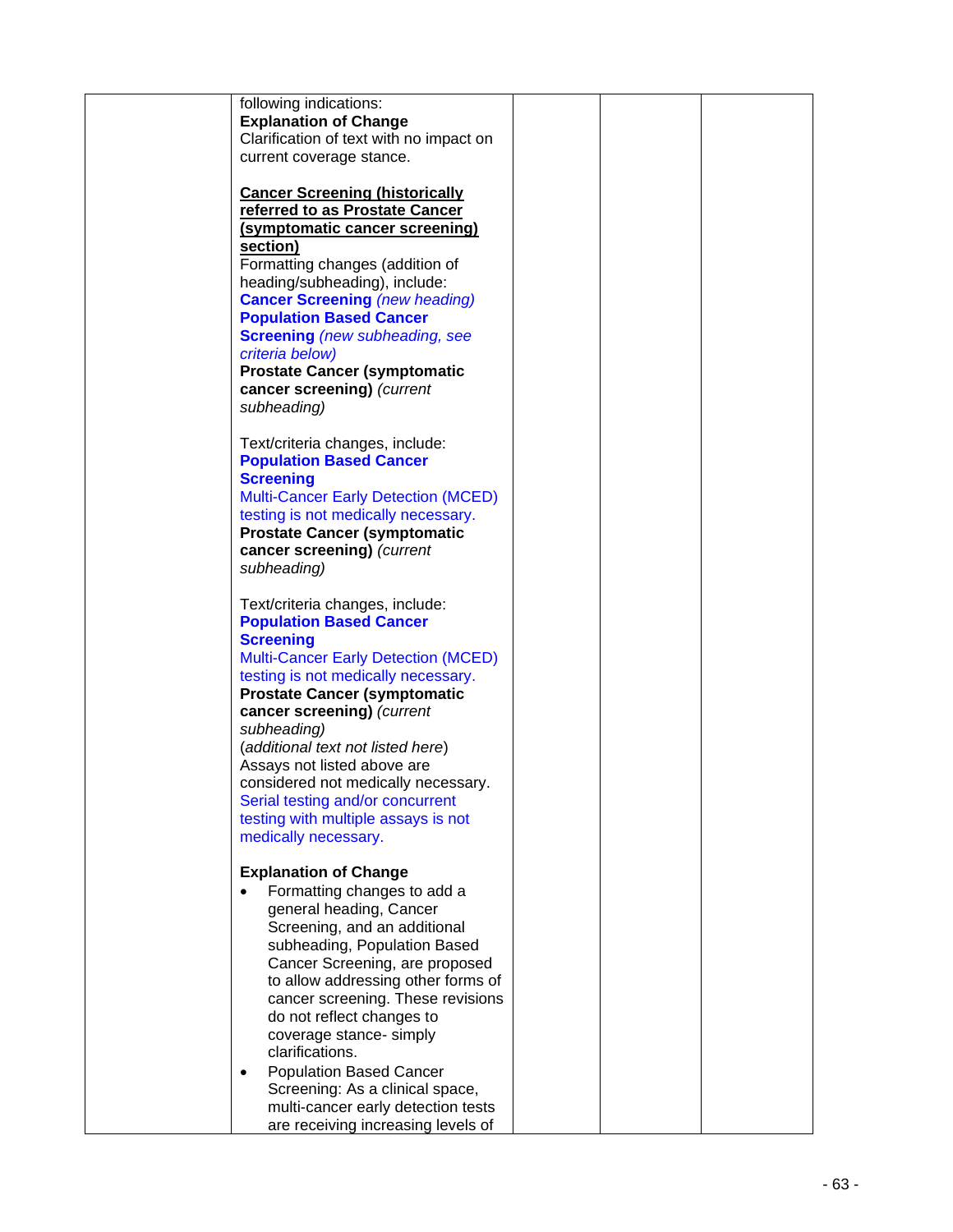|                                                                             | attention. Published data is<br>insufficient to support population-<br>based screening. It was pertinent<br>to add a NMN statement. This is a<br>clarification, not a change in<br>coverage stance.<br>Prostate Cancer (symptomatic<br>$\bullet$<br>cancer screening): the suggested<br>revision is clarification of our<br>stance to support denials<br>preventing abuse of testing<br>beyond validated scenarios                                                                                                                                                                                                                                                                                                                                                                                                                                                                                                                                                                                                                                                                                                                                                                                                                                                                                                                                                                                                                                                                                                                                                                                     |                  |            |                                                      |
|-----------------------------------------------------------------------------|--------------------------------------------------------------------------------------------------------------------------------------------------------------------------------------------------------------------------------------------------------------------------------------------------------------------------------------------------------------------------------------------------------------------------------------------------------------------------------------------------------------------------------------------------------------------------------------------------------------------------------------------------------------------------------------------------------------------------------------------------------------------------------------------------------------------------------------------------------------------------------------------------------------------------------------------------------------------------------------------------------------------------------------------------------------------------------------------------------------------------------------------------------------------------------------------------------------------------------------------------------------------------------------------------------------------------------------------------------------------------------------------------------------------------------------------------------------------------------------------------------------------------------------------------------------------------------------------------------|------------------|------------|------------------------------------------------------|
| Pharmacogenomic<br>and Thrombophilia<br><b>Genetic Testing</b><br>Guideline | <b>Scope</b><br><b>Guideline Title: Pharmacogenomic</b><br><b>Testing</b><br><b>Scope: Pharmacogenomic testing</b><br>broadly describes how one's genome,<br>or multiple genes, can influence drug<br>response while more targeted<br>pharmacogenetic testing describes<br>genotyping a specific gene to predict<br>response to certain medications. This<br>document addresses<br>pharmacogenomic testing for the<br>purpose of informing medication<br>selection, dosage, and risk of adverse<br>side effects. This guideline does not<br>address tumor testing (see Molecular<br><b>Testing of Solid and Hematologic</b><br><b>Tumors and Malignancies) or</b><br>germline testing (see Genetic Testing<br>for Hereditary Cancer Susceptibility)<br>performed to direct treatment<br>decisions or genetic testing to<br>generate polygenic risk scores (see<br>Genetic Testing for Single-Gene and<br>Multifactorial Conditions). All tests<br>listed in these guidelines may not<br>require prior authorization; please<br>refer to the health plan.<br><b>Explanation of Change</b><br>Suggested revisions are formatting<br>changes or clarifications and do not<br>impact current coverage stance.<br><b>Appropriate Use Criteria</b><br>(Thrombophilia Testing)<br>Thrombophilia Testing: criteria<br>deleted and moved to Genetic Testing<br>for Single-Gene and Multifactorial<br>Conditions.<br><b>Explanation of Change</b><br>Thrombophilia criteria and content are<br>being moved to the Genetic Testing<br>for Single-Gene and Multifactorial<br>Conditions guideline for clarity. The | March 6,<br>2022 | Commercial | Prior<br>authorization<br>still required<br>via AIM. |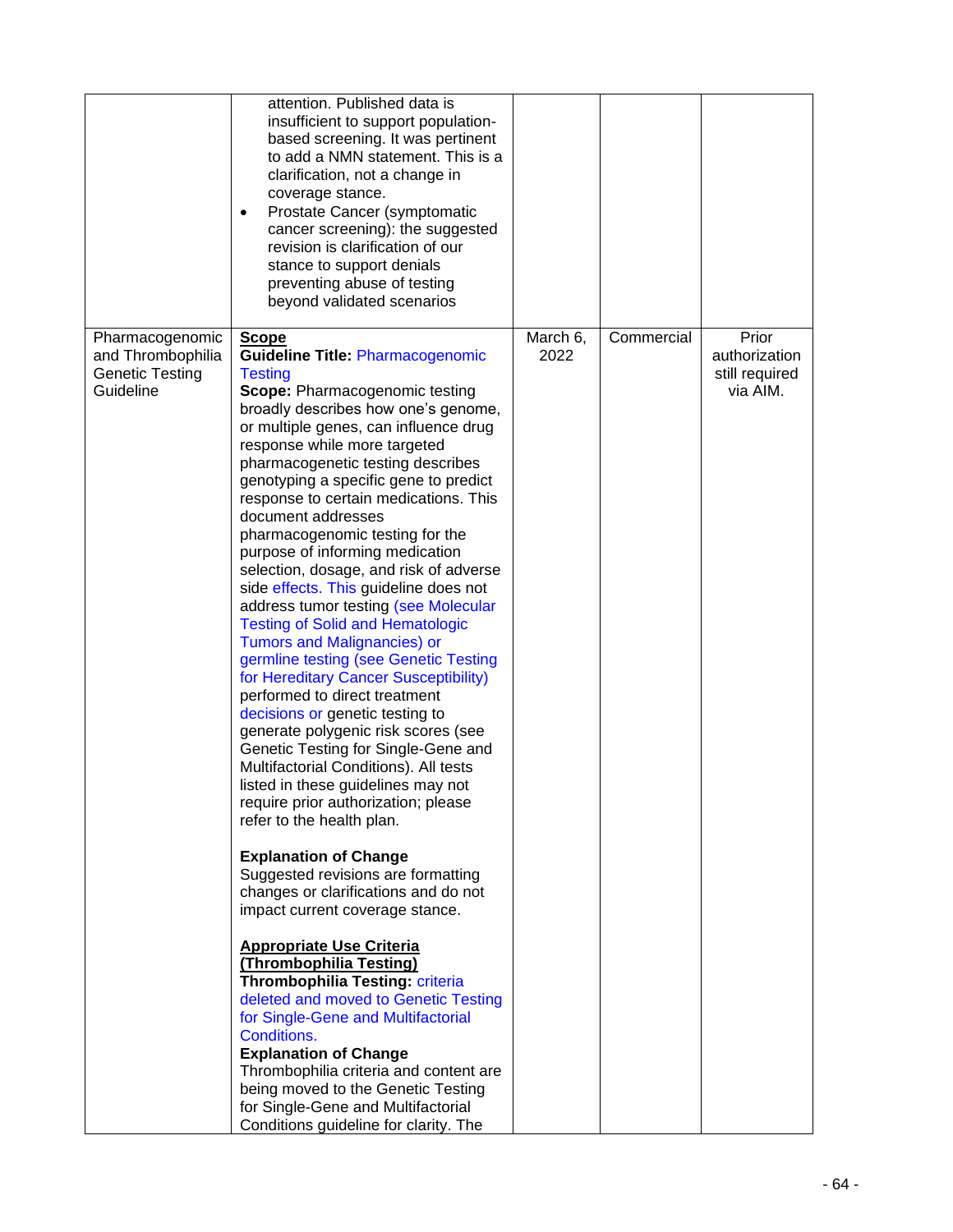|                                                                                                                                                | field of Pharmacogenomics is<br>separate and distinct from genetic<br>testing for thrombophilia and as<br>ordering patterns and the testing<br>landscape have changed, the criteria<br>for thrombophilia testing should be<br>housed in the guideline that<br>encompasses general testing for<br>genetic disease and not<br>pharmacogenomics.                                                                                                                                                                                                                                                                                                                                                                                                                                                                                                                                                                                                                                                                                                                                                                                                                                                                                                                                                                                                                                                                                                                                                                                                                                            |                  |            |                                                      |
|------------------------------------------------------------------------------------------------------------------------------------------------|------------------------------------------------------------------------------------------------------------------------------------------------------------------------------------------------------------------------------------------------------------------------------------------------------------------------------------------------------------------------------------------------------------------------------------------------------------------------------------------------------------------------------------------------------------------------------------------------------------------------------------------------------------------------------------------------------------------------------------------------------------------------------------------------------------------------------------------------------------------------------------------------------------------------------------------------------------------------------------------------------------------------------------------------------------------------------------------------------------------------------------------------------------------------------------------------------------------------------------------------------------------------------------------------------------------------------------------------------------------------------------------------------------------------------------------------------------------------------------------------------------------------------------------------------------------------------------------|------------------|------------|------------------------------------------------------|
| <b>Chromosomal</b><br><b>Microarray</b><br><b>Analysis, Whole</b><br><b>Exome and</b><br><b>Whole Genome</b><br>Sequencing<br><b>Guideline</b> | Scope<br>This document addresses the<br>diagnostic use of chromosomal<br>microarray analysis (CMA) and whole<br>exome sequencing (WES) in the<br>evaluation of rare disease. It does not<br>address the use of WES as a<br>technology for tumor profiling (see<br>Molecular Testing of Solid and<br>Hematologic Tumors and<br>Malignancies). This document also<br>addresses whole genome sequencing<br>(WGS) as well as other broad scale<br>profiling, e.g. whole transcriptome<br>analysis and genome mapping. All<br>tests listed in these guidelines may<br>not require prior authorization or may<br>have separate coverage criteria;<br>please refer to the health plan.<br><b>Genetic Counseling Requirement</b><br>Genetic testing, i.e., whole exome<br>sequencing, included in these<br><b>Guidelines is covered when:</b><br><b>Explanation of Change</b><br>The genetic counseling requirement<br>does not apply to genetic testing<br>using chromosomal microarray<br>analysis, now included in this<br>guideline. Whole exome sequencing<br>is the medically necessary genetic<br>testing for which this requirement is<br>applicable. This was clarified with the<br>revision.<br><b>Whole Exome Sequencing</b><br>(Phenotype Suspicious of a<br>Genetic Disorder, Epilepsy and<br><b>Hearing Loss sections)</b><br><b>Whole Exome Sequencing</b><br>Whole exome sequencing (WES)<br>(81415 with or without 81416) is<br>medically necessary for any of the<br>following clinical scenarios when all of<br>the general criteria for WES testing<br>(below) are also met. | March 6,<br>2022 | Commercial | Prior<br>authorization<br>still required<br>via AIM. |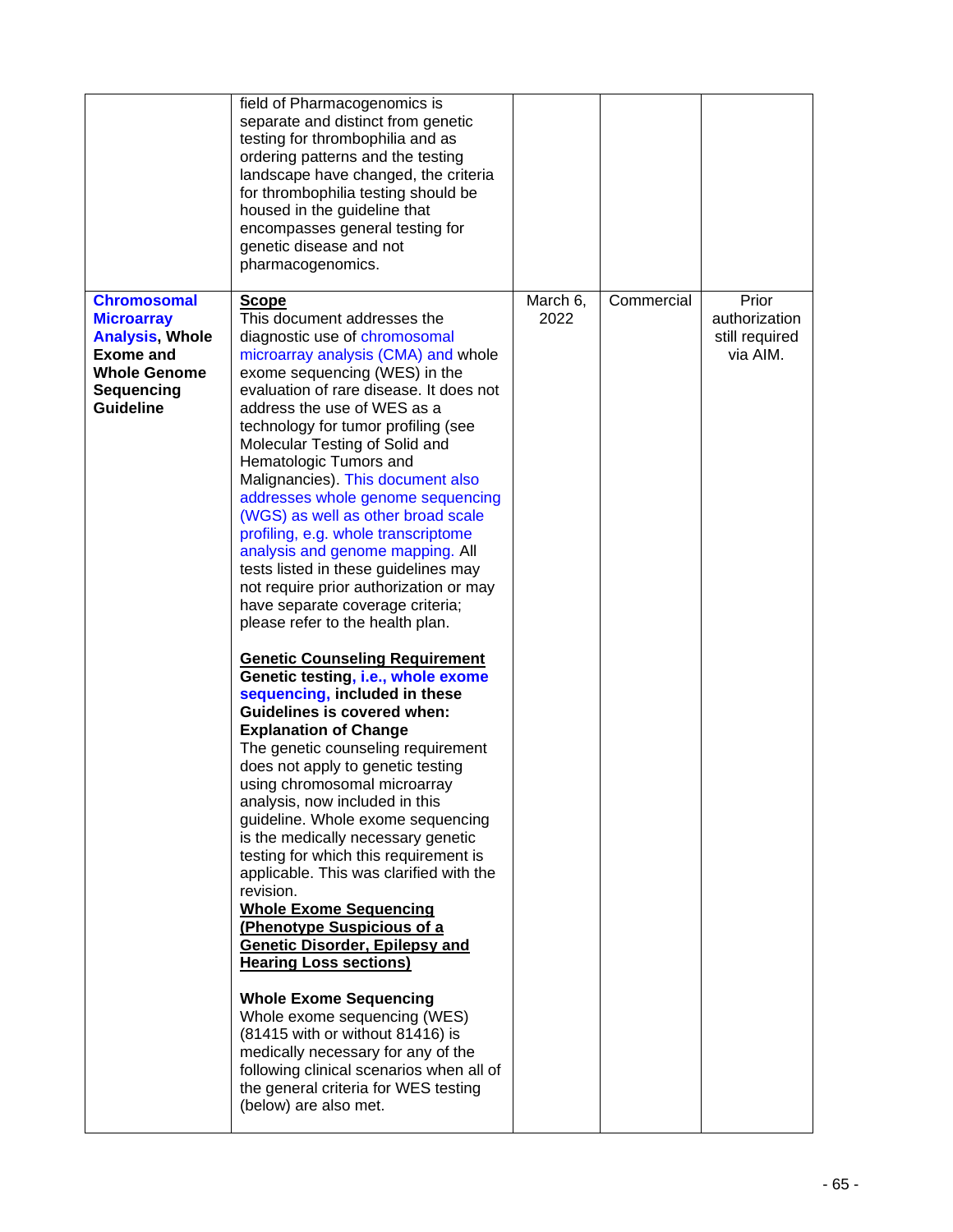| <b>Phenotype Suspicious for a</b>                |  |  |
|--------------------------------------------------|--|--|
| <b>Genetic Diagnosis</b>                         |  |  |
| Testing is ordered after an individual           |  |  |
| has been evaluated by a board-                   |  |  |
| certified medical geneticist or other            |  |  |
| board-certified specialist physician             |  |  |
| with specific expertise in the                   |  |  |
| conditions being tested for and                  |  |  |
| relevant genes, AND any of the                   |  |  |
| following:                                       |  |  |
| Individual with multiple major<br>$\bullet$      |  |  |
| structural or functional congenital              |  |  |
| anomalies affecting unrelated                    |  |  |
| organ systems (including major                   |  |  |
| metabolic disorders), OR                         |  |  |
| Individual with one major<br>$\bullet$           |  |  |
| structural or functional congenital              |  |  |
| anomaly and two or more minor                    |  |  |
| structural anomalies, OR                         |  |  |
| Individual with one major<br>$\bullet$           |  |  |
| structural congenital anomaly and                |  |  |
| a family history strongly                        |  |  |
| implicating a genetic etiology OR                |  |  |
| Individual with known or<br>$\bullet$            |  |  |
| suspected developmental and                      |  |  |
| epileptic encephalopathy (onset                  |  |  |
| before three years of age) for                   |  |  |
| which likely non-genetic causes of               |  |  |
| epilepsy (e.g., environmental                    |  |  |
| exposures; brain injury secondary                |  |  |
| to complications of extreme                      |  |  |
| prematurity, infection, trauma)                  |  |  |
| have been excluded, OR                           |  |  |
| Individual diagnosed with global<br>$\bullet$    |  |  |
| developmental delay* following                   |  |  |
| formal assessment by a                           |  |  |
| developmental pediatrician or                    |  |  |
| neurologist, OR                                  |  |  |
| Individual diagnosed with a                      |  |  |
| moderate/severe/profound                         |  |  |
| intellectual disability** following              |  |  |
| formal assessment by a                           |  |  |
| developmental pediatrician or                    |  |  |
| neurologist, OR                                  |  |  |
| Individual with confirmed bilateral<br>$\bullet$ |  |  |
| sensorineural hearing loss of                    |  |  |
| unknown etiology                                 |  |  |
| <i>*Global developmental delay is</i>            |  |  |
| defined as significant delay in younger          |  |  |
| children, <5 years of age, in at least           |  |  |
| two of the major developmental                   |  |  |
| domains: gross or fine motor; speech             |  |  |
| and language; cognition; social and              |  |  |
| personal development; and activities             |  |  |
| of daily living.                                 |  |  |
|                                                  |  |  |
| **Moderate/severe/profound                       |  |  |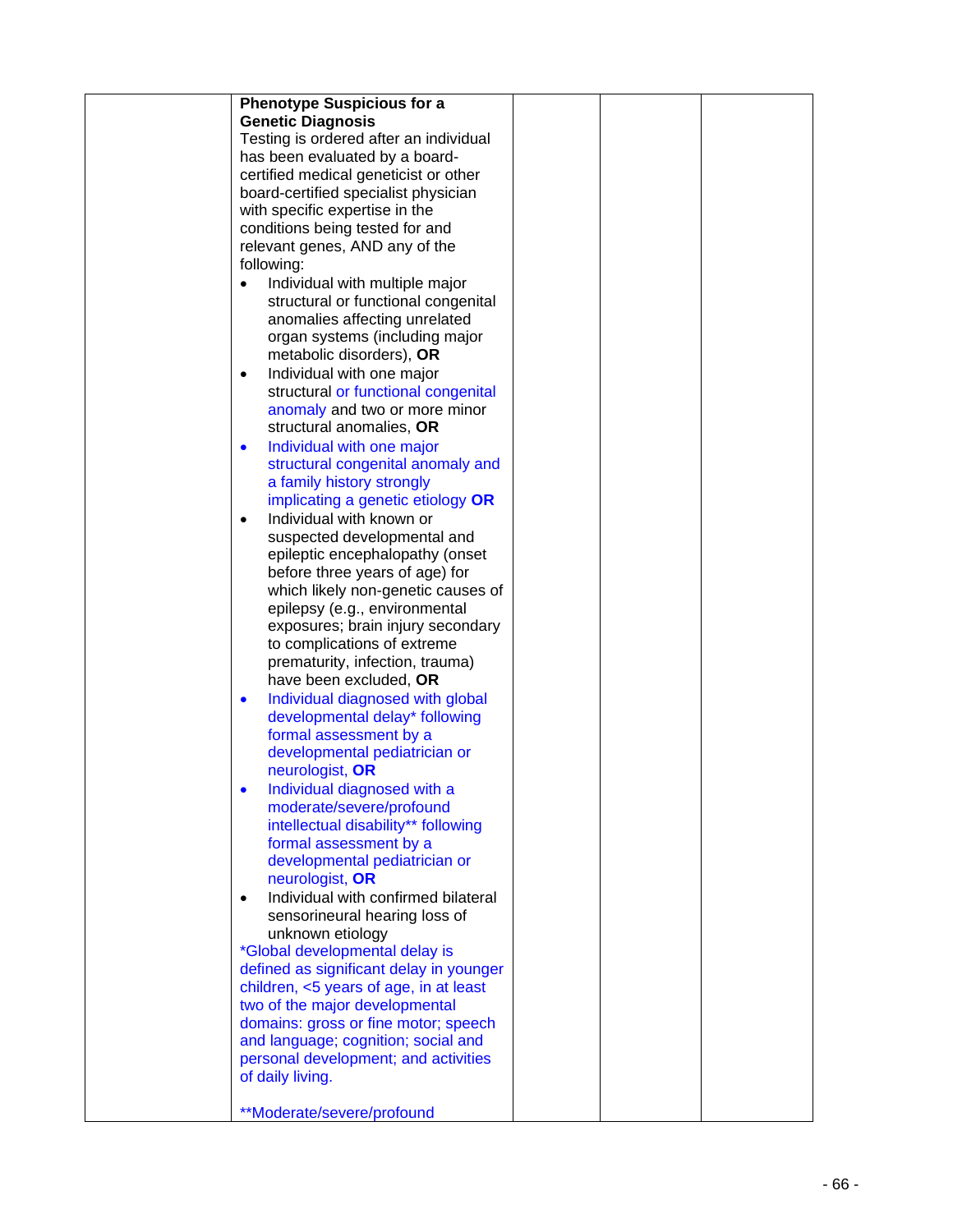| intellectual disability as defined by<br>DSM-5 diagnosed by 18 years of age.                                                                                                                                                                                                                                                                                                                                                     |  |  |
|----------------------------------------------------------------------------------------------------------------------------------------------------------------------------------------------------------------------------------------------------------------------------------------------------------------------------------------------------------------------------------------------------------------------------------|--|--|
| <b>Explanation of Change</b><br>There is now sufficient evidence<br>that the diagnostic yield and<br>clinical utility has been proven for<br>WES as a first-tier test in<br>individuals with global<br>developmental delay (gDD) or<br>intellectual disability (ID) (as<br>defined above). The revised WES<br>criteria streamlines current criteria<br>with an expansion for testing<br>applicable only to those with<br>ID/gDD. |  |  |
| <b>Whole Exome Sequencing (General</b><br><b>Criteria for WES Testing)</b><br>WES is not medically necessary in the<br>following scenarios:                                                                                                                                                                                                                                                                                      |  |  |
| Testing using cell-free DNA<br>$\bullet$<br>Preimplantation testing of an<br>$\bullet$<br>embryo                                                                                                                                                                                                                                                                                                                                 |  |  |
| Genetic carrier screening<br>$\bullet$<br><b>Asymptomatic screening</b><br>$\bullet$                                                                                                                                                                                                                                                                                                                                             |  |  |
| Oncology indications<br>$\bullet$<br>Isolated mild intellectual disability<br>$\bullet$<br>Isolated autism spectrum disorder<br>$\bullet$                                                                                                                                                                                                                                                                                        |  |  |
| <b>Explanation of Change</b>                                                                                                                                                                                                                                                                                                                                                                                                     |  |  |
| The addition of "asymptomatic<br>screening" is a clarification- no<br>change in stance. "Executive<br>health screens" outside the realm<br>of reproductive testing are gaining<br>popularity, thus a criterion<br>addressing this testing was<br>added.                                                                                                                                                                          |  |  |
| The addition of "isolated mild<br>intellectual disability and autism<br>spectrum disorder" are<br>clarifications and do not represent<br>a change in coverage stance.                                                                                                                                                                                                                                                            |  |  |
| <b>Chromosomal Microarray Analysis</b><br>Current coverage criteria for CMA<br>from the Genetic Testing for Single-<br>Gene and Multifactorial Conditions<br>guideline were inserted with the<br>following changes:<br>Chromosomal microarray analysis                                                                                                                                                                           |  |  |
| (CMA) is medically necessary for any<br>of the following indications:<br>Non-syndromic autism spectrum<br>$\bullet$<br>disorder                                                                                                                                                                                                                                                                                                  |  |  |
| Non-syndromic global<br>$\bullet$<br>developmental delay or                                                                                                                                                                                                                                                                                                                                                                      |  |  |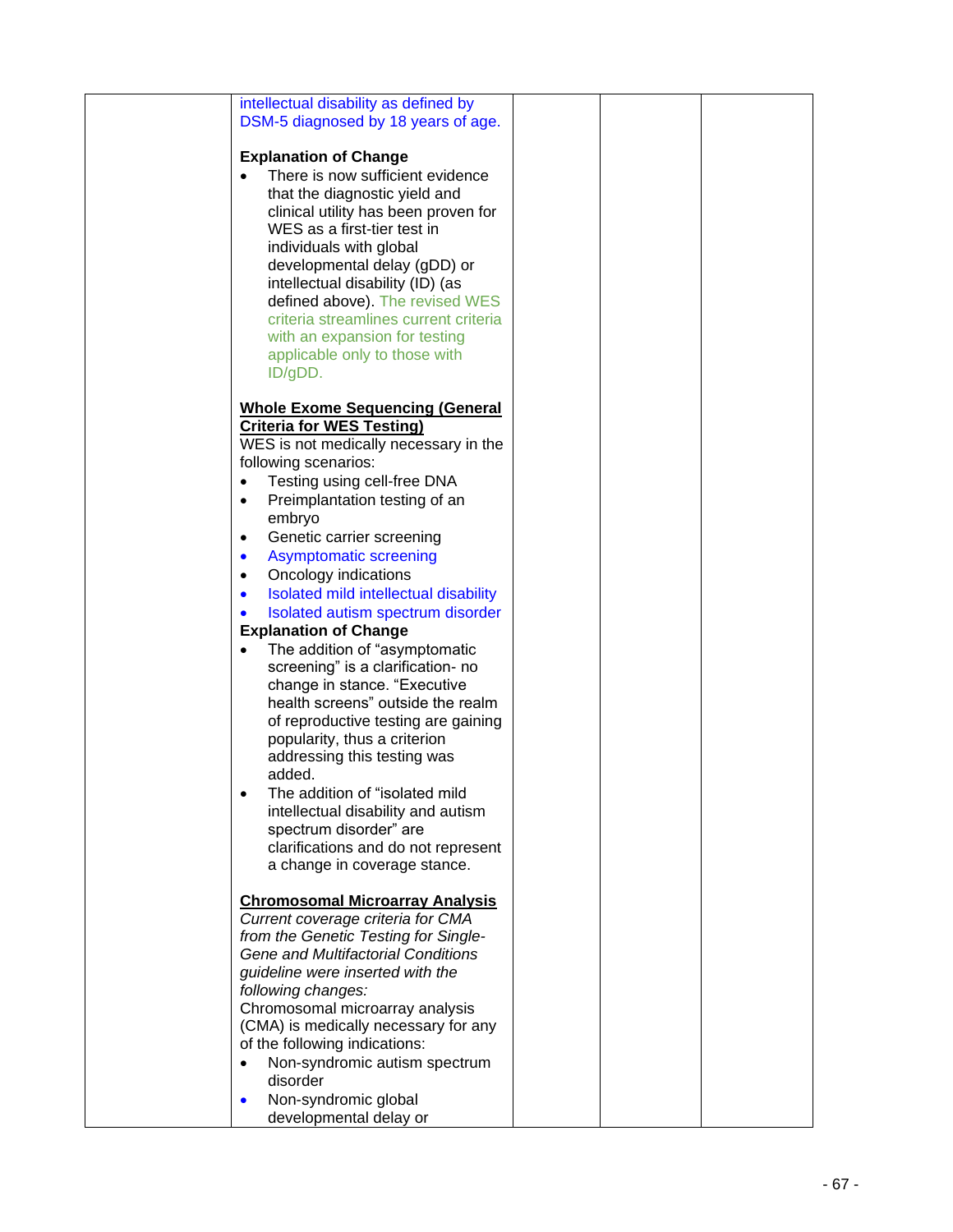| intellectual disability*<br>Individual with multiple major<br>$\bullet$<br>structural or functional congenital<br>anomalies affecting unrelated<br>organ systems (including major<br>metabolic disorders)*<br>Known or suspected<br>$\bullet$<br>developmental and epileptic<br>encephalopathy (onset before<br>three years of age) for which likely<br>non-genetic causes of epilepsy<br>(e.g., environmental exposures;<br>brain injury secondary to<br>complications of extreme<br>prematurity, infection, trauma)<br>have been excluded*<br>*CMA is intended for use in the<br>detection of chromosomal duplications<br>and deletions only and is therefore<br>indicated when the possibility of<br>microdeletion or microduplication<br>syndromes/conditions are suspected.<br>It cannot detect other common variant<br>types (e.g., sequence variants). If<br>sequence variants are high on the<br>differential diagnosis, please see<br>whole exome sequencing criteria |  |  |
|--------------------------------------------------------------------------------------------------------------------------------------------------------------------------------------------------------------------------------------------------------------------------------------------------------------------------------------------------------------------------------------------------------------------------------------------------------------------------------------------------------------------------------------------------------------------------------------------------------------------------------------------------------------------------------------------------------------------------------------------------------------------------------------------------------------------------------------------------------------------------------------------------------------------------------------------------------------------------------|--|--|
| above.<br><b>Explanation of Change</b><br>The asterisk was added to the non-<br>syndromic global developmental delay<br>or intellectual disability criterion to<br>reflect the gDD/ID criterion added to<br>WES criteria (the asterisk also now<br>directs one to the whole exome<br>sequencing criteria "below" since<br>CMA is now part of the same<br>guideline).<br><b>Whole Genome Sequencing</b><br>Whole genome sequencing (WGS) is<br>not medically necessary*.<br>Whole genome sequencing of the<br>transcriptome (RNA sequencing) and<br>genome mapping are not medically<br>necessary.<br><b>Explanation of Change</b><br>The addition of "genome mapping" is<br>a clarification and does not represent<br>a change in coverage stance.                                                                                                                                                                                                                             |  |  |

# Multispecialty -Prior Authorization Information

| <b>POLICY TITLE POLICY</b> |     | <b>POLICY CHANGE</b> | <b>EFFECTIVE</b> |                 | <b>PRODUCTS PROVIDER ACTIONS</b> |
|----------------------------|-----|----------------------|------------------|-----------------|----------------------------------|
|                            | WO. | <b>SUMMARY</b>       | VMTA             | <b>AFFECTED</b> | Required                         |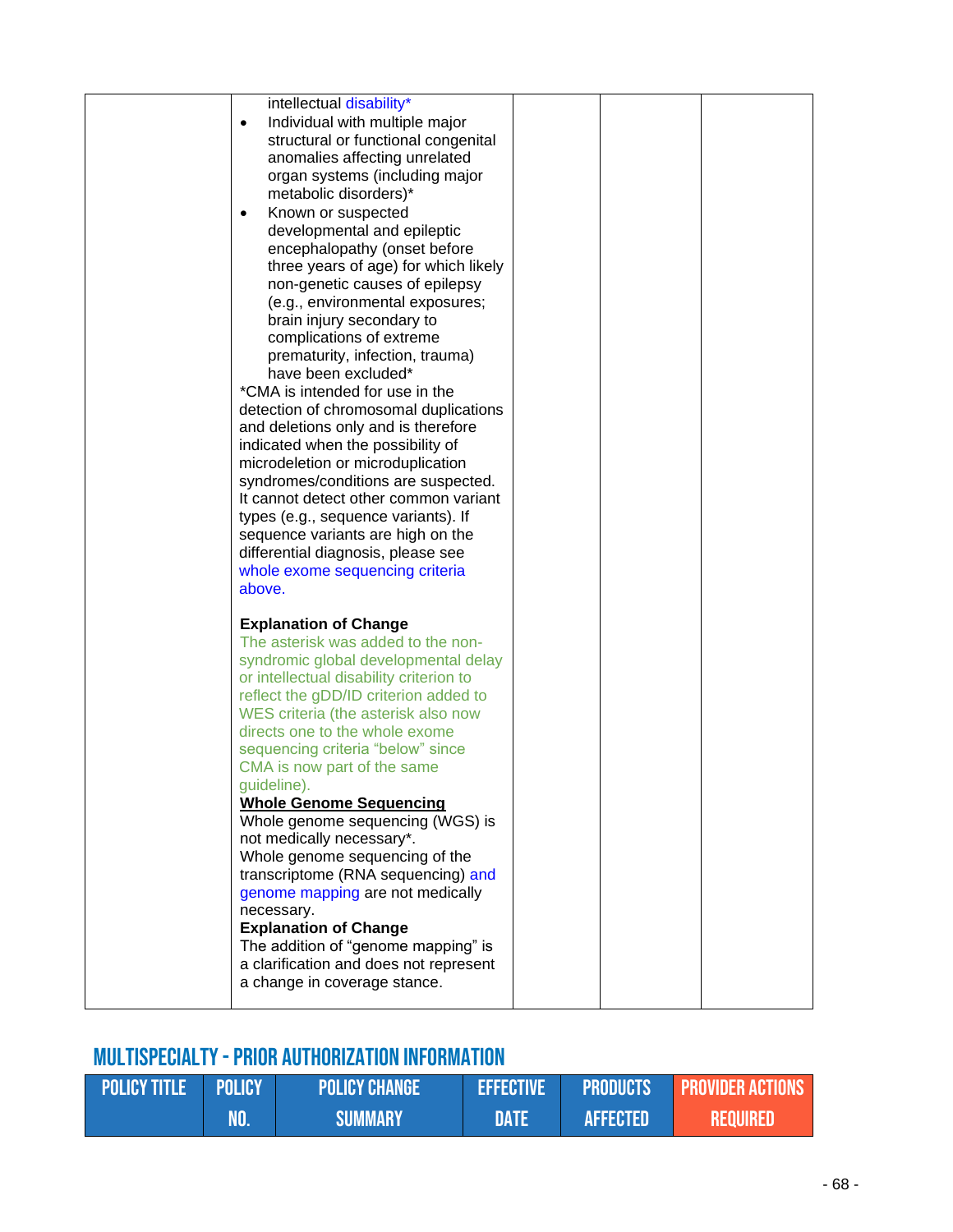| Medicare<br>Advantage<br>Management                                 | 132 | Policy clarified.<br>Outpatient prior<br>authorization<br>requirements for<br><b>Medicare</b><br><b>Advantage PPO</b><br>effective date is<br>January 1, 2022. | January 1,<br>2022                 | Medicare   | Prior<br>authorization<br>required for<br>certain<br>procedures for<br>Medicare<br>Advantage PPO<br>products. |
|---------------------------------------------------------------------|-----|----------------------------------------------------------------------------------------------------------------------------------------------------------------|------------------------------------|------------|---------------------------------------------------------------------------------------------------------------|
| Outpatient<br>Prior<br>Authorization<br>Code List for<br>Commercial | 072 | Outpatient prior<br>authorization<br>requirements for<br>Commercial PPO and<br>EPO is delayed until<br>further notice.                                         | Delayed<br>until further<br>notice | Commercial | No action<br>required.                                                                                        |

#### Neurology Neurosurgery and Orthopedics

| <b>POLICY TITLE</b>                                                  | <b>POLICY</b> | <b>POLICY CHANGE SUMMARY</b>                                                                                                                                                                                                                                                                                                                                  | <b>EFFECTIVE</b>    | <b>PRODUCTS</b>        | <b>PROVIDER ACTIONS</b> |
|----------------------------------------------------------------------|---------------|---------------------------------------------------------------------------------------------------------------------------------------------------------------------------------------------------------------------------------------------------------------------------------------------------------------------------------------------------------------|---------------------|------------------------|-------------------------|
|                                                                      | <b>NO.</b>    |                                                                                                                                                                                                                                                                                                                                                               | <b>DATE</b>         | <b>AFFECTED</b>        | <b>REQUIRED</b>         |
| <b>Epidural Steroid</b><br>Injections for<br>Neck and Back<br>Pain   | 690           | Enforcement update.<br>Diagnoses codes list<br>added. New diagnoses-<br>to-CPT codes edit<br>implemented. Policy<br>criteria unchanged.                                                                                                                                                                                                                       | January<br>7,2022   | Commercial             | No action<br>required.  |
| Evaluation of<br><b>Biomarkers for</b><br>Alzheimer<br>Disease (AD)  | 581           | Policy clarified.<br>Additional evidence<br>review added for use of<br>cerebrospinal fluid<br>biomarkers in the<br>management of mild<br>cognitive impairment or<br>mild dementia due to<br>who are being evaluated<br>for the initiation or<br>continuation of amyloid<br>beta targeting therapy.<br>These indications are<br>considered<br>investigational. | December<br>1,2022  | Commercial<br>Medicare | No action<br>required.  |
| Medical<br>Technology<br>Assessment<br>Noncovered<br><b>Services</b> | 400           | Ongoing<br>investigational<br>statement transferred<br>to MP #482<br>Percutaneous Intradiscal<br>Electrothermal<br>Annuloplasty,<br>Radiofrequency<br>Annuloplasty,<br>Biacuplasty and<br>Intraosseous<br><b>Basivertebral Nerve</b>                                                                                                                          | December<br>1, 2022 | Commercial             | No action<br>required.  |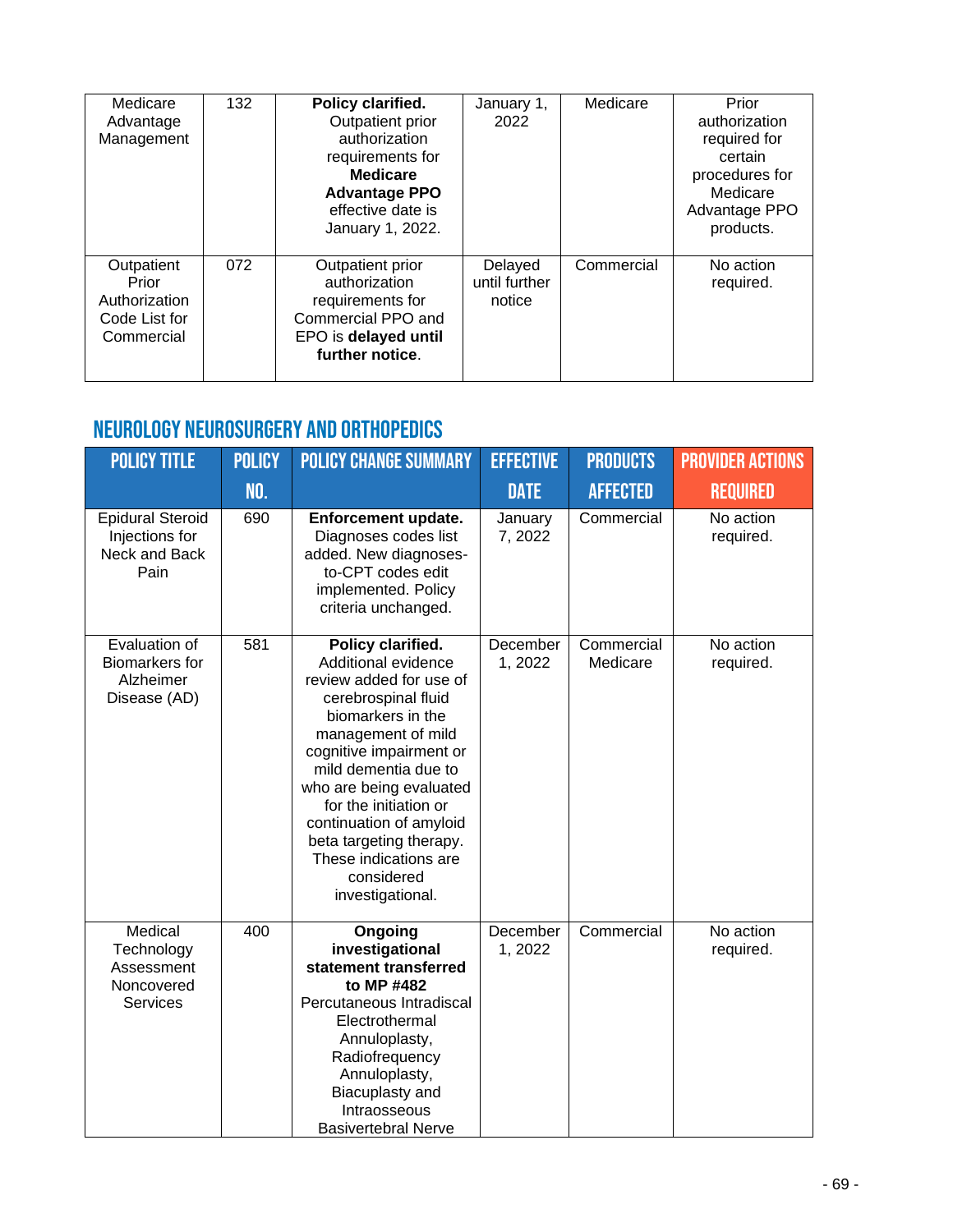|                                                                                                                                                                                |     | Ablation.                                                                                                                                                                                                                                                            |                    |            |                        |
|--------------------------------------------------------------------------------------------------------------------------------------------------------------------------------|-----|----------------------------------------------------------------------------------------------------------------------------------------------------------------------------------------------------------------------------------------------------------------------|--------------------|------------|------------------------|
| Percutaneous<br>Intradiscal<br>Electrothermal<br>Annuloplasty,<br>Radiofrequency<br>Annuloplasty,<br>Biacuplasty and<br>Intraosseous<br><b>Basivertebral</b><br>Nerve Ablation | 482 | Policy clarified.<br>Policy statements<br>updated to include<br>ongoing investigational<br>statement on<br>intraosseous<br>radiofrequency ablation<br>of the basivertebral<br>nerve (e.g., Intracept®<br>system) for the<br>treatment of<br>vertebrogenic back pain. | December<br>1.2022 | Commercial | No action<br>required. |

### **PHARMACY**

| <b>POLICY TITLE</b>                                 | <b>POLICY</b> | <b>POLICY CHANGE SUMMARY</b>                                                                                                                     | <b>EFFECTIVE</b>   | <b>PRODUCTS</b> | <b>PROVIDER ACTIONS</b>                                                                                                                                          |
|-----------------------------------------------------|---------------|--------------------------------------------------------------------------------------------------------------------------------------------------|--------------------|-----------------|------------------------------------------------------------------------------------------------------------------------------------------------------------------|
|                                                     | NO.           |                                                                                                                                                  | <b>DATE</b>        | <b>AFFECTED</b> | <b>REQUIRED</b>                                                                                                                                                  |
| Medicare<br>Advantage Part<br><b>B Step Therapy</b> | 020           | Myasi and Zirabev<br>removed as Step 1<br>requirement prior to use<br>of Beovu, Eylea,<br>Lucentis, Macugen<br>based on updated CMS<br>guidance. | December<br>1,2021 | Medicare        | Providers will be<br>required to<br>use Avastin<br>prior to use<br>of Beovu,<br>Eylea,<br>Lucentis,<br>Macugen<br>based on<br>updated<br><b>CMS</b><br>guidance. |

### PLASTIC SURGERY

| <b>POLICY TITLE</b>                                                 | <b>POLICY</b><br><b>NO.</b> | <b>POLICY CHANGE SUMMARY</b>                                                                                                                                                                              | <b>EFFECTIVE</b><br><b>DATE</b> | <b>PRODUCTS</b><br><b>AFFECTED</b> | <b>PROVIDER ACTIONS</b><br><b>REQUIRED</b>                                         |
|---------------------------------------------------------------------|-----------------------------|-----------------------------------------------------------------------------------------------------------------------------------------------------------------------------------------------------------|---------------------------------|------------------------------------|------------------------------------------------------------------------------------|
| Reduction<br>Mammaplasty<br>for Breast-<br>Related<br>Symptoms      | 703                         | Policy clarified. New<br>medically necessary<br>indications described for<br>repeat reduction<br>mammoplasty.                                                                                             | December<br>1, 2021             | Commercial                         | Outpatient prior<br>authorization still<br>required.                               |
| Gender<br>Affirming<br><b>Services</b><br>(Transgender<br>Services) | 189                         | Policy clarified.<br>Policy statement on<br>surgical procedures<br>revised to clarify that<br>surgical procedures may<br>be done in stages as<br>needed.<br>Policy statement on facial<br>feminization or | December<br>1, 2021             | Commercial<br>Medicare             | Outpatient prior<br>authorization still<br>required for<br>surgical<br>procedures. |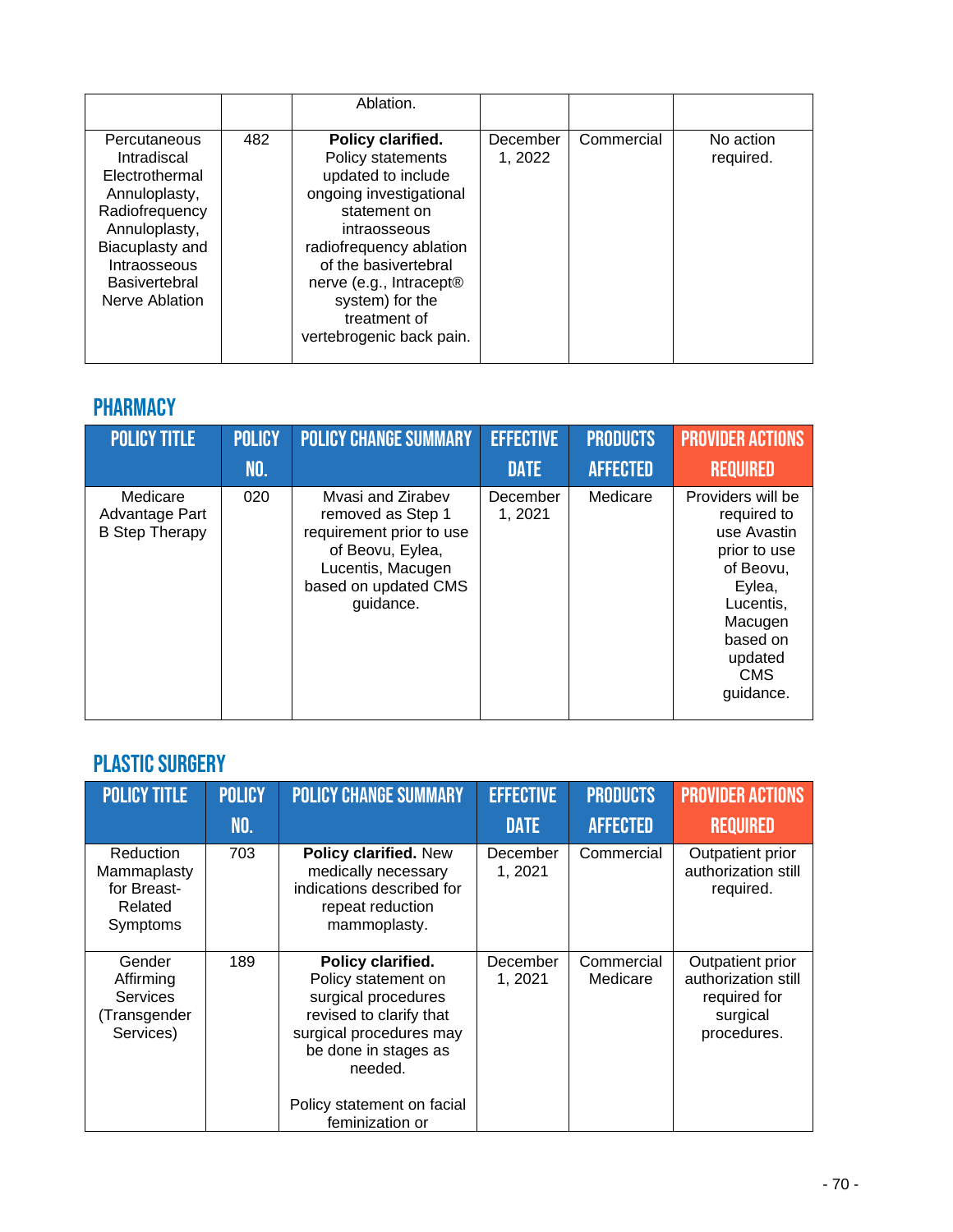| masculinization clarified<br>to include scalp<br>advancement (only as<br>needed in conjunction<br>with forehead contouring).                                                  |  |
|-------------------------------------------------------------------------------------------------------------------------------------------------------------------------------|--|
| Policy statement revised<br>to clarify that hormone<br>therapy is not required for<br>transmasculine or gender<br>diverse members<br>requesting surgical chest<br>procedures. |  |

#### **PSYCHIATRY**

| <b>POLICY TITLE</b>                                                                                                                       | <b>POLICY</b> | <b>POLICY CHANGE</b>                                                                                            | <b>EFFECTIVE</b>    | <b>PRODUCTS</b> | <b>PROVIDER ACTIONS</b>                              |
|-------------------------------------------------------------------------------------------------------------------------------------------|---------------|-----------------------------------------------------------------------------------------------------------------|---------------------|-----------------|------------------------------------------------------|
|                                                                                                                                           | NO.           | <b>SUMMARY</b>                                                                                                  | <b>DATE</b>         | <b>AFFECTED</b> | <b>REQUIRED</b>                                      |
| Transcranial<br>Magnetic<br>Stimulation as<br>a Treatment of<br>Depression<br>and Other<br>Psychiatric/Ne<br>urologic<br><b>Disorders</b> | 297           | Policy clarified to<br>specify using an FDA-<br>cleared device and<br>modality. Policy<br>statements unchanged. | December<br>1, 2021 | Commercial      | Outpatient prior<br>authorization still<br>required. |

#### **UROLOGY**

| <b>POLICY TITLE</b>                                                                                    | <b>POLICY</b><br><b>NO.</b> | <b>POLICY CHANGE SUMMARY</b>                                                                                                                                                                                                                                  | <b>EFFECTIVE</b><br><b>DATE</b> | <b>PRODUCTS</b><br><b>AFFECTED</b> | <b>PROVIDER</b><br><b>ACTIONS</b><br><b>REQUIRED</b> |
|--------------------------------------------------------------------------------------------------------|-----------------------------|---------------------------------------------------------------------------------------------------------------------------------------------------------------------------------------------------------------------------------------------------------------|---------------------------------|------------------------------------|------------------------------------------------------|
| Injectable<br><b>Bulking Agents</b><br>for the<br>Treatment of<br>Urinary and<br>Fecal<br>Incontinence | 471                         | Policy revised. Medically<br>necessary policy<br>statement in men and<br>women with stress urinary<br>incontinence who have<br>failed appropriate<br>conservative therapy<br>expanded to include<br>polyacrylamide hydrogel,<br>which is now FDA<br>approved. | March 1,<br>2022                | Commercial                         | No action<br>required.                               |

# **November 2021**

| ALLERGY IMMUNOLOGY AND OTOLARYNGOLOGY |  |                                                              |  |  |                 |
|---------------------------------------|--|--------------------------------------------------------------|--|--|-----------------|
|                                       |  | POLICY TITLE POLICY POLICY CHANGE SUMMARY EFFECTIVE PRODUCTS |  |  | <b>PROVIDER</b> |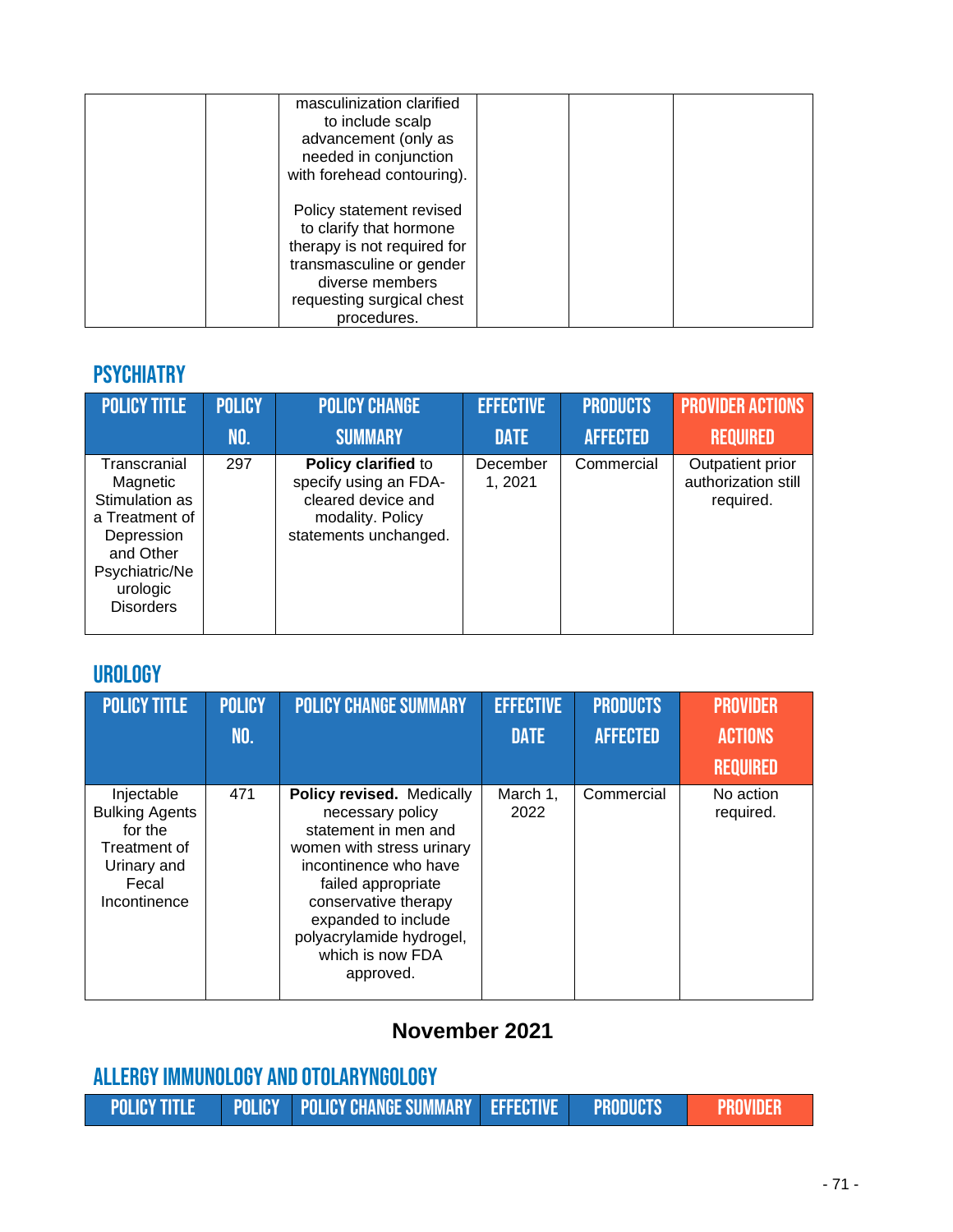|                                                                                                                                    | NO. |                                                                                                                                                                                                                                                                             | <b>DATE</b>        | <b>AFFECTED</b>        | <b>ACTIONS</b><br><b>REQUIRED</b>                    |
|------------------------------------------------------------------------------------------------------------------------------------|-----|-----------------------------------------------------------------------------------------------------------------------------------------------------------------------------------------------------------------------------------------------------------------------------|--------------------|------------------------|------------------------------------------------------|
| Cryoablation for<br><b>Chronic Rhinitis</b>                                                                                        | 843 | <b>New medical policy</b><br>describing ongoing<br>investigational<br>indications.<br>Ongoing investigational<br>policy statement<br>transferred from MP 400<br>to new policy #843<br>Cryoablation of Chronic<br>Rhinitis.<br>HCPCS code: C9771<br>remains investigational. | November<br>1,2021 | Commercial<br>Medicare | No action<br>required.                               |
| Intraoperative<br>Neurophysiologic<br>Monitoring<br>Sensory-Evoked<br>Potentials,<br>Motor-Evoked<br>Potentials, EEG<br>Monitoring | 211 | Policy clarified to<br>indicate that IONM of<br>the facial nerve may be<br>indicated during<br>cochlear implantation,<br>middle ear, and mastoid<br>surgery and other<br>neurotologic/otologic<br>surgical procedures).                                                     | November<br>1,2021 | Commercial             | Outpatient prior<br>authorization<br>still required. |
| Medical<br>Technology<br>Assessment<br>Investigational<br>(Non-Covered)<br>Services List                                           | 400 | Ongoing<br>investigational policy<br>statement on<br>cryoablation for chronic<br>rhinitis removed and<br>transferred to new policy<br>#843 Cryoablation of<br>Chronic Rhinitis.                                                                                             | November<br>1,2021 | Commercial<br>Medicare | No action<br>required.                               |

## Alternative Medicine

| <b>POLICY TITLE</b>       | <b>POLICY</b> | <b>POLICY CHANGE</b>                                                                                                                                                                                                                                           | <b>EFFECTIVE</b>    | <b>PRODUCTS</b>        | <b>PROVIDER ACTIONS</b> |
|---------------------------|---------------|----------------------------------------------------------------------------------------------------------------------------------------------------------------------------------------------------------------------------------------------------------------|---------------------|------------------------|-------------------------|
|                           | NO.           | <b>SUMMARY</b>                                                                                                                                                                                                                                                 | <b>DATE</b>         | <b>AFFECTED</b>        | <b>REQUIRED</b>         |
| Complementary<br>Medicine | 178           | Policy clarified to add<br>bioelectromagnetic<br>therapy as an<br>investigational service.<br>Policy clarified to<br>include description,<br>summary and<br>references from<br>literature search<br>through October 2021.<br>Ongoing<br>investigational policy | November<br>1, 2021 | Commercial<br>Medicare | No action<br>required   |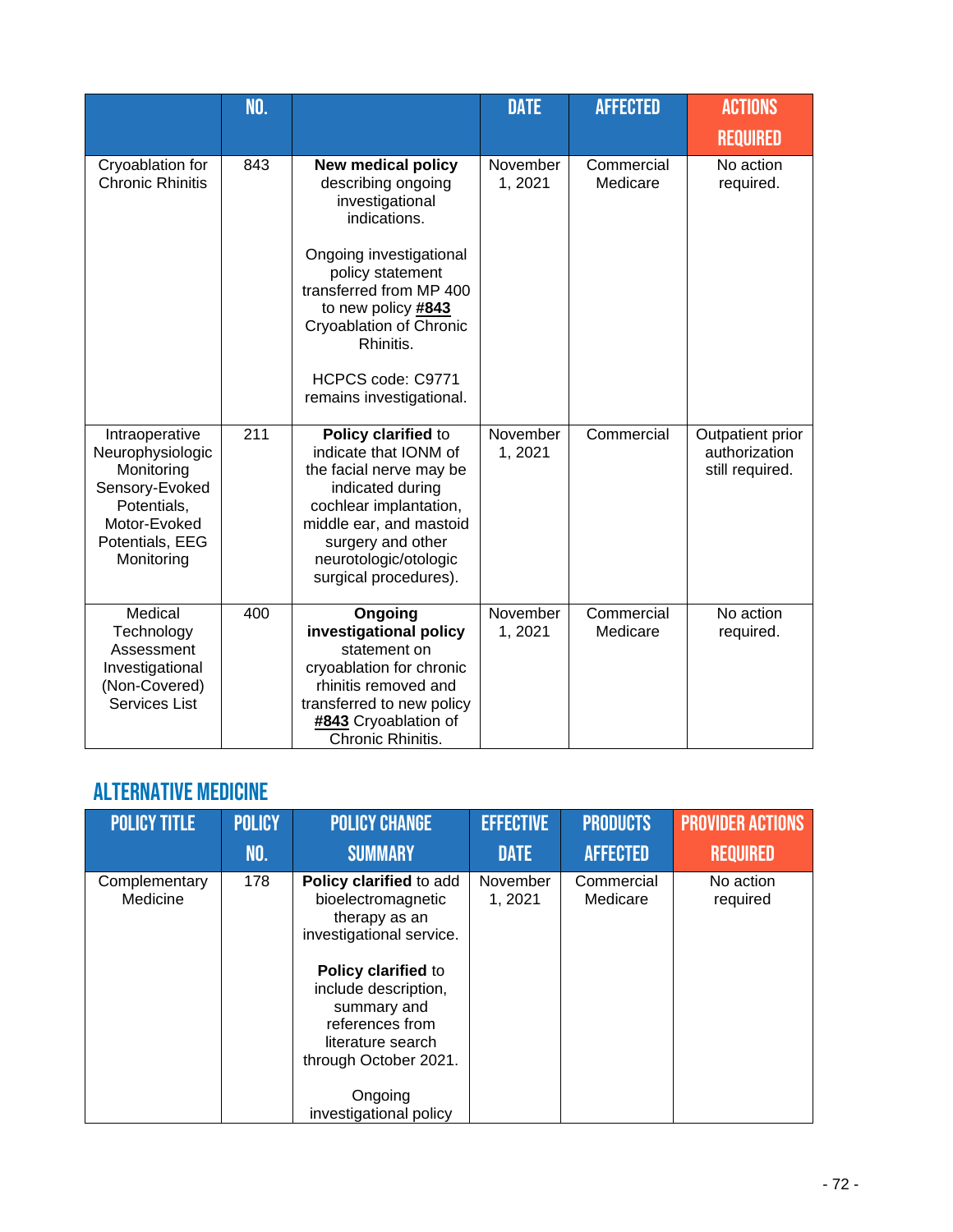|  | tement unchanged.<br>statement |  |  |
|--|--------------------------------|--|--|

## DURABLE MEDICAL EQUIPMENT AND REHABILITATION MEDICINE

| <b>POLICY TITLE</b>                            | <b>POLICY</b><br>NO. | <b>POLICY CHANGE</b><br><b>SUMMARY</b>                                                                    | <b>EFFECTIVE</b><br><b>DATE</b> | <b>PRODUCTS</b><br><b>AFFECTED</b> | <b>PROVIDER ACTIONS</b><br><b>REQUIRED</b>     |
|------------------------------------------------|----------------------|-----------------------------------------------------------------------------------------------------------|---------------------------------|------------------------------------|------------------------------------------------|
| Durable<br>Medical<br>Equipment<br>(DME)       | 842                  | <b>New medical policy</b><br>listing DME medical<br>policies.                                             | February 1,<br>2022             | Commercial                         | No action<br>required.                         |
| Manual and<br>Power<br>Operated<br>Wheelchairs | 365                  | Prior authorization<br>requirements for<br>power operated<br>wheelchairs delayed<br>until further notice. | Delayed until<br>further notice | Commercial                         | Outpatient prior<br>authorization<br>required. |

### **ONCOLOGY**

| <b>POLICY TITLE</b>                                       | <b>POLICY</b> | <b>POLICY CHANGE SUMMARY</b>                                                                                                                                      | <b>EFFECTIVE</b>    | <b>PRODUCTS</b>        | <b>PROVIDER ACTIONS</b> |
|-----------------------------------------------------------|---------------|-------------------------------------------------------------------------------------------------------------------------------------------------------------------|---------------------|------------------------|-------------------------|
|                                                           | <b>NO.</b>    |                                                                                                                                                                   | <b>DATE</b>         | <b>AFFECTED</b>        | <b>REQUIRED</b>         |
| Surgical and<br>Debulking<br>Treatments for<br>Lymphedema | 037           | <b>Policy clarified: Criteria</b><br>pertaining to<br>Bioimpedance (L-Dex)<br>differential of at least 10<br>units was removed.<br>Policy intent is<br>unchanged. | November<br>1, 2021 | Commercial<br>Medicare | No action<br>required.  |

### **PHARMACY**

| <b>POLICY TITLE</b> | <b>POLICY</b> | <b>POLICY CHANGE</b>                                                                                                                                   | <b>EFFECTIVE</b> | <b>PRODUCTS</b> | <b>PROVIDER ACTIONS</b> |
|---------------------|---------------|--------------------------------------------------------------------------------------------------------------------------------------------------------|------------------|-----------------|-------------------------|
|                     | NO.           | <b>SUMMARY</b>                                                                                                                                         | <b>DATE</b>      | <b>AFFECTED</b> | <b>REQUIRED</b>         |
| Site of Care        | 137           | New pharmacy policy<br>implementation<br>cancelled: Policy #137<br>Site of Care is not being<br>implemented as<br>previously announced in<br>May 2021. | N/A              | N/A             | No action<br>required.  |

## **October 2021**

| NEW MEDICAL POLICIES |                                                                                              |                            |            |            |           |  |
|----------------------|----------------------------------------------------------------------------------------------|----------------------------|------------|------------|-----------|--|
| <b>New Medical</b>   | <b>Effective</b><br>Policy<br><b>Products</b><br><b>Policy Summary</b><br><b>Policy Type</b> |                            |            |            |           |  |
| <b>Policy Title</b>  | <b>Number</b>                                                                                |                            | Date       | Affected   |           |  |
| Aducanumab           | 946                                                                                          | New medical policy         | October 8. | Commercial | Neurology |  |
| for Alzheimer        |                                                                                              | describing investigational | 2021       | Medicare   |           |  |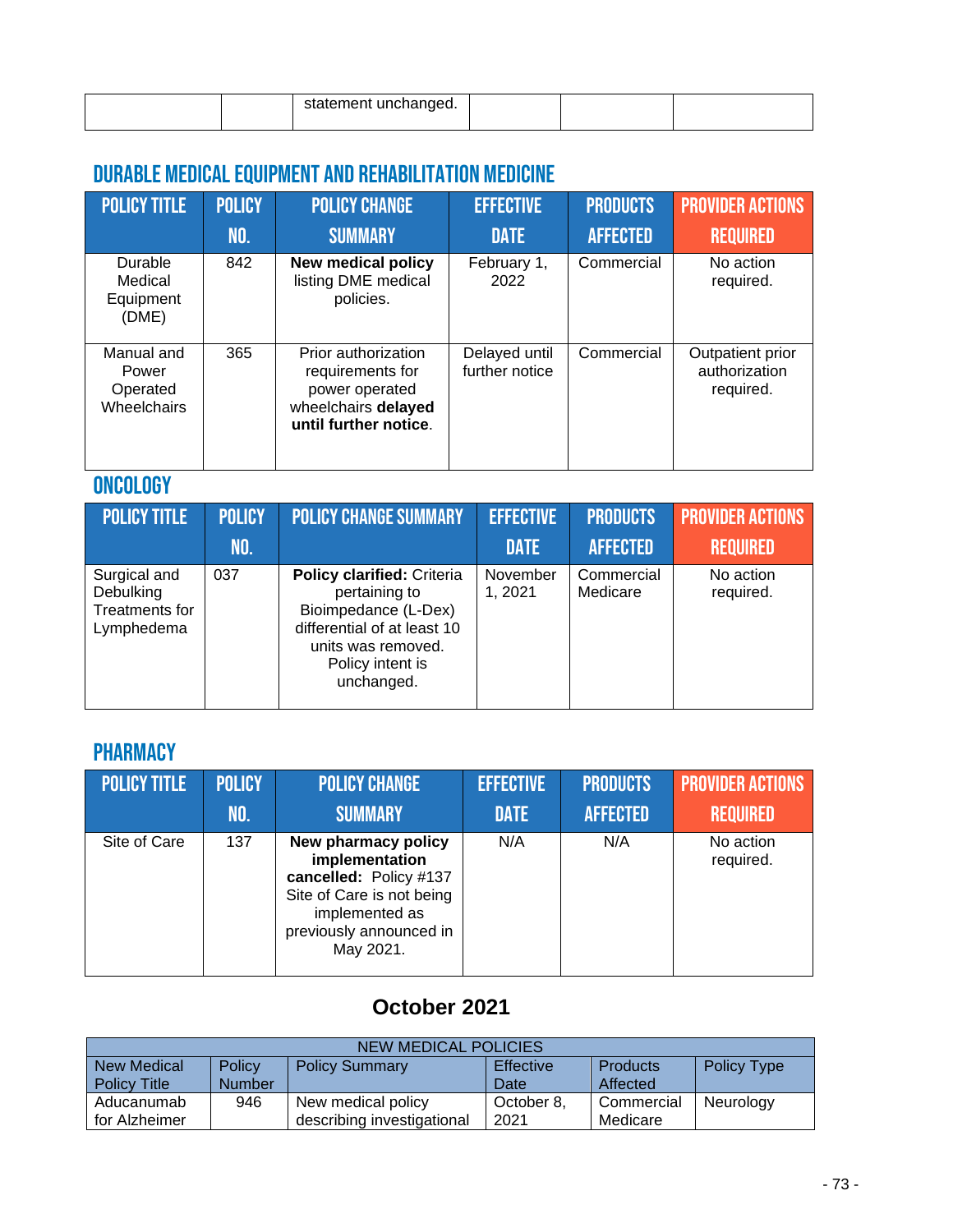| <b>Disease</b>                                                                                                                    |     | indications.                                                     |                    |                        |                       |
|-----------------------------------------------------------------------------------------------------------------------------------|-----|------------------------------------------------------------------|--------------------|------------------------|-----------------------|
| Adjunctive<br>Techniques for<br>Screening and<br>Surveillance of<br><b>Barrett</b><br>Esophagus<br>and<br>Esophageal<br>Dysplasia | 841 | New medical policy<br>describing investigational<br>indications. | January 1,<br>2022 | Commercial<br>Medicare | Gastro-<br>enterology |

| <b>REVISED MEDICAL POLICIES</b>                                                                    |               |                                                                                                                                                                                                                                                               |                     |                        |                                            |
|----------------------------------------------------------------------------------------------------|---------------|---------------------------------------------------------------------------------------------------------------------------------------------------------------------------------------------------------------------------------------------------------------|---------------------|------------------------|--------------------------------------------|
| <b>Medical</b>                                                                                     | <b>Policy</b> | <b>Policy Change Summary</b>                                                                                                                                                                                                                                  | <b>Effective</b>    | <b>Products</b>        | <b>Policy Type</b>                         |
| <b>Policy Title</b>                                                                                | <b>Number</b> |                                                                                                                                                                                                                                                               | <b>Date</b>         | <b>Affected</b>        |                                            |
| Gender<br>Affirming<br><b>Services</b><br>(Transgender<br>Services)                                | 189           | Policy revised to include<br>new medically necessary<br>statements for vocal cord<br>surgery for transfeminine<br>members. Clarified to<br>indicate chest procedures<br>may be done with or<br>without body contouring.<br>Policy reformatted for<br>clarity. | October 1,<br>2021  | Commercial<br>Medicare | Plastic<br>Surgery                         |
| Intravitreal and<br>Punctum<br>Corticosteroid<br>Implants                                          | 272           | New medically necessary<br>indications described for<br>fluocinolone acetonide<br>intravitreal implant<br>(Yutiq®) for the treatment<br>of chronic noninfectious<br>posterior uveitis affecting<br>the posterior segment of<br>the eye.                       | January 1,<br>2022  | Commercial<br>Medicare | Ophthal-<br>mology                         |
| <b>Plastic Surgery</b>                                                                             | 068           | Policy updated to include<br>medically necessary<br>language for adolescent<br>and adult intersex<br>members whose anatomy<br>does not conform to<br>typical binary notions of<br>male or female and/or is<br>not congruent with their<br>gender identity.    | September<br>1,2021 | Commercial             | Plastic and<br>Reconstruc-<br>tion Surgery |
| Pneumatic<br>Compression<br>Pumps for<br>Treatment of<br>Lymphedema<br>and Venous<br><b>Ulcers</b> | 354           | New investigational<br>indications described for<br>use of lymphedema<br>pumps applied to the<br>head and neck to treat<br>lymphedema.                                                                                                                        | January 1,<br>2022  | Commercial             | Oncology                                   |

### **Advanced Imaging Radiology**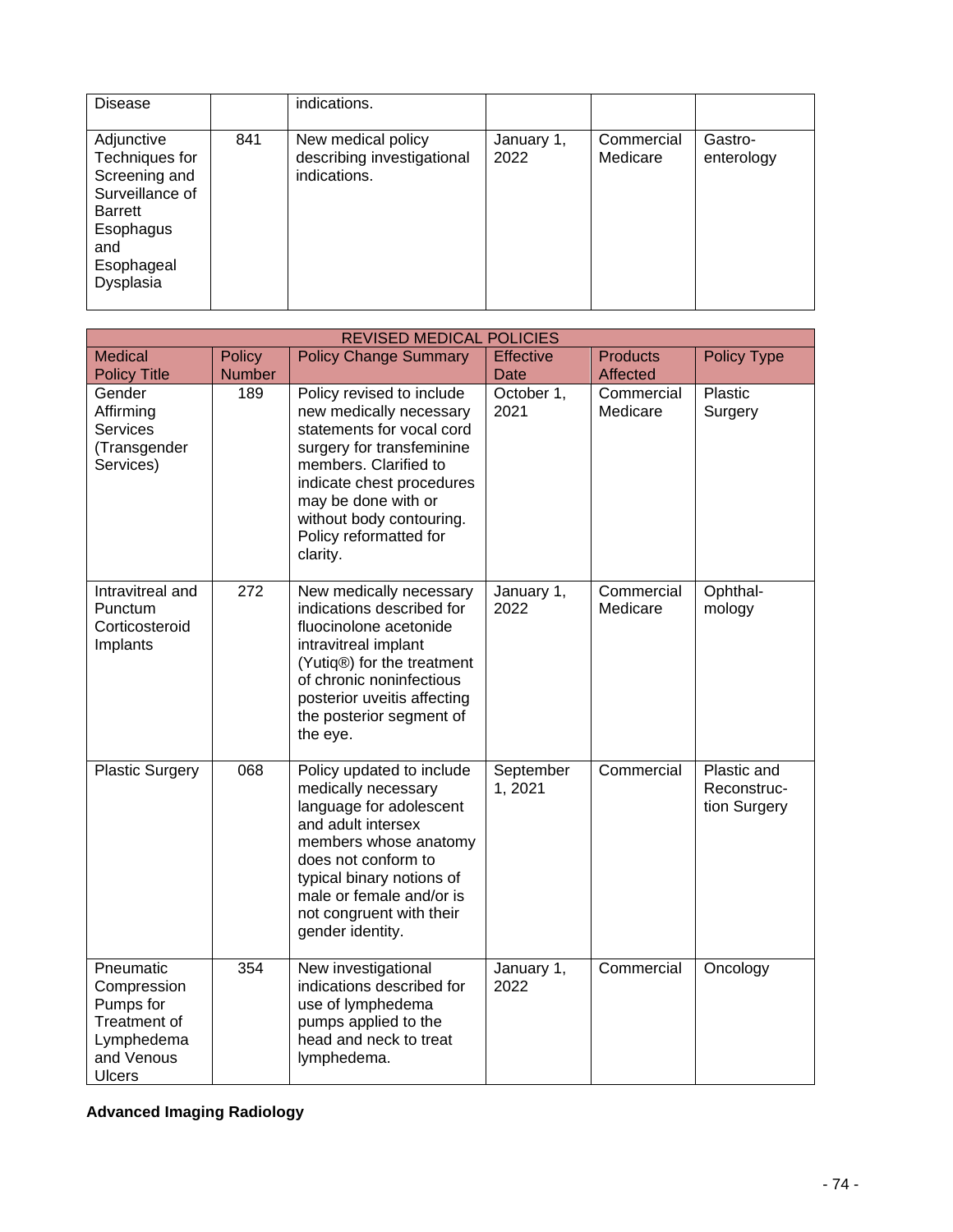Effective for dates of service on and after November 7, 2021 and March 13, 2022, the following updates will apply to the AIM Advanced Imaging Clinical Appropriateness Guidelines. You may access and download a copy of the current guidelines here. For questions related to the guidelines, please contact AIM via email at [aim.guidelines@aimspecialtyhealth.com.](mailto:aim.guidelines@aimspecialtyhealth.com) **Note:** *Updates highlighted in green are effective November 7, 2021. Updates in black are effective March 13, 2022.*

| AIM       | Contains the following updates                                                          | Effective      | Products   | Policy      |
|-----------|-----------------------------------------------------------------------------------------|----------------|------------|-------------|
| Guideline |                                                                                         | Date           | Affected   | <b>Type</b> |
| Abdomen   | <b>Female Reproductive System and Obstetric</b>                                         | <b>Updates</b> | Commercial | Radiology   |
| and       | <b>Indications</b>                                                                      | highlighted in | Medicare   | Imaging     |
| Pelvis    | Uterine leiomyomata (fibroids)                                                          | green are      |            |             |
| Imaging   | Advanced imaging is considered medically                                                | effective      |            |             |
|           | necessary following nondiagnostic ultrasound for                                        | November 7,    |            |             |
|           | management prior to a fertility-sparing procedure,                                      | 2021           |            |             |
|           | with the exception of MR-guided focused                                                 |                |            |             |
|           | ultrasound                                                                              | Updates in     |            |             |
|           | <b>Explanation of change</b>                                                            | black are      |            |             |
|           | Expanded to include other fertility sparing<br>$\bullet$                                | effective      |            |             |
|           | procedures                                                                              | March 13,      |            |             |
|           | New requirement for nondiagnostic US prior to<br>$\bullet$                              | 2022           |            |             |
|           | <b>MRI</b>                                                                              |                |            |             |
|           |                                                                                         |                |            |             |
|           | <b>Gastrointestinal Indications</b>                                                     |                |            |             |
|           | <b>Explanation of change</b>                                                            |                |            |             |
|           | Removed as a standalone indication because                                              |                |            |             |
|           | advanced imaging is not routinely<br>recommended for imaging suspected                  |                |            |             |
|           | intussusception                                                                         |                |            |             |
|           |                                                                                         |                |            |             |
|           | <b>Hepatobiliary Indications</b>                                                        |                |            |             |
|           | Diffuse liver disease                                                                   |                |            |             |
|           | For hepatocellular cancer screening in high-risk                                        |                |            |             |
|           | patients, see the Oncologic Imaging guidelines.                                         |                |            |             |
|           | <b>IMAGING STUDY</b>                                                                    |                |            |             |
|           | CT abdomen for EITHER of the following:                                                 |                |            |             |
|           | Suspected liver disease<br>٠                                                            |                |            |             |
|           | Iron overload in hemochromatosis when MRI<br>$\bullet$                                  |                |            |             |
|           | cannot be performed or is nondiagnostic                                                 |                |            |             |
|           | MRI abdomen for evaluation of<br>$\bullet$                                              |                |            |             |
|           | hemochromatosis                                                                         |                |            |             |
|           | MR elastography for diagnosis and<br>٠                                                  |                |            |             |
|           | management of advanced hepatic                                                          |                |            |             |
|           | fibrosis/cirrhosis                                                                      |                |            |             |
|           | Multiparametric MRI (LiverMultiScan) in<br>٠                                            |                |            |             |
|           | EITHER of the following scenarios:                                                      |                |            |             |
|           | As an alternative to MR elastography<br>$\circ$                                         |                |            |             |
|           | for diagnosis and management of                                                         |                |            |             |
|           | advanced hepatic fibrosis/cirrhosis                                                     |                |            |             |
|           | As an alternative to MRI abdomen for<br>$\circ$                                         |                |            |             |
|           | evaluation of hemochromatosis                                                           |                |            |             |
|           | <b>Explanation of change</b>                                                            |                |            |             |
|           | Moved screening for HCC in cirrhosis to<br>$\circ$                                      |                |            |             |
|           | Oncologic Imaging guidelines; defined patients<br>in whom advanced imaging is indicated |                |            |             |
|           | New indication for LiverMultiScan in patient                                            |                |            |             |
|           | $\circ$<br>population for whom MR elastography is                                       |                |            |             |
|           | appropriate, and for evaluation of                                                      |                |            |             |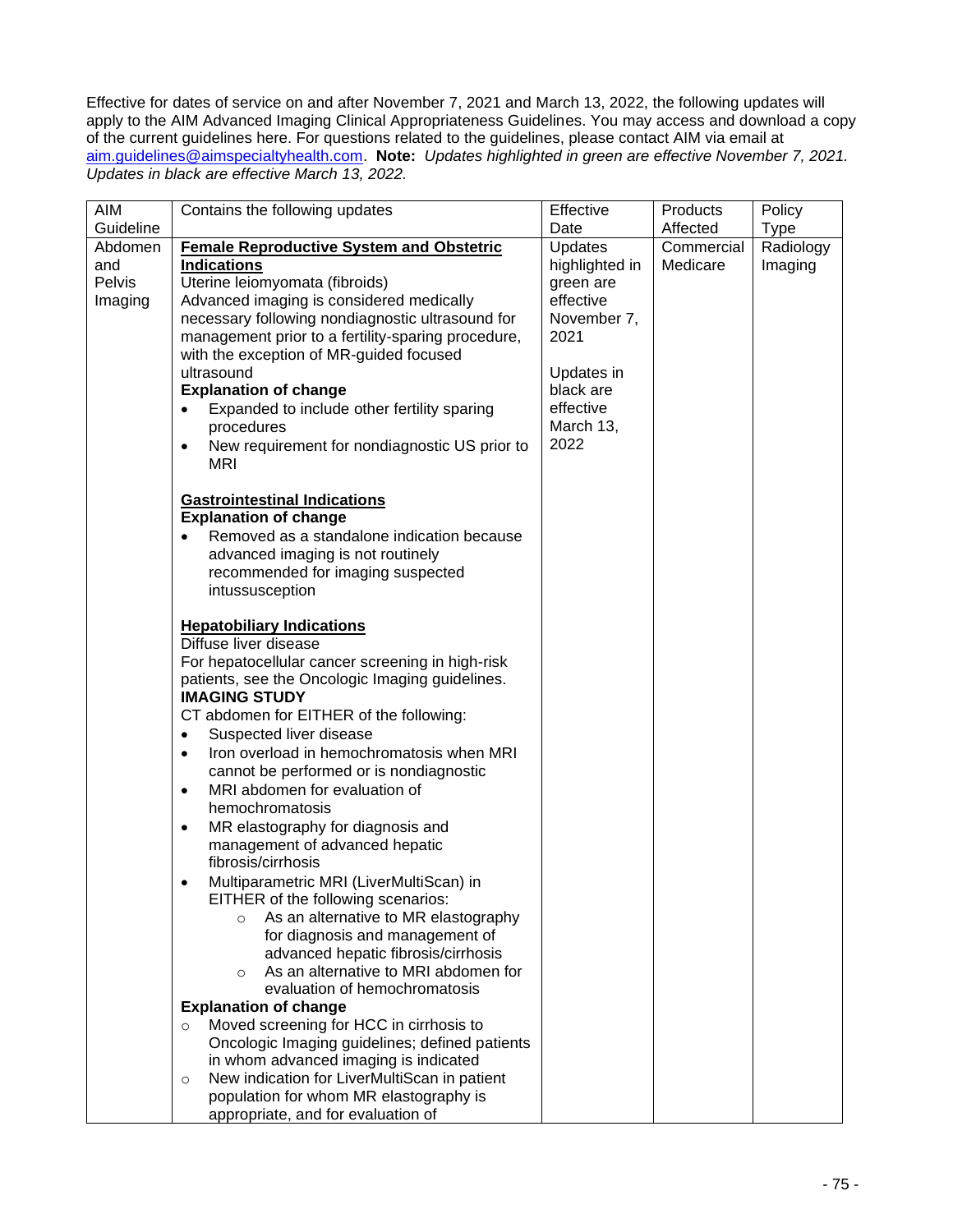| hemochromatosis.                                                                                      |  |  |
|-------------------------------------------------------------------------------------------------------|--|--|
|                                                                                                       |  |  |
| <b>Jaundice</b><br><b>ADULT</b>                                                                       |  |  |
| Advanced imaging is considered medically                                                              |  |  |
| necessary for the diagnosis of jaundice when                                                          |  |  |
| unexplained by liver and biliary function tests.                                                      |  |  |
| <b>PEDIATRIC</b>                                                                                      |  |  |
| Advanced imaging is considered medically                                                              |  |  |
| necessary following nondiagnostic ultrasound, for<br>the diagnosis of jaundice when unexplained by    |  |  |
| liver and biliary function tests.                                                                     |  |  |
| <b>Explanation of change</b>                                                                          |  |  |
| Requirement for initial evaluation with US in<br>$\circ$                                              |  |  |
| pediatric patients                                                                                    |  |  |
| <b>Osseous Indications</b>                                                                            |  |  |
| Sacroiliitis, not otherwise specified                                                                 |  |  |
| Advanced imaging is considered medically                                                              |  |  |
| necessary for diagnosis and management                                                                |  |  |
| following pelvic or sacral radiographs in EITHER of                                                   |  |  |
| the following scenarios:<br>Condition predisposing to sacroiliitis, such as<br>$\circ$                |  |  |
| inflammatory bowel disease, psoriasis, or                                                             |  |  |
| infection, when radiographs are negative or                                                           |  |  |
| equivocal for sacroiliitis                                                                            |  |  |
| Radiographs equivocal for sacroiliitis<br>$\circ$                                                     |  |  |
| <b>Explanation of change</b><br>Defined patient population in whom advanced                           |  |  |
| imaging is indicated                                                                                  |  |  |
|                                                                                                       |  |  |
| <b>Pancreatic Indications</b><br>Pancreatic mass, indeterminate solid                                 |  |  |
| Advanced imaging is considered medically                                                              |  |  |
| necessary for diagnosis, management, and                                                              |  |  |
| surveillance.                                                                                         |  |  |
| <b>IMAGING STUDY</b>                                                                                  |  |  |
| CT abdomen or CT abdomen and pelvis, with                                                             |  |  |
| pancreatic protocol<br>MRI abdomen                                                                    |  |  |
| <b>Explanation of change</b>                                                                          |  |  |
| Included CT pelvis as this is sometimes                                                               |  |  |
| included in pancreatic protocol CT                                                                    |  |  |
| Pancreatic mass, indeterminate cystic                                                                 |  |  |
| (IPMN/IPMT)                                                                                           |  |  |
| <b>ADULT</b>                                                                                          |  |  |
| Advanced imaging is considered medically                                                              |  |  |
| necessary for diagnosis, management, and                                                              |  |  |
| surveillance in surgical candidates when EUS/FNA<br>has not been performed or is nondiagnostic in ANY |  |  |
| of the following scenarios:                                                                           |  |  |
| Initial evaluation of an indeterminate mass<br>$\bullet$                                              |  |  |
| identified on ultrasound                                                                              |  |  |
| Age 80 or greater at the time of diagnosis:<br>$\bullet$                                              |  |  |
| every other year for up to 4 years or every                                                           |  |  |
| other year if enlarging<br>Cysts less than 1.5 cm                                                     |  |  |
|                                                                                                       |  |  |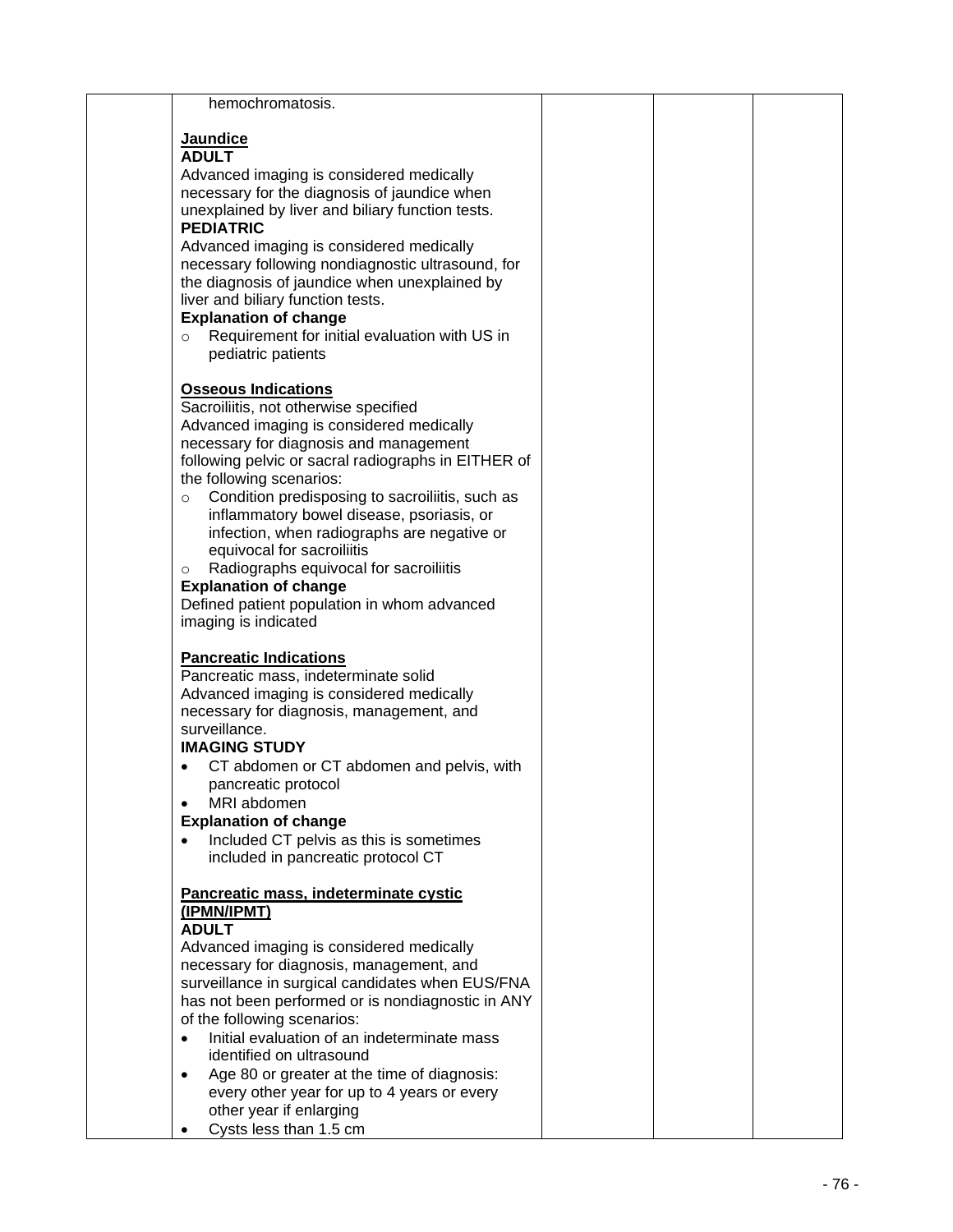| Age less than 65 at diagnosis: every<br>$\circ$             |  |  |
|-------------------------------------------------------------|--|--|
| 12 months for up to 9 years from the                        |  |  |
|                                                             |  |  |
| time of initial diagnosis                                   |  |  |
| Age 65 to 79 at diagnosis: every 24<br>$\circ$              |  |  |
| months for up to 10 years from the                          |  |  |
|                                                             |  |  |
| time of initial diagnosis                                   |  |  |
| Cysts 1.5 cm or greater<br>$\bullet$                        |  |  |
| Every 6-12 months for 2 years then<br>$\circ$               |  |  |
|                                                             |  |  |
| yearly for up to 10 years                                   |  |  |
| <b>PEDIATRIC</b>                                            |  |  |
| Advanced imaging is considered medically                    |  |  |
| necessary for diagnosis, management, and                    |  |  |
|                                                             |  |  |
| surveillance.                                               |  |  |
| <b>IMAGING STUDY</b>                                        |  |  |
| CT abdomen or CT abdomen and pelvis<br>$\bullet$            |  |  |
|                                                             |  |  |
| MRI/MRCP abdomen<br>$\bullet$                               |  |  |
| <b>Explanation of change</b>                                |  |  |
| Clarified age criteria and follow up intervals<br>$\bullet$ |  |  |
| Added CT pelvis to address pancreatic<br>$\bullet$          |  |  |
|                                                             |  |  |
| protocol variations                                         |  |  |
|                                                             |  |  |
| <b>Pancreatitis</b>                                         |  |  |
|                                                             |  |  |
| Advanced imaging is considered medically                    |  |  |
| necessary in EITHER of the following scenarios:             |  |  |
| Evaluation of suspected complications due to<br>٠           |  |  |
| acute pancreatitis (see pancreatic pseudocyst)              |  |  |
|                                                             |  |  |
| Recurrent acute pancreatitis of uncertain<br>٠              |  |  |
| etiology, defined as more than 2 attacks of                 |  |  |
| acute pancreatitis without established end-                 |  |  |
| stage chronic pancreatitis                                  |  |  |
|                                                             |  |  |
| Note: Patients with mild acute or uncomplicated             |  |  |
| pancreatitis usually do not require cross-sectional         |  |  |
| imaging, aside from ultrasound for identification of        |  |  |
|                                                             |  |  |
| gallstones and/or biliary ductal calculi.                   |  |  |
| <b>IMAGING STUDY</b>                                        |  |  |
| CT abdomen or CT abdomen and pelvis                         |  |  |
| <b>Explanation of change</b>                                |  |  |
|                                                             |  |  |
| Added CT pelvis to allow for venous phase<br>$\bullet$      |  |  |
| pelvic imaging and/or evaluation of paracolic               |  |  |
| gutters                                                     |  |  |
| Clarified definition of recurrent acute<br>$\bullet$        |  |  |
|                                                             |  |  |
| pancreatitis so that it only excludes end-stage             |  |  |
| chronic pancreatitis, not all chronic pancreatitis          |  |  |
|                                                             |  |  |
| <b>Renal, Adrenal, and Urinary Tract Indications</b>        |  |  |
|                                                             |  |  |
| <b>Explanation of change</b>                                |  |  |
| Removed as CT is generally not indicated                    |  |  |
| unless there is concern for underlying                      |  |  |
| pathology such as mass or hydronephrosis,                   |  |  |
|                                                             |  |  |
| which are addressed separately within the                   |  |  |
| guidelines.                                                 |  |  |
|                                                             |  |  |
|                                                             |  |  |
| <b>Hematuria</b>                                            |  |  |
| <b>ADULT</b>                                                |  |  |
| Advanced imaging is considered medically                    |  |  |
| necessary for diagnosis and management in ANY               |  |  |
| of the following scenarios:                                 |  |  |
|                                                             |  |  |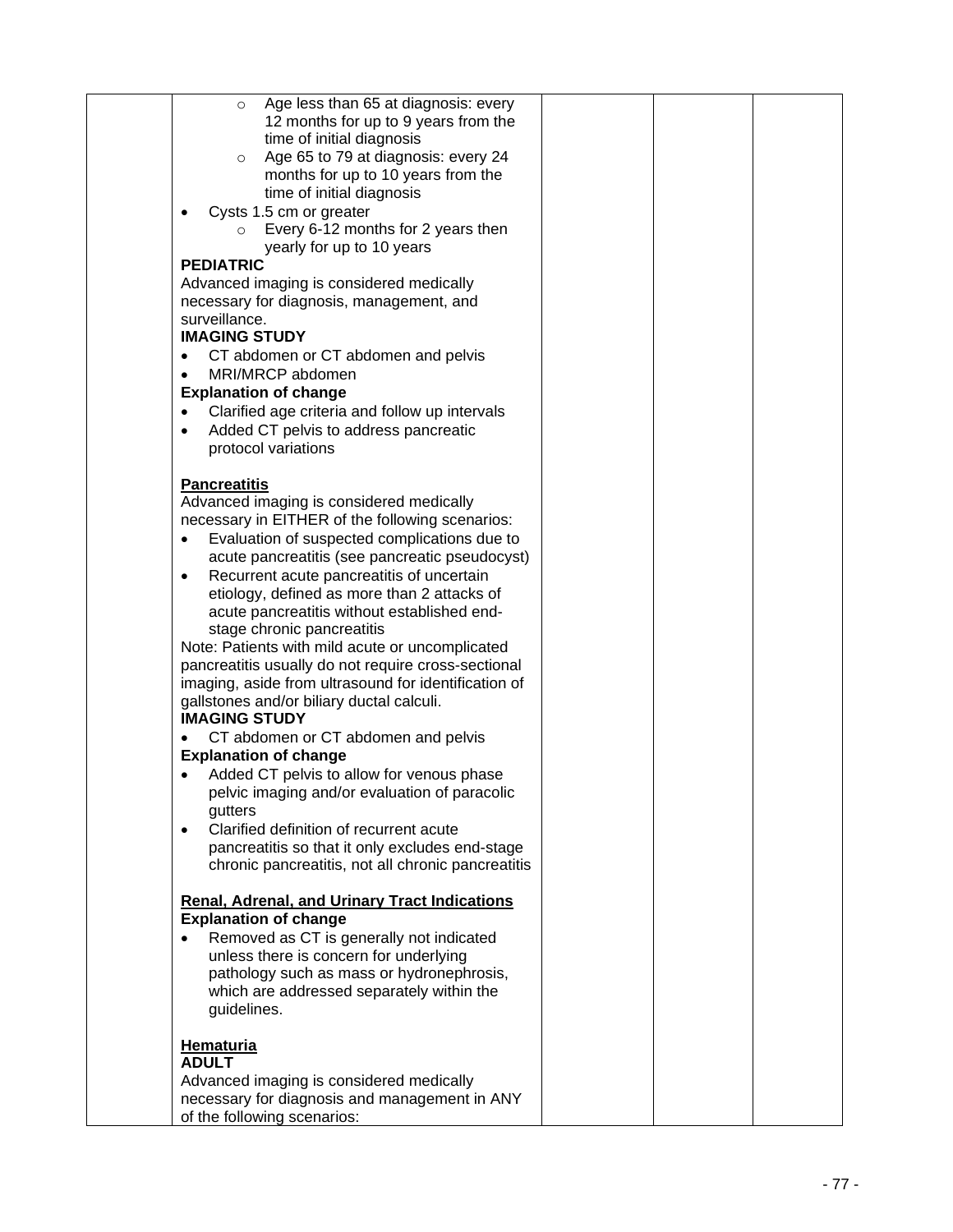| Traumatic hematuria<br>$\bullet$                    |  |  |
|-----------------------------------------------------|--|--|
| Macroscopic hematuria<br>$\bullet$                  |  |  |
| Microscopic hematuria in EITHER of the<br>$\bullet$ |  |  |
| following scenarios:                                |  |  |
| Symptomatic<br>$\circ$                              |  |  |
| Asymptomatic in EITHER of the<br>$\circ$            |  |  |
| following scenarios:                                |  |  |
|                                                     |  |  |
| High-risk patients (defined as                      |  |  |
| ANY of the following):                              |  |  |
| Age greater than 59                                 |  |  |
| years                                               |  |  |
| More than 30 pack                                   |  |  |
| year smoking history                                |  |  |
| More than 25 red                                    |  |  |
| blood cells per high                                |  |  |
| powered field                                       |  |  |
| (RBC/HPF)                                           |  |  |
| History of gross<br>٠                               |  |  |
| hematuria                                           |  |  |
| Low or intermediate risk                            |  |  |
| patients (those not meeting                         |  |  |
| the high-risk criteria above)                       |  |  |
| when ALL of the following                           |  |  |
| criteria are met:                                   |  |  |
| Persistent and<br>$\bullet$                         |  |  |
| unexplained following                               |  |  |
| repeat urinalysis                                   |  |  |
| Negative renal                                      |  |  |
| ultrasound                                          |  |  |
| Nondiagnostic                                       |  |  |
| cystoscopy                                          |  |  |
| <b>Explanation of change</b>                        |  |  |
| Modified criteria for asymptomatic microhematuria   |  |  |
| based on AUA guideline                              |  |  |
|                                                     |  |  |
| <b>Polycystic kidney disease</b>                    |  |  |
| Advanced imaging is considered medically            |  |  |
| necessary for diagnosis and management              |  |  |
| following nondiagnostic ultrasound, to evaluate     |  |  |
| total kidney volume AND to assist in decisions on   |  |  |
| medical therapy.                                    |  |  |
| <b>Explanation of change</b>                        |  |  |
| Added language clarifying that advanced imaging     |  |  |
| should be used to guide treatment changes, given    |  |  |
| that not all patients undergo medical therapy       |  |  |
|                                                     |  |  |
| Renal masses (includes renal cysts)                 |  |  |
| For patients with a known primary malignancy, or    |  |  |
| for renal cancer screening in patients with a       |  |  |
| genetic predisposition, see the Oncologic imaging   |  |  |
| guidelines.                                         |  |  |
| See separate indication for Polycystic kidney       |  |  |
| disease.                                            |  |  |
| <b>ADULT</b>                                        |  |  |
| Advanced imaging is considered medically            |  |  |
| necessary in patients with a known renal mass and   |  |  |
| a genetic or medical predisposition to renal cancer |  |  |
|                                                     |  |  |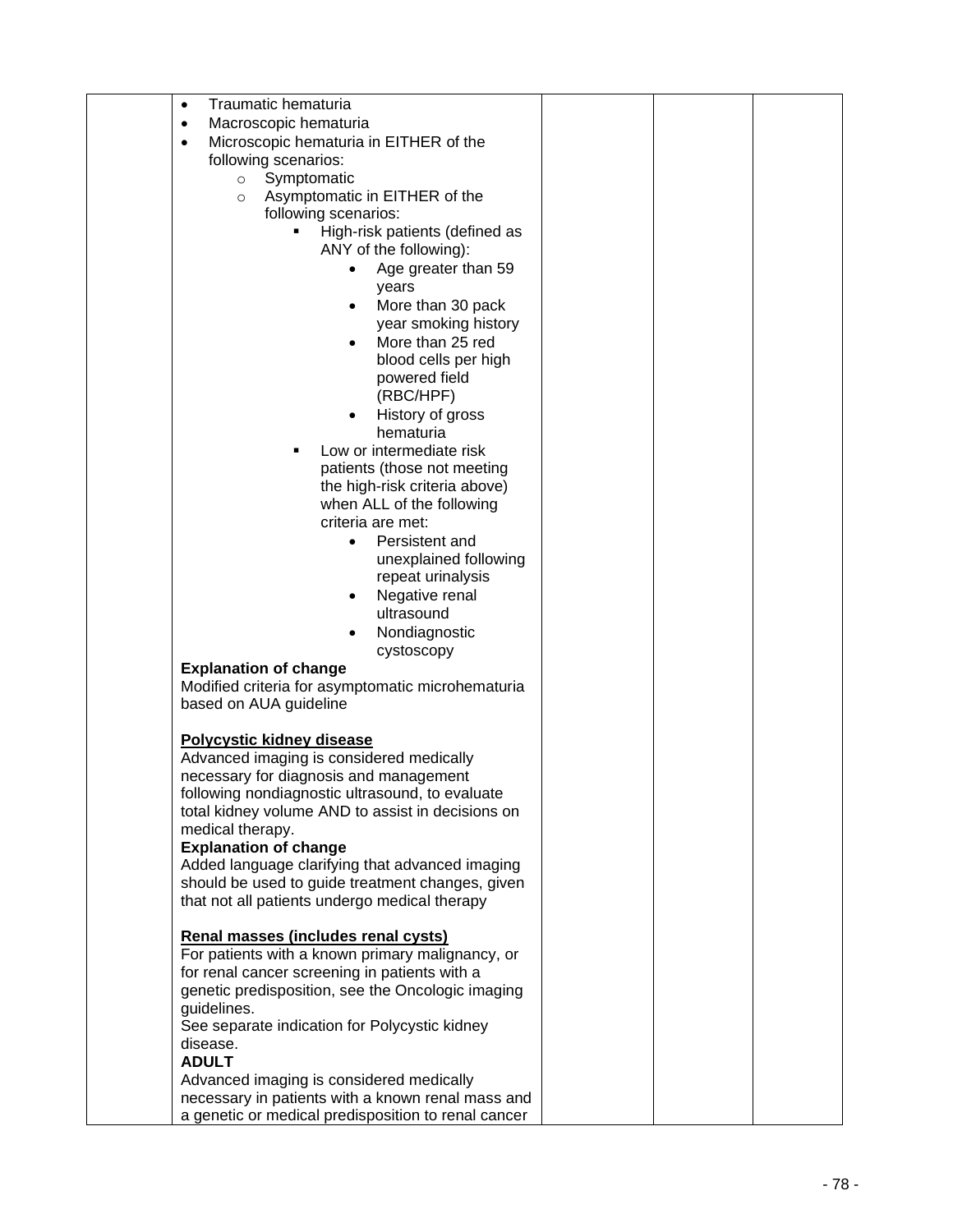| or in ANY of the following scenarios:                                               |  |  |
|-------------------------------------------------------------------------------------|--|--|
| Diagnosis and management of an<br>٠                                                 |  |  |
| indeterminate renal mass in ANY of the                                              |  |  |
| following scenarios:                                                                |  |  |
| Initial evaluation of an indeterminate<br>$\circ$                                   |  |  |
| mass identified on ultrasound                                                       |  |  |
| Growth (more than 3 mm per year)<br>$\circ$                                         |  |  |
| over a 5-year period                                                                |  |  |
| Mass with at least one suspicious<br>$\circ$                                        |  |  |
| feature (ANY of the following):                                                     |  |  |
| Thick or irregular cyst wall<br>٠                                                   |  |  |
| Mural nodule<br>٠                                                                   |  |  |
| Calcification<br>٠                                                                  |  |  |
| Greater than 20 HU on a<br>٠                                                        |  |  |
| contrast enhanced CT or                                                             |  |  |
| between 21 and 69 HU on a                                                           |  |  |
| noncontrast CT                                                                      |  |  |
| Infiltrative or ill defined<br>$\blacksquare$                                       |  |  |
| Management of a solid benign renal mass with<br>$\bullet$                           |  |  |
| new or worsening symptoms                                                           |  |  |
| Surveillance<br>$\bullet$                                                           |  |  |
| Bosniak IIF: 6 months and 12 months<br>$\circ$                                      |  |  |
| after initial diagnosis, then annually                                              |  |  |
| until 5 years from the time of initial                                              |  |  |
| diagnosis                                                                           |  |  |
| Solid renal mass suspicious for renal<br>$\circ$                                    |  |  |
| cancer or Bosniak III or IV complex                                                 |  |  |
| cyst: initial at 6-12 months after initial                                          |  |  |
| diagnosis, then annually when part of                                               |  |  |
| an active surveillance management                                                   |  |  |
| strategy                                                                            |  |  |
| Note: Classification is based on the Bosniak                                        |  |  |
| criteria prior to the 2019 update.                                                  |  |  |
| <b>Explanation of change</b>                                                        |  |  |
| Clarified that this indication includes both<br>$\bullet$                           |  |  |
| cystic and solid masses                                                             |  |  |
| Clarified follow up endpoint for Bosniak IIF<br>$\bullet$                           |  |  |
| Removed endpoint for active surveillance<br>$\bullet$                               |  |  |
|                                                                                     |  |  |
| <b>Urinary tract calculi</b>                                                        |  |  |
| *Recurrence applies when the patient has a prior                                    |  |  |
| history of stones but the prior episode has resolved                                |  |  |
| (either the stone is known to have passed based                                     |  |  |
| on clinical follow-up, or prior imaging has shown                                   |  |  |
| resolution).                                                                        |  |  |
| <b>Explanation of change</b>                                                        |  |  |
| Defined difference between management and                                           |  |  |
| recurrence - no intended change in coverage                                         |  |  |
| For post-lithotripsy or ureteroscopic stone<br>$\bullet$                            |  |  |
| removal, deleted requirement that calculi be                                        |  |  |
| radiolucent as this requirement is not in AUA                                       |  |  |
| guideline                                                                           |  |  |
|                                                                                     |  |  |
| <b>Transplant-related imaging</b>                                                   |  |  |
| Advanced imaging is considered medically                                            |  |  |
| necessary in the following scenarios:<br>For living donors, a single pre-transplant |  |  |
| evaluation                                                                          |  |  |
|                                                                                     |  |  |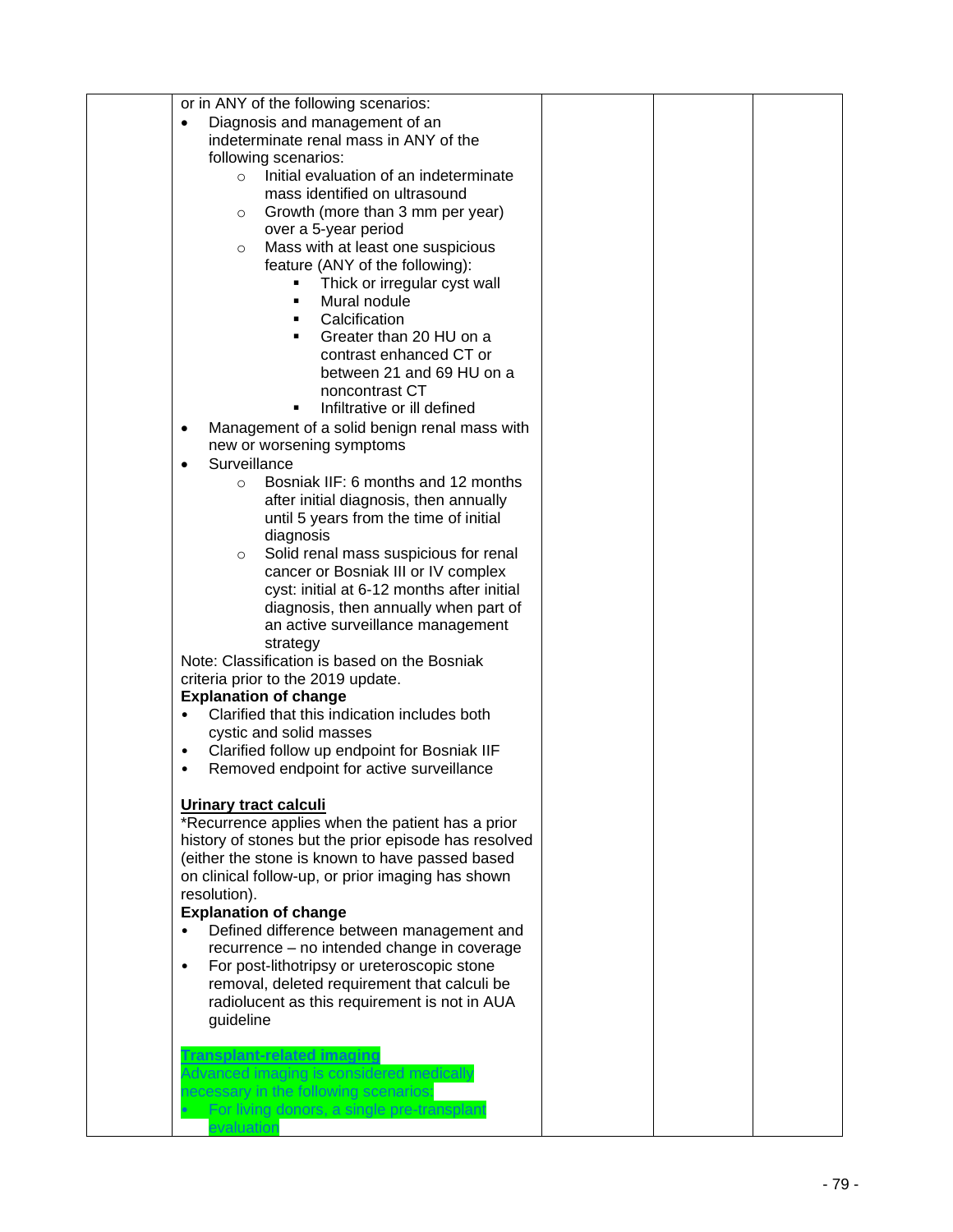|                         | liver transplantation, annual surveillance<br>Evaluation of suspected post-transplant<br>complications Note: For patients on the<br>transplant list but who have not undergone<br>ransplantation and who have a change in<br>clinical condition, please refer to the applicable<br>sign- or symptom-based indication.<br><b>MAGING STUDY</b><br>CT abdomen or CT abdomen/pelvis<br>MRI abdomen as an alternative to CT<br>abdomen for surveillance in patients on the<br>waiting list for liver transplantation<br><b>Explanation of change</b><br>New indication for transplant-related imaging                                                                                                                                                                                                                                                                                                                                                                                                                                                                                                                                                                                                                                                                                                                                                                                                                                                                                                                                                                           |                   |  |
|-------------------------|----------------------------------------------------------------------------------------------------------------------------------------------------------------------------------------------------------------------------------------------------------------------------------------------------------------------------------------------------------------------------------------------------------------------------------------------------------------------------------------------------------------------------------------------------------------------------------------------------------------------------------------------------------------------------------------------------------------------------------------------------------------------------------------------------------------------------------------------------------------------------------------------------------------------------------------------------------------------------------------------------------------------------------------------------------------------------------------------------------------------------------------------------------------------------------------------------------------------------------------------------------------------------------------------------------------------------------------------------------------------------------------------------------------------------------------------------------------------------------------------------------------------------------------------------------------------------|-------------------|--|
| <b>Brain</b><br>Imaging | <b>Congenital and Developmental Conditions</b><br>Sickle cell disease (pediatric only)<br>Advanced imaging is considered medically<br>necessary for periodic screening and surveillance<br>for silent cerebral infarcts in patients with sickle cell<br>disease.<br><b>IMAGING STUDY</b><br><b>MRI</b> brain<br>$\bullet$<br><b>Explanation of change</b><br>New indication for infarct evaluation in sickle cell<br>based on AHS guideline<br><b>Acoustic neuroma</b><br>Also see indication for hearing loss.<br>Also see Head and Neck Imaging guidelines.<br>Advanced imaging is considered medically<br>necessary for management of known acoustic<br>neuroma in patients with neurofibromatosis type 2<br>or in ANY of the following scenarios:<br>Management<br>Signs, symptoms or imaging findings<br>suggestive of recurrence or progression<br>Surveillance<br>Following conservative treatment ("watch and<br>wait") or incomplete resection (including proton<br>beam therapy or stereotactic radiosurgery)<br>annually for 5 years<br>Single follow up study following gross total<br>$\bullet$<br>resection within the first year after surgery<br><b>IMAGING STUDY</b><br><b>MRI</b> brain<br>$\bullet$<br><b>Explanation of change</b><br>Removed indication for CT brain; CT temporal<br>$\bullet$<br>bone is preferable to CT brain for this<br>indication and has been added to the Head<br>and Neck guidelines<br>Clarified that the follow up within 12 months of<br>$\bullet$<br>surgery is intended to be a single follow up<br>study<br>Meningioma | March 13,<br>2022 |  |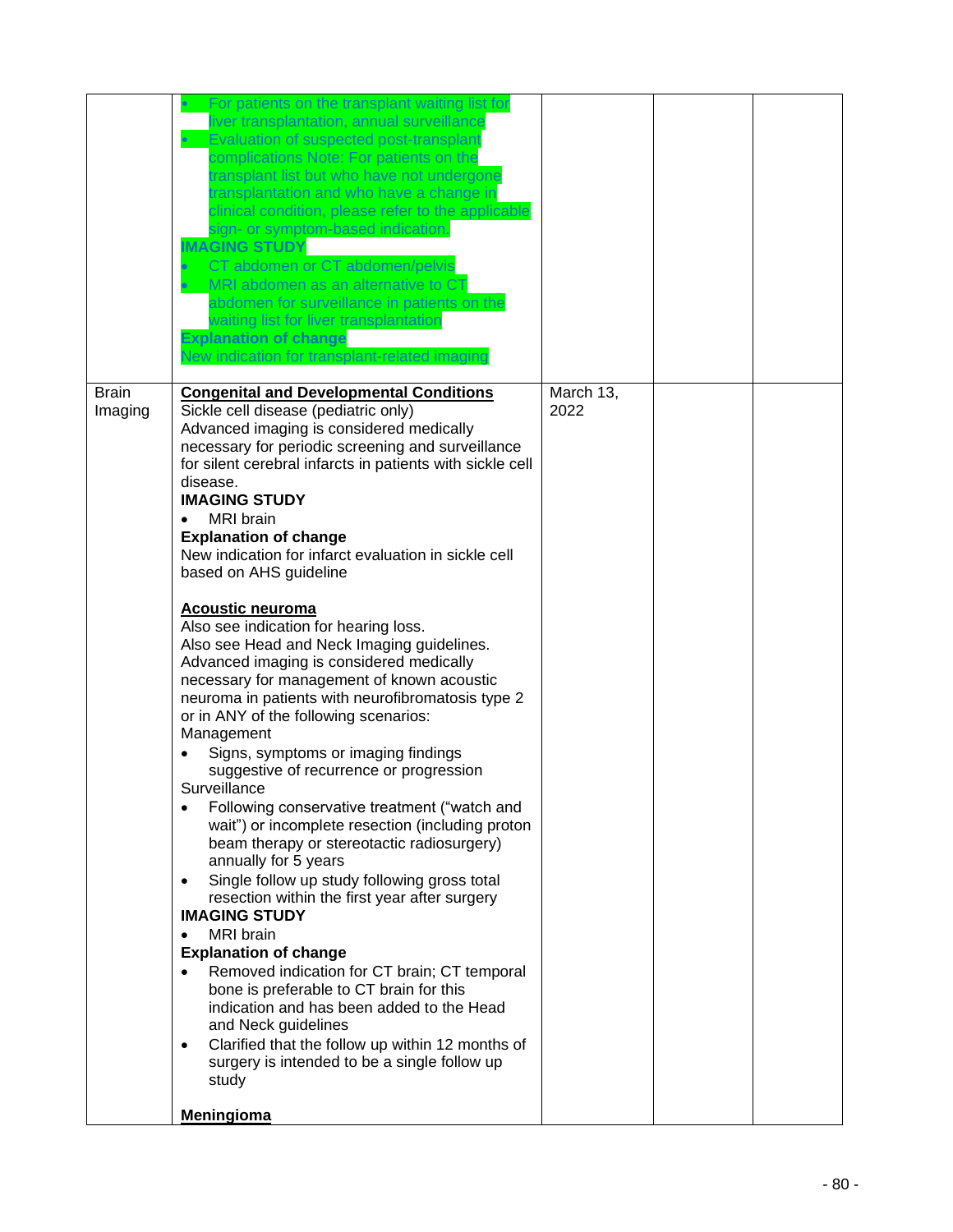| Advanced imaging is considered medically                  |  |  |
|-----------------------------------------------------------|--|--|
| necessary in EITHER of the following scenarios:           |  |  |
| Management                                                |  |  |
| For a patient with known meningioma and new<br>$\bullet$  |  |  |
| or worsening symptoms                                     |  |  |
|                                                           |  |  |
| Surveillance in EITHER of the following scenarios:        |  |  |
| Every 6 months if ANY of the following are                |  |  |
| present:                                                  |  |  |
| Vasogenic edema on prior MRI<br>$\circ$                   |  |  |
| Interval growth on prior imaging<br>$\circ$               |  |  |
| Lesion is located in the sphenoid wing,<br>$\circ$        |  |  |
| venous sinus, or skull base regions                       |  |  |
|                                                           |  |  |
| Every 12 months if none of the above features             |  |  |
| are present                                               |  |  |
| <b>IMAGING STUDY</b>                                      |  |  |
| <b>MRI</b> brain<br>$\bullet$                             |  |  |
| CT brain when MRI cannot be performed<br>$\bullet$        |  |  |
| <b>Explanation of change</b>                              |  |  |
| New guideline delineating follow up interval for          |  |  |
| meningioma (previously included in "Brain tumor,          |  |  |
| NOS"                                                      |  |  |
|                                                           |  |  |
|                                                           |  |  |
| Pituitary adenoma                                         |  |  |
| For management and surveillance, this indication          |  |  |
| applies to pituitary lesions that have been               |  |  |
| previously characterized by a dedicated pituitary         |  |  |
| protocol MRI with one or more findings suggestive         |  |  |
| of an adenoma.                                            |  |  |
| Advanced imaging is considered medically<br>$\bullet$     |  |  |
| necessary in ANY of the following scenarios:              |  |  |
| Diagnosis of suspected pituitary adenoma<br>$\bullet$     |  |  |
|                                                           |  |  |
| when supported by signs or symptoms as well               |  |  |
| as laboratory findings                                    |  |  |
| Management (including perioperative<br>$\bullet$          |  |  |
| evaluation) of known adenoma                              |  |  |
| Surveillance of clinically stable adenoma in<br>$\bullet$ |  |  |
| EITHER of the following:                                  |  |  |
| Unresected<br>$\circ$                                     |  |  |
| Macroadenoma (size greater                                |  |  |
| than $10 \text{ mm}$ )                                    |  |  |
| Microadenoma (size 10 mm or<br>٠                          |  |  |
| less): Annual surveillance                                |  |  |
|                                                           |  |  |
| imaging                                                   |  |  |
| Resected<br>$\circ$                                       |  |  |
| At least 3 months following<br>٠                          |  |  |
| resection                                                 |  |  |
| Note: Surveillance imaging applies to patients who        |  |  |
| are clinically stable and in whom there is no             |  |  |
| anticipated change in management. Management              |  |  |
| applies to patients with new or worsening signs or        |  |  |
| symptoms, or in whom resection or other change            |  |  |
| in treatment is planned.                                  |  |  |
| <b>IMAGING STUDY</b>                                      |  |  |
|                                                           |  |  |
| <b>MRI</b> brain<br>$\bullet$                             |  |  |
| CT brain for management or surveillance of<br>$\bullet$   |  |  |
| microadenoma when MRI cannot be                           |  |  |
| performed or as an alternative to MRI brain for           |  |  |
| macroadenoma                                              |  |  |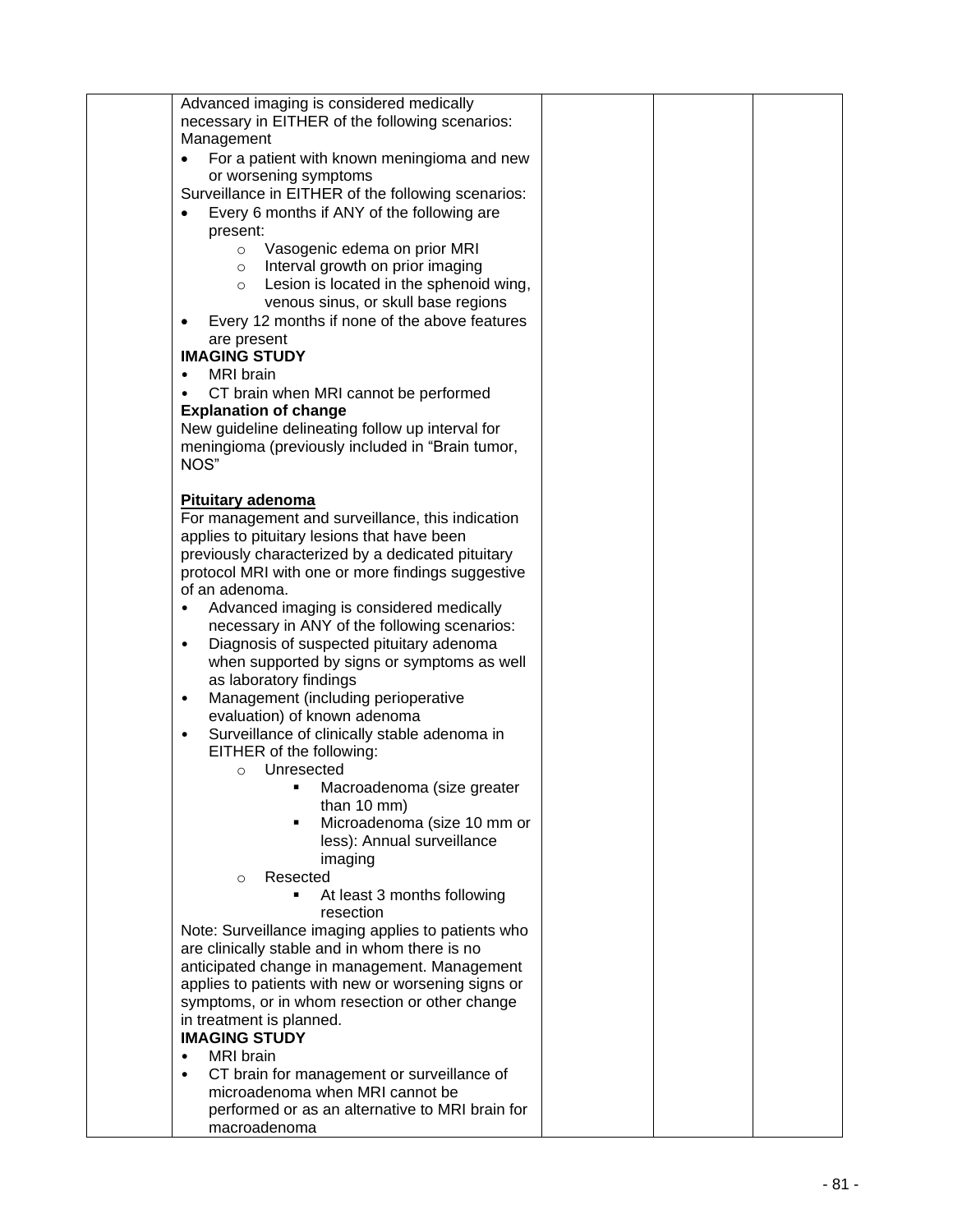|                    | <b>Explanation of change</b><br>Added detail to distinguish this from<br>incidentaloma<br>Removed indication for CT when MRI is<br>$\bullet$<br>nondiagnostic in macroadenoma                                                                                        |                                                                    |  |
|--------------------|----------------------------------------------------------------------------------------------------------------------------------------------------------------------------------------------------------------------------------------------------------------------|--------------------------------------------------------------------|--|
|                    | <b>Pituitary incidentaloma</b><br>Applies to pituitary lesions incidentally discovered<br>on advanced imaging that have not been fully<br>characterized with a dedicated pituitary protocol                                                                          |                                                                    |  |
|                    | MRI.<br>Advanced imaging is considered medically<br>necessary for the diagnosis of an incidentaloma<br>greater than or equal to 5 mm that is not a simple                                                                                                            |                                                                    |  |
|                    | cyst.<br><b>IMAGING STUDY</b><br><b>MRI</b> brain                                                                                                                                                                                                                    |                                                                    |  |
|                    | <b>Explanation of change</b><br>New indication for incidentaloma                                                                                                                                                                                                     |                                                                    |  |
|                    | Tumor - not otherwise specified<br>See Oncologic Imaging guidelines for<br>management of an established malignancy<br>Advanced imaging is considered medically<br>necessary for diagnosis, management, and<br>surveillance of tumor when suggested by prior          |                                                                    |  |
|                    | imaging.<br><b>IMAGING STUDY</b><br>CT brain                                                                                                                                                                                                                         |                                                                    |  |
|                    | <b>MRI</b> brain<br>Exclusions: In the absence of suspicious features<br>(hemorrhage, contrast enhancement,<br>calcifications), routine surveillance of the following<br>lesions is not indicated:<br>Arachnoid cyst<br>$\bullet$<br>Pineal cyst<br>٠<br>Lipoma<br>٠ |                                                                    |  |
|                    | Epidermoid<br><b>Explanation of change</b><br>Added indication for management to address<br>٠<br>new or worsening signs or symptoms<br>Excluded specific lesions for which routine<br>$\bullet$<br>surveillance is not indicated                                     |                                                                    |  |
|                    | <b>Headache</b><br><b>Explanation of change</b><br>Removed for greater clarity as "associated with the<br>headache" is difficult to operationalize                                                                                                                   |                                                                    |  |
| Cardiac<br>Imaging | Indications where FFR-CT may be appropriate but<br>is not a required capability of the performing<br>imaging facility<br><b>Preoperative evaluation for patients</b>                                                                                                 | Updates<br>highlighted in<br>green are<br>effective<br>November 7, |  |
|                    | undergoing noncoronary cardiac surgery<br>Patients undergoing evaluation for<br>ranscatheter aortic valve<br>mplantation/replacement (TAVI or TAVR) at                                                                                                               | 2021<br>Updates in<br>black are                                    |  |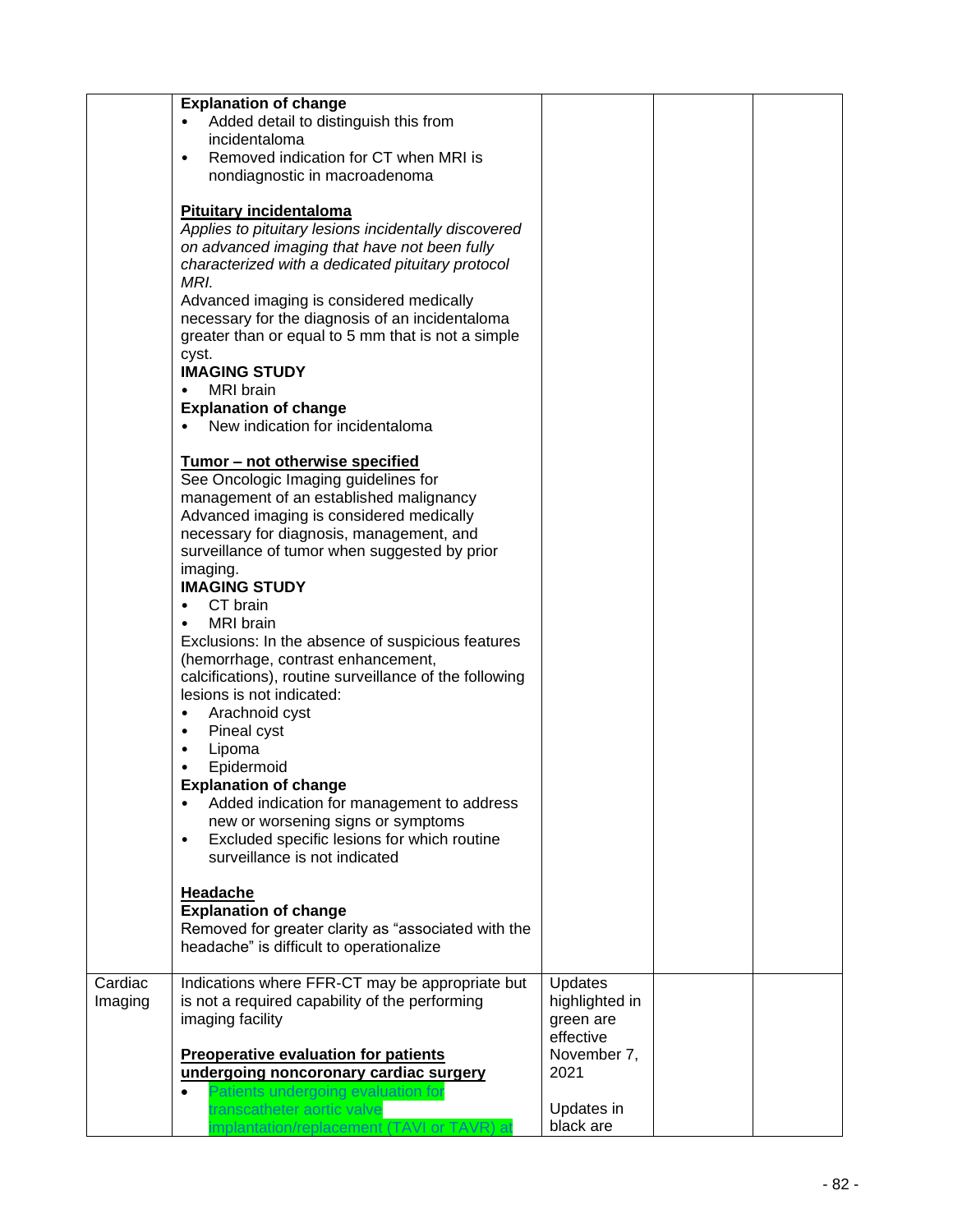|                  | low or intermediate ["or intermediate" removed<br>3-13-22] risk for CAD (using ASCVD Pooled<br>Cohort Equations) to avoid invasive<br>angiography, where all the necessary<br>preoperative information can be obtained<br>using cardiac CT<br>Patients undergoing evaluation for valve<br>٠<br>surgery (not including TAVR) at low or<br>intermediate risk for CAD (using ASCVD<br>Pooled Cohort Equations)<br><b>Explanation of change</b><br>Revise criteria for preoperative evaluation of<br>patients undergoing TAVI/TAVR or other cardiac<br>valve<br>surgery to include those at low risk for CAD and<br>exclude those at intermediate risk for patients<br>undergoing TAVI/TAVR<br>Literature support: Otto CM, Nishimura RA,<br>Bonow RO, et al. 2020 ACC/AHA Guideline for the<br>management of patients with valvular heart<br>disease: A report of the American College of<br>Cardiology/American Heart Association Joint<br><b>Committee on Clinical Practice Guidelines. Journal</b><br>of the American College of Cardiology.<br>2021;77(4):e25-e197<br><b>Evaluation of Left Ventricular Function</b><br>Post-cardiac transplant evaluation when<br>$\bullet$<br>EITHER of the following applies:<br>Evaluation of new or worsening<br>$\circ$<br>cardiac signs, symptoms or new EKG<br>abnormalities<br>Surveillance of a stable patient (no<br>$\circ$<br>new or worsening cardiac signs or<br>symptoms) at<br>ANY of the following times:<br>Within the first 6 months post-<br>transplant<br>3-month intervals between 6-<br>and 24-months post-transplant<br>S-month intervals more than<br>24 months post-transplant<br><b>Explanation of change</b><br>Frequency of surveillance echo increased to allow<br>every 6 months in stable patients more than two<br>years post-cardiac transplant based on expert<br>opinion. (Cleveland Clinic) | effective<br>March 13,<br>2022                                                           |  |
|------------------|--------------------------------------------------------------------------------------------------------------------------------------------------------------------------------------------------------------------------------------------------------------------------------------------------------------------------------------------------------------------------------------------------------------------------------------------------------------------------------------------------------------------------------------------------------------------------------------------------------------------------------------------------------------------------------------------------------------------------------------------------------------------------------------------------------------------------------------------------------------------------------------------------------------------------------------------------------------------------------------------------------------------------------------------------------------------------------------------------------------------------------------------------------------------------------------------------------------------------------------------------------------------------------------------------------------------------------------------------------------------------------------------------------------------------------------------------------------------------------------------------------------------------------------------------------------------------------------------------------------------------------------------------------------------------------------------------------------------------------------------------------------------------------------------------------------------------------------------------------------------|------------------------------------------------------------------------------------------|--|
| Chest<br>Imaging | Pneumonia<br>Advanced imaging is considered medically<br>necessary in ANY of the following scenarios:<br>Radiographs show no improvement following<br>$\bullet$<br>at least 4 weeks of medical treatment<br>Recurrence of pneumonia in the same location<br>$\bullet$<br>within 6 months<br>Evaluation of known or suspected<br>$\bullet$<br>complications of pneumonia following<br>nondiagnostic radiographs                                                                                                                                                                                                                                                                                                                                                                                                                                                                                                                                                                                                                                                                                                                                                                                                                                                                                                                                                                                                                                                                                                                                                                                                                                                                                                                                                                                                                                                     | Updates<br>highlighted in<br>green are<br>effective<br>November 7,<br>2021<br>Updates in |  |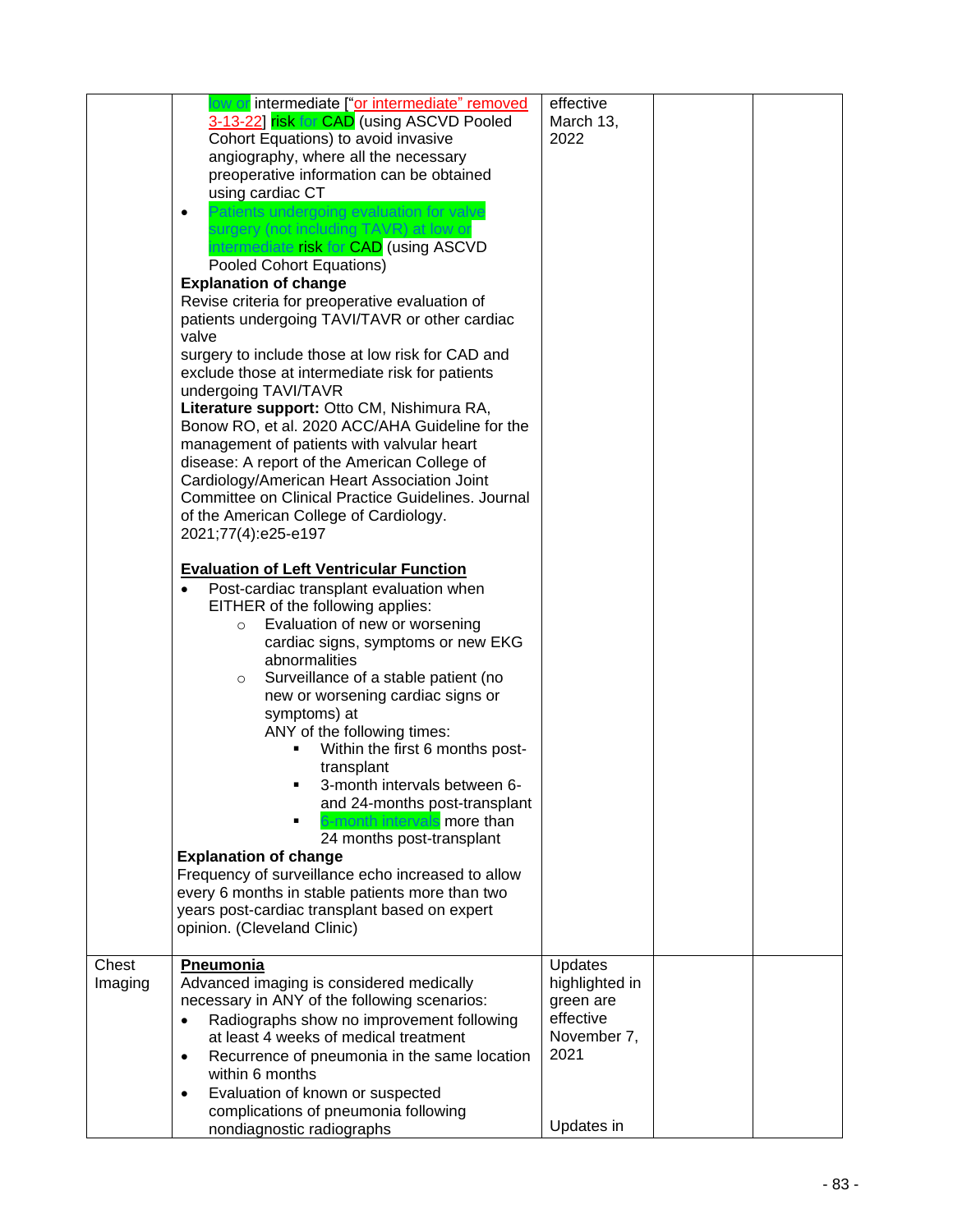| Immunosuppressed patients with signs or<br>$\bullet$    | black are |  |
|---------------------------------------------------------|-----------|--|
| symptoms of pneumonia                                   | effective |  |
| <b>Explanation of change</b>                            | March 13, |  |
| Removed indication for diagnosis of COVID-19            | 2022      |  |
|                                                         |           |  |
| due to availability and accuracy of lab testing         |           |  |
| Complications of COVID should be addressed<br>$\bullet$ |           |  |
| via the remaining indications within Pneumonia          |           |  |
|                                                         |           |  |
| <b>Pulmonary nodule or mass</b>                         |           |  |
|                                                         |           |  |
| Advanced imaging is considered medically                |           |  |
| necessary in the following scenarios:                   |           |  |
| Pulmonary nodules detected on lung cancer               |           |  |
| screening CT                                            |           |  |
| Follow up according to the most current                 |           |  |
| version of Lung-RADS                                    |           |  |
|                                                         |           |  |
|                                                         |           |  |
| Calcified nodules detected on a diagnostic              |           |  |
| chest CT                                                |           |  |
| Follow up of calcified nodules other than those         |           |  |
| with benign calcification patterns* is at the           |           |  |
| discretion of the ordering provider                     |           |  |
|                                                         |           |  |
| *Benign calcification patterns include granulomas       |           |  |
| and popcorn calcifications, for which routine follow    |           |  |
| up is not medically necessary                           |           |  |
|                                                         |           |  |
| Noncalcified nodules detected on a diagnostic           |           |  |
| chest CT                                                |           |  |
|                                                         |           |  |
| Younger than age 35                                     |           |  |
| Nodules $\geq 1$ cm or with suspicious<br>$\circ$       |           |  |
| morphology (includes nodules with                       |           |  |
| irregular or spiculated margins)                        |           |  |
| Age 35 or older                                         |           |  |
| Solid nodules: see Table 1<br>$\circ$                   |           |  |
| Subsolid nodules: see Table 2<br>$\circ$                |           |  |
|                                                         |           |  |
|                                                         |           |  |
| Nodules identified on incomplete thoracic CT            |           |  |
| Less than 6 mm: see table 1 or 2 "less than 6           |           |  |
| mm"                                                     |           |  |
| 6 mm to 8 mm: 3 to 12 month follow up with              |           |  |
| complete chest CT; subsequent follow up                 |           |  |
| based on characterization of nodule                     |           |  |
|                                                         |           |  |
| Greater than 8 mm or suspicious morphology*:<br>٠       |           |  |
| complete chest CT with subsequent follow up             |           |  |
| based on characterization of nodule                     |           |  |
| *Suspicious morphology includes nodules with            |           |  |
| irregular or spiculated margins                         |           |  |
| <b>IMAGING STUDY</b>                                    |           |  |
| CT chest (all indications)<br>$\bullet$                 |           |  |
|                                                         |           |  |
| PET, PET-CT when BOTH of the following are<br>$\bullet$ |           |  |
| criteria are met:                                       |           |  |
| Nodule is well-demarcated, solid or<br>$\circ$          |           |  |
| part solid, and lacks a benign                          |           |  |
| calcification pattern.                                  |           |  |
| Size is greater than 8 mm in greatest<br>$\circ$        |           |  |
| diameter                                                |           |  |
| <b>Explanation of change</b>                            |           |  |
|                                                         |           |  |
| Clarified language around 18-24 month follow            |           |  |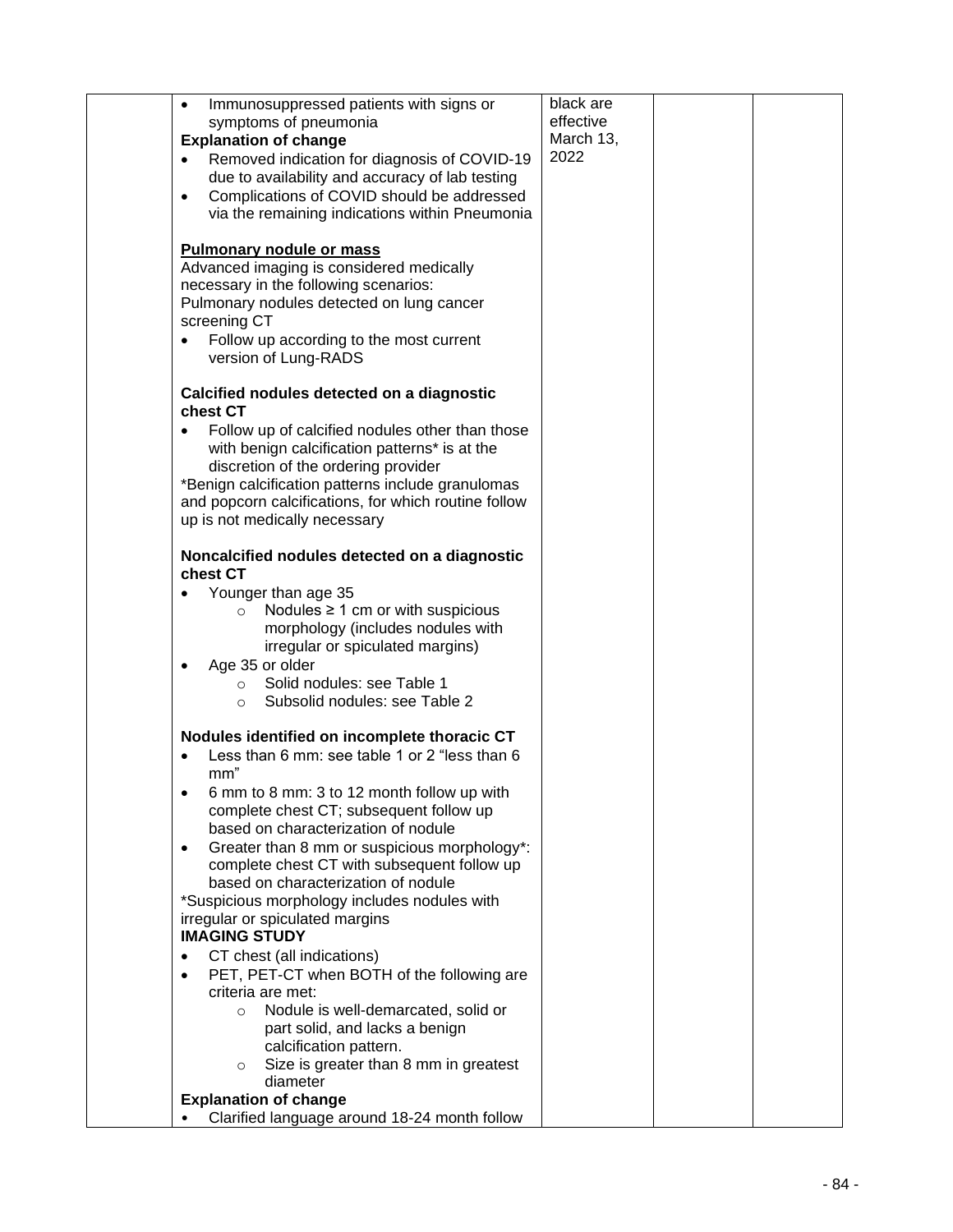|                        | up CT<br>Removed some constraints around PET/CT for<br>pulmonary nodule follow up (no intended<br>change in coverage; change made for clarity<br>or for difficult to operationalize points)<br>Separated follow up for nodules detected on<br>$\bullet$<br>lung cancer screening CT to align those with<br>Lung-RADS (minimal change in coverage<br>position)<br>Interstitial lung disease (ILD), non occupational<br>including idiopathic pulmonary fibrosis (IPF)<br>In a patient with persistent cough but without other<br>signs or symptoms, please see the Chronic cough<br>indication.<br>Advanced imaging is considered medically<br>necessary in ANY of the following scenarios:<br>Diagnosis when ANY of the following are present:<br>Persistent breathlessness on exertion<br>$\bullet$<br>Bilateral inspiratory crackles on physical exam<br>$\bullet$<br>Clubbing of the fingers<br>$\bullet$<br>Suggestive of ILD/IPF on other diagnostic<br>$\bullet$<br>tests (chest radiography, pulmonary function)<br>Additional risk factors (ANY of the following):<br>$\bullet$<br>Connective tissue disease<br>$\circ$<br>Predisposing drugs<br>$\circ$<br>Known telomerase mutation<br>$\circ$<br>Familial ILD/IPF with at least two<br>$\circ$<br>affected first-degree relatives<br><b>Explanation of change</b><br>Removed "persistent cough" here as it is<br>addressed in the "chronic cough" indication.<br><b>Fransplant-related imaging</b><br>Advanced imaging is considered medically<br>necessary in the following scenarios:<br>Single evaluation prior to lung, liver, kidney, or<br>hematopoietic stem cell transplantation<br><b>Evaluation for complications following lung</b><br>liver, kidney, or hematopoietic stem cell<br>transplantation<br>Note: For patients on the transplant list but<br>who have not undergone transplantation and<br>who have a change in clinical condition, please<br>refer to the applicable sign- or symptom-based<br>indication.<br><b>IMAGING STUDY</b><br>CT chest<br><b>Explanation of change</b><br>New indication for imaging related to |                                                         |  |
|------------------------|----------------------------------------------------------------------------------------------------------------------------------------------------------------------------------------------------------------------------------------------------------------------------------------------------------------------------------------------------------------------------------------------------------------------------------------------------------------------------------------------------------------------------------------------------------------------------------------------------------------------------------------------------------------------------------------------------------------------------------------------------------------------------------------------------------------------------------------------------------------------------------------------------------------------------------------------------------------------------------------------------------------------------------------------------------------------------------------------------------------------------------------------------------------------------------------------------------------------------------------------------------------------------------------------------------------------------------------------------------------------------------------------------------------------------------------------------------------------------------------------------------------------------------------------------------------------------------------------------------------------------------------------------------------------------------------------------------------------------------------------------------------------------------------------------------------------------------------------------------------------------------------------------------------------------------------------------------------------------------------------------------------------------------------------------------------------------------------------------------|---------------------------------------------------------|--|
| Head and               | transplant<br><b>Sinusitis/rhinosinusitis</b>                                                                                                                                                                                                                                                                                                                                                                                                                                                                                                                                                                                                                                                                                                                                                                                                                                                                                                                                                                                                                                                                                                                                                                                                                                                                                                                                                                                                                                                                                                                                                                                                                                                                                                                                                                                                                                                                                                                                                                                                                                                            | Updates                                                 |  |
| <b>Neck</b><br>Imaging | Screening<br>A single study is considered medically<br>necessary for evaluation of<br>immunosuppressed patients prior to                                                                                                                                                                                                                                                                                                                                                                                                                                                                                                                                                                                                                                                                                                                                                                                                                                                                                                                                                                                                                                                                                                                                                                                                                                                                                                                                                                                                                                                                                                                                                                                                                                                                                                                                                                                                                                                                                                                                                                                 | highlighted in<br>green are<br>effective<br>November 7, |  |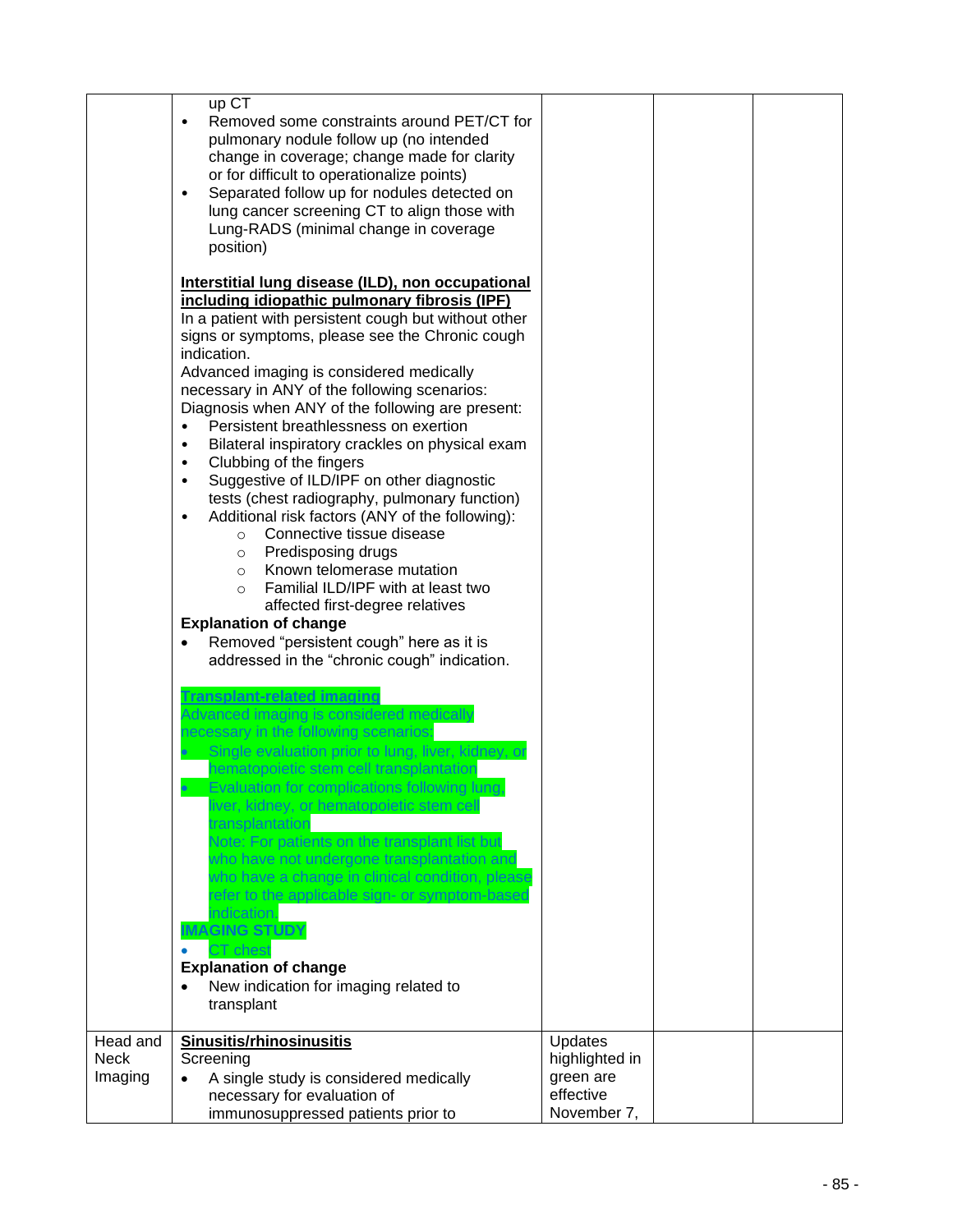| chemotherapy or bone marrow or stem cell                     | 2021       |  |
|--------------------------------------------------------------|------------|--|
| transplant                                                   |            |  |
|                                                              |            |  |
| Diagnosis                                                    | Updates in |  |
| Complications of sinusitis                                   | black are  |  |
| Orbital<br>$\circ$                                           | effective  |  |
| Intracranial<br>$\circ$                                      | March 13,  |  |
| Vascular<br>O                                                | 2022       |  |
|                                                              |            |  |
| Related to invasive fungal sinusitis<br>O                    |            |  |
| Initial evaluation of acute recurrent<br>$\bullet$           |            |  |
| rhinosinusitis, chronic rhinosinusitis, or                   |            |  |
| barosinusitis not responsive to at least 3                   |            |  |
| weeks of acceptable medical therapy including                |            |  |
| EITHER of the following:                                     |            |  |
| trial of nasal saline irrigation and<br>$\circ$              |            |  |
| intranasal steroids                                          |            |  |
|                                                              |            |  |
| trial of nasal saline irrigation OR<br>$\circ$               |            |  |
| intranasal steroids and at least two                         |            |  |
| other forms of sinonasal medical                             |            |  |
| therapy                                                      |            |  |
| <b>Explanation of change</b>                                 |            |  |
| New screening indication for                                 |            |  |
|                                                              |            |  |
| immunosuppressed patients prior to chemo or                  |            |  |
| transplant (based on Operational input and to                |            |  |
| comply with NCCN 2A recommendation)                          |            |  |
|                                                              |            |  |
| Acoustic neuroma                                             |            |  |
| Also see indication for hearing loss.                        |            |  |
| Also see Brain Imaging guidelines.                           |            |  |
| Advanced imaging is considered medically                     |            |  |
|                                                              |            |  |
| necessary for management of known acoustic                   |            |  |
| neuroma in patients with neurofibromatosis type 2            |            |  |
| or in ANY of the following scenarios:                        |            |  |
| <b>Management</b>                                            |            |  |
| Symptoms or imaging findings suggestive of                   |            |  |
| recurrence or progression                                    |            |  |
| <b>Surveillance</b>                                          |            |  |
|                                                              |            |  |
| Following conservative treatment ("watch and                 |            |  |
| wait") or incomplete resection (including proton             |            |  |
| beam therapy or stereotactic radiosurgery)                   |            |  |
| annually for 5 years                                         |            |  |
| Single follow up study following gross total<br>$\bullet$    |            |  |
| resection within the first year after surgery                |            |  |
| <b>IMAGING STUDY</b>                                         |            |  |
|                                                              |            |  |
| CT orbit, sella, or posterior fossa and outer,               |            |  |
| middle, or inner ear when MRI cannot be                      |            |  |
| performed                                                    |            |  |
|                                                              |            |  |
| <b>Explanation of change</b>                                 |            |  |
| Added indication for CT temporal bone rather                 |            |  |
| than CT brain in patients who cannot have                    |            |  |
| <b>MRI</b>                                                   |            |  |
|                                                              |            |  |
| Parathyroid adenoma                                          |            |  |
| Advanced imaging is considered medically                     |            |  |
|                                                              |            |  |
| necessary in EITHER of the following scenarios:              |            |  |
| To identify an adenoma for surgical planning in<br>$\bullet$ |            |  |
| patients with ANY of the following:                          |            |  |
| Symptomatic hyperparathyroidism<br>$\circ$                   |            |  |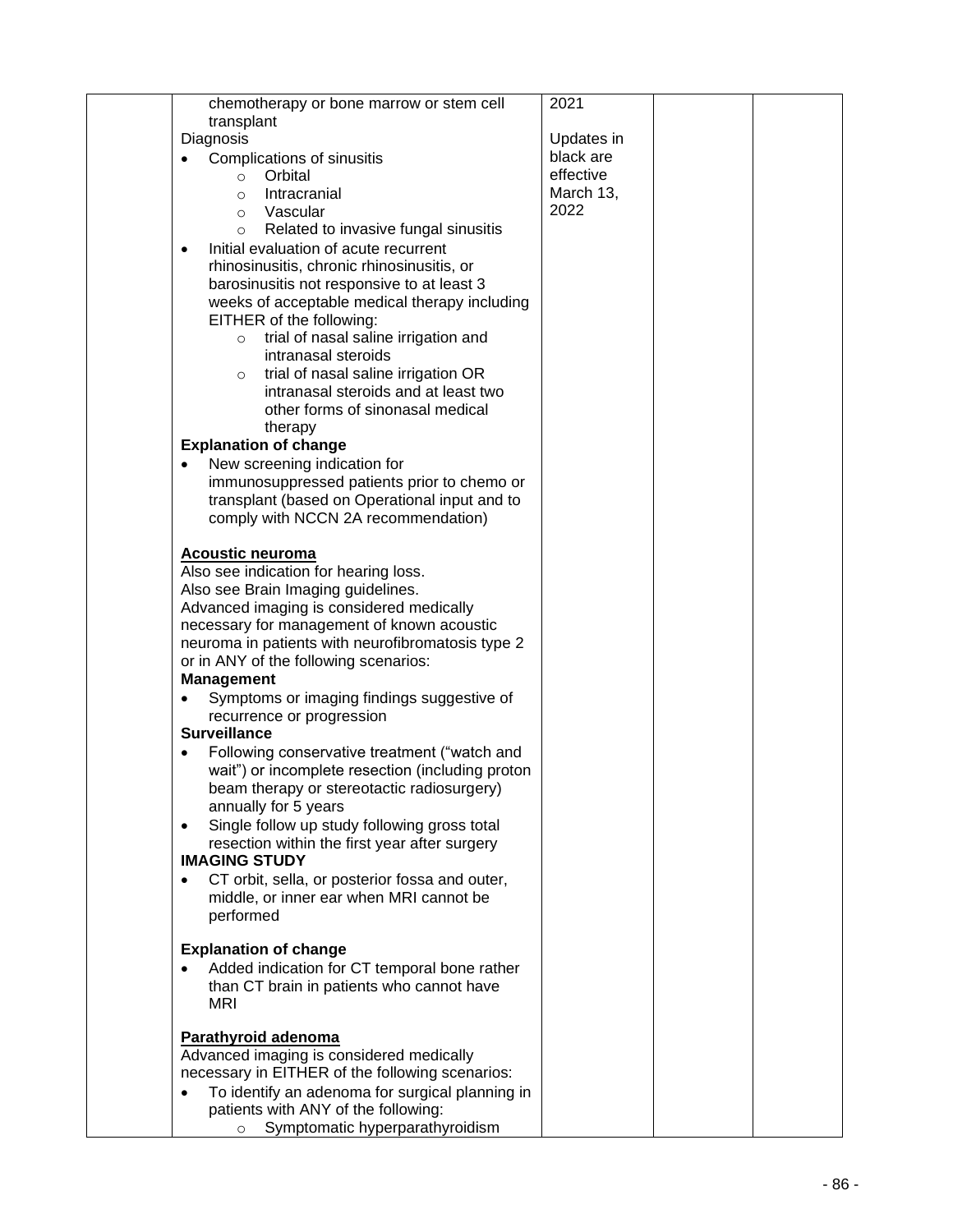| Serum calcium $> 1$ mg/dL above the<br>$\circ$              |  |  |
|-------------------------------------------------------------|--|--|
| normal range                                                |  |  |
|                                                             |  |  |
| Primary hyperparathyroidism and<br>$\circ$                  |  |  |
| imaging showing osteoporosis, fragility                     |  |  |
| fracture, or vertebral compression                          |  |  |
| fracture                                                    |  |  |
| Hyperparathyroidism diagnosed at age<br>$\circ$             |  |  |
| 50 years or younger                                         |  |  |
| Clinical or biochemical evidence<br>$\circ$                 |  |  |
| consistent with parathyroid cancer                          |  |  |
| Patient unwilling or unable to comply<br>$\circ$            |  |  |
| with observation protocols                                  |  |  |
| Neurocognitive/neuropsychiatric<br>$\circ$                  |  |  |
| symptoms due to hyperparathyroidism                         |  |  |
| Localization of residual parathyroid tissue in<br>$\bullet$ |  |  |
| patients with recurrent or persistent disease               |  |  |
|                                                             |  |  |
| following parathyroidectomy                                 |  |  |
| <b>IMAGING STUDY</b>                                        |  |  |
| CT soft tissue neck when ultrasound and<br>$\circ$          |  |  |
| parathyroid scintigraphy are nondiagnostic or               |  |  |
| normal in patients with high clinical suspicion             |  |  |
| of a parathyroid adenoma                                    |  |  |
| CT soft tissue neck as an alternative to                    |  |  |
| parathyroid SPECT or SPECT-CT when                          |  |  |
| requested by providers experienced in the                   |  |  |
| treatment of parathyroid adenomas                           |  |  |
| <b>Explanation of change</b>                                |  |  |
| Specified scenarios where surgery is                        |  |  |
| recommended based on American Association                   |  |  |
| of Endocrine Surgeons guidelines                            |  |  |
|                                                             |  |  |
| Temporomandibular joint dysfunction                         |  |  |
| Advanced imaging is considered medically                    |  |  |
| necessary for diagnosis or management when                  |  |  |
|                                                             |  |  |
| BOTH of the following requirements are met:                 |  |  |
| Mechanical symptoms (such as locking,                       |  |  |
| popping, or clicking) which have not improved               |  |  |
| with a six-week course of conservative                      |  |  |
| treatment, including nonsteroidal anti-                     |  |  |
| inflammatory drugs or acetaminophen, a short-               |  |  |
| term trial of soft diet and proper chewing                  |  |  |
| techniques, and an oral appliance (such as a                |  |  |
| bite block)                                                 |  |  |
| Surgical intervention is being considered<br>٠              |  |  |
| <b>Explanation of change</b>                                |  |  |
| Specified duration of conservative treatment                |  |  |
|                                                             |  |  |
| Perioperative imaging, not otherwise specified              |  |  |
| Includes only indications not listed elsewhere in           |  |  |
| this guideline document                                     |  |  |
| Advanced imaging is considered medically                    |  |  |
| necessary in the following scenario:                        |  |  |
| For preoperative planning related to                        |  |  |
| $\bullet$                                                   |  |  |
| orthognathic surgery                                        |  |  |
| <b>IMAGING STUDY</b>                                        |  |  |
| CT paranasal sinus and maxillofacial area<br>$\bullet$      |  |  |
| CT soft tissue neck                                         |  |  |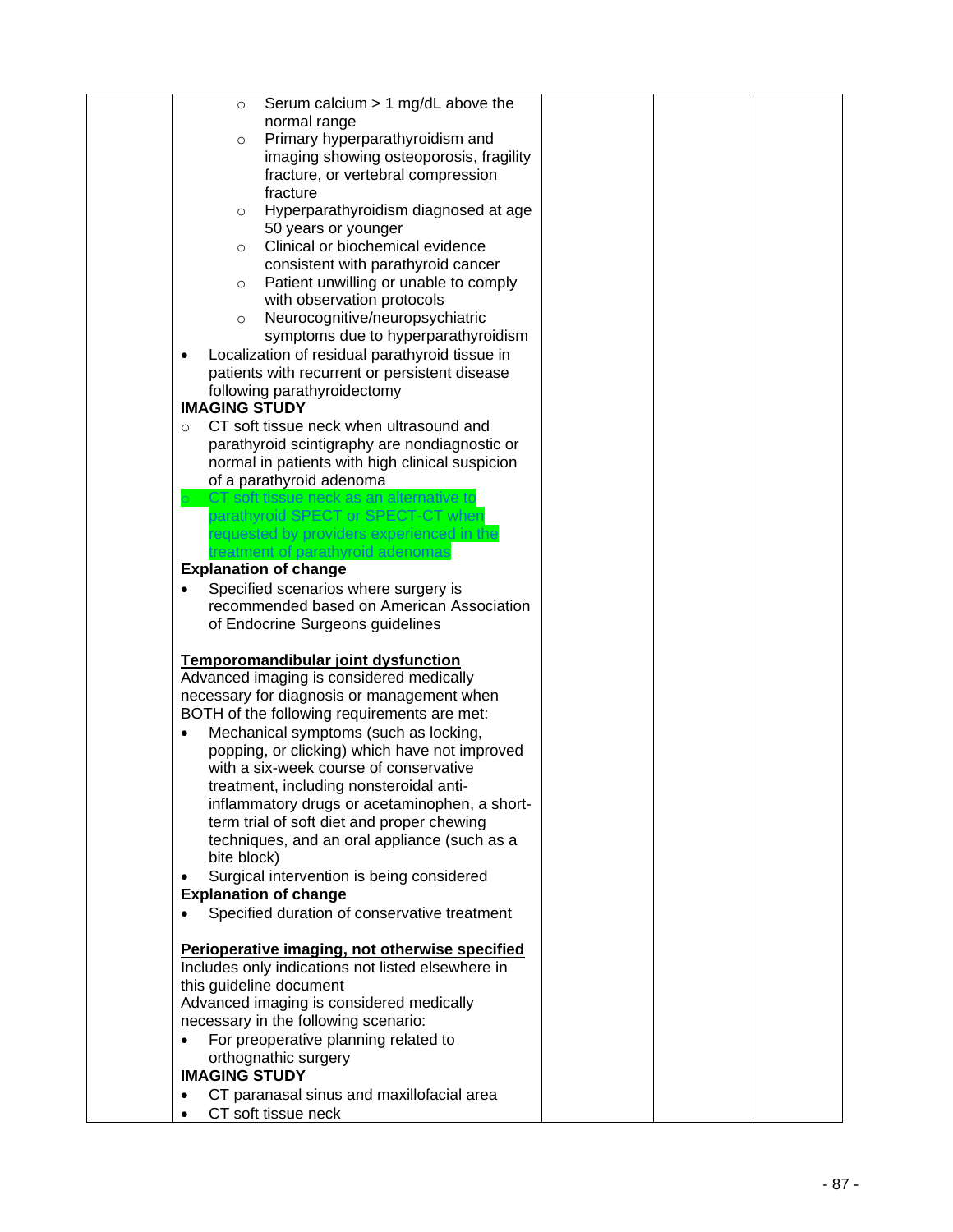|           | <b>Explanation of change</b>                               |                |  |
|-----------|------------------------------------------------------------|----------------|--|
|           | New preoperative indication to address                     |                |  |
|           | Operational concerns                                       |                |  |
|           |                                                            |                |  |
| Oncologic | The following sections include indications for which       | Updates        |  |
|           |                                                            |                |  |
| Imaging   | advanced imaging is considered medically                   | highlighted in |  |
|           | necessary, along with prerequisite information and         | green are      |  |
|           | supporting evidence where available. Indications,          | effective      |  |
|           | diagnoses, or imaging modalities not specifically          | November 7,    |  |
|           | addressed are considered not medically                     | 2021           |  |
|           | necessary.                                                 |                |  |
|           | Indications are presented in the following sections        |                |  |
|           | by tumor type.                                             |                |  |
|           | <b>Explanation of change</b>                               | Updates in     |  |
|           | Addition of standard preamble language<br>$\bullet$        | black are      |  |
|           | present in all AIM guidelines                              | effective      |  |
|           |                                                            | March 13,      |  |
|           | <b>Colorectal cancer screening</b>                         | 2022           |  |
|           |                                                            |                |  |
|           | CT colonography (CTC) is indicated in ANY of the           |                |  |
|           | following scenarios:                                       |                |  |
|           | Screening CT colonography is indicated for                 |                |  |
|           | average risk individuals* as an alternative to             |                |  |
|           | conventional colonoscopy at 5-year intervals,              |                |  |
|           | beginning at age 45                                        |                |  |
|           | *Average risk:                                             |                |  |
|           | No personal history of colonic adenoma,<br>$\bullet$       |                |  |
|           | serrated sessile polyp (SSP), or colorectal                |                |  |
|           | cancer (CRC)                                               |                |  |
|           | No personal history of inflammatory bowel<br>$\bullet$     |                |  |
|           | disease                                                    |                |  |
|           | Negative first-degree family history for CRC,<br>$\bullet$ |                |  |
|           | confirmed advanced adenoma (i.e., high-grade               |                |  |
|           |                                                            |                |  |
|           | dysplasia, $\geq 1$ cm, villous or tubulovillous           |                |  |
|           | histology or an advanced SSP)                              |                |  |
|           | <b>Explanation of change</b>                               |                |  |
|           | Alignment with updated USPSTF recommendation               |                |  |
|           |                                                            |                |  |
|           | <b>Pancreatic cancer screening</b>                         |                |  |
|           | Annual CT or MRI (preferred) Abdomen is                    |                |  |
|           | indicated as an alternative to endoscopic                  |                |  |
|           | ultrasound in ANY of the following scenarios:              |                |  |
|           | Peutz-Jeghers syndrome (LKB1/STK11<br>$\bullet$            |                |  |
|           | mutations), starting at age 40                             |                |  |
|           | Familial Atypical Multiple Melanoma and Mole<br>$\bullet$  |                |  |
|           | syndrome (FAMMM; CDKN2A, p16 mutation),                    |                |  |
|           | starting at age 40                                         |                |  |
|           | BRCA1, PALB2, ATM, or MLH1/MSH2/MSH6                       |                |  |
|           | (Lynch syndrome) gene mutation and at least                |                |  |
|           | one first degree relative (FDR) with pancreatic            |                |  |
|           | cancer, starting at age 45 or 10 years earlier             |                |  |
|           | than the youngest affected relative                        |                |  |
|           | BRCA2 gene mutation with EITHER of the<br>$\bullet$        |                |  |
|           |                                                            |                |  |
|           | following, starting at age 45 or 10 years earlier          |                |  |
|           | than the youngest affected relative:                       |                |  |
|           | At least one FDR with pancreatic<br>$\circ$                |                |  |
|           | cancer                                                     |                |  |
|           | At least two blood relatives with<br>$\circ$               |                |  |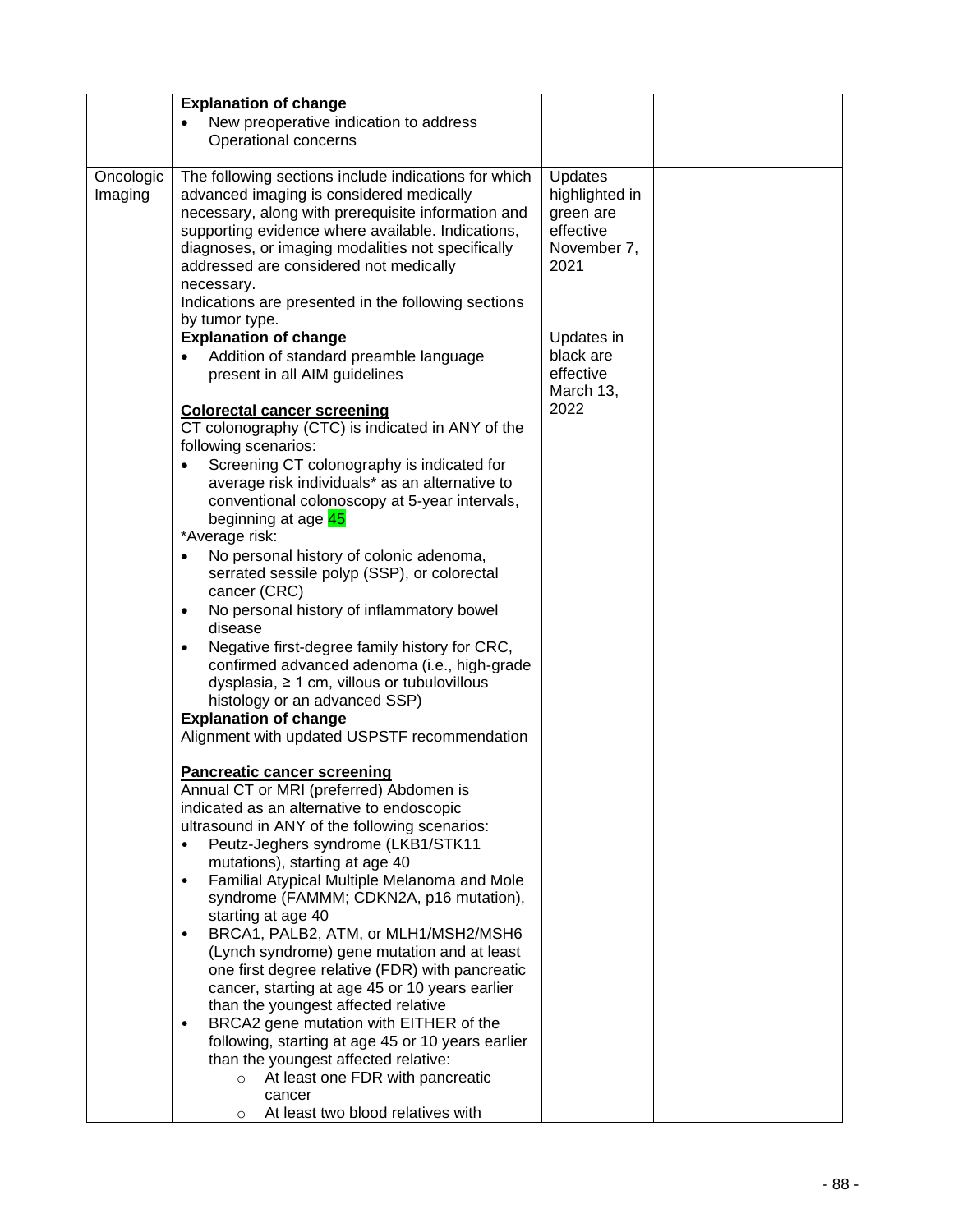| pancreatic cancer                                                                                                                                                                                                                                                               |  |  |
|---------------------------------------------------------------------------------------------------------------------------------------------------------------------------------------------------------------------------------------------------------------------------------|--|--|
| FDR and at least one other blood relative with<br>pancreatic cancer, starting at age 50 or 10<br>years earlier than the youngest affected                                                                                                                                       |  |  |
| relative                                                                                                                                                                                                                                                                        |  |  |
| <b>Explanation of change</b>                                                                                                                                                                                                                                                    |  |  |
| Addition of age threshold specification by                                                                                                                                                                                                                                      |  |  |
| scenario from CAPS Consortium                                                                                                                                                                                                                                                   |  |  |
| Restructure of indicated scenarios for                                                                                                                                                                                                                                          |  |  |
| operational clarification                                                                                                                                                                                                                                                       |  |  |
| Hepatocellular carcinoma (HCC) screening<br>CT or MRI Abdomen is indicated as an alternative<br>to abdominal ultrasound in patients with Hepatitis<br>B or cirrhosis (any etiology) when ultrasound<br>cannot be performed or is nondiagnostic.<br><b>Explanation of change</b> |  |  |
| New HCC screening MRI allowance as alternative                                                                                                                                                                                                                                  |  |  |
| to AASLD recommended ultrasound screening; CT                                                                                                                                                                                                                                   |  |  |
| is restrictive change compared to current                                                                                                                                                                                                                                       |  |  |
| Abdominal Imaging indication                                                                                                                                                                                                                                                    |  |  |
| <b>Cancer screening, not otherwise specified</b><br>CT or MRI is indicated for cancer screening                                                                                                                                                                                 |  |  |
| currently categorized as a 2A recommendation                                                                                                                                                                                                                                    |  |  |
| from the National Comprehensive Cancer Network                                                                                                                                                                                                                                  |  |  |
| (NCCN)                                                                                                                                                                                                                                                                          |  |  |
| <b>Explanation of change</b>                                                                                                                                                                                                                                                    |  |  |
| New section to allow incorporation of evolving                                                                                                                                                                                                                                  |  |  |
| NCCN screening recommendations in accordance                                                                                                                                                                                                                                    |  |  |
| with AIM adoption framework                                                                                                                                                                                                                                                     |  |  |
| <b>Bladder, Renal Pelvis, and Ureter Cancers:</b>                                                                                                                                                                                                                               |  |  |
| <b>Invasive</b>                                                                                                                                                                                                                                                                 |  |  |
| <b>FDG-PET/CT</b>                                                                                                                                                                                                                                                               |  |  |
| Diagnostic Workup: Indicated in EITHER of the                                                                                                                                                                                                                                   |  |  |
| following scenarios:                                                                                                                                                                                                                                                            |  |  |
| Evaluation of stage II or stage III bladder                                                                                                                                                                                                                                     |  |  |
| cancer prior to definitive treatment when                                                                                                                                                                                                                                       |  |  |
| standard imaging cannot be performed or is                                                                                                                                                                                                                                      |  |  |
| nondiagnostic for metastatic disease                                                                                                                                                                                                                                            |  |  |
| When bone metastasis is suspected based on<br>$\bullet$                                                                                                                                                                                                                         |  |  |
| signs and symptoms and standard imaging                                                                                                                                                                                                                                         |  |  |
| cannot be performed or is nondiagnostic<br><b>Explanation of change</b>                                                                                                                                                                                                         |  |  |
| PET/CT - NCCN alignment; updated language                                                                                                                                                                                                                                       |  |  |
| inclusive of other treatment (including surgery,                                                                                                                                                                                                                                |  |  |
| radiotherapy)                                                                                                                                                                                                                                                                   |  |  |
|                                                                                                                                                                                                                                                                                 |  |  |
| <b>MRI</b> breast                                                                                                                                                                                                                                                               |  |  |
| Suspected Cancer:                                                                                                                                                                                                                                                               |  |  |
| Lesion characterization when ultrasound and                                                                                                                                                                                                                                     |  |  |
| mammography are inconclusive for the                                                                                                                                                                                                                                            |  |  |
| presence of breast cancer, and biopsy cannot                                                                                                                                                                                                                                    |  |  |
| be performed                                                                                                                                                                                                                                                                    |  |  |
| Metastatic cancer of unknown primary and<br>$\bullet$                                                                                                                                                                                                                           |  |  |
| suspected to be of breast origin by histology                                                                                                                                                                                                                                   |  |  |
| when no mammographic findings of primary                                                                                                                                                                                                                                        |  |  |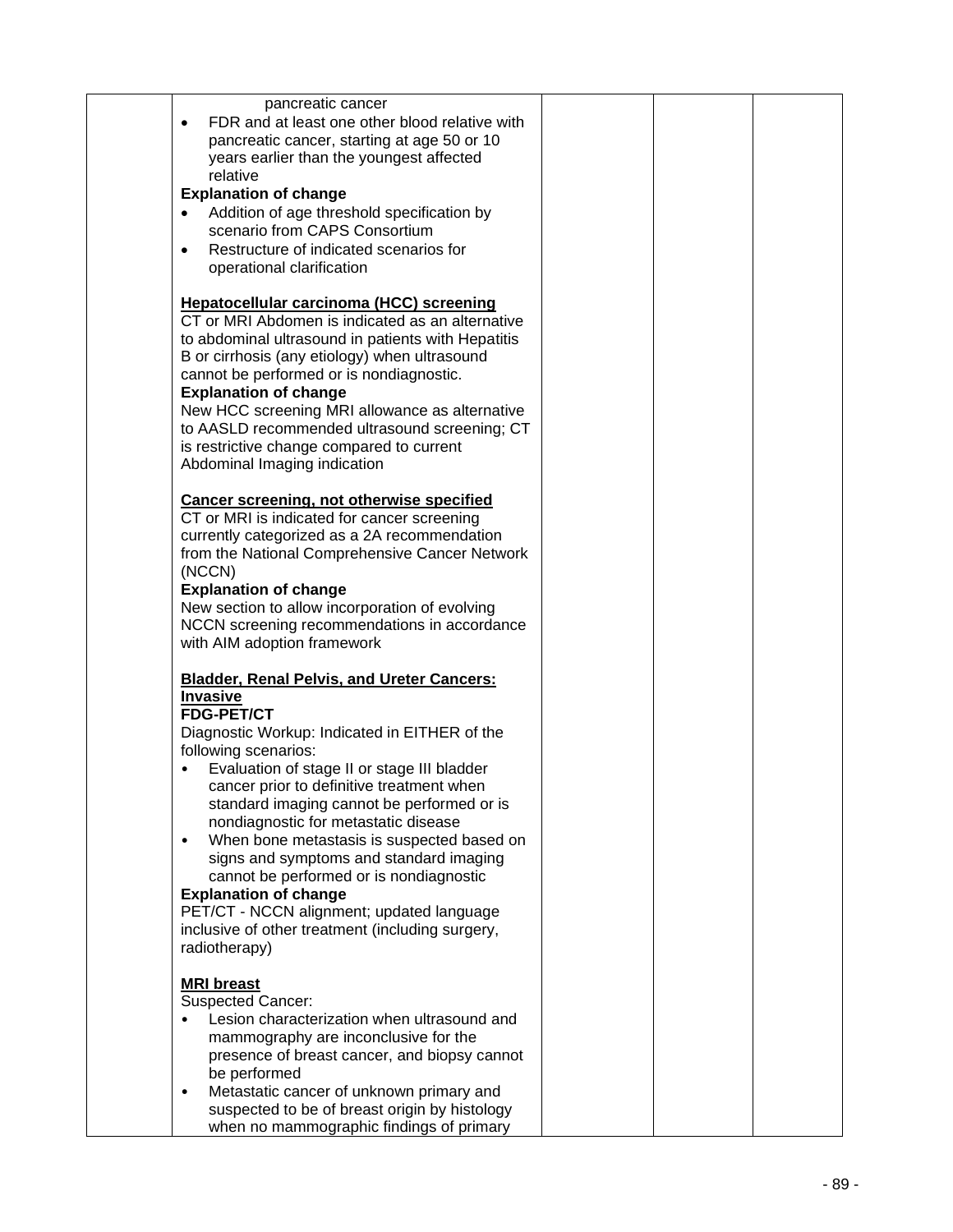| breast carcinoma                                                                              |  |  |
|-----------------------------------------------------------------------------------------------|--|--|
| <b>Explanation of change</b>                                                                  |  |  |
| MRI Breast lesion characterization - now                                                      |  |  |
| requires both mammogram and ultrasound                                                        |  |  |
| (standard diagnostic workup)                                                                  |  |  |
| MRI Breast suspected breast primary - aligned<br>$\bullet$                                    |  |  |
| with NCCN Occult Primary guideline requiring                                                  |  |  |
| nondiagnostic mammogram and histopatholgic                                                    |  |  |
| evidence of breast cancer                                                                     |  |  |
|                                                                                               |  |  |
| <b>FDG-PET/CT</b>                                                                             |  |  |
| Management: Indicated in ANY of the following                                                 |  |  |
| scenarios:                                                                                    |  |  |
| Standard imaging cannot be performed or is                                                    |  |  |
| nondiagnostic for recurrent or progressive                                                    |  |  |
| disease                                                                                       |  |  |
| Evaluation of elevated LFTs or rising tumor<br>$\bullet$                                      |  |  |
| markers when standard imaging has not                                                         |  |  |
| clearly identified a site of recurrence or                                                    |  |  |
| progression                                                                                   |  |  |
| Restaging/treatment response when bone is<br>$\bullet$                                        |  |  |
| the only site of measurable disease in the                                                    |  |  |
| chest, abdomen, and pelvis                                                                    |  |  |
| <b>Explanation of change</b>                                                                  |  |  |
| PET clarification: management after negative<br>standard imaging and objective metrics (i.e., |  |  |
| nondiagnostic imaging definition)                                                             |  |  |
|                                                                                               |  |  |
| <b>CT Chest</b>                                                                               |  |  |
| Surveillance: Indicated annually for Stage II or III                                          |  |  |
| colorectal cancer, and every 6-12 months for                                                  |  |  |
| Stage IV colorectal cancer                                                                    |  |  |
| <b>Explanation of change</b>                                                                  |  |  |
| CT Surveillance - NCCN alignment for frequency                                                |  |  |
| for stage IV disease (2A recommendation)                                                      |  |  |
|                                                                                               |  |  |
| CT abdomen and pelvis                                                                         |  |  |
| Surveillance: Indicated annually for Stage II or III                                          |  |  |
| colorectal cancer, and every 6-12 months for                                                  |  |  |
| Stage IV colorectal cancer                                                                    |  |  |
| <b>Explanation of change</b>                                                                  |  |  |
| CT Surveillance - NCCN alignment for                                                          |  |  |
| frequency for stage IV disease (2A                                                            |  |  |
| recommendation)                                                                               |  |  |
|                                                                                               |  |  |
| <b>MRI pelvis</b>                                                                             |  |  |
| Surveillance: Indicated for rectal cancer treated                                             |  |  |
| with transanal local excision alone only                                                      |  |  |
| <b>Explanation of change</b>                                                                  |  |  |
| MRI Pelvis - NCCN evidence block alignment<br>٠                                               |  |  |
| for surveillance of rectal cancer (2A                                                         |  |  |
| recommendation)                                                                               |  |  |
|                                                                                               |  |  |
| <b>Esophageal and Gastroesophageal Junction</b>                                               |  |  |
| <b>Cancers</b><br><b>FDG-PET/CT</b>                                                           |  |  |
| Management: Indicated in ANY of the following                                                 |  |  |
| scenarios:                                                                                    |  |  |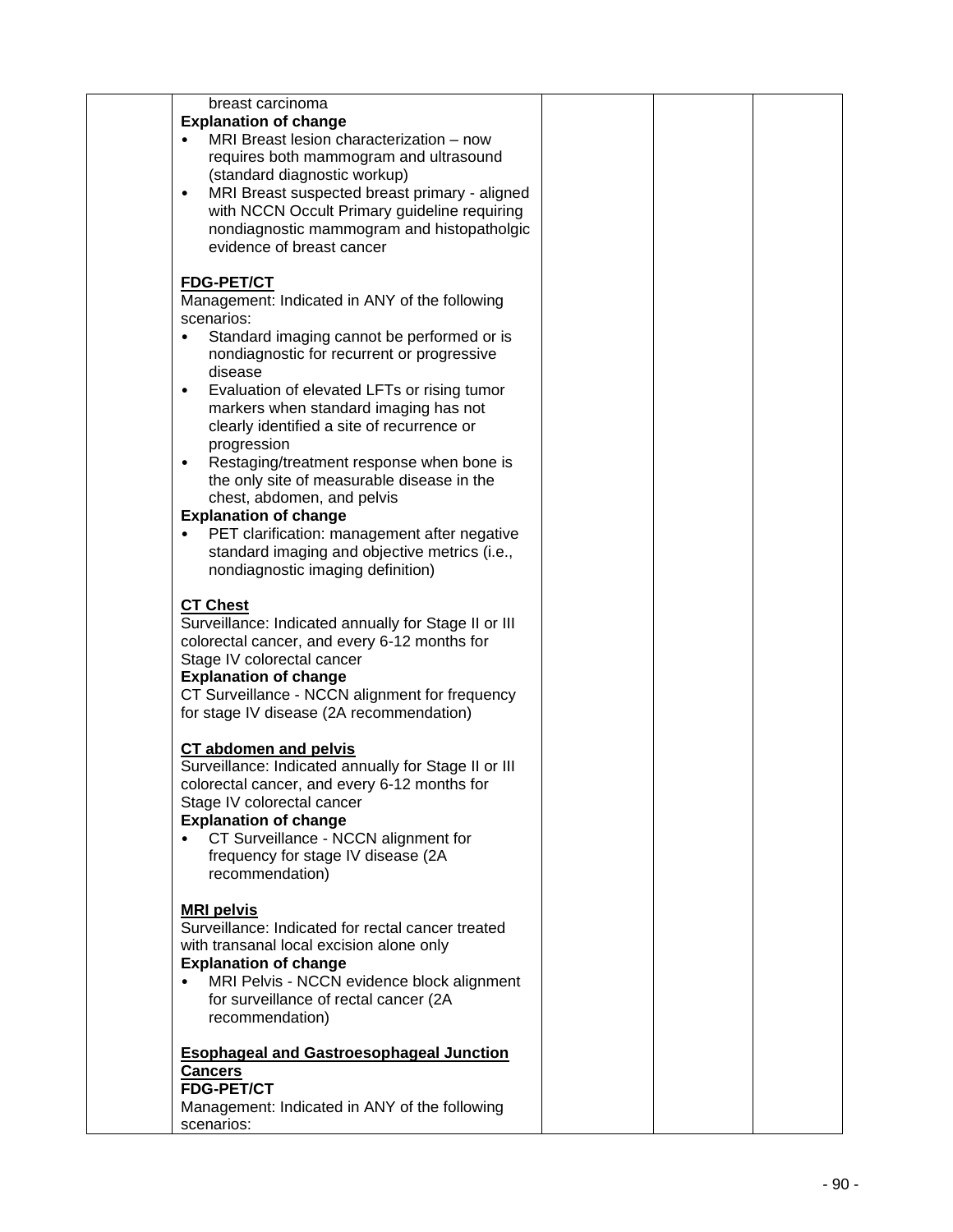| Radiation planning for preoperative or<br>$\bullet$<br>definitive treatment only<br>Single assessment of response to<br>$\bullet$<br>chemoradiation (as definitive treatment or prior<br>to surgery) when performed at least 5 weeks<br>after completion of therapy<br>Standard imaging cannot be performed or is<br>$\bullet$<br>nondiagnostic for recurrent or progressive<br>disease<br><b>Explanation of change</b><br>PET clarification: Post chemoradiation imaging<br>limited to single treatment response<br>assessment (not ongoing)                                                                                                                                                                                                                                                                                                                                                                        |  |  |
|----------------------------------------------------------------------------------------------------------------------------------------------------------------------------------------------------------------------------------------------------------------------------------------------------------------------------------------------------------------------------------------------------------------------------------------------------------------------------------------------------------------------------------------------------------------------------------------------------------------------------------------------------------------------------------------------------------------------------------------------------------------------------------------------------------------------------------------------------------------------------------------------------------------------|--|--|
| <b>Hepatobiliary Cancer</b><br>MRI abdomen with or without MRCP<br>Diagnostic Workup and Diagnosis: Indicated for<br>EITHER of the following scenarios:<br>Known cirrhosis or hepatitis B, with positive or<br>$\bullet$<br>rising serum alpha fetoprotein (AFP)*<br>Documented hepatobiliary cancer<br>$\bullet$<br><b>Explanation of change</b><br>MRI Abdomen +/- MRCP - NCCN alignment<br>for positive or rising AFP in patients<br>undergoing HCC screening (2A<br>recommendation)                                                                                                                                                                                                                                                                                                                                                                                                                              |  |  |
| <b>Histiocytic Neoplasms</b><br>MRI or CT (any)<br>Diagnostic Workup: Indicated when categorized as<br>2A recommendation by NCCN<br>Management: Indicated when categorized as 2A<br>recommendation by NCCN<br>Surveillance: Indicated when categorized as 2A<br>recommendation<br>FDG-PET/CT<br>Diagnostic Workup: Indicated in EITHER of the<br>following scenarios:<br>Patients with LCH and high-risk bone lesions<br>and/or suspected multisystem disease<br>Patients with ECD or RDD<br>$\bullet$<br>Management: Indicated for ANY of the following<br>scenarios:<br>Following radiation therapy<br>$\bullet$<br>Treatment response after 2-3 cycles of<br>$\bullet$<br>systemic therapy and at completion<br>Treatment response of ECD<br>$\bullet$<br>After completion of surgical curettage<br>$\bullet$<br>Surveillance: Indicated<br><b>Explanation of change</b><br>New NCCN section (2A recommendations) |  |  |
| <b>Lung Cancer - Non-Small Cell</b><br><b>FDG-PET/CT</b><br>Diagnostic Workup: Indicated for evaluation of<br>extent of disease following biopsy confirmation of<br>non-small cell lung cancer if not previously<br>performed                                                                                                                                                                                                                                                                                                                                                                                                                                                                                                                                                                                                                                                                                        |  |  |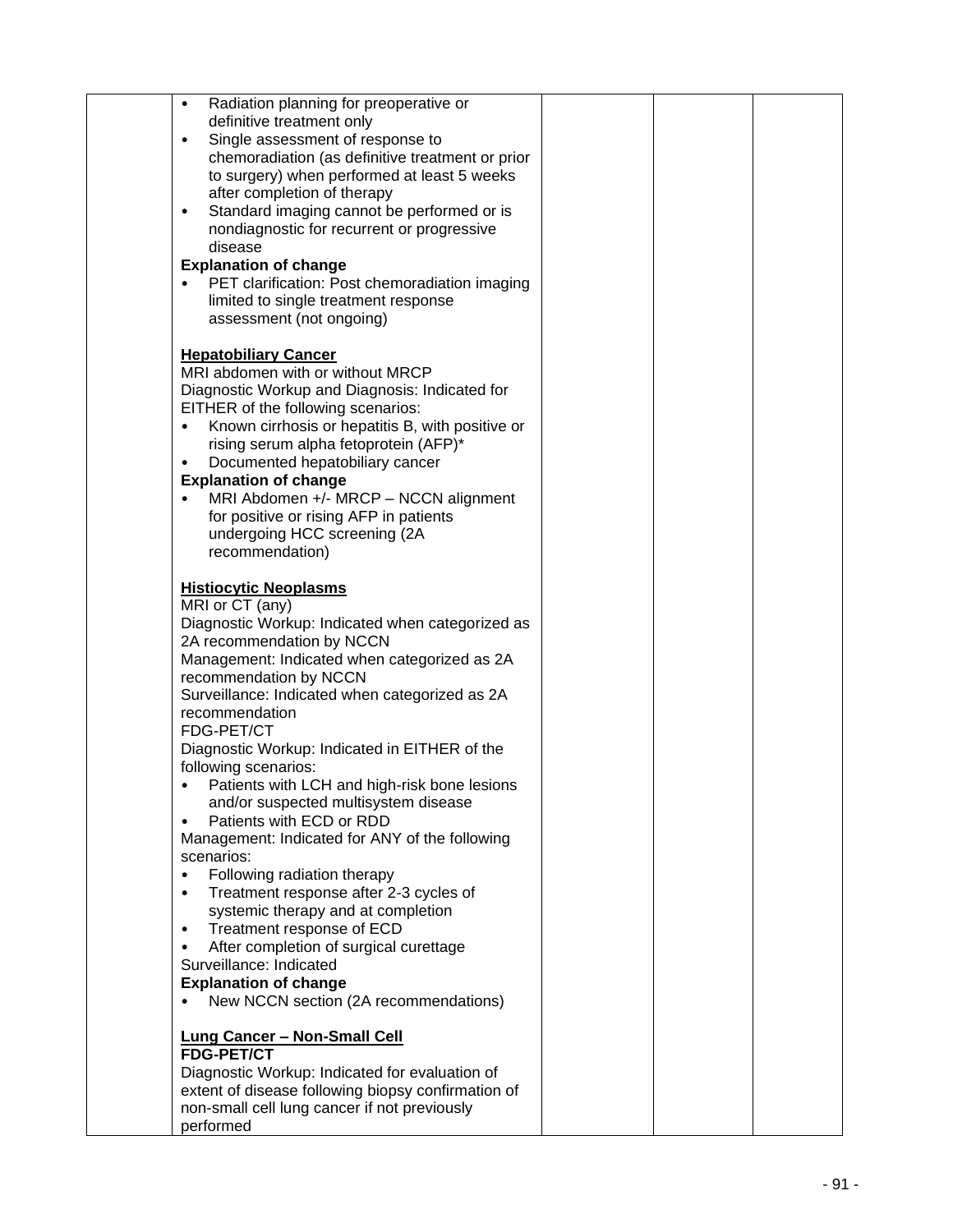| Management: Indicated in ANY of the following                                                    |  |  |
|--------------------------------------------------------------------------------------------------|--|--|
| scenarios:                                                                                       |  |  |
| Radiation planning for preoperative or                                                           |  |  |
| definitive treatment                                                                             |  |  |
| Evaluation following induction or neoadjuvant<br>٠                                               |  |  |
| therapy, to determine eligibility for resection                                                  |  |  |
| Assessment of response to definitive<br>$\bullet$                                                |  |  |
| chemoradiation when performed at least 12                                                        |  |  |
| weeks following therapy                                                                          |  |  |
| Standard imaging cannot be performed or is<br>$\bullet$                                          |  |  |
| nondiagnostic for recurrent or progressive                                                       |  |  |
| disease                                                                                          |  |  |
| <b>Explanation of change</b><br>PET for pulmonary nodule/mass                                    |  |  |
| characterization moved to Chest Imaging                                                          |  |  |
| guideline                                                                                        |  |  |
| PET management: Language standardization<br>$\bullet$                                            |  |  |
| for nondiagnostic imaging; combined with                                                         |  |  |
| redundant scenario below reflecting                                                              |  |  |
| "nondiagnostic CT"                                                                               |  |  |
|                                                                                                  |  |  |
| Lymphoma - Hodgkin                                                                               |  |  |
| CT neck, CT chest, CT abdomen and pelvis                                                         |  |  |
| Surveillance: Indicated, not to exceed 2 years                                                   |  |  |
| following completion of treatment                                                                |  |  |
| <b>Explanation of change</b>                                                                     |  |  |
| CT surveillance - NCCN evidence block                                                            |  |  |
| alignment (CT neck, chest, abdomen/pelvis w/<br>contrast no more than q 6 months for the first 2 |  |  |
| years following completion of therapy, or as                                                     |  |  |
| clinically indicated, 2A)                                                                        |  |  |
|                                                                                                  |  |  |
| <b>FDG-PET/CT</b>                                                                                |  |  |
| Management: Indicated in ANY of the following                                                    |  |  |
| scenarios:                                                                                       |  |  |
| Radiation planning for definitive or<br>$\bullet$                                                |  |  |
| consolidative treatment                                                                          |  |  |
| Evaluation of response following 2-4 cycles of<br>٠                                              |  |  |
| treatment                                                                                        |  |  |
| Baseline post-treatment evaluation at least 3                                                    |  |  |
| weeks following completion of all cycles of                                                      |  |  |
| chemotherapy or 12 weeks following                                                               |  |  |
| completion of radiation therapy<br>Single follow up when first post-treatment<br>$\bullet$       |  |  |
| baseline PET showed Deauville 4 or 5                                                             |  |  |
| findings*                                                                                        |  |  |
| Clinical suspicion for recurrence or<br>$\bullet$                                                |  |  |
| progression of disease based on standard                                                         |  |  |
| imaging or objective signs/symptoms                                                              |  |  |
| <b>Explanation of change</b>                                                                     |  |  |
| PET management: Specification of single follow-up                                                |  |  |
| after baseline post-treatment PET                                                                |  |  |
|                                                                                                  |  |  |
| Lymphoma - Non-Hodgkin and Leukemia                                                              |  |  |
| <b>Acute Leukemia</b>                                                                            |  |  |
| <b>FDG-PET/CT</b>                                                                                |  |  |
| Management: Indicated in ANY of the following<br>scenarios:                                      |  |  |
|                                                                                                  |  |  |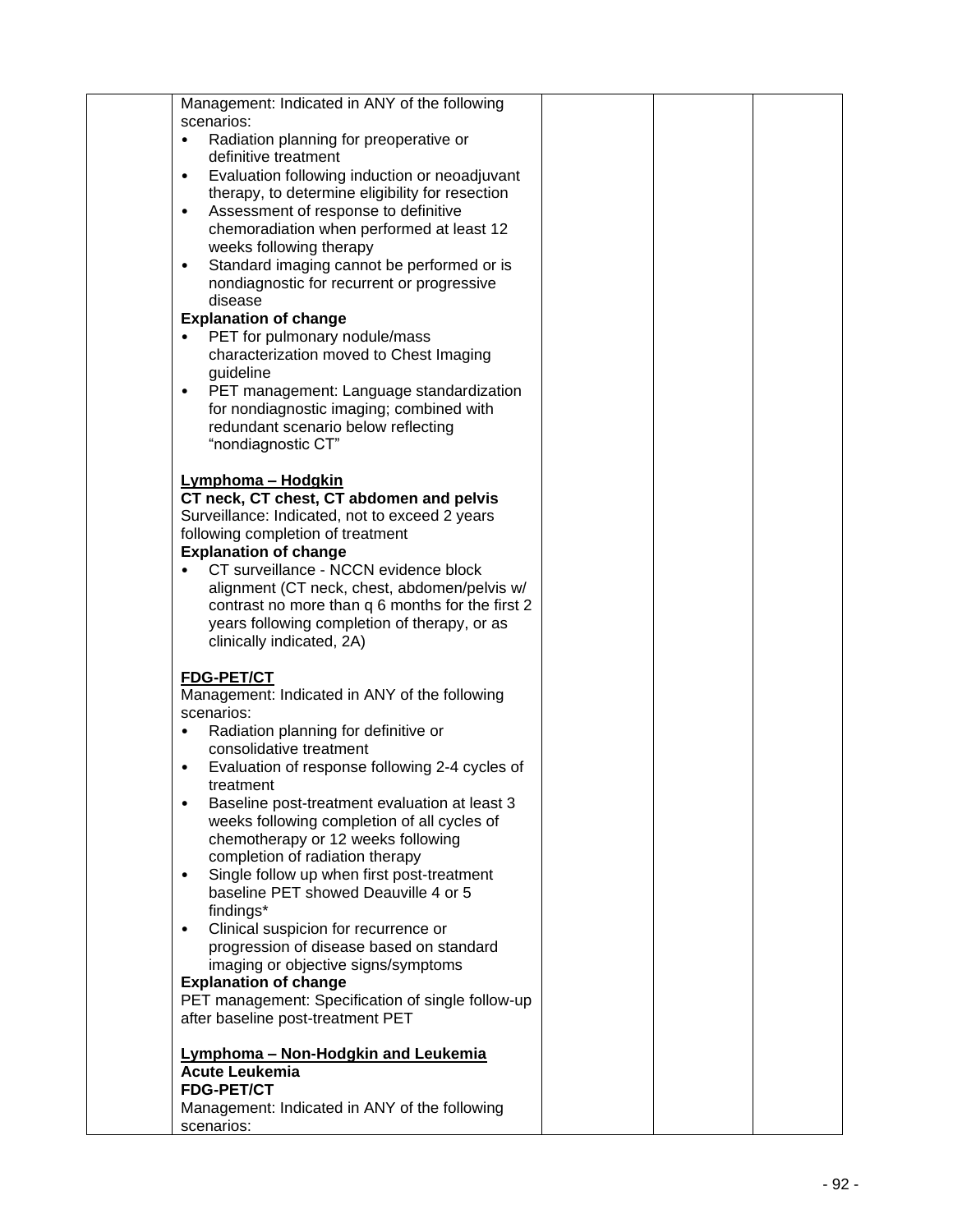| Relapsed or refractory extramedullary disease<br>$\bullet$ |  |
|------------------------------------------------------------|--|
|                                                            |  |
| Treatment response of ALL with<br>$\bullet$                |  |
| lymphomatous extramedullary disease                        |  |
| When standard imaging cannot be performed<br>$\bullet$     |  |
| or is nondiagnostic                                        |  |
| <b>Explanation of change</b>                               |  |
| Acute leukemia: Addition of new scenario for               |  |
|                                                            |  |
| ALL post-treatment induction, NCCN                         |  |
| alignment (category 2A recommendation)                     |  |
|                                                            |  |
| Lymphoma - Non-Hodgkin: Intermediate and                   |  |
| high grade non-Hodgkin lymphoma Includes                   |  |
| Castleman Disease, Post-Transplant                         |  |
|                                                            |  |
| Lymphoproliferative Disorders                              |  |
| <b>Explanation of change</b>                               |  |
| Lymphoma - Non-Hodgkin: Intermediate and<br>$\bullet$      |  |
| high-grade non-Hodgkin lymphoma: Addition                  |  |
| of included subtypes (NCCN classification)                 |  |
|                                                            |  |
| <b>Melanoma</b>                                            |  |
| CT neck, CT chest, CT abdomen and pelvis                   |  |
|                                                            |  |
| Surveillance: Indicated for stage IIB or higher            |  |
| <b>Explanation of change</b>                               |  |
| CT surveillance - NCCN alignment (stage 0-                 |  |
| IIA: routine imaging not recommended to                    |  |
| screen for asymptomatic recurrence, category               |  |
| 2A)                                                        |  |
|                                                            |  |
| <b>Neuroendocrine Tumors</b>                               |  |
| Well-differentiated neuroendocrine tumor                   |  |
|                                                            |  |
| Somatostatin receptor-based imaging*                       |  |
| *Somatostatin receptor-based imaging includes              |  |
| PET with 68Ga dotatate or 64Cu dotatate                    |  |
| radiotracers.                                              |  |
| <b>Explanation of change</b>                               |  |
| Updated somatostatin receptor-based imaging<br>$\bullet$   |  |
| notation to include 64Cu dotatate as option.               |  |
|                                                            |  |
|                                                            |  |
| Poorly-differentiated neuroendocrine tumor                 |  |
| <b>FDG-PET/CT</b>                                          |  |
| Management: Indicated to assess treatment                  |  |
| response when PET used for initial staging                 |  |
| <b>Explanation of change</b>                               |  |
| NCCN does not address PET/CT for                           |  |
| management                                                 |  |
|                                                            |  |
| <b>Prostate Cancer Current Guideline</b>                   |  |
|                                                            |  |
| MRI pelvis including multiparametric technique             |  |
| Diagnostic Workup and Diagnosis: Indicated in              |  |
| ANY of the following scenarios:                            |  |
| Persistent and unexplained elevation in PSA<br>$\bullet$   |  |
| levels* or very suspicious DRE                             |  |
| Initial staging of intermediate or high-risk<br>$\bullet$  |  |
| prostate cancer                                            |  |
| Risk-stratification of low-risk cancer for<br>$\bullet$    |  |
| potential active surveillance                              |  |
|                                                            |  |
| <b>Explanation of change</b>                               |  |
| Language/scenario clarifications (no clinical              |  |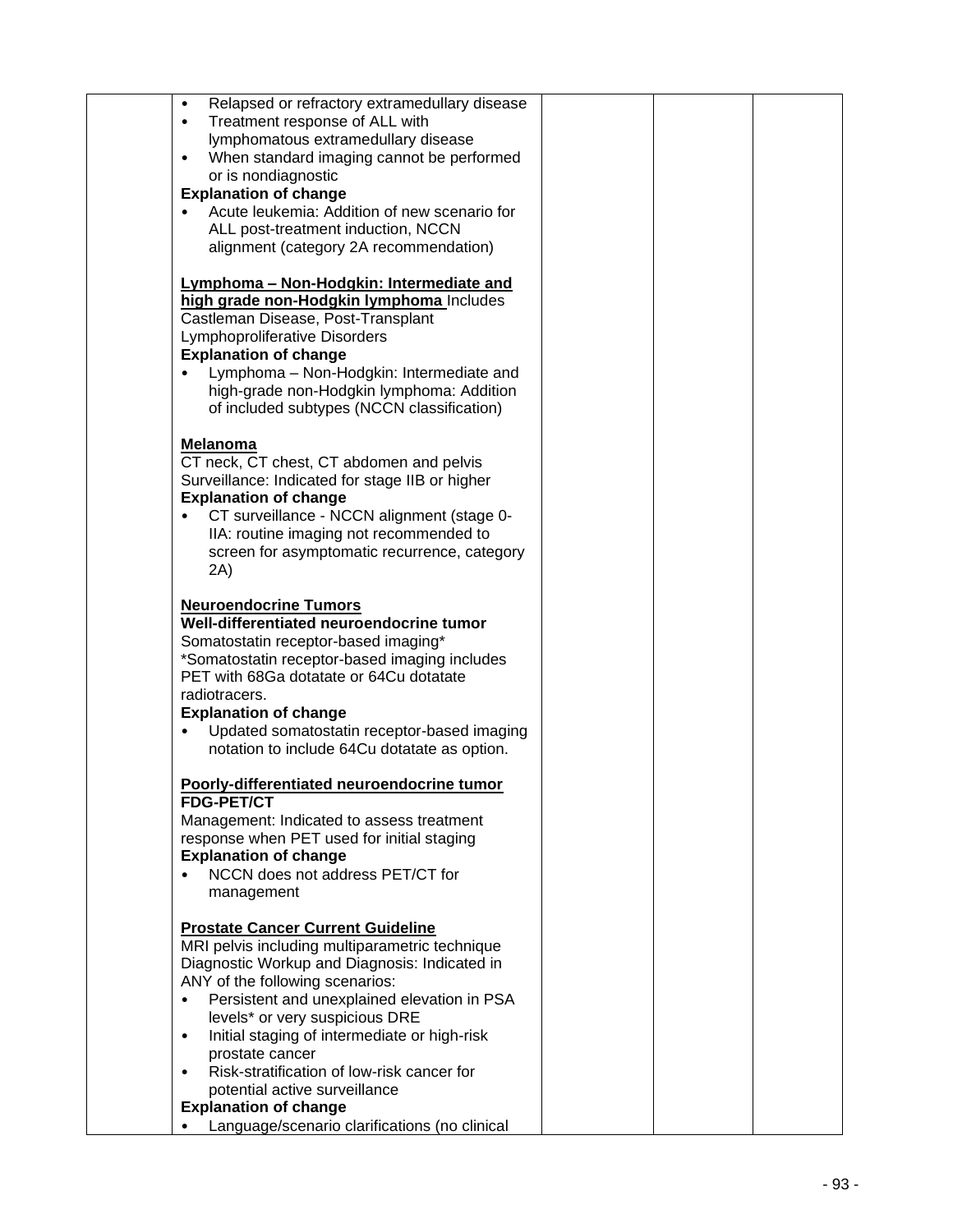|            | intent change)                                    |  |  |
|------------|---------------------------------------------------|--|--|
|            |                                                   |  |  |
|            | 68Ga Prostate-specific membrane antigen           |  |  |
|            | (PSMA) PET/CT or 18F-DCFPyL (piflufolastat or     |  |  |
|            | <b>Pylarify) PET/CT</b>                           |  |  |
|            | Diagnostic Workup and Diagnosis: Not indicated    |  |  |
|            | Management: Indicated when ALL of the following   |  |  |
|            |                                                   |  |  |
|            | criteria are met:                                 |  |  |
|            | Original clinical stage T1-T3 and NX or N0        |  |  |
|            | treated with prostatectomy and/or radiation       |  |  |
|            | therapy, with biochemically                       |  |  |
|            | recurrent/persistent disease1                     |  |  |
|            | Results of conventional imaging2 performed        |  |  |
|            | within the past 60 days are negative for          |  |  |
|            | metastasis                                        |  |  |
|            | Patient is a candidate for curative intent        |  |  |
|            | salvage therapy3                                  |  |  |
|            | PSA level is > 1 ng/ml or PSA is rising           |  |  |
|            |                                                   |  |  |
|            | PET/CT has not been performed within the          |  |  |
|            | past 3 months                                     |  |  |
|            | Surveillance: Not indicated                       |  |  |
|            | <b>Explanation of change</b>                      |  |  |
|            | Addition of new prostate-specific membrane        |  |  |
|            | antigen (PSMA) PET/CT scenarios                   |  |  |
|            |                                                   |  |  |
|            | <b>Sarcoma of Bone and Soft Tissue</b>            |  |  |
|            | <b>Soft Tissue Sarcoma</b>                        |  |  |
|            | <b>FDG-PET/CT</b>                                 |  |  |
|            | Diagnostic Workup: Indicated in ANY of the        |  |  |
|            | following scenarios (excluding desmoid tumors):   |  |  |
|            | Standard imaging cannot be performed or is        |  |  |
|            | nondiagnostic for metastatic disease              |  |  |
|            |                                                   |  |  |
| $\bullet$  | Standard imaging suggests a resectable            |  |  |
|            | solitary metastasis                               |  |  |
|            | Baseline study prior to neoadjuvant               |  |  |
|            | chemotherapy                                      |  |  |
|            | Initial staging for rhabdomyosarcoma              |  |  |
|            | <b>Explanation of change</b>                      |  |  |
|            | Addition of initial staging for rhabomysarcoma    |  |  |
|            | scenario in NCCN alignment: "May be useful        |  |  |
|            | for initial staging because of the possibility of |  |  |
|            | nodal metastases and the appearance of            |  |  |
|            | unusual sites of initial metastatic disease in    |  |  |
|            | adult patients." (2A rec)                         |  |  |
| ٠          | Exclusion for desmoid tumors (not addressed       |  |  |
|            | by NCCN)                                          |  |  |
|            |                                                   |  |  |
|            | <b>Gastrointestinal stromal tumors (GIST)</b>     |  |  |
|            | <b>FDG-PET/CT</b>                                 |  |  |
|            |                                                   |  |  |
|            | Management: Indicated in EITHER of the following  |  |  |
| scenarios: |                                                   |  |  |
| $\bullet$  | Assess treatment response following               |  |  |
|            | completion of neoadjuvant chemotherapy            |  |  |
| $\bullet$  | Standard imaging cannot be performed or is        |  |  |
|            | nondiagnostic for recurrent or progressive        |  |  |
|            | disease                                           |  |  |
|            | <b>Explanation of change</b>                      |  |  |
|            | Addition of management scenario in alignment      |  |  |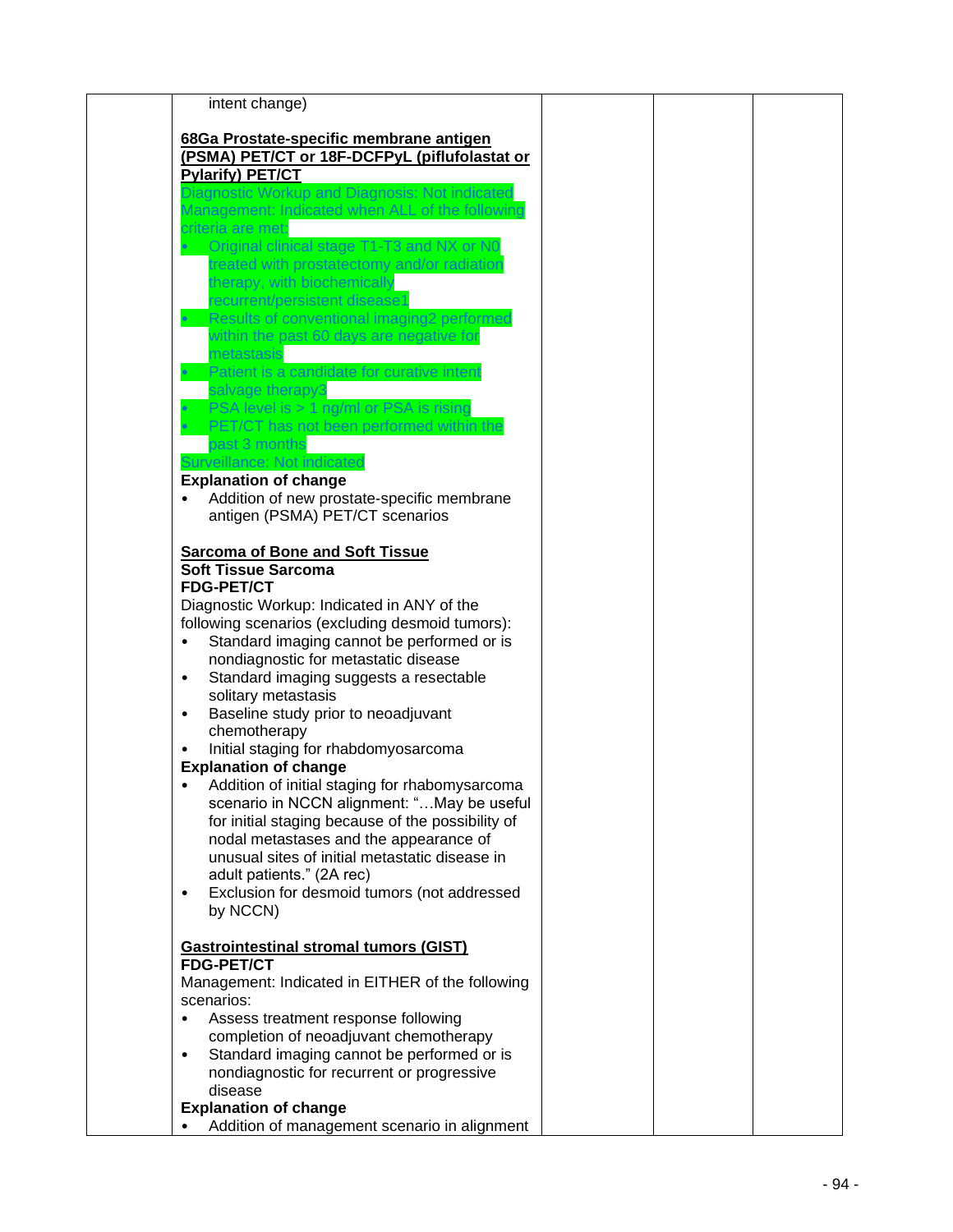| with NCCN (use of PET for ambiguous                                         |  |  |
|-----------------------------------------------------------------------------|--|--|
| standard imaging findings)                                                  |  |  |
| <b>Testicular Cancer</b>                                                    |  |  |
| <b>FDG-PET/CT</b>                                                           |  |  |
| Management: Indicated in EITHER of the following                            |  |  |
| scenarios:                                                                  |  |  |
| Standard imaging cannot be performed or is                                  |  |  |
| nondiagnostic for recurrent or progressive                                  |  |  |
| disease                                                                     |  |  |
| Residual mass greater than 3 cm and normal<br>$\bullet$                     |  |  |
| tumor markers after completion of                                           |  |  |
| chemotherapy                                                                |  |  |
| <b>Explanation of change</b>                                                |  |  |
| NCCN PET alignment for Residual mass (> 3<br>$\bullet$                      |  |  |
| cm) and normal serum AFP and beta-hCG                                       |  |  |
| specifically post-chemotherapy (2A                                          |  |  |
| recommendation)                                                             |  |  |
|                                                                             |  |  |
| <b>Thyroid Cancer</b>                                                       |  |  |
| <b>Current Guideline</b>                                                    |  |  |
| <b>MRI</b> chest                                                            |  |  |
| Diagnostic Workup: Indicated (note: for fixed,                              |  |  |
| bulky, or substernal lesions)                                               |  |  |
| Management: Indicated when used in place of CT                              |  |  |
| for initial treatment strategy                                              |  |  |
| Screening & Surveillance: Not indicated                                     |  |  |
| <b>Explanation of change</b>                                                |  |  |
| NCCN alignment (not addressed)                                              |  |  |
|                                                                             |  |  |
| <b>Suspected or Known Metastases, not</b>                                   |  |  |
| otherwise specified                                                         |  |  |
| MRI appendicular skeleton (pelvis, lower or                                 |  |  |
| upper extremity)                                                            |  |  |
| Diagnostic Workup: Indicated for ANY of the                                 |  |  |
| following:                                                                  |  |  |
| Evaluation of suspected or known bony pelvic<br>$\bullet$                   |  |  |
| metastases                                                                  |  |  |
| Evaluation of suspected proximal lower/upper<br>٠                           |  |  |
| extremity metastasis                                                        |  |  |
| Evaluation of suspected distal upper/lower<br>٠                             |  |  |
| metastasis when radiographs are                                             |  |  |
| nondiagnostic                                                               |  |  |
| Management: Indicated for EITHER of the                                     |  |  |
| following:                                                                  |  |  |
| Evaluation of suspected or known bony pelvic                                |  |  |
| metastases                                                                  |  |  |
| <b>Explanation of change</b><br>Addition of "proximal" limb scenario (prior |  |  |
|                                                                             |  |  |
| content gap)<br>Removal of "suspected" indications from<br>$\bullet$        |  |  |
| Management (operationally redundant)                                        |  |  |
|                                                                             |  |  |
|                                                                             |  |  |

#### **Radiation Oncology**

Effective for dates of service on and after November 7, 2021 and March 13, 2022, the following updates will apply to the AIM Radiation Oncology Clinical Appropriateness Guidelines. You may access and download a copy of the current guidelines here. For questions related to the guidelines, please contact AIM via email at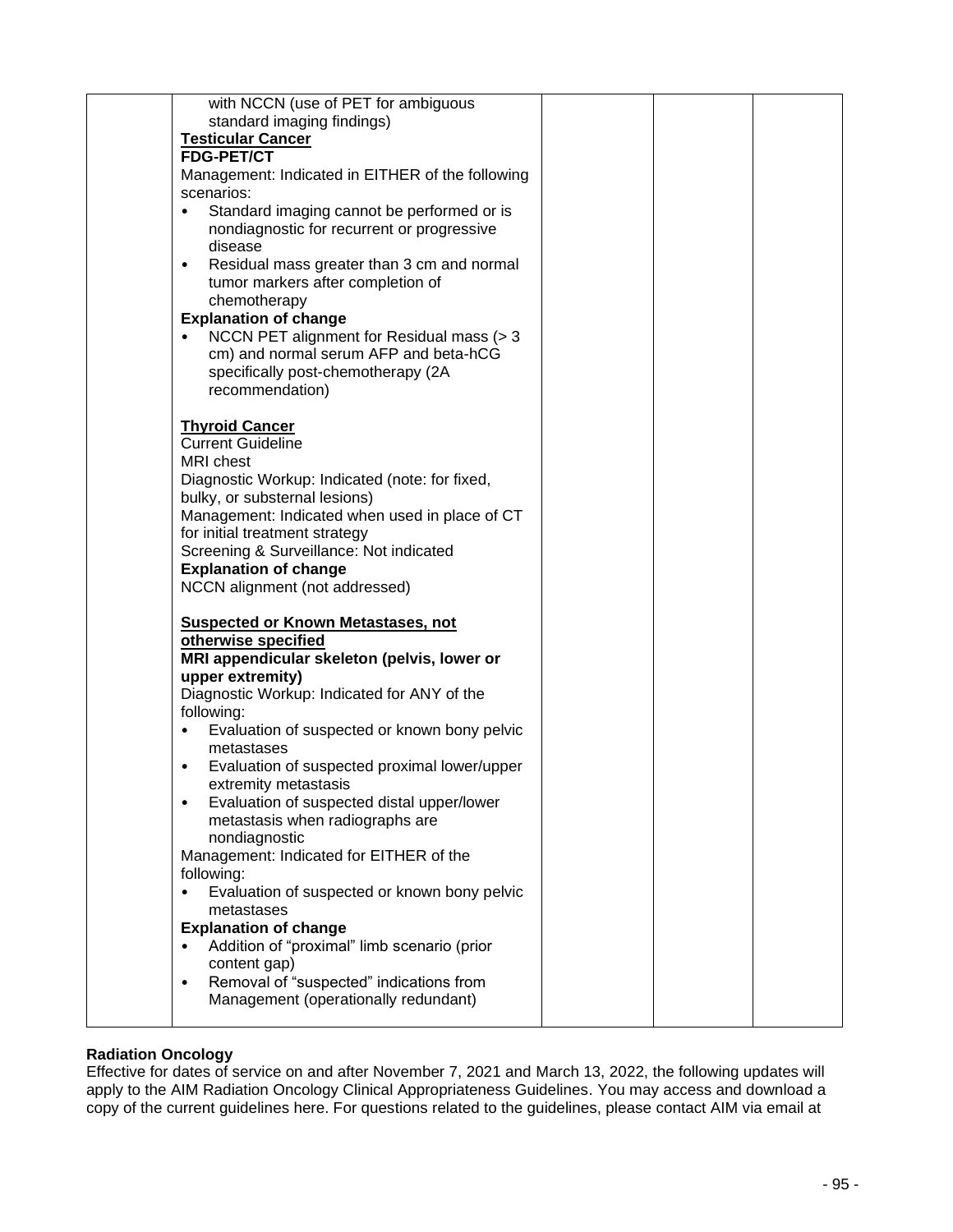#### [aim.guidelines@aimspecialtyhealth.com.](mailto:aim.guidelines@aimspecialtyhealth.com) **Note***: Updates highlighted in green are effective November 7, 2021. Updates in black are effective March 13, 2022.*

| <b>AIM</b> | Contains the following updates                                                                                                                                                                                                                                                                                                                                                                                                                                                                                                                                                                                                                                                                                                                                                                                                                | Effective                                                                                                                    | Products   | Policy      |
|------------|-----------------------------------------------------------------------------------------------------------------------------------------------------------------------------------------------------------------------------------------------------------------------------------------------------------------------------------------------------------------------------------------------------------------------------------------------------------------------------------------------------------------------------------------------------------------------------------------------------------------------------------------------------------------------------------------------------------------------------------------------------------------------------------------------------------------------------------------------|------------------------------------------------------------------------------------------------------------------------------|------------|-------------|
| Guideline  |                                                                                                                                                                                                                                                                                                                                                                                                                                                                                                                                                                                                                                                                                                                                                                                                                                               | Date                                                                                                                         | Affected   | <b>Type</b> |
| Radiation  | <b>ECOG status</b>                                                                                                                                                                                                                                                                                                                                                                                                                                                                                                                                                                                                                                                                                                                                                                                                                            | <b>Updates</b>                                                                                                               | Commercial | Oncology    |
| Oncology   | Fractionated radiotherapy, 2 to 10 fractions, is only<br>appropriate in individuals who meet ANY the<br>following criteria:<br>Pathologic fracture<br>Soft tissue involvement by tumor<br>$\bullet$<br>Spinal cord compression<br>$\bullet$<br>Spine metastasis<br>$\bullet$<br>Presence of oligometastatic disease (1-5<br>$\bullet$<br>lesions) when the goal of treatment is long<br>term stabilization of disease<br><b>Explanation of change</b><br>Removed ECOG performance status from AIM<br>radiation therapy guidelines                                                                                                                                                                                                                                                                                                             | highlighted in<br>green are<br>effective<br>November 7,<br>2021<br>Updates in<br>black are<br>effective<br>March 13,<br>2022 | Medicare   |             |
|            | <b>Breast cancer - IMRT, SBRT</b><br>Intensity Modulated Radiation Therapy (IMRT) is<br>appropriate for breast cancer when ANY one of the<br>following conditions are met:<br>For individuals with left-sided breast lesions<br>where the risk of cardiac exposure would be<br>excessive with 3D conformal treatment and<br>when ALL of the following are met:<br>3D planning has been done, with<br>$\circ$<br>appropriate techniques to limit toxicity<br>Despite the use of all appropriate<br>$\circ$<br>techniques, the dose-volume<br>constraints would lead to unacceptable<br>risk of cardiac toxicity (EITHER<br>constraint below is exceeded):<br>More than 10% of the heart<br>would receive 25 Gy or more<br>(V25 > 10%)<br>More than 10% of the left<br>anterior descending (LAD)<br>artery would receive 15 Gy<br>$V15 > 10\%)$ |                                                                                                                              |            |             |
|            | <b>IMRT</b> plan demonstrates improvement<br>$\circ$<br>sue exposure to within safe<br>For individuals who will receive internal<br>$\bullet$<br>mammary node irradiation based on ANY one<br>of the following:<br>Pathologically enlarged (as reported<br>$\circ$<br>based on imaging technique utilized)<br>internal mammary lymph node(s) by<br>CT, MRI, PET/CT, or CXR<br>Pathologically involved internal<br>$\circ$<br>mammary lymph node(s) (based on<br>aspiration cytology or tissue biopsy<br>pathology)<br>For individuals at high risk of internal<br>$\circ$<br>mammary lymph node involvement                                                                                                                                                                                                                                   |                                                                                                                              |            |             |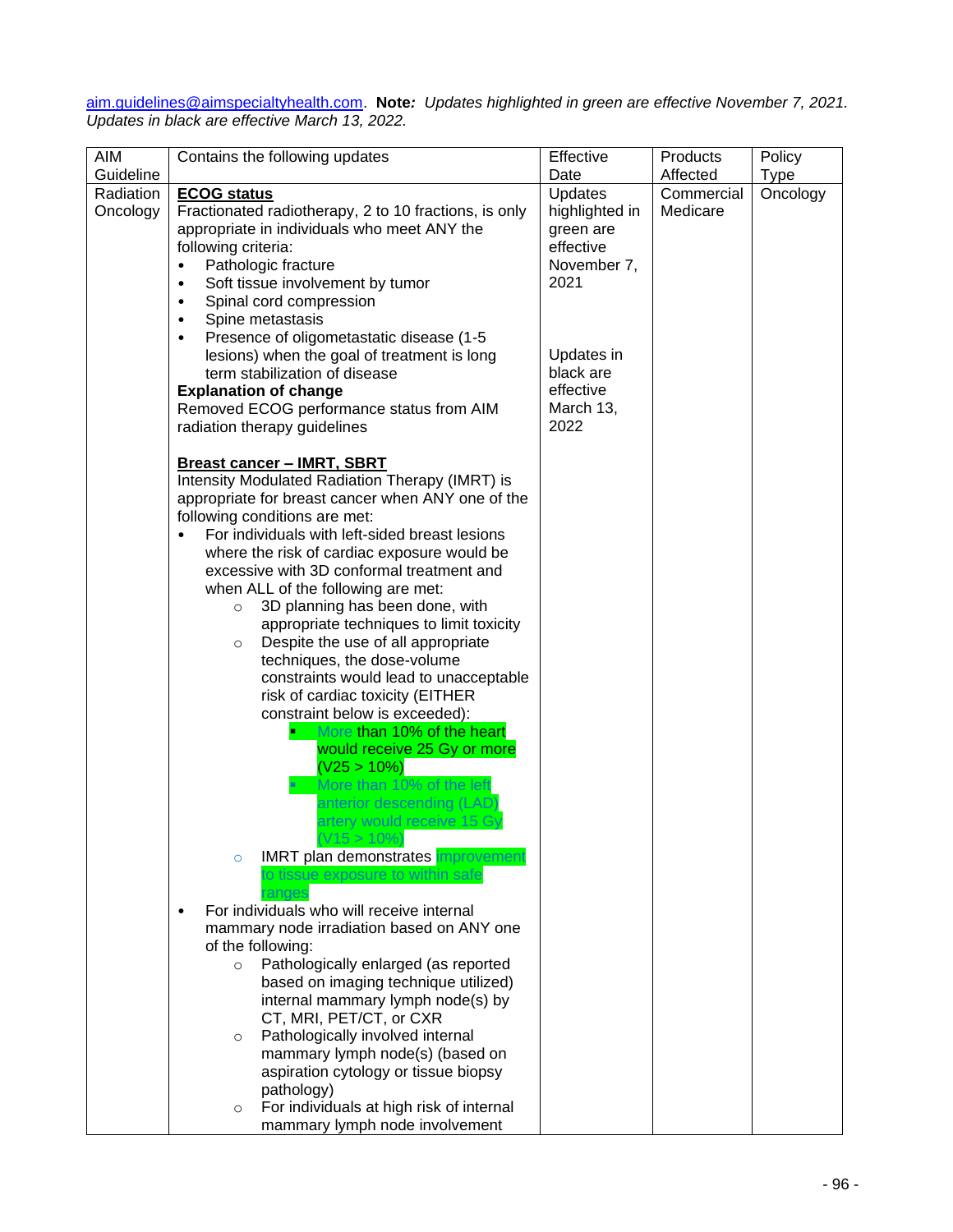| based on ANY one of the following:<br>Four or more positive axillary<br>lymph nodes<br>Medial quadrant tumor with at<br>$\blacksquare$<br>least one positive axillary<br>lymph node<br>Medial quadrant T3 tumor<br>For individuals where the 3D conformal plan<br>$\bullet$<br>results in hot spots (> 2 cm3) receiving more<br>than to 110% of the prescription dose despite<br>the use of forward planned field-in-field<br>blocking and/or mixed beam energy (6 MV and<br>10 MV/15 MV)<br>For individuals being treated with accelerated                |  |  |
|------------------------------------------------------------------------------------------------------------------------------------------------------------------------------------------------------------------------------------------------------------------------------------------------------------------------------------------------------------------------------------------------------------------------------------------------------------------------------------------------------------------------------------------------------------|--|--|
| partial breast irradiation (APBI)<br>To treat a previously irradiated field<br>$\bullet$<br>Note: "Forward planning IMRT" is a term used to<br>describe field-in-field 3D conformal radiation<br>therapy and should not be reviewed under IMRT<br>constraints<br><b>Explanation of change</b><br>Added CAD V15. Added indication for APBI                                                                                                                                                                                                                  |  |  |
| <b>Stereotactic Radiosurgery (SRS) or Stereotactic</b><br><b>Body Radiation Therapy (SBRT) is appropriate</b><br>for breast cancer when the following condition<br>is met:<br>To treat a previously irradiated field                                                                                                                                                                                                                                                                                                                                       |  |  |
| Note: Five fraction APBI regimens should not be<br>billed as SBRT as this is not an ablative dose and<br>similar dose fractionation schedules can be safely<br>delivered to the whole breast.<br><b>Explanation of change</b><br>New indication for SRS/SBRT to treat a previously<br>irradiated field. Added Note that 6 Gy x 5 is not<br>SBRT.                                                                                                                                                                                                           |  |  |
| <b>Brain metastases - SBRT</b><br>Stereotactic Radiosurgery (SRS/SBRT) is<br>appropriate for metastatic brain lesions when<br>EITHER of the following conditions is met:<br>There are 5 or fewer brain metastases<br>To treat a previously irradiated field<br>Note: Treatment of multiple lesions with SRS on<br>different days within the same course of therapy<br>should be billed as SBRT with a maximum of 5<br>units.<br><b>Explanation of change</b><br>Added 5 lesions or less since ECOG was<br>removed. Clarification that intent is to include |  |  |
| fractionated treatment as well.<br>Added Note based on ASTRO coding<br>$\bullet$<br>guidance.<br><b>Lung cancer - IMRT</b><br><b>Non-Small Cell Lung Cancer</b><br>Intensity Modulated Radiation Therapy (IMRT) is                                                                                                                                                                                                                                                                                                                                         |  |  |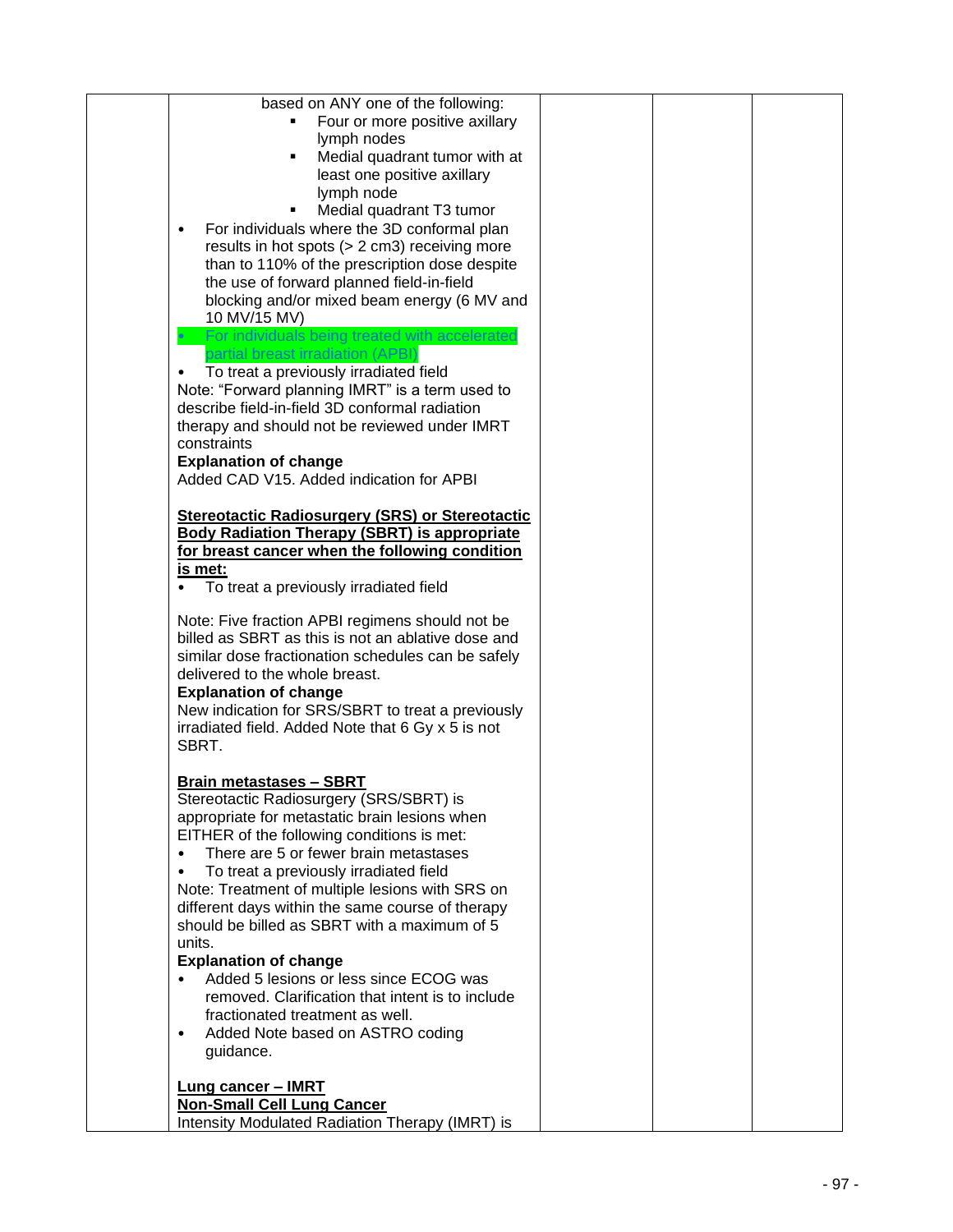| appropriate for non-small cell lung cancer when                                        |  |  |
|----------------------------------------------------------------------------------------|--|--|
| ANY of the following conditions are met:                                               |  |  |
| For adjuvant or definitive treatment of stage I                                        |  |  |
| and II disease in the curative setting                                                 |  |  |
| When a 3D plan has been performed<br>$\circ$                                           |  |  |
| and dose-volume constraints would                                                      |  |  |
| lead to unacceptable risk for normal                                                   |  |  |
| lung tissue toxicity such that (all must                                               |  |  |
| apply)                                                                                 |  |  |
| V20 exceeds 30% with 3D                                                                |  |  |
| conformal plan (the percent of                                                         |  |  |
| normal tissues receiving 20 Gy                                                         |  |  |
| or more accounts for more                                                              |  |  |
| than 30% of normal lung)                                                               |  |  |
| The comparison of the 3D                                                               |  |  |
| conformal plan and the IMRT                                                            |  |  |
| plan demonstrates that the                                                             |  |  |
| IMRT plan will reduce the V20                                                          |  |  |
| by 10% as compared to the 3D                                                           |  |  |
| conformal plan                                                                         |  |  |
| V5 would be less than 65%                                                              |  |  |
| (the percent of normal tissues                                                         |  |  |
| receiving 5 Gy or more                                                                 |  |  |
| accounts for less than 65% of                                                          |  |  |
| normal lung) with IMRT                                                                 |  |  |
| Tumor motion has been                                                                  |  |  |
| accounted for during planning                                                          |  |  |
| When a 3D plan has been performed<br>$\circ$                                           |  |  |
| and dose-volume constraints would                                                      |  |  |
| lead to unacceptable risk of cardiac                                                   |  |  |
| toxicity (any constraint below is                                                      |  |  |
| exceeded)                                                                              |  |  |
| More than 50% of the heart<br>٠                                                        |  |  |
| receives 30 Gy ( $V30 > 50\%)$                                                         |  |  |
| More than 35% of the heart<br>٠                                                        |  |  |
|                                                                                        |  |  |
| receives 45 Gy ( $V45 > 35\%)$<br>٠                                                    |  |  |
| More than 25% of the heart                                                             |  |  |
| receives 50 Gy (V50 > 25%)                                                             |  |  |
| More than 10% of the lef                                                               |  |  |
| anterior descending artery                                                             |  |  |
| LAD) receives 15 Gy (V15 >                                                             |  |  |
| For adjuvant or definitive treatment of stage III                                      |  |  |
| $\bullet$                                                                              |  |  |
| disease in the curative setting<br>To treat a previously irradiated field<br>$\bullet$ |  |  |
| <b>Explanation of change</b>                                                           |  |  |
| Added CAD V15.                                                                         |  |  |
| Reference: Atkins KM, Chaunzwa TL, Lamba N, et                                         |  |  |
| al. Association of Left Anterior Descending                                            |  |  |
| Coronary Artery Radiation Dose with Major                                              |  |  |
| Adverse Cardiac Events and Mortality in Patients                                       |  |  |
| with Non-Small Cell Lung Cancer. JAMA Oncol.                                           |  |  |
| 2021 Feb 1;7(2):206-219. PMID: 33331883;                                               |  |  |
| PMCID: PMC7747040.                                                                     |  |  |
|                                                                                        |  |  |
| <b>Small Cell Lung Cancer</b>                                                          |  |  |
| Intensity Modulated Radiation Therapy (IMRT) is                                        |  |  |
| appropriate for small cell lung cancer when ANY of                                     |  |  |
|                                                                                        |  |  |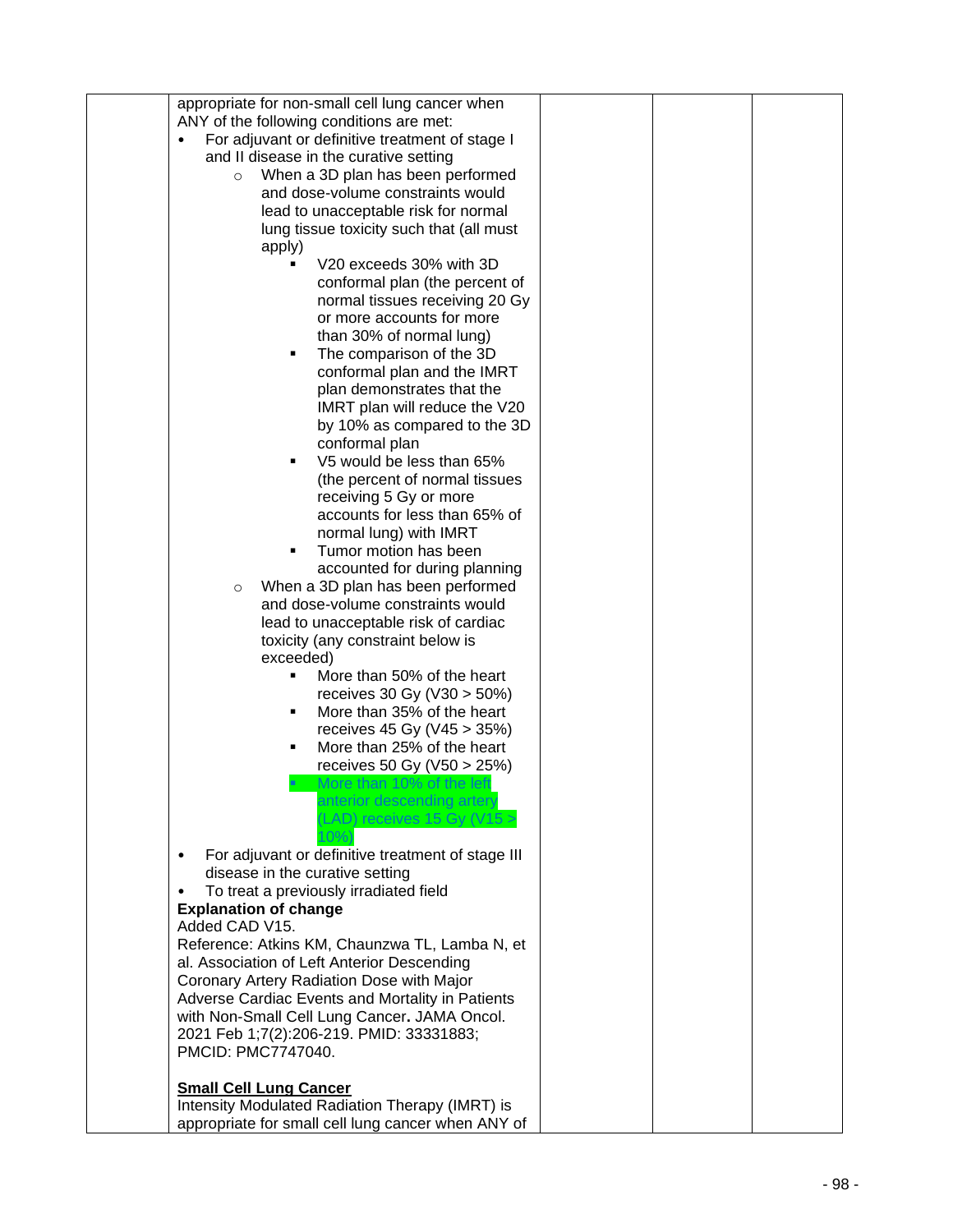| the following conditions are met:                                                        |  |  |
|------------------------------------------------------------------------------------------|--|--|
| For definitive treatment in the curative setting                                         |  |  |
| When a 3D plan has been performed<br>$\circ$                                             |  |  |
| and dose-volume constraints would                                                        |  |  |
|                                                                                          |  |  |
| lead to unacceptable risk for normal                                                     |  |  |
| lung tissue toxicity such that (all must                                                 |  |  |
| apply)                                                                                   |  |  |
| V20 exceeds 30% with 3D                                                                  |  |  |
| conformal plan (the percent of                                                           |  |  |
| normal tissues receiving 20 Gy                                                           |  |  |
| or more accounts for more                                                                |  |  |
| than 30% of normal lung)                                                                 |  |  |
| The comparison of the 3D<br>٠                                                            |  |  |
| conformal plan and the IMRT                                                              |  |  |
| plan demonstrates that the                                                               |  |  |
| IMRT plan will reduce the V20                                                            |  |  |
|                                                                                          |  |  |
| by 10% as compared to the 3D                                                             |  |  |
| conformal plan                                                                           |  |  |
| V5 would be less than 65%<br>٠                                                           |  |  |
| (the percent of normal tissues                                                           |  |  |
| receiving 5 Gy or more                                                                   |  |  |
| accounts for less than 65% of                                                            |  |  |
| normal lung) with IMRT                                                                   |  |  |
| Tumor motion has been<br>٠                                                               |  |  |
| accounted for during planning                                                            |  |  |
| When a 3D plan has been performed<br>$\circ$                                             |  |  |
| and dose-volume constraints would                                                        |  |  |
| lead to unacceptable risk of cardiac                                                     |  |  |
| toxicity (any constraint below is                                                        |  |  |
| exceeded)                                                                                |  |  |
| More than 50% of the heart<br>٠                                                          |  |  |
|                                                                                          |  |  |
| receives 30 Gy (V30 > 50%)                                                               |  |  |
| More than 35% of the heart<br>٠                                                          |  |  |
| receives 45 Gy ( $V45 > 35\%)$                                                           |  |  |
| More than 25% of the heart<br>٠                                                          |  |  |
| receives 50 Gy (V50 > 25%)                                                               |  |  |
| More than 10% of the left<br>п                                                           |  |  |
| anterior descending artery                                                               |  |  |
| (LAD) receives 15 Gy (V15 >                                                              |  |  |
| $10\%$                                                                                   |  |  |
| To treat a previously irradiated field                                                   |  |  |
| <b>Explanation of change</b>                                                             |  |  |
| Added CAD V15.                                                                           |  |  |
| Reference: Atkins KM, Chaunzwa TL, Lamba N, et                                           |  |  |
| al. Association of Left Anterior Descending                                              |  |  |
| Coronary Artery Radiation Dose with Major                                                |  |  |
| Adverse Cardiac Events and Mortality in Patients                                         |  |  |
|                                                                                          |  |  |
| with Non-Small Cell Lung Cancer. JAMA Oncol.<br>2021 Feb 1;7(2):206-219. PMID: 33331883; |  |  |
|                                                                                          |  |  |
| PMCID: PMC7747040.                                                                       |  |  |
|                                                                                          |  |  |
| Prostate cancer - IMRT, SBRT, Brachytherapy,                                             |  |  |
| <b>Exclusions</b>                                                                        |  |  |
| Low risk of recurrence                                                                   |  |  |
| Intensity Modulated Radiation Therapy (IMRT) is                                          |  |  |
| appropriate for prostate cancer when EITHER of                                           |  |  |
| the following conditions is met:                                                         |  |  |
| As primary treatment                                                                     |  |  |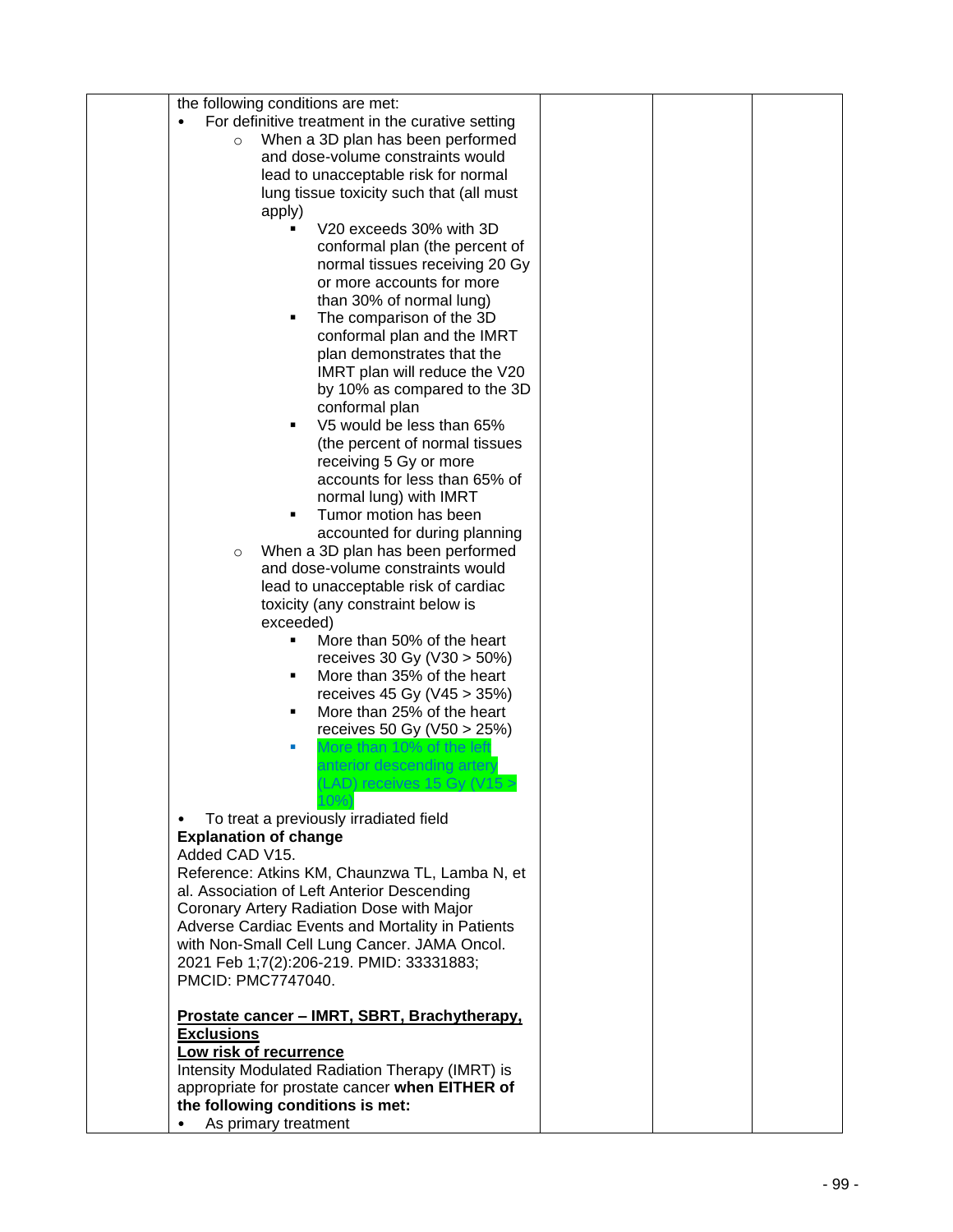| To treat a previously irradiated field                  |  |  |
|---------------------------------------------------------|--|--|
| Stereotactic Body Radiation Therapy (SBRT) is           |  |  |
| appropriate for prostate cancer when EITHER of          |  |  |
|                                                         |  |  |
| the following conditions is met:                        |  |  |
| As primary treatment                                    |  |  |
| To treat a previously irradiated field                  |  |  |
|                                                         |  |  |
| Brachytherapy is appropriate as monotherapy for         |  |  |
| low risk prostate cancer. The following is              |  |  |
| appropriate:                                            |  |  |
| Low dose rate (LDR) brachytherapy                       |  |  |
| Note: Active surveillance is a reasonable               |  |  |
|                                                         |  |  |
| alternative to radiation treatment in individuals with  |  |  |
| low risk prostate cancer.                               |  |  |
| <b>Explanation of change</b>                            |  |  |
|                                                         |  |  |
| No change in intent but this question of anticipated    |  |  |
| survival is not practical when asking the office staff. |  |  |
|                                                         |  |  |
| Intermediate risk of recurrence                         |  |  |
|                                                         |  |  |
| Intensity Modulated Radiation Therapy (IMRT) is         |  |  |
| appropriate for prostate cancer when EITHER of          |  |  |
| the following conditions is met:                        |  |  |
| As primary treatment or in combination with             |  |  |
|                                                         |  |  |
| brachytherapy                                           |  |  |
| To treat a previously irradiated field                  |  |  |
| Stereotactic Body Radiation Therapy (SBRT) is           |  |  |
| appropriate for prostate cancer when EITHER of          |  |  |
|                                                         |  |  |
| the following conditions is met:                        |  |  |
| As primary treatment                                    |  |  |
| To treat a previously irradiated field                  |  |  |
| Brachytherapy is appropriate as either                  |  |  |
|                                                         |  |  |
| monotherapy or as a boost in combination with           |  |  |
| external beam radiotherapy. EITHER of the               |  |  |
| following is appropriate:                               |  |  |
| Low dose rate (LDR) brachytherapy used as               |  |  |
|                                                         |  |  |
| monotherapy or boost                                    |  |  |
| High dose rate (HDR) brachytherapy used as<br>$\bullet$ |  |  |
| boost only                                              |  |  |
| <b>Explanation of change</b>                            |  |  |
| No change in intent but this question of anticipated    |  |  |
|                                                         |  |  |
| survival is not practical when asking the office staff. |  |  |
|                                                         |  |  |
| <b>High risk of recurrence</b>                          |  |  |
| Intensity Modulated Radiation Therapy (IMRT) is         |  |  |
|                                                         |  |  |
| appropriate for prostate cancer when EITHER of          |  |  |
| the following conditions is met:                        |  |  |
| As primary treatment or in combination with             |  |  |
| brachytherapy                                           |  |  |
| To treat a previously irradiated field                  |  |  |
| $\bullet$                                               |  |  |
| Stereotactic Body Radiation Therapy (SBRT) is           |  |  |
| appropriate for prostate cancer when the following      |  |  |
| condition is met:                                       |  |  |
| Only to treat a previously irradiated field             |  |  |
|                                                         |  |  |
| Brachytherapy is appropriate for prostate cancer        |  |  |
| when used in combination with external beam             |  |  |
| radiotherapy. EITHER of the following is                |  |  |
| appropriate:                                            |  |  |
|                                                         |  |  |
| Low dose rate (LDR) brachytherapy                       |  |  |
| High dose rate (HDR) brachytherapy                      |  |  |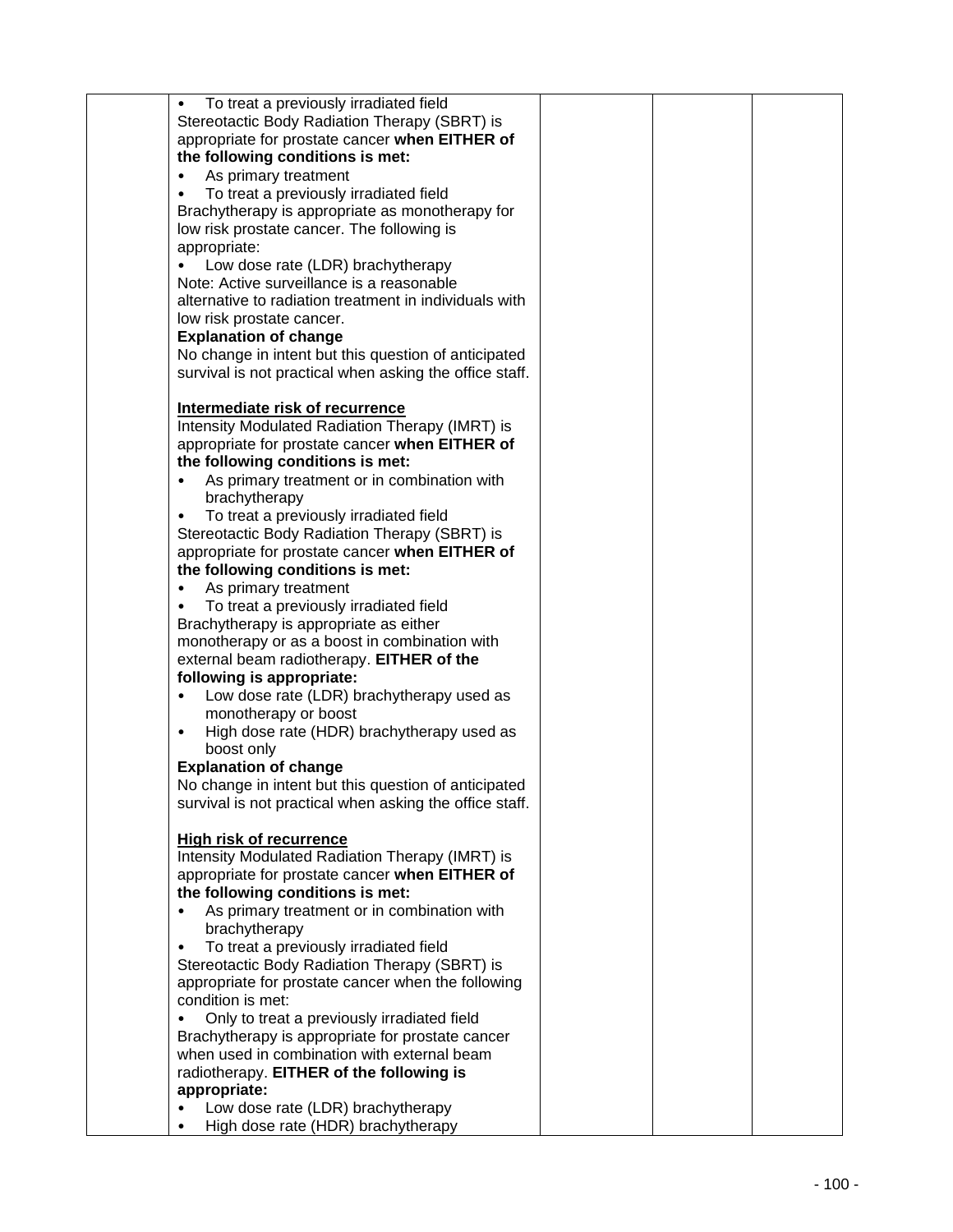| <b>Explanation of change</b>                                                                                                                                                                                                                                                                                                                                                                                                                                                                                     |  |  |
|------------------------------------------------------------------------------------------------------------------------------------------------------------------------------------------------------------------------------------------------------------------------------------------------------------------------------------------------------------------------------------------------------------------------------------------------------------------------------------------------------------------|--|--|
| No change in intent.<br>$\bullet$                                                                                                                                                                                                                                                                                                                                                                                                                                                                                |  |  |
| <b>Hydrogel spacer</b><br><b>Removed Exclusions: hydrogel spacer</b><br>Moved to separate document<br><b>Explanation of change</b><br>Moved hydrogel spacer content (CPT code 55874)<br>from prostate cancer exclusions to a separate<br>guideline document with new criteria and<br>references.                                                                                                                                                                                                                 |  |  |
| <b>Proton Beam Therapy</b><br>Discussion revised for Breast Cancer, CNS<br>Lesions, Head and Neck Cancer, Hepatocellular<br>Cancer, and GI Cancers<br>Clinical Indications: No changes<br><b>Explanation of change</b><br>Revised proton beam therapy considerations<br>with discussion of recent clinical studies of<br>treatments for breast cancer, CNS lesions,<br>head and neck cancer, hepatocellular cancer,<br>and other GI cancers. Added references.<br>No change to clinical indications<br>$\bullet$ |  |  |

|                                                                                                                   | <b>CLARIFICATIONS TO MEDICAL POLICIES</b> |                                                                                                                                                                                          |                       |                             |                                                   |  |  |
|-------------------------------------------------------------------------------------------------------------------|-------------------------------------------|------------------------------------------------------------------------------------------------------------------------------------------------------------------------------------------|-----------------------|-----------------------------|---------------------------------------------------|--|--|
| <b>Medical</b><br><b>Policy Title</b>                                                                             | Policy<br><b>Number</b>                   | <b>Policy Change Summary</b>                                                                                                                                                             | Posted<br>Date        | <b>Products</b><br>Affected | <b>Policy Type</b>                                |  |  |
| Balloon<br>Sinuplasty for<br>Treatment of<br>Chronic<br><b>Sinusitis</b>                                          | 582                                       | Policy criteria clarified to<br>align with the IFAR<br>International Forum of<br>Allergy & Rhinology (IFAR)<br>and European Position<br>(EPOS) guidelines for<br>chronic rhinosinusitis. | October 1, 2021       | Commercial<br>Medicare      | Oto-<br>laryngology                               |  |  |
| Expanded<br>Molecular<br><b>Panel Testing</b><br>of Cancers to<br>Identify<br>Targeted<br><b>Therapies</b>        | 790                                       | Clarification added that<br>requests for liquid biopsy<br>should be made through<br><b>AIM Specialty Health</b><br><b>Genetic Testing</b><br>Management Program.                         | October 1, 2021       | Commercial<br>Medicare      | Oncology<br>Hemato-<br>logy<br>Genetic<br>Testing |  |  |
| Medical<br>Technology<br>Assessment<br>Investigational<br>(Non-Covered)<br>Services List<br>Medical<br>Technology | 400                                       | Ongoing investigational<br>CPT codes 81535 and<br>81536 added. Codes<br>were transferred from<br>retired policy #253 In Vitro<br>Chemoresistance and<br>Chemosensitivity Assays.         | October 1, 2021       | Commercial<br>Medicare      | Oncology<br>Hema-<br>tology<br>Gyne-<br>cology    |  |  |
| Assessment<br>Investigational<br>(Non-Covered)<br>Services List                                                   |                                           | <b>Electrical Stimulation</b><br>neoGEN-Series® System<br>for chronic pain, long-term<br>(intractable) pain and                                                                          | September 15,<br>2021 | Commercial<br>Medicare      | Rehabilita-<br>tion<br>Medicine                   |  |  |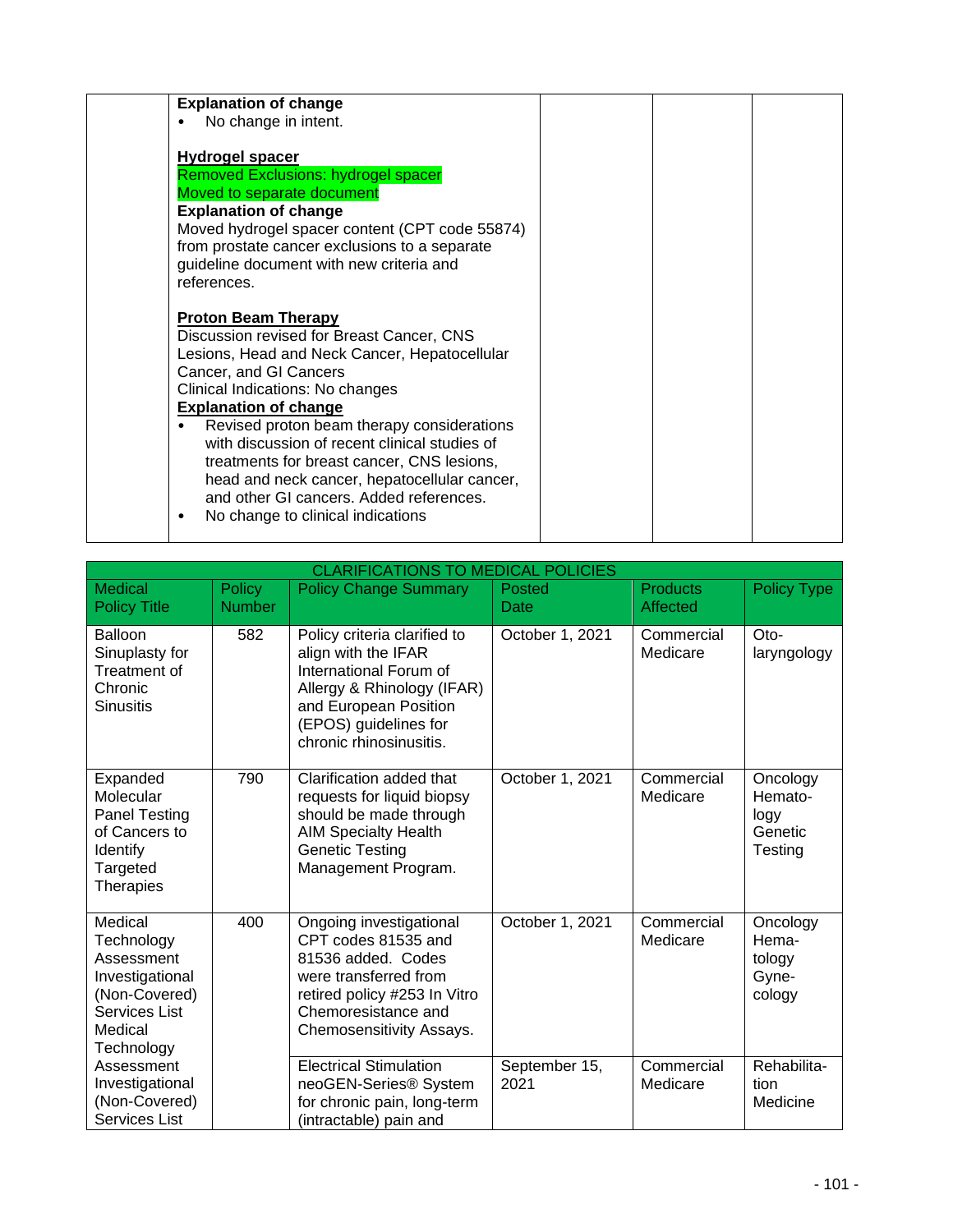|                                                                                              |     | drug-resistant pain added<br>under the narrative<br>section.                                     |                 |            |                                   |
|----------------------------------------------------------------------------------------------|-----|--------------------------------------------------------------------------------------------------|-----------------|------------|-----------------------------------|
| <b>Total Artificial</b><br>Hearts and<br>Implantable<br>Ventricular<br><b>Assist Devices</b> | 280 | Policy statement revised to<br>remove outdated eligibility<br>criteria, but intent<br>unchanged. | October 1, 2021 | Commercial | Cardiology<br>Thoracic<br>Surgery |

|                                                                    | <b>RETIRED MEDICAL POLICIES</b> |                                                                                                                                                                                                            |                          |                             |                                                |  |  |
|--------------------------------------------------------------------|---------------------------------|------------------------------------------------------------------------------------------------------------------------------------------------------------------------------------------------------------|--------------------------|-----------------------------|------------------------------------------------|--|--|
| <b>Medical</b><br><b>Policy Title</b>                              | <b>Policy</b><br><b>Number</b>  | <b>Policy Change Summary</b>                                                                                                                                                                               | <b>Effective</b><br>Date | <b>Products</b><br>Affected | <b>Policy Type</b>                             |  |  |
| Cellular<br>Immunotherapy<br>for Prostate<br>Cancer                | 268                             | Policy is retired.<br>This drug is managed by<br>AIM Specialty Health. See<br>pharmacy medical policy<br>#099 AIM Oncology<br><b>Medication Management</b><br>Program.pdf                                  | October 1, 2021          | Commercial<br>Medicare      | Oncology                                       |  |  |
| In Vitro<br>Chemoresistan<br>ce and<br>Chemosensitivi<br>ty Assays | 253                             | Investigational policy is<br>retired.<br>Ongoing investigational<br>CPT codes 81535 - 81536<br>added to MP 400 Medical<br><b>Technology Assessment</b><br>Investigational (Non-<br>Covered) Services List. | October 1, 2021          | Commercial<br>Medicare      | Oncology<br>Hema-<br>tology<br>Gyne-<br>cology |  |  |

| <b>NEW PHARMACY MEDICAL POLICIES</b>                                           |                                |                                                                    |                       |  |  |  |  |
|--------------------------------------------------------------------------------|--------------------------------|--------------------------------------------------------------------|-----------------------|--|--|--|--|
| <b>Medical</b><br><b>Policy Title</b>                                          | <b>Policy</b><br><b>Number</b> | <b>Policy Change Summary</b>                                       | <b>Effective date</b> |  |  |  |  |
| Injectable<br>Methotrexate<br>(Otrexup <sup>®</sup> &<br>Rasuvo <sup>®</sup> ) | 840                            | New pharmacy policy describing<br>medically necessary indications. | January 1, 2022       |  |  |  |  |
| Multiple<br><b>Sclerosis Step</b><br>Therapy                                   | 839                            | New pharmacy policy describing<br>medically necessary indications. | January 1, 2022       |  |  |  |  |

| <b>REVISED PHARMACY MEDICAL POLICIES</b>           |               |                                                                                              |                                                                      |                       |  |  |
|----------------------------------------------------|---------------|----------------------------------------------------------------------------------------------|----------------------------------------------------------------------|-----------------------|--|--|
| <b>Medical</b>                                     | Policy        | <b>Policy Change Summary</b>                                                                 |                                                                      | <b>Effective date</b> |  |  |
| <b>Policy Title</b>                                | <b>Number</b> |                                                                                              |                                                                      |                       |  |  |
| Medicare<br>Advantage Part<br><b>B</b> Utilization | 125           | The following therapeutic classes or names of<br>drugs will be added to the existing policy: | January 1, 2022                                                      |                       |  |  |
| Management                                         |               | Therapeutic class or<br>Code<br>name of medication                                           |                                                                      |                       |  |  |
|                                                    |               | Immuneglobulins                                                                              | J0840, J0850, J1459,<br>J1460, J1555, J1556,<br>J1557, J1558, J1559, |                       |  |  |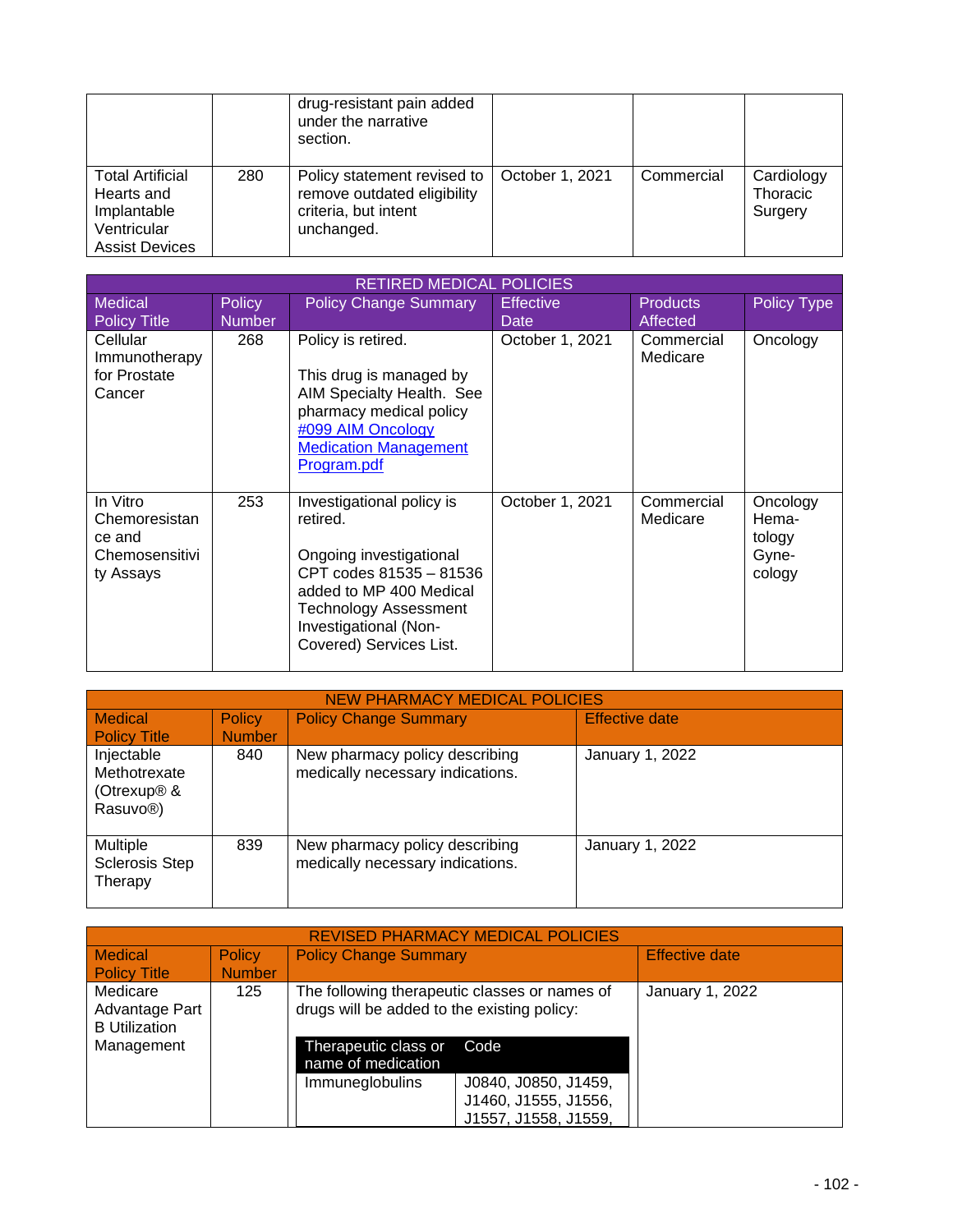|                                                        |     | Entyvio<br><b>Nplate</b><br>Orencia<br>Simponi<br>Stelara<br>Tyvaso | J1560, J1561, J1562,<br>J1566, J1568, J1569,<br>J1571, J1572, J1573,<br>J1575, J1599, J1670,<br>J2791<br>J3380<br>J2796<br>J0129<br>J1602<br>J3357, J3358<br>J7686 |                 |
|--------------------------------------------------------|-----|---------------------------------------------------------------------|--------------------------------------------------------------------------------------------------------------------------------------------------------------------|-----------------|
| Medicare<br>Advantage Part<br><b>B</b> Step<br>Therapy | 020 | Euflexxa will move to Step 1<br>٠<br>٠                              | Hymovis and Hyalgan will be a Step 2.                                                                                                                              | January 1, 2022 |

# **September 2021**

| <b>NEW MEDICAL POLICIES</b>                             |               |                                                                                                                           |                     |                        |                                    |  |  |
|---------------------------------------------------------|---------------|---------------------------------------------------------------------------------------------------------------------------|---------------------|------------------------|------------------------------------|--|--|
| <b>New Medical</b>                                      | <b>Policy</b> | <b>Policy Summary</b>                                                                                                     | <b>Effective</b>    | <b>Products</b>        | <b>Policy Type</b>                 |  |  |
| <b>Policy Title</b>                                     | <b>Number</b> |                                                                                                                           | Date                | Affected               |                                    |  |  |
| Digital Health<br>Therapies for<br>Attention<br>Deficit | 947           | New policy describing<br>investigational indications for<br>the treatment of attention<br>deficit/hyperactivity disorder. | December<br>1, 2021 | Commercial<br>Medicare | Pediatrics<br>Behavioral<br>Health |  |  |
| /Hyperactivity<br><b>Disorder</b>                       |               |                                                                                                                           |                     |                        |                                    |  |  |

|                                                                         |               | <b>REVISED MEDICAL POLICIES</b>                                                                                                      |                                    |                 |                                 |
|-------------------------------------------------------------------------|---------------|--------------------------------------------------------------------------------------------------------------------------------------|------------------------------------|-----------------|---------------------------------|
| Medical                                                                 | <b>Policy</b> | <b>Policy Change Summary</b>                                                                                                         | <b>Effective</b>                   | <b>Products</b> | <b>Policy Type</b>              |
| <b>Policy Title</b>                                                     | <b>Number</b> |                                                                                                                                      | Date                               | Affected        |                                 |
| Magnetic<br>Resonance<br>Imaging-<br>Guided<br>Focused<br>Ultrasound    | 243           | New investigational<br>indications described for the<br>treatment of medication-<br>refractory tremor dominant<br>Parkinson disease. | December<br>1, 2021                | Commercial      | <b>Obstetrics</b><br>Gynecology |
| Medicare<br>Advantage<br>Management                                     | 132           | Outpatient prior authorization<br>requirements added for<br>Medicare Advantage PPO.                                                  | January 1,<br>2022                 | Medicare        | Multispecialty                  |
| <b>Outpatient Prior</b><br>Authorization<br>Code List for<br>Commercial | 072           | Prior authorization<br>requirements for power<br>operated wheelchairs<br>delayed until further notice.                               | Delayed<br>until further<br>notice | Commercial      | Multispecialty                  |

| CLARIFICATIONS TO MEDICAL POLICIES |                         |                                                             |                     |                             |                    |  |
|------------------------------------|-------------------------|-------------------------------------------------------------|---------------------|-----------------------------|--------------------|--|
| Medical<br><b>Policy Title</b>     | Policy<br><b>Number</b> | <b>Policy Change Summary</b>                                | Posted<br>Date      | <b>Products</b><br>Affected | <b>Policy Type</b> |  |
| Cryoablation of<br>Tumors          | 260                     | Title changed to "Cryoablation"<br>of Tumors Located in the | September 1<br>2021 | Commercial<br>Medicare      | Oncology           |  |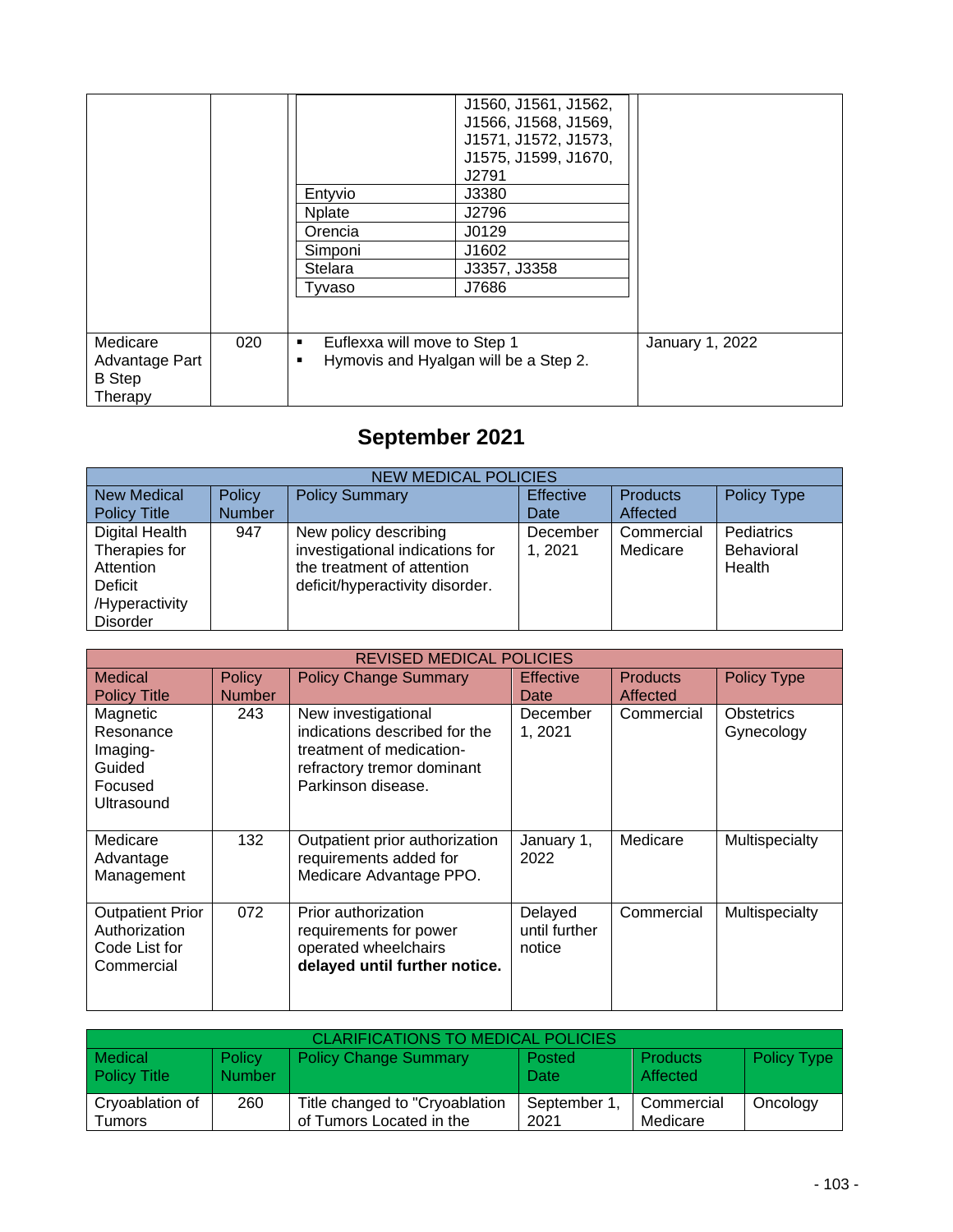| Located in the<br>Kidney, Lung,<br>Breast,<br>Pancreas, or<br><b>Bone</b>                                      |     | Kidney, Lung, Breast,<br>Pancreas, or Bone." Policy<br>statement revised to align with<br>separation of indications by<br>tumor location - intent<br>unchanged.                                                                                                                                                                                                                                                                                         |                      |                        |                                 |
|----------------------------------------------------------------------------------------------------------------|-----|---------------------------------------------------------------------------------------------------------------------------------------------------------------------------------------------------------------------------------------------------------------------------------------------------------------------------------------------------------------------------------------------------------------------------------------------------------|----------------------|------------------------|---------------------------------|
| Manual and<br>Power<br>Operated<br>Wheelchairs                                                                 | 365 | We announced in July 2021<br>the following new policies<br>effective October 1, 2021:<br>MP 365 Manual<br>٠<br><b>Wheelchair Bases</b><br>MP 366 Power Mobility<br>٠<br><b>Devices</b><br>MP 367 Wheelchair<br>٠<br>Options/Accessories<br>MP 368 Wheelchair<br>٠<br>Seating.<br>We will be combining these<br>separate medical policies<br>under policy #365 Manual and<br>Power Operated Wheelchairs.<br>Policy #365 is effective<br>October 1, 2021. | September 1,<br>2021 | Commercial             | Rehabilita-<br>tion<br>Medicine |
| Medical<br>Technology<br>Assessment<br>Noncovered<br><b>Services</b>                                           | 400 | Cryosurgical Ablation of<br>Posterior Nasal Nerve for<br>Chronic Rhinitis (Clarifix™)<br>added under the narrative<br>section.                                                                                                                                                                                                                                                                                                                          | September 1,<br>2021 | Commercial<br>Medicare | Oto-<br>laryngology             |
| Pneumatic<br>Compression<br>Pumps for<br>Treatment of<br>Lymphedema<br>and Venous<br><b>Ulcers</b>             | 354 | Diagnoses codes list added.<br>New diagnoses-to-CPT codes<br>edit implemented. Policy<br>criteria unchanged.                                                                                                                                                                                                                                                                                                                                            | October 15,<br>2021  | Commercial             | Durable<br>Medical<br>Equipment |
| Postsurgical<br>Home Use of<br>Limb<br>Compression<br>Devices for<br>Venous<br>Thromboemboli<br>sm Prophylaxis | 541 | Diagnoses codes list added.<br>New diagnoses-to-CPT codes<br>edit implemented. Policy<br>criteria unchanged.                                                                                                                                                                                                                                                                                                                                            | October 15,<br>2021  | Commercial             | Durable<br>Medical<br>Equipment |

| <b>RETIRED MEDICAL POLICIES</b> |               |                              |                  |                 |             |  |
|---------------------------------|---------------|------------------------------|------------------|-----------------|-------------|--|
| Medical                         | <b>Policy</b> | <b>Policy Change Summary</b> | <b>Effective</b> | <b>Products</b> | Policy Type |  |
| <b>Policy Title</b>             | Number        |                              | Date             | Affected        |             |  |
| None                            | N/A           | N/A                          | N/A              | N/A             | N/A         |  |

# **August 2021**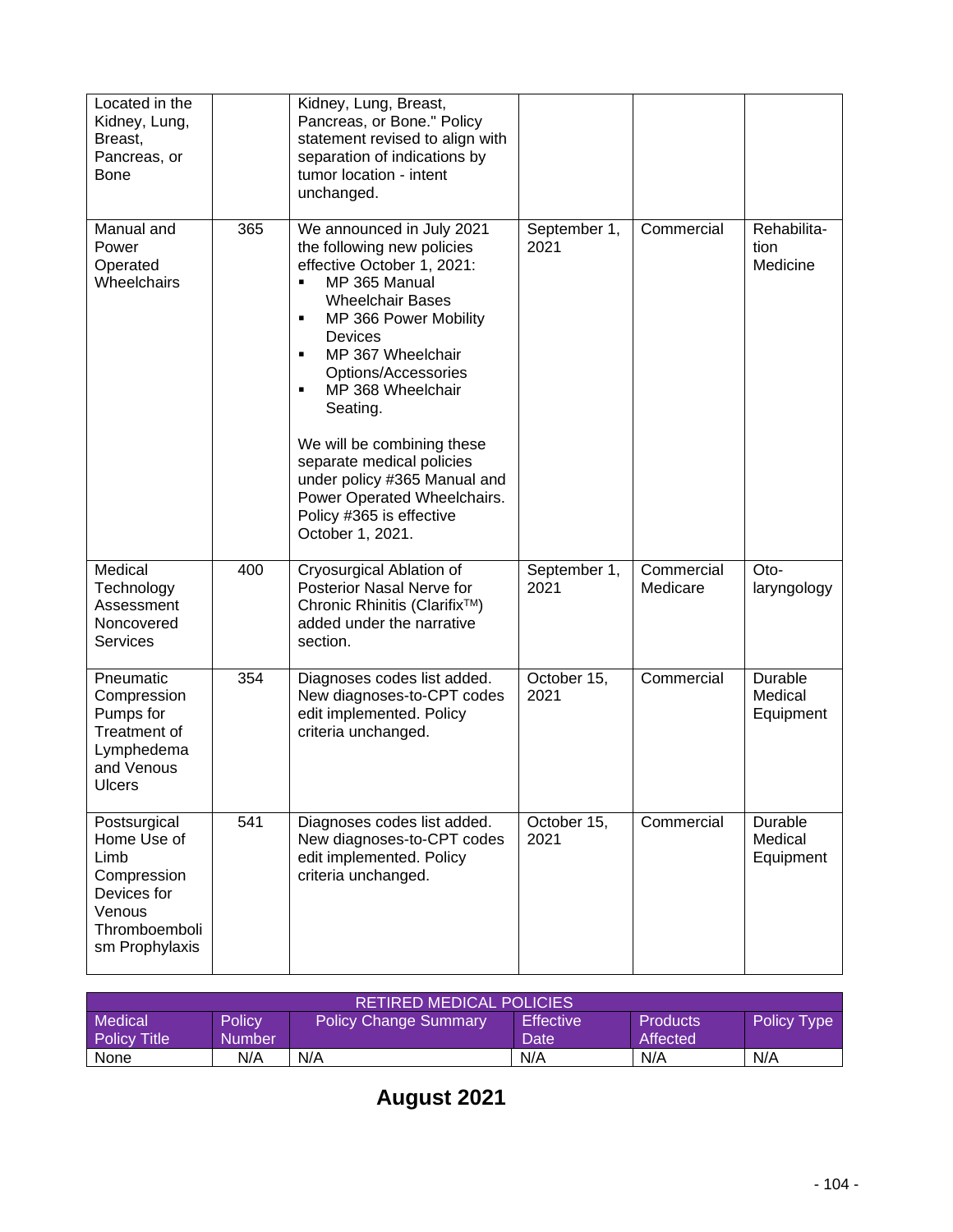| <b>NEW MEDICAL POLICIES</b> |               |                       |                       |                 |             |  |
|-----------------------------|---------------|-----------------------|-----------------------|-----------------|-------------|--|
| New Medical                 | Policy        | <b>Policy Summary</b> | <b>Effective Date</b> | <b>Products</b> | Policy      |  |
| <b>Policy Title</b>         | <b>Number</b> |                       |                       | Affected        | <b>Type</b> |  |
| None                        | N/A           | N/A                   | N/A                   | N/A             | N/A         |  |

|                                                                                                   | <b>REVISED MEDICAL POLICIES</b> |                                                                                                                                                                                                                                                                                                                                              |                      |                        |                                                                          |  |
|---------------------------------------------------------------------------------------------------|---------------------------------|----------------------------------------------------------------------------------------------------------------------------------------------------------------------------------------------------------------------------------------------------------------------------------------------------------------------------------------------|----------------------|------------------------|--------------------------------------------------------------------------|--|
| <b>Medical</b>                                                                                    | <b>Policy</b>                   | <b>Policy Change Summary</b>                                                                                                                                                                                                                                                                                                                 | <b>Effective</b>     | <b>Products</b>        | <b>Policy Type</b>                                                       |  |
| <b>Policy Title</b>                                                                               | <b>Number</b>                   |                                                                                                                                                                                                                                                                                                                                              | Date                 | Affected               |                                                                          |  |
| Surgical and<br>Non-CPAP<br>Treatment of<br>Snoring and<br>Obstructive<br>Sleep Apnea<br>Syndrome | 130                             | New investigational<br>indications described for non-<br><b>CPAP Medical Treatment of</b><br>OSA:<br>Daytime Tongue<br>٠<br>Stimulation<br>Daytime sleep study<br>٠<br>(PAP-NAP)<br><b>Nasal Expiratory Positive</b><br>٠<br><b>Airway Pressure</b><br>eXciteOSA; and<br>٠<br>NightBalance Sleep<br>٠<br>Position Trainer.<br>Title changed. | November 1,<br>2021  | Commercial<br>Medicare | Pulmo-<br>nology<br>$Oto-$<br>laryngology                                |  |
| <b>Trigger Point</b><br>and Tender<br>Point Injections                                            | 604                             | Diagnoses codes list added.<br>New diagnoses-to-CPT<br>codes edit implemented.<br>Policy criteria unchanged.                                                                                                                                                                                                                                 | September 1,<br>2021 | Commercial             | Ortho-<br>pedics<br>Rehabilita-<br>tion<br>Medicine<br>Rheuma-<br>tology |  |

| <b>CLARIFICATIONS TO MEDICAL POLICIES</b>                     |                         |                                                                                                                                                                                                                                                                                                                                                                                                                                                                                                                                                            |                       |                                    |                    |
|---------------------------------------------------------------|-------------------------|------------------------------------------------------------------------------------------------------------------------------------------------------------------------------------------------------------------------------------------------------------------------------------------------------------------------------------------------------------------------------------------------------------------------------------------------------------------------------------------------------------------------------------------------------------|-----------------------|------------------------------------|--------------------|
| Medical<br><b>Policy Title</b>                                | Policy<br><b>Number</b> | <b>Policy Change Summary</b>                                                                                                                                                                                                                                                                                                                                                                                                                                                                                                                               | <b>Posted</b><br>Date | <b>Products</b><br><b>Affected</b> | <b>Policy Type</b> |
| Medical<br>Technology<br>Assessment<br>Noncovered<br>Services | 400                     | The following tests were<br>added to the non-covered<br>services list:<br>AVISE® Antiphospholipid<br>syndrome (APS)<br>diagnostic test to assess<br>risk for APS and<br>thrombosis<br><b>AVISE® Vasculitis-AAV</b><br>٠<br>(ANCA-associated<br>vasculitis) diagnostic test<br>for differential diagnosis of<br>AAV<br><b>AVISE® Systemic lupus</b><br>٠<br>erythematosus (SLE)<br>prognostic panel to assess<br>potential risk for<br>thrombosis,<br>cardiovascular events,<br>lupus nephritis and<br>neuropsychiatric lupus<br>AVISE® PC4d biomarker<br>٠ | August 1,<br>2021     | Commercial<br>Medicare             | Rheuma-<br>tology  |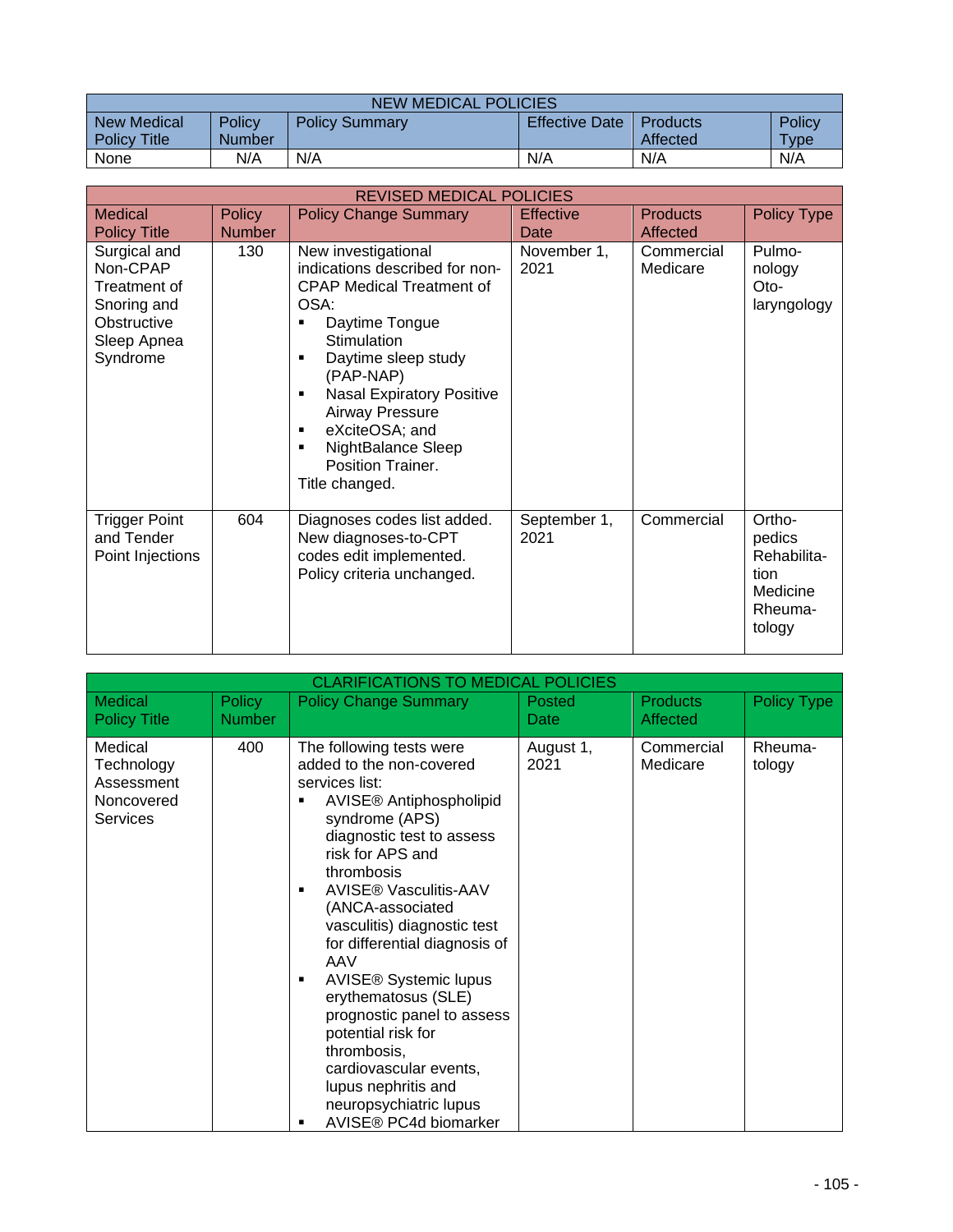|                                                     |     | associated with<br>thrombosis in systemic<br>lupus erythematosus<br>AVISE® Anti-<br>٠<br>Carbamylated Protein<br>Antibodies (Anti-CarP)<br>prognostic test to identify<br>rheumatoid arthritis<br>patients with increased<br>risk for erosive joint<br>damage<br><b>AVISE® Systemic lupus</b><br>٠<br>erythematosus (SLE)<br>monitoring for assessment<br>of SLE disease activity |                   |                        |                                |
|-----------------------------------------------------|-----|-----------------------------------------------------------------------------------------------------------------------------------------------------------------------------------------------------------------------------------------------------------------------------------------------------------------------------------------------------------------------------------|-------------------|------------------------|--------------------------------|
| Transcatheter<br>Pulmonary<br>Valve<br>Implantation | 403 | Policy statements clarified to<br>specify FDA-approved<br>devices.                                                                                                                                                                                                                                                                                                                | August 1,<br>2021 | Commercial<br>Medicare | Cardiology<br>Pulmo-<br>nology |

| <b>RETIRED MEDICAL POLICIES</b>                       |               |                              |                   |                        |                    |  |  |
|-------------------------------------------------------|---------------|------------------------------|-------------------|------------------------|--------------------|--|--|
| Medical                                               | Policy        | <b>Policy Change Summary</b> | <b>Effective</b>  | <b>Products</b>        | <b>Policy Type</b> |  |  |
| <b>Policy Title</b>                                   | <b>Number</b> |                              | <b>Date</b>       | Affected               |                    |  |  |
| Ultrafiltration in<br>Decompensate<br>d Heart Failure | 542           | Policy is retired.           | August 1,<br>2021 | Commercial<br>Medicare | Cardiology         |  |  |

# **July 2021**

|                                                            | <b>NEW MEDICAL POLICIES</b>    |                                                                                                                                                                      |                          |                             |                                          |  |  |
|------------------------------------------------------------|--------------------------------|----------------------------------------------------------------------------------------------------------------------------------------------------------------------|--------------------------|-----------------------------|------------------------------------------|--|--|
| <b>New Medical</b><br><b>Policy Title</b>                  | <b>Policy</b><br><b>Number</b> | <b>Policy Summary</b>                                                                                                                                                | <b>Effective</b><br>Date | <b>Products</b><br>Affected | Policy Type                              |  |  |
| Allograft<br>Injection for<br>Degenerative<br>Disc Disease | 838                            | New medical policy describing<br>investigational indications.                                                                                                        | October<br>1,2021        | Commercial<br>Medicare      | Neurosurgery<br>Neurology<br>Orthopedics |  |  |
| Manual<br>Wheelchair<br><b>Bases</b>                       | 365                            | New medical policy describing<br>medically necessary and not<br>medically necessary manual<br>wheelchair bases.                                                      | October<br>1,2021        | Commercial                  | <b>DME</b><br>Rehabilitation             |  |  |
| Ostomy<br><b>Supplies</b>                                  | 369                            | New medical policy describing<br>medically necessary and not<br>medically necessary ostomy<br>supplies.                                                              | October<br>1,2021        | Commercial                  | <b>DME Gastro-</b><br>enterology         |  |  |
| Power Mobility<br>Devices                                  | 366                            | New medical policy describing<br>medically necessary and not<br>medically necessary power<br>mobility devices (power<br>operated vehicles and power<br>wheelchairs). | October<br>1, 2021       | Commercial                  | <b>DME</b><br>Rehabilitation             |  |  |
| Urological                                                 | 370                            | New medical policy describing                                                                                                                                        | October                  | Commercial                  | <b>DME</b>                               |  |  |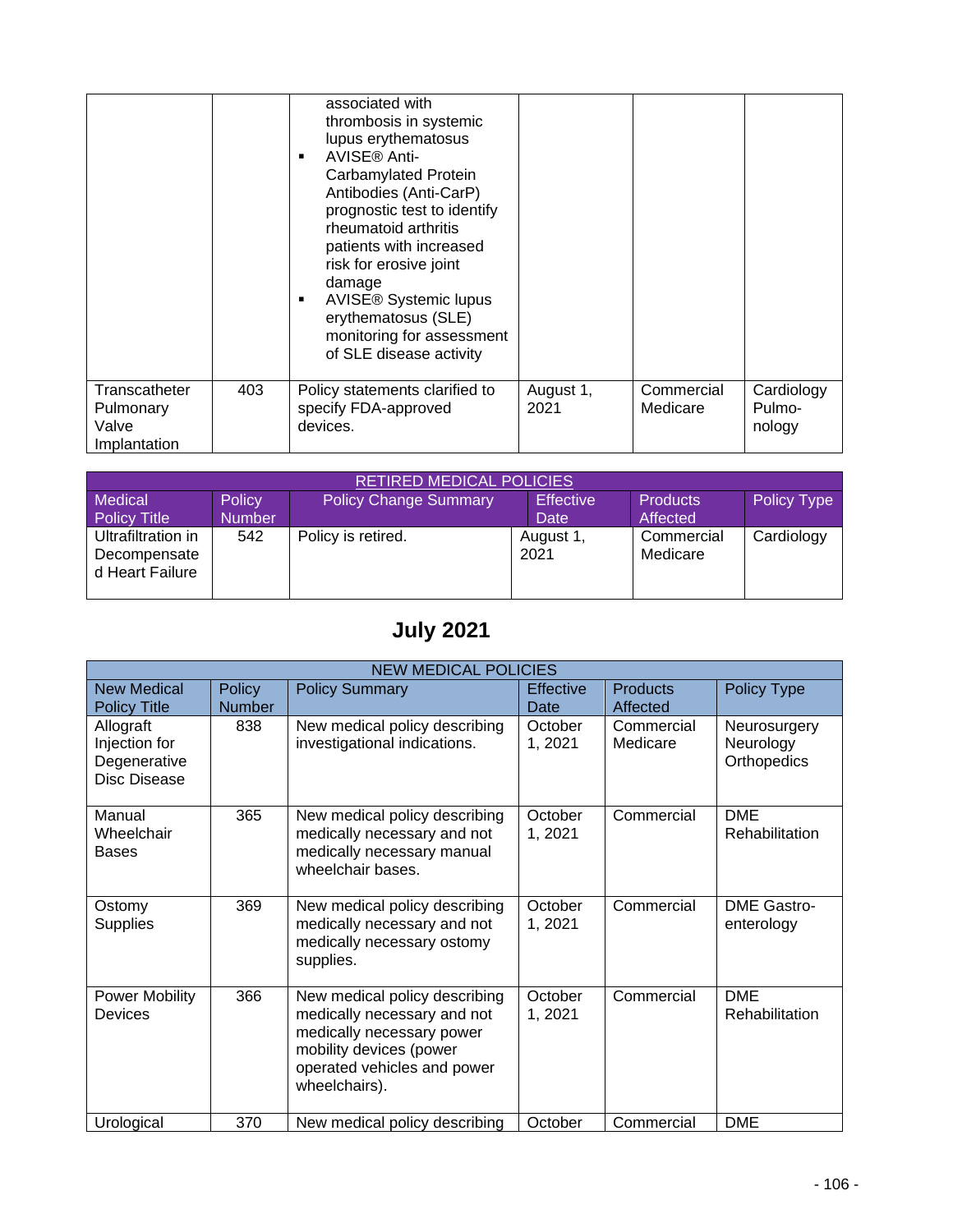| <b>Supplies</b>                          |     | medically necessary and not<br>medically necessary urological<br>supplies.                                                    | 1, 2021            |            | Urology                      |
|------------------------------------------|-----|-------------------------------------------------------------------------------------------------------------------------------|--------------------|------------|------------------------------|
| Wheelchair<br>Options and<br>Accessories | 367 | New medical policy describing<br>medically necessary and not<br>medically necessary<br>wheelchair options and<br>accessories. | October<br>1, 2021 | Commercial | <b>DME</b><br>Rehabilitation |
| <b>Wheelchair Seatl</b>                  | 368 | New medical policy describing<br>medically necessary and not<br>medically necessary<br>wheelchair seating.                    | October<br>1,2021  | Commercial | <b>DME</b><br>Rehabilitation |

|                                                                            | <b>REVISED MEDICAL POLICIES</b> |                                                                                                                                                                                                                                                                                                                                                                                                  |                          |                             |                             |
|----------------------------------------------------------------------------|---------------------------------|--------------------------------------------------------------------------------------------------------------------------------------------------------------------------------------------------------------------------------------------------------------------------------------------------------------------------------------------------------------------------------------------------|--------------------------|-----------------------------|-----------------------------|
| <b>Medical</b><br><b>Policy Title</b>                                      | <b>Policy</b><br><b>Number</b>  | <b>Policy Change Summary</b>                                                                                                                                                                                                                                                                                                                                                                     | <b>Effective</b><br>Date | <b>Products</b><br>Affected | <b>Policy Type</b>          |
| Chimeric<br>Antigen<br>Receptor<br>Therapy for<br>Leukemia and<br>Lymphoma | 066                             | New medically necessary<br>and investigational<br>indications described for<br>Axicabtagene ciloleucel for<br>adult patients with elapsed or<br>refractory follicular lymphoma<br>after 2 or more lines of<br>systemic therapy.<br>See new policy #944 Prior<br><b>Authorization Request Form</b><br>for CAR T-Cell Therapy<br>Services for Follicular<br>Lymphoma (Axicabtagene<br>Ciloleucel). | July 1,<br>2021          | Commercial                  | Hematology                  |
| Computer-<br>Assisted<br>Navigation for<br>Orthopedic<br>Procedure         | 594                             | Investigational policy<br>statement revised to include<br>spine surgery.                                                                                                                                                                                                                                                                                                                         | October 1,<br>2021       | Commercial                  | Neurosurgery<br>Orthopedics |

|                                                                                        | <b>CLARIFICATIONS TO MEDICAL POLICIES</b> |                                                                                                               |                 |                             |                                     |  |  |
|----------------------------------------------------------------------------------------|-------------------------------------------|---------------------------------------------------------------------------------------------------------------|-----------------|-----------------------------|-------------------------------------|--|--|
| Medical<br><b>Policy Title</b>                                                         | Policy<br><b>Number</b>                   | <b>Policy Change Summary</b>                                                                                  | Posted<br>Date  | <b>Products</b><br>Affected | <b>Policy Type</b>                  |  |  |
| Implantable<br>Bone-<br>Conduction and<br>Bone-Anchored<br><b>Hearing Aids</b>         | 479                                       | Clarification made to policy<br>statement for FDA approved<br>devices.                                        | July 1,<br>2021 | Commercial<br>Medicare      | Otolaryn-<br>gology                 |  |  |
| Intraoperative<br>Neurophysiolog<br>ic Monitoring<br>Sensory-<br>Evoked<br>Potentials. | 211                                       | Monitoring of laryngeal nerve<br>clarified. Total thyroidectomy<br>clarified to include<br>hemithyroidectomy. | July 1,<br>2021 | Commercial                  | Neurosurgery<br>Otolaryn-<br>gology |  |  |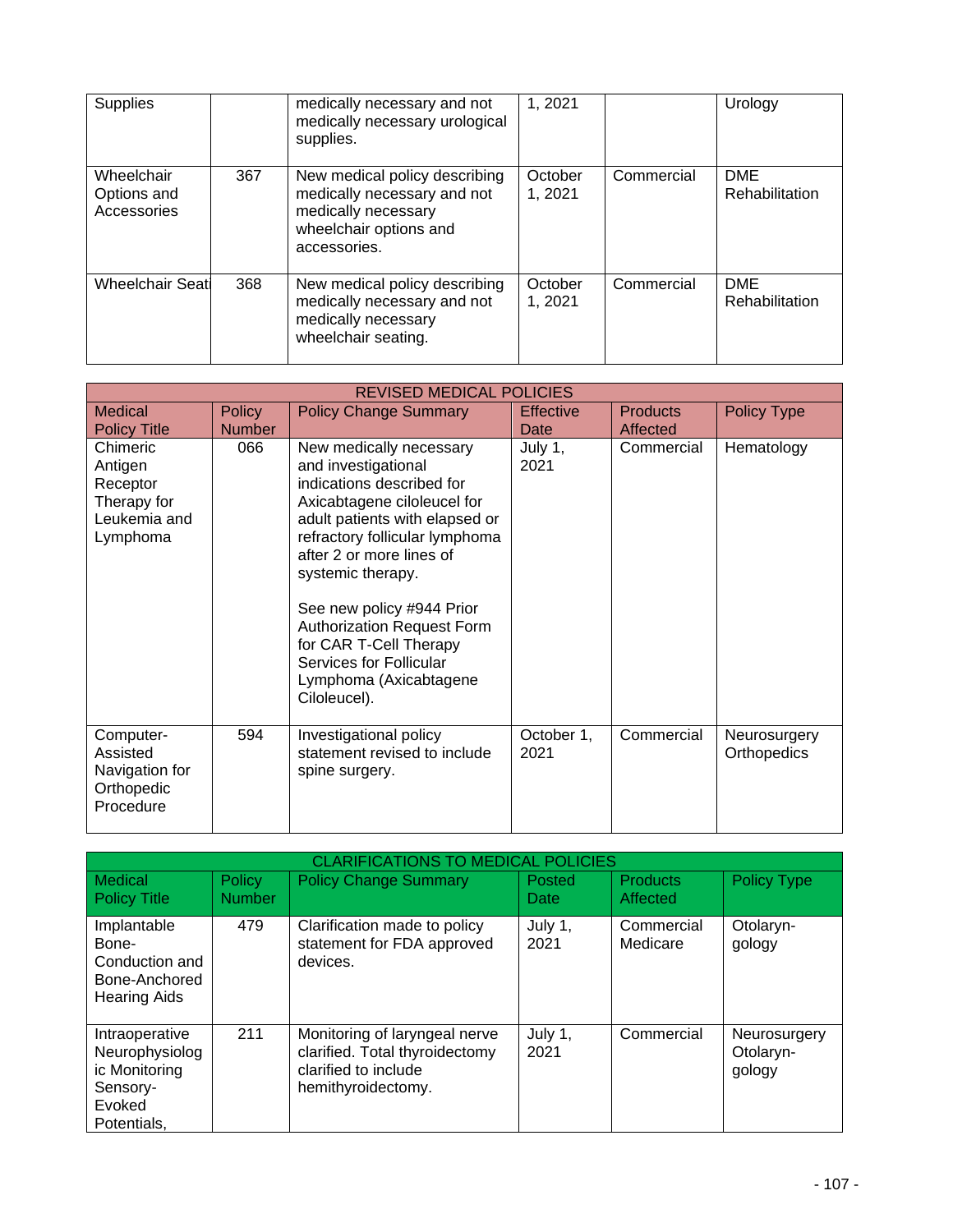| Motor-Evoked<br>Potentials,<br><b>EEG</b>                                                       |     |                                               |                 |                        |                |
|-------------------------------------------------------------------------------------------------|-----|-----------------------------------------------|-----------------|------------------------|----------------|
| Medical<br>Technology<br>Assessment<br>Investigational<br>(Non-Covered)<br><b>Services List</b> | 400 | Avise hydroxychloroquine<br>(HCQ) test added. | July 1,<br>2021 | Commercial<br>Medicare | Multispecialty |

| <b>RETIRED MEDICAL POLICIES</b> |        |                              |                        |                 |                    |  |
|---------------------------------|--------|------------------------------|------------------------|-----------------|--------------------|--|
| <b>Medical</b>                  | Policy | <b>Policy Change Summary</b> | Effective <sup>1</sup> | <b>Products</b> | <b>Policy Type</b> |  |
| Policy Title                    | Number |                              | <b>Date</b>            | Affected        |                    |  |
| None                            | N/A    | N/A                          | N/A                    | N/A             | N/A                |  |

| NEW PHARMACY MEDICAL POLICIES |               |                              |                |  |  |  |
|-------------------------------|---------------|------------------------------|----------------|--|--|--|
| <b>Medical</b>                | <b>Policy</b> | <b>Policy Change Summary</b> | Effective date |  |  |  |
| <b>Policy Title</b>           | <b>Number</b> |                              |                |  |  |  |
| None                          | N/A           | N/A                          | N/A            |  |  |  |

| <b>REVISED PHARMACY MEDICAL POLICIES</b> |                                |                              |                       |  |  |  |
|------------------------------------------|--------------------------------|------------------------------|-----------------------|--|--|--|
| <b>Medical</b><br><b>Policy Title</b>    | <b>Policy</b><br><b>Number</b> | <b>Policy Change Summary</b> | <b>Effective date</b> |  |  |  |
| None                                     | N/A                            | N/A                          | N/A                   |  |  |  |

### **June 2021**

|                                                                       | <b>NEW MEDICAL POLICIES</b> |                                                                                                                                                                                                                                                                                                                                                                                                                                                        |                  |                 |                        |  |
|-----------------------------------------------------------------------|-----------------------------|--------------------------------------------------------------------------------------------------------------------------------------------------------------------------------------------------------------------------------------------------------------------------------------------------------------------------------------------------------------------------------------------------------------------------------------------------------|------------------|-----------------|------------------------|--|
| Medical                                                               | <b>Policy</b>               | <b>Policy Change Summary</b>                                                                                                                                                                                                                                                                                                                                                                                                                           | <b>Effective</b> | <b>Products</b> | Policy Type            |  |
| <b>Policy Title</b>                                                   | <b>Number</b>               |                                                                                                                                                                                                                                                                                                                                                                                                                                                        | Date             | Affected        |                        |  |
| Chimeric<br>Antigen<br>Receptor<br>Therapy for<br>Multiple<br>Myeloma | 942                         | New medical policy<br>describing medically<br>necessary indications of<br>idecabtagene vicleucel<br>(ABECMA) for individuals<br>with relapsed and/or<br>refractory multiple myeloma<br>and have received four or<br>more prior lines of therapy<br>and when certain conditions<br>are met.<br>See new policy #943 Prior<br>Authorization Request Form<br>for CAR T-Cell Therapy<br><b>Services for Multiple</b><br>Myeloma (Idecabtagene<br>vicleucel) | June 4,<br>2021  | Commercial      | Hematology<br>Oncology |  |
|                                                                       |                             |                                                                                                                                                                                                                                                                                                                                                                                                                                                        |                  |                 |                        |  |

| <b>REVISED MEDICAL POLICIES</b> |               |                              |                  |                 |                    |  |  |
|---------------------------------|---------------|------------------------------|------------------|-----------------|--------------------|--|--|
| Medical                         | <b>Policy</b> | <b>Policy Change Summary</b> | <b>Effective</b> | <b>Products</b> | <b>Policy Type</b> |  |  |
| <b>Policy Title</b>             | <b>Number</b> |                              | Date             | Affected        |                    |  |  |
| Assisted                        | 086           | Policy updated to add        | September        | Commercial      | Obstetrics         |  |  |
| Reproductive                    |               | language that intrauterine   | 2021             | Medicare        | Gynecology         |  |  |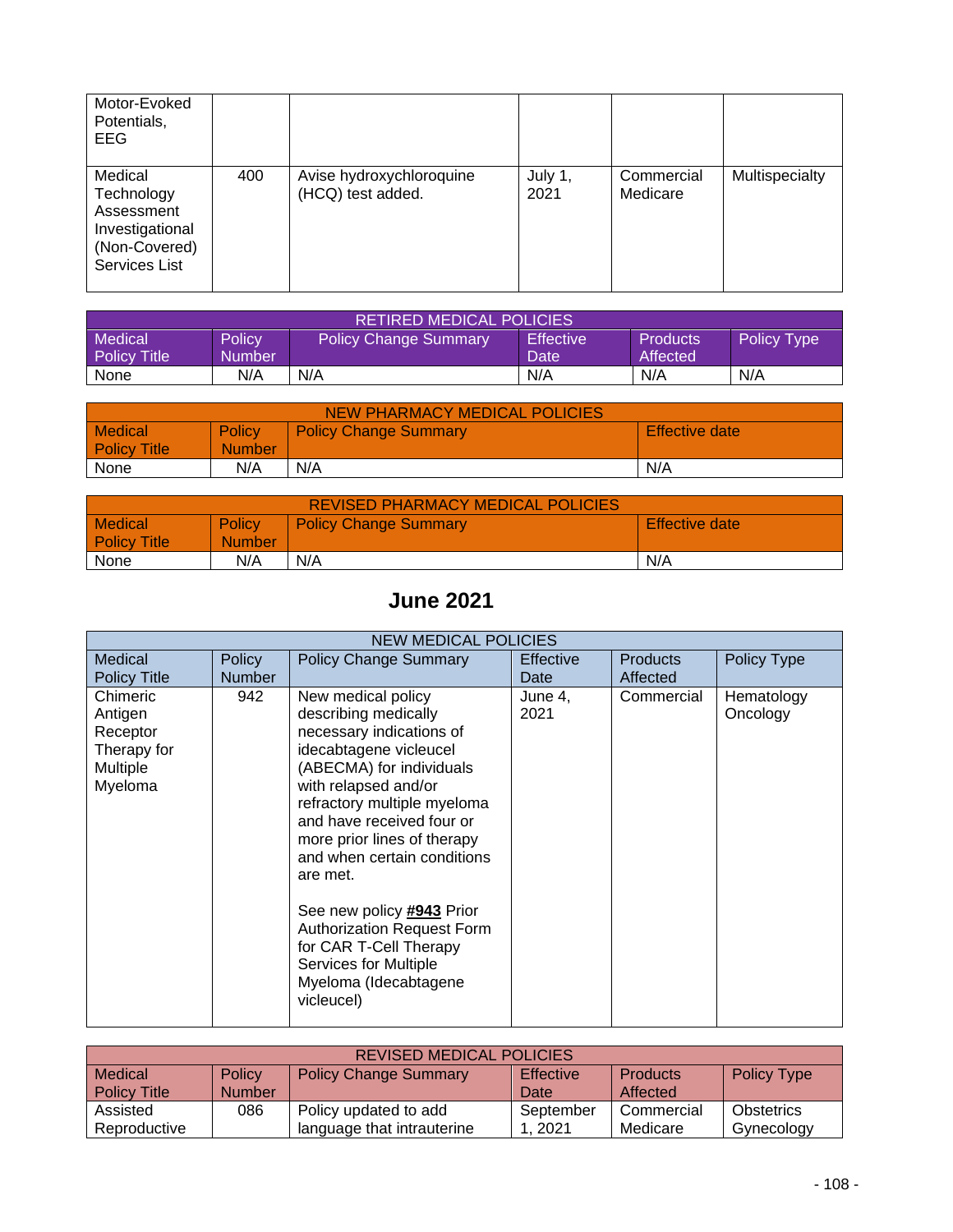| Services                                                                                                                                            |     | insemination (IUI) must be<br>done in the office setting and<br>that donor sperm is only<br>covered when used for IUI in<br>the office setting.                                                                                                 |                      |            | Endocrinology      |
|-----------------------------------------------------------------------------------------------------------------------------------------------------|-----|-------------------------------------------------------------------------------------------------------------------------------------------------------------------------------------------------------------------------------------------------|----------------------|------------|--------------------|
| Continuous or<br>Intermittent<br>Monitoring of<br>Glucose in<br><b>Interstitial Fluid</b><br>and Artificial<br>Pancreas<br>Device<br><b>Systems</b> | 107 | Artificial Pancreas: Medically<br>necessary policy statement<br>added for use of an FDA-<br>approved hybrid closed loop<br>system in children ages 2 to<br>6 years.                                                                             | September<br>1, 2021 | Commercial | Endocrinology      |
| <b>Plastic Surgery</b>                                                                                                                              | 068 | New medically necessary<br>indications described.<br>Lipoma removal may be<br>considered medically<br>necessary when the lipoma is<br>painful and causes functional<br>limitations with activities of<br>daily living based on its<br>location. | September<br>1, 2021 | Commercial | Plastic<br>Surgery |

## **Advanced Imaging Radiology**

**Effective for dates of service on and after September 12, 2021**, the following updates will apply to the AIM Advanced Imaging Clinical Appropriateness Guidelines. You may access and download a copy of the current guidelines [here.](https://aimspecialtyhealth.com/resources/clinical-guidelines/radiology/) For questions related to the guidelines, please contact AIM via email at [aim.guidelines@aimspecialtyhealth.com.](mailto:aim.guidelines@aimspecialtyhealth.com)

| <b>AIM Guideline</b>                 | Contains updates to the following:                                                                                                                                                                                                                                                                                                                                                                                                                                                                                                                                                                                                                                                                                                    | Effective<br>Date     | <b>Products</b><br>Affected | Policy Type |
|--------------------------------------|---------------------------------------------------------------------------------------------------------------------------------------------------------------------------------------------------------------------------------------------------------------------------------------------------------------------------------------------------------------------------------------------------------------------------------------------------------------------------------------------------------------------------------------------------------------------------------------------------------------------------------------------------------------------------------------------------------------------------------------|-----------------------|-----------------------------|-------------|
| Imaging of the<br><b>Extremities</b> | Osteomyelitis or septic arthritis; myositis<br>Removed CT as a follow-up to<br>$\bullet$<br>nondiagnostic MRI due to lower<br>diagnostic accuracy of CT<br>Epicondylitis and Tenosynovitis - long<br>head of biceps<br>Removed due to lack of evidence<br>supporting imaging for this diagnosis<br>Plantar fasciitis and fibromatosis<br>Removed CT as a follow-up to<br>٠<br>nondiagnostic MRI due to lower<br>diagnostic accuracy of CT<br>Added specific conservative<br>$\bullet$<br>management requirements<br>Brachial plexus mass<br>Added specific requirement for<br>suspicious findings on clinical exam<br>or prior imaging<br>Morton's neuroma<br>Added requirements for focused<br>steroid injection, orthoses, plan for | September<br>12, 2021 | Commercial<br>Medicare      | Radiology   |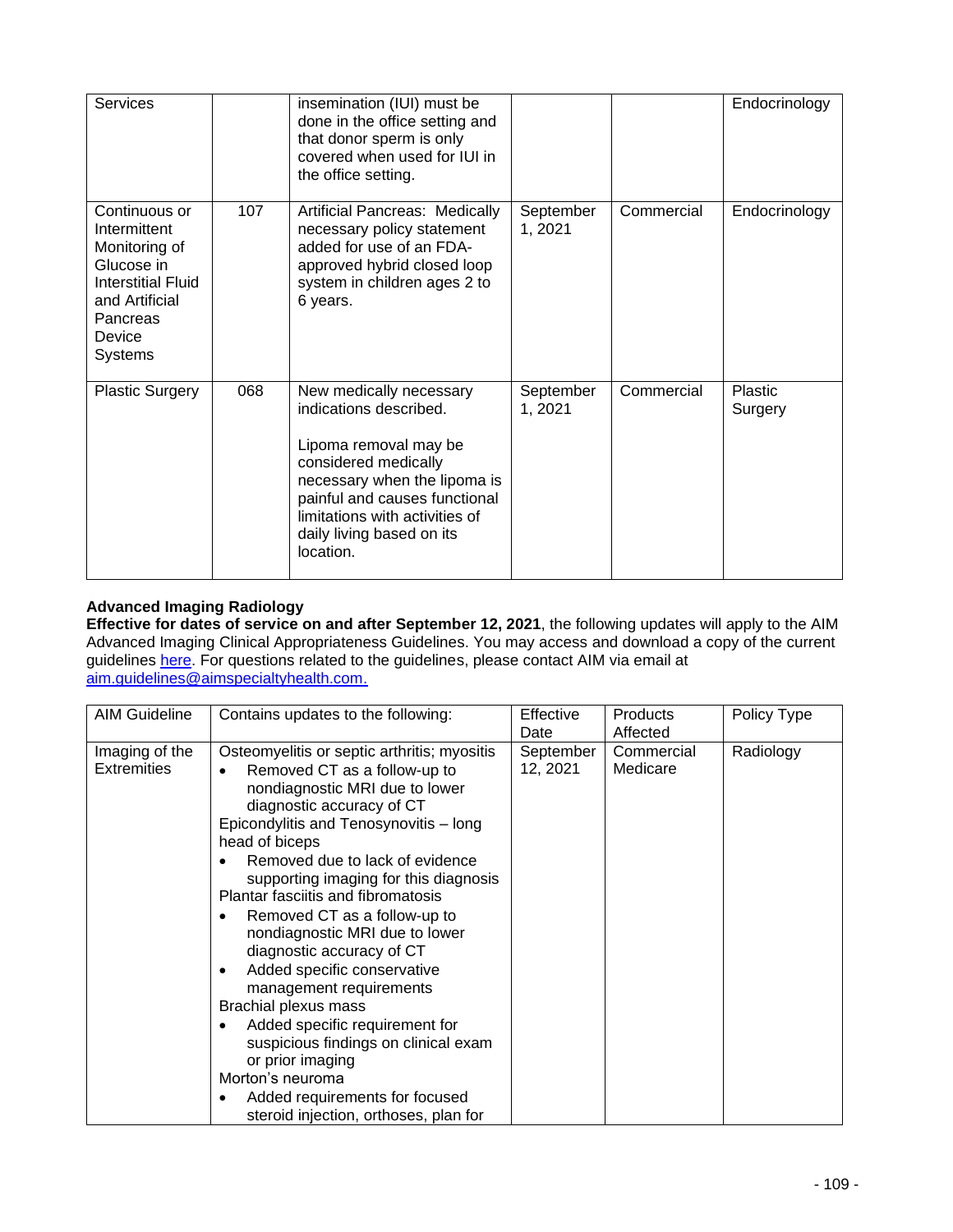| surgery                                            |  |  |
|----------------------------------------------------|--|--|
| Adhesive capsulitis                                |  |  |
| Added requirement for planned                      |  |  |
| intervention (manipulation under                   |  |  |
| anesthesia or lysis of adhesions)                  |  |  |
| Rotator cuff tear; Labral tear - shoulder;         |  |  |
| Labral tear - hip                                  |  |  |
| Defined specific exam findings and                 |  |  |
| duration of conservative                           |  |  |
| management                                         |  |  |
| Recurrent labral tear now requires<br>$\bullet$    |  |  |
| same criteria as an initial tear                   |  |  |
| (shoulder only)                                    |  |  |
| Triangular fibrocartilage complex tear             |  |  |
| Added requirement for radiographs                  |  |  |
| and conservative management for                    |  |  |
| chronic tear                                       |  |  |
| Ligament tear - knee; meniscal tear                |  |  |
| Added requirement for radiographs<br>٠             |  |  |
| for specific scenarios                             |  |  |
| Increased duration of conservative<br>$\bullet$    |  |  |
| management for chronic meniscal                    |  |  |
| tears                                              |  |  |
| Ligament and tendon injuries – foot and<br>ankle   |  |  |
| Defined required duration of                       |  |  |
| conservative management                            |  |  |
| Chronic anterior knee pain including               |  |  |
| chondromalacia patella and                         |  |  |
| patellofemoral pain syndrome                       |  |  |
| Lengthened duration of conservative                |  |  |
| management and specified                           |  |  |
| requirement for chronic anterior knee              |  |  |
| pain                                               |  |  |
| Intra-articular loose body                         |  |  |
| Requirement for mechanical<br>$\bullet$            |  |  |
| symptoms                                           |  |  |
| Osteochondral lesion (including                    |  |  |
| osteochondritis dissecans, transient               |  |  |
| dislocation of patella)                            |  |  |
| New requirement for radiographs                    |  |  |
| Entrapment neuropathy                              |  |  |
| Exclude carpal and cubital tunnel                  |  |  |
| Persistent lower extremity pain                    |  |  |
| Defined duration of conservative                   |  |  |
| management (6 weeks)                               |  |  |
| Exclude hip joint (addressed in other<br>$\bullet$ |  |  |
| indications)                                       |  |  |
| Upper extremity pain                               |  |  |
| Exclude shoulder joint (addressed in<br>$\bullet$  |  |  |
| other indications)                                 |  |  |
| Diagnostic testing strategy limiting<br>$\bullet$  |  |  |
| use of CT to when MRI cannot be                    |  |  |
| performed or is nondiagnostic                      |  |  |
| Knee arthroplasty, presurgical planning            |  |  |
| Limited to MAKO and robotic assist                 |  |  |
| arthroplasty cases                                 |  |  |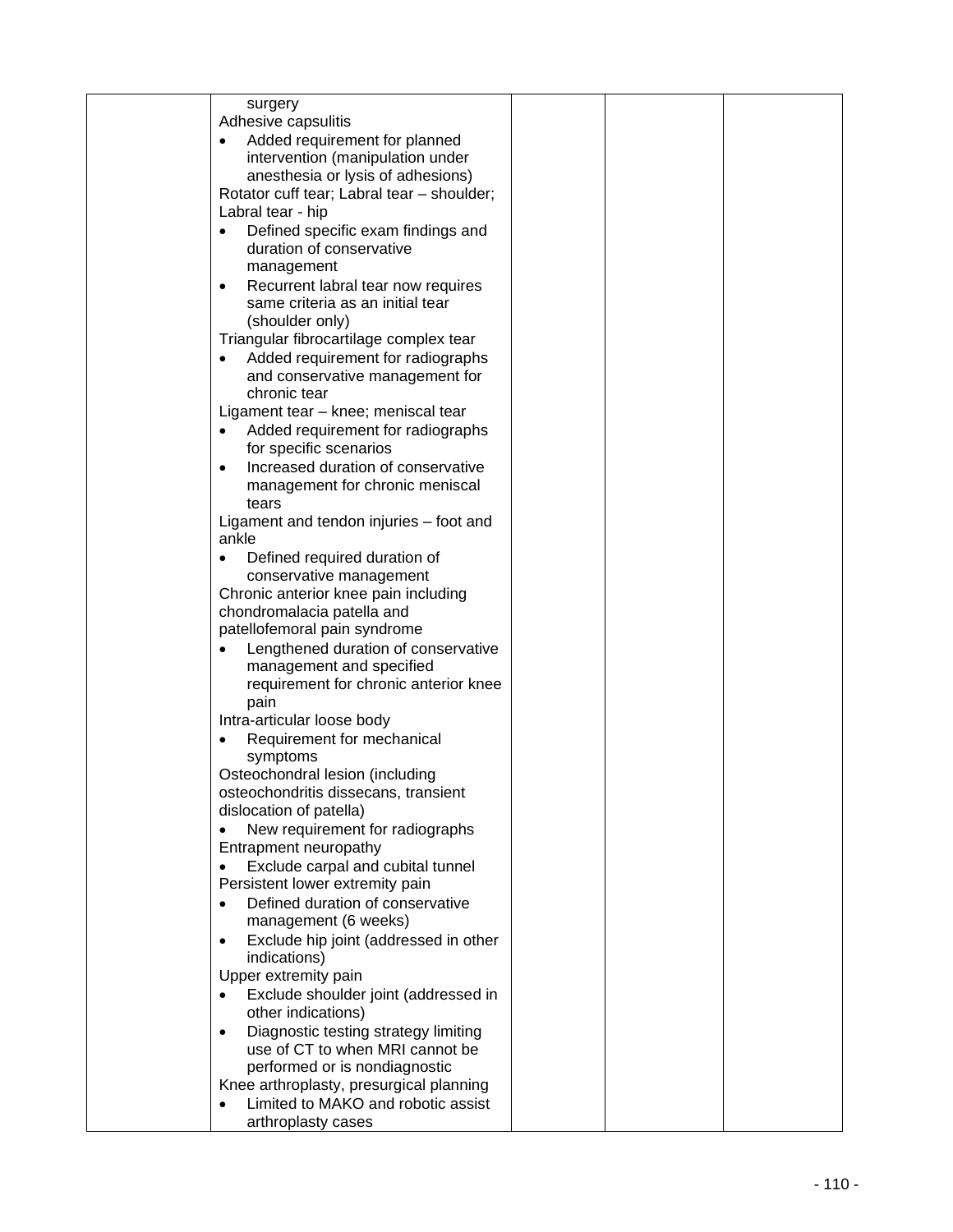|                         | Perioperative imaging, not otherwise<br>specified<br>Require radiographs or ultrasound<br>prior to advanced imaging                                                                                                                                                                                                                                                                                                                                                                                                                                                                                                                                                                                                                                                                                                                                                                                                                                                                                                                                                                                                                                                                                                                                                                                                                                                                                                                                                                                                                               |                       |                        |           |
|-------------------------|---------------------------------------------------------------------------------------------------------------------------------------------------------------------------------------------------------------------------------------------------------------------------------------------------------------------------------------------------------------------------------------------------------------------------------------------------------------------------------------------------------------------------------------------------------------------------------------------------------------------------------------------------------------------------------------------------------------------------------------------------------------------------------------------------------------------------------------------------------------------------------------------------------------------------------------------------------------------------------------------------------------------------------------------------------------------------------------------------------------------------------------------------------------------------------------------------------------------------------------------------------------------------------------------------------------------------------------------------------------------------------------------------------------------------------------------------------------------------------------------------------------------------------------------------|-----------------------|------------------------|-----------|
| Imaging of the<br>Spine | Congenital vertebral defects<br>New requirement for additional<br>evaluation with radiographs<br>Scoliosis<br>Defined criteria for which presurgical<br>$\bullet$<br>planning is indicated<br>Requirement for radiographs and<br>$\bullet$<br>new or progressive symptoms for<br>postsurgical imaging<br>Spinal dysraphism and tethered cord<br>Diagnostic imaging strategy limiting<br>$\bullet$<br>the use of CT to cases where MRI<br>cannot be performed<br>New requirement for US prior to<br>$\bullet$<br>advanced imaging for tethered cord<br>in infants age 5 months or less<br>Multiple sclerosis<br>New criteria for imaging in initial<br>diagnosis of MS<br>Spinal infection<br>New criteria for diagnosis and<br>$\bullet$<br>management aligned with IDSA and<br>University of Michigan guidelines<br>Axial spondyloarthropathy<br>Defined inflammatory back pain<br>$\bullet$<br>Diagnostic testing strategy outlining<br>radiography requirements<br>Cervical injury<br>Aligned with ACR position on<br>pediatric cervical trauma<br>Thoracic or lumbar injury<br>Diagnostic testing strategy<br>emphasizing radiography and<br>limiting the use of MRI for known<br>fracture<br>Remove indication for follow-up<br>$\bullet$<br>imaging of progressively worsening<br>pain in the absence of fracture or<br>neurologic deficits<br>Syringomyelia<br>Removed indication for surveillance<br>imaging<br>Non-specific low back pain<br>Aligned pediatric guidelines with<br>$\bullet$<br>ACR pediatric low back pain<br>guidelines | September<br>12, 2021 | Commercial<br>Medicare | Radiology |
| Vascular<br>Imaging     | Alternative non-vascular modality<br>$\bullet$<br>imaging approaches, where<br>applicable<br>Hemorrhage, Intracranial<br>Clinical scenario specification of<br>$\bullet$<br>subarachnoid hemorrhage indication.                                                                                                                                                                                                                                                                                                                                                                                                                                                                                                                                                                                                                                                                                                                                                                                                                                                                                                                                                                                                                                                                                                                                                                                                                                                                                                                                   | September<br>12, 2021 | Commercial<br>Medicare | Radiology |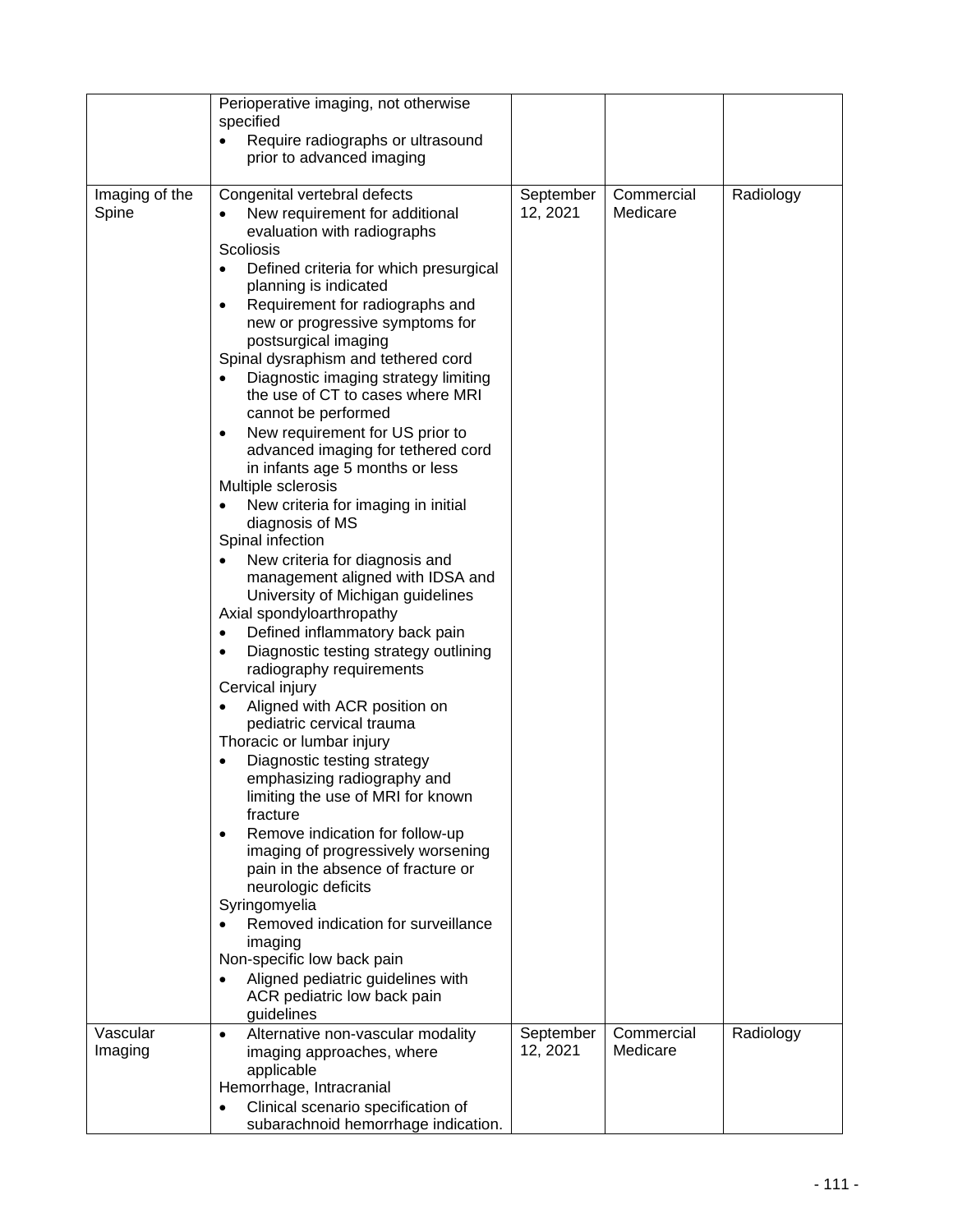| Addition of Pediatric intracerebral                                                                                     |
|-------------------------------------------------------------------------------------------------------------------------|
| hemorrhage indication.                                                                                                  |
| Horner's syndrome; Pulsatile Tinnitus;                                                                                  |
| Trigeminal neuralgia                                                                                                    |
| Removal of management scenario to                                                                                       |
| limit continued vascular evaluation                                                                                     |
| Stroke/TIA; Stenosis or Occlusion                                                                                       |
| (Intracranial/Extracranial)                                                                                             |
| Acute and subacute time frame                                                                                           |
| specifications; removal of                                                                                              |
| carotid/cardiac workup requirement                                                                                      |
| for intracranial vascular evaluation;                                                                                   |
| addition of management                                                                                                  |
| specifications                                                                                                          |
| Sections separated anatomically into<br>$\bullet$                                                                       |
| anterior/posterior circulation (Carotid                                                                                 |
| artery and Vertebral or Basilar                                                                                         |
| arteries, respectively)                                                                                                 |
| <b>Pulmonary Embolism</b>                                                                                               |
| Addition of non-diagnostic chest<br>٠                                                                                   |
| radiograph requirement for all                                                                                          |
| indications                                                                                                             |
| Addition of pregnancy-adjusted<br>٠                                                                                     |
| YEARS algorithm                                                                                                         |
| Peripheral Arterial Disease                                                                                             |
|                                                                                                                         |
|                                                                                                                         |
|                                                                                                                         |
| Addition of new post-<br>$\bullet$<br>revascularization scenario to both<br>upper and lower extremity PAD<br>evaluation |

| <b>CLARIFICATIONS TO MEDICAL POLICIES</b>                            |                                |                                                                                                                                                                                                                                                                                                                                                     |                 |                             |                             |  |
|----------------------------------------------------------------------|--------------------------------|-----------------------------------------------------------------------------------------------------------------------------------------------------------------------------------------------------------------------------------------------------------------------------------------------------------------------------------------------------|-----------------|-----------------------------|-----------------------------|--|
| Medical<br><b>Policy Title</b>                                       | <b>Policy</b><br><b>Number</b> | <b>Policy Change Summary</b>                                                                                                                                                                                                                                                                                                                        | Posted<br>Date  | <b>Products</b><br>Affected | <b>Policy Type</b>          |  |
| Gender<br>Affirming<br>Services<br>(Transgender<br>Services)         | 189                            | Policy statement clarified to<br>include neck lift as a covered<br>procedure only if the excess<br>skin impairs the outcome of<br>the covered facial feminization<br>or masculinization procedures.<br>Prior authorization table<br>updated to clarify that prior<br>authorization is not required<br>for surgically implanted<br>puberty blockers. | June 1.<br>2021 | Commercial<br>Medicare      | Plastic<br>Surgery          |  |
| Medical<br>Technology<br>Assessment<br>Noncovered<br><b>Services</b> | 400                            | Guidance UTI Test - Pooled<br><b>Antibiotic Susceptibility</b><br>Testing (P-AST) added.                                                                                                                                                                                                                                                            | June 1,<br>2021 | Commercial<br>Medicare      | Urology                     |  |
| Percutaneous<br>Vertebroplasty<br>and<br>Sacroplasty                 | 484                            | Investigational policy<br>statement edited for clarity.<br>Policy statements otherwise<br>unchanged.                                                                                                                                                                                                                                                | June 1,<br>2021 | Commercial                  | Orthopedics<br>Neurosurgery |  |
| Prescription                                                         | 127                            | New policy on hold for further                                                                                                                                                                                                                                                                                                                      | <b>TBD</b>      | Commercial                  | <b>Behavioral</b>           |  |